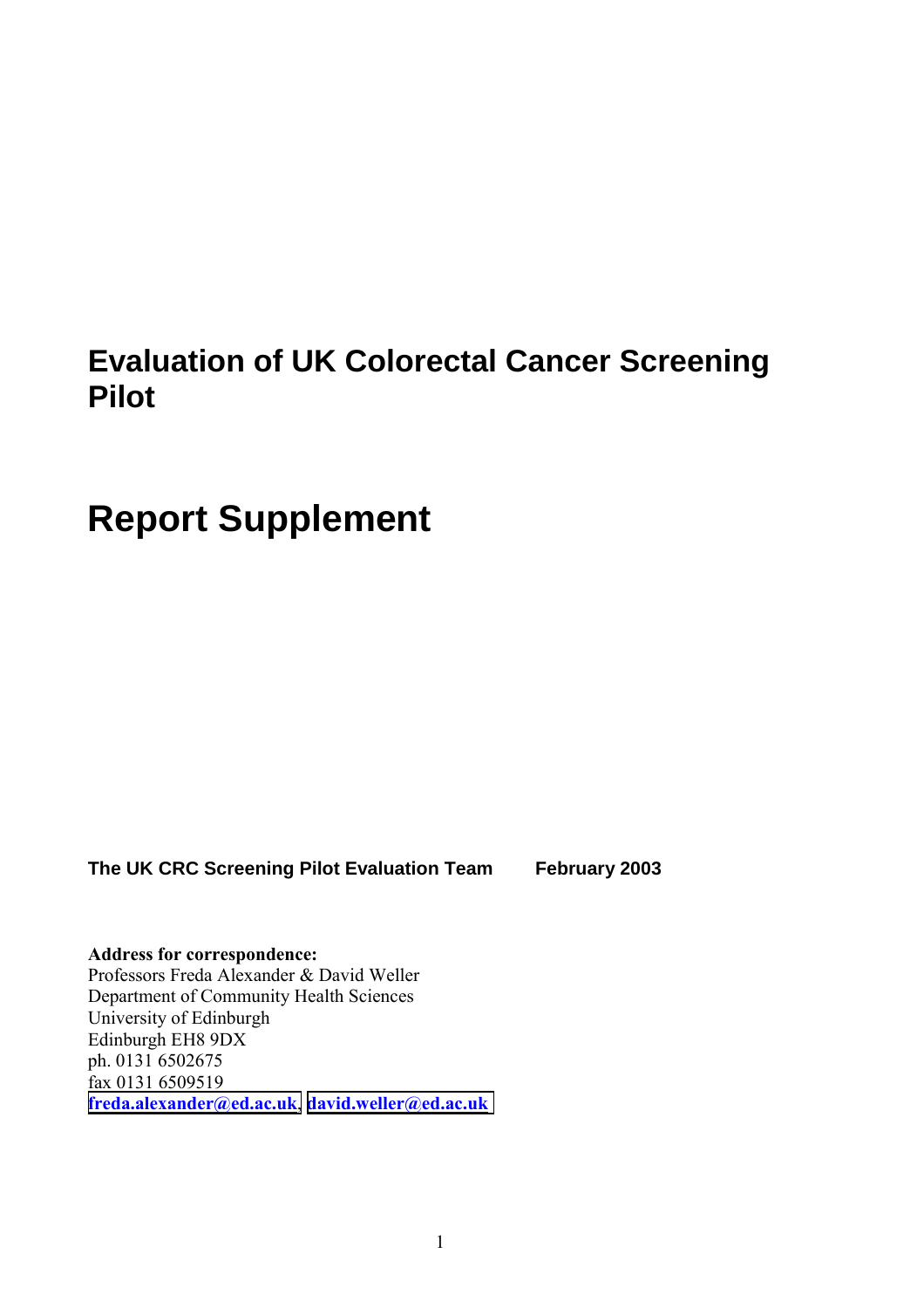## **Foreword**

This Supplementary Report contains further detailed information on methods and results for some components of our Final Report, Evaluation of the CRC Screening Pilot. It is intended to be used as a reference. We have included several of our survey instruments, a journal paper based on our work, and detailed methods and results material.

# **Contents**

- S1 Psychosocial Survey Questionnaires (Chapter 2)<br>S2 Paper on Focus Group Studies (Chapter 2)
- Paper on Focus Group Studies (Chapter 2)
- S3 Questionnaire and Audit Form for Primary Care Study (Chapter 5)<br>S4 Free-text Comments from Primary Care Study (Chapter 5)
- Free-text Comments from Primary Care Study (Chapter 5)
- S5 Formative Analysis of Prospective Interviews (Organisation and Management) (Chapter 7)
- S6 Summative Analysis (Organisation and Management) (Chapter 7)
- S7 Summative Analysis (Information Systems) (Chapter 7)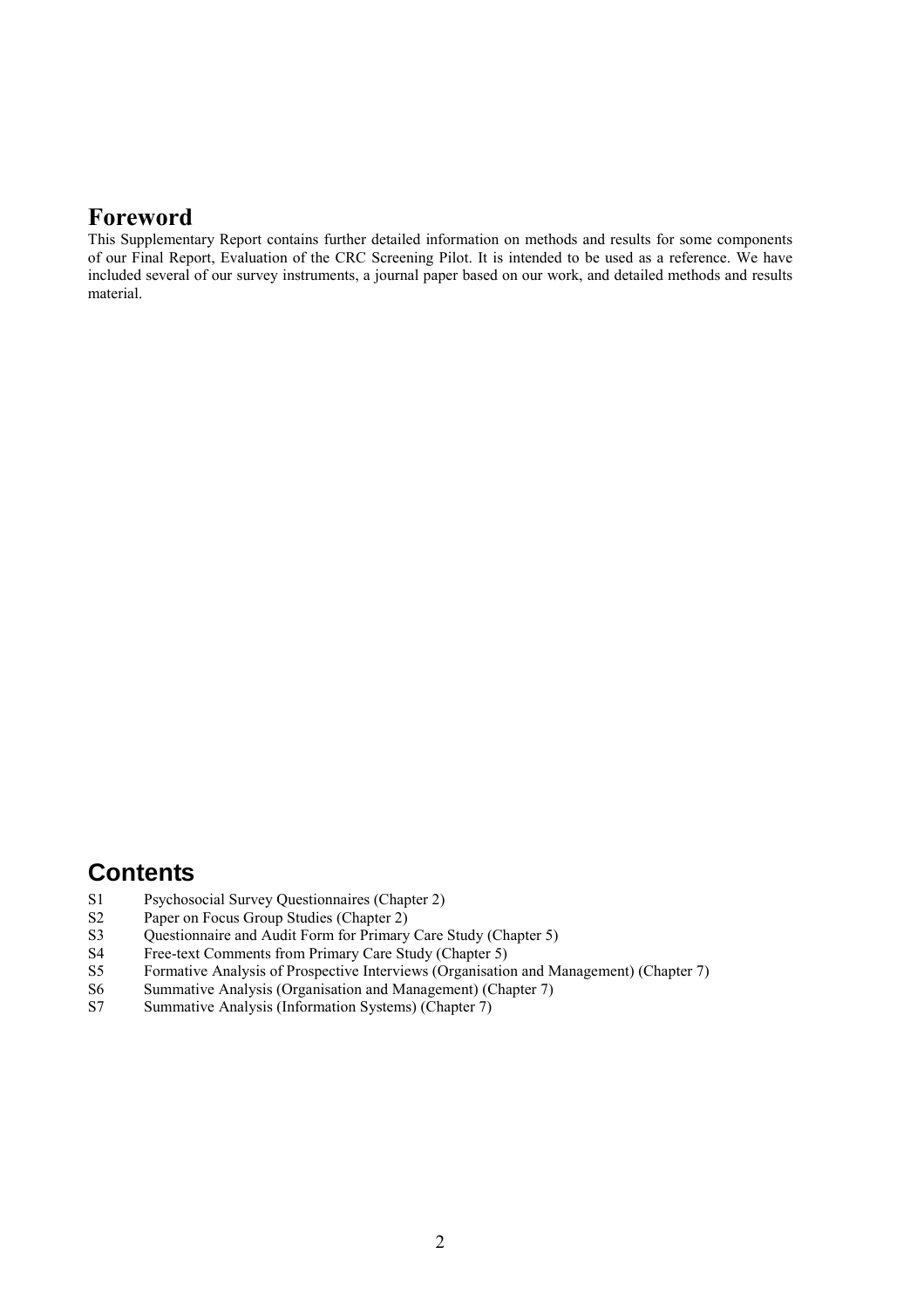# **Supplement S1 – Psychosocial Survey Questionnaire (Chapter 2 in Final Report)**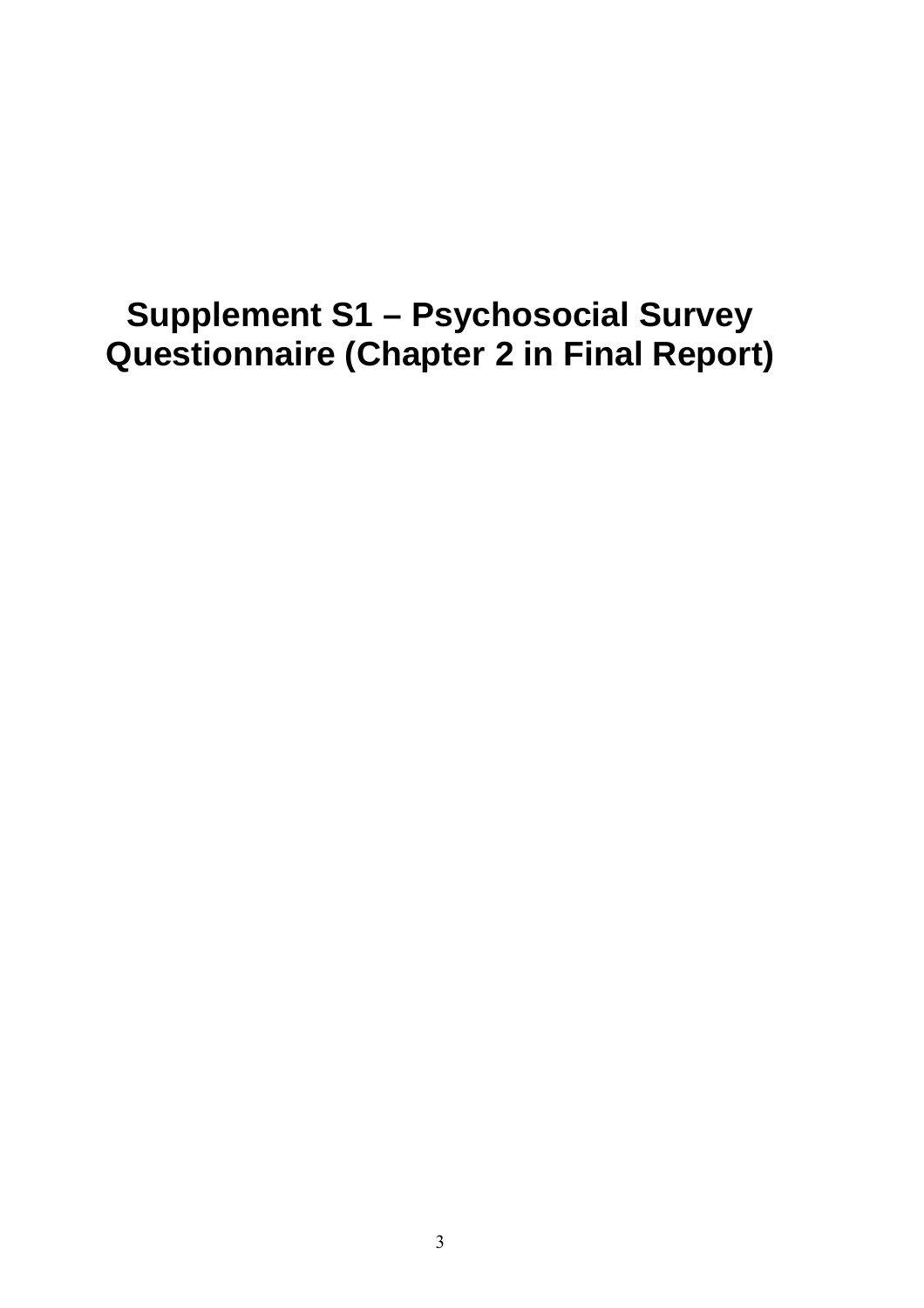

# UK Colorectal Cancer Screening Pilot





### **What do you think about bowel cancer screening?**

This booklet is part of a study funded by the Department of Health to evaluate the bowel cancer screening pilot. The main aim of this evaluation is to see how people got on with the bowel cancer screening test, establish what they think about doing the test, and to gain an understanding of what people think about bowel cancer.

This booklet also contains questions about how people feel when they receive a positive bowel cancer screening test result (blood being found in the bowel motions) and about the experience of attending for a colonoscopy examination. This project is being undertaken in collaboration with the Universities of Edinburgh, Essex, and Warwick.

Within the last 12 months you were sent a bowel cancer screening test by either the Scottish or English bowel screening centres and you were also invited to attend for a colonoscopy, this is why we are sending you this booklet. It is very important that we hear your views about the bowel cancer screening test and about colonoscopy. We would appreciate it if you could spare a little time to answer the questions in this booklet.

All the information you provide is confidential and your answers in the booklet will not be personally identified. Please **DO NOT** write your name anywhere on the booklet. When you have answered all the questions, please put the booklet in the FREEPOST envelope provided. You do not have to put a stamp on this envelope. If we do not hear from you within a couple of weeks you will be sent a reminder questionnaire. If you do not complete the questionnaire after being sent this reminder you will not be contacted again.

If you do not want to complete this booklet please return it blank in the FREEPOST envelope, and you will not be sent a reminder or be contacted about this study again. This would help us with our costs.

Thank you very much for your help. © S.Orbell & I. O' Sullivan, University of Essex.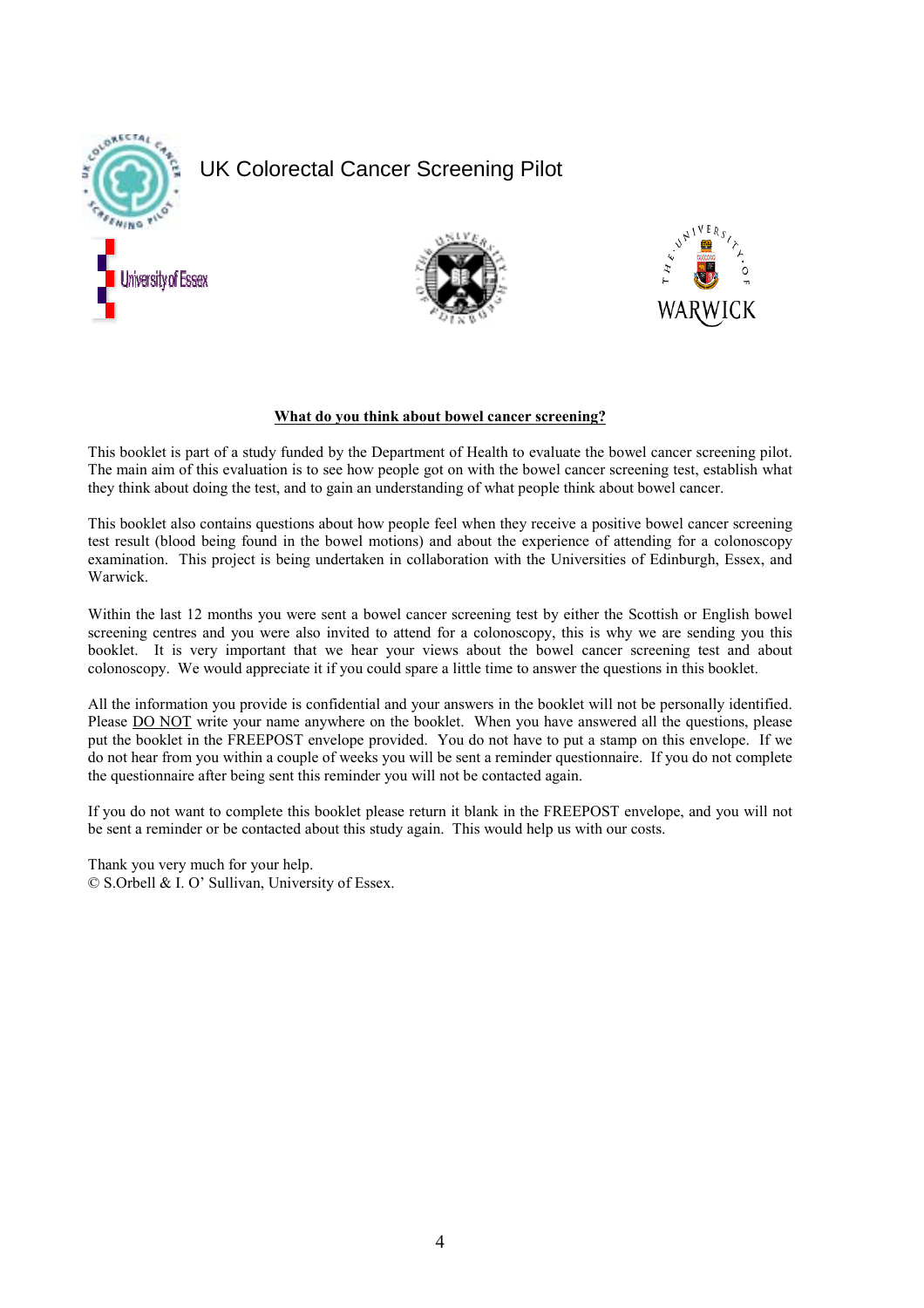**Section 1 You were recently asked to do a bowel cancer screening test. At some point after you did this test** you were told that there was a problem with your bowel motions – that is *small amounts of blood were found in them by the test.*

**Below is a list of possible causes of the problem with your bowel motions. Please indicate how much you agree or disagree that they were causes of the problem by ticking** *√* **the appropriate box. These questions are about your positive BOWEL CANCER SCREENING TEST RESULT** *not your colonoscopy result.*

| Possible Causes of the       | <b>Disagree</b> | <b>Disagree</b> | <b>Disagree</b> | Agree | Agree    | Agree    |
|------------------------------|-----------------|-----------------|-----------------|-------|----------|----------|
| problem with your bowel      | very            | strongly        |                 |       | strongly | very     |
| (blood<br>motions<br>being   | strongly        |                 |                 |       |          | strongly |
| found in them by the         |                 |                 |                 |       |          |          |
| bowel<br>screening<br>cancer |                 |                 |                 |       |          |          |
| test).                       |                 |                 |                 |       |          |          |
| Stress/worry                 |                 |                 |                 |       |          |          |
| Heredity (runs in my family) |                 |                 |                 |       |          |          |
| Germ/virus                   |                 |                 |                 |       |          |          |
| Altered immunity             |                 |                 |                 |       |          |          |
| Chance/bad luck              |                 |                 |                 |       |          |          |
| Poor medical care in my      |                 |                 |                 |       |          |          |
| past                         |                 |                 |                 |       |          |          |
| Pollution in the environment |                 |                 |                 |       |          |          |
| Ageing                       |                 |                 |                 |       |          |          |
| My mental attitude<br>e.g.   |                 |                 |                 |       |          |          |
| life<br>thinking<br>about    |                 |                 |                 |       |          |          |
| negatively                   |                 |                 |                 |       |          |          |
| Family problems/worries      |                 |                 |                 |       |          |          |
| Overwork                     |                 |                 |                 |       |          |          |
| Smoking                      |                 |                 |                 |       |          |          |
| Alcohol                      |                 |                 |                 |       |          |          |
| My emotional state e.g.      |                 |                 |                 |       |          |          |
| feeling<br>down,<br>lonely,  |                 |                 |                 |       |          |          |
| anxious, empty               |                 |                 |                 |       |          |          |
| Accident or injury           |                 |                 |                 |       |          |          |
| My personality               |                 |                 |                 |       |          |          |
| Diet/eating habits           |                 |                 |                 |       |          |          |
| Lack of exercise             |                 |                 |                 |       |          |          |
| My own behaviour             |                 |                 |                 |       |          |          |

**Please list in rank-order the three most important factors that you now believe caused the problem with your bowel motions (small amounts of blood being found in them by the bowel cancer screening test). You may use any of the items from the box or you may have additional ideas of your own.**

 $1.$   $2.$   $2.$   $3.$   $3.$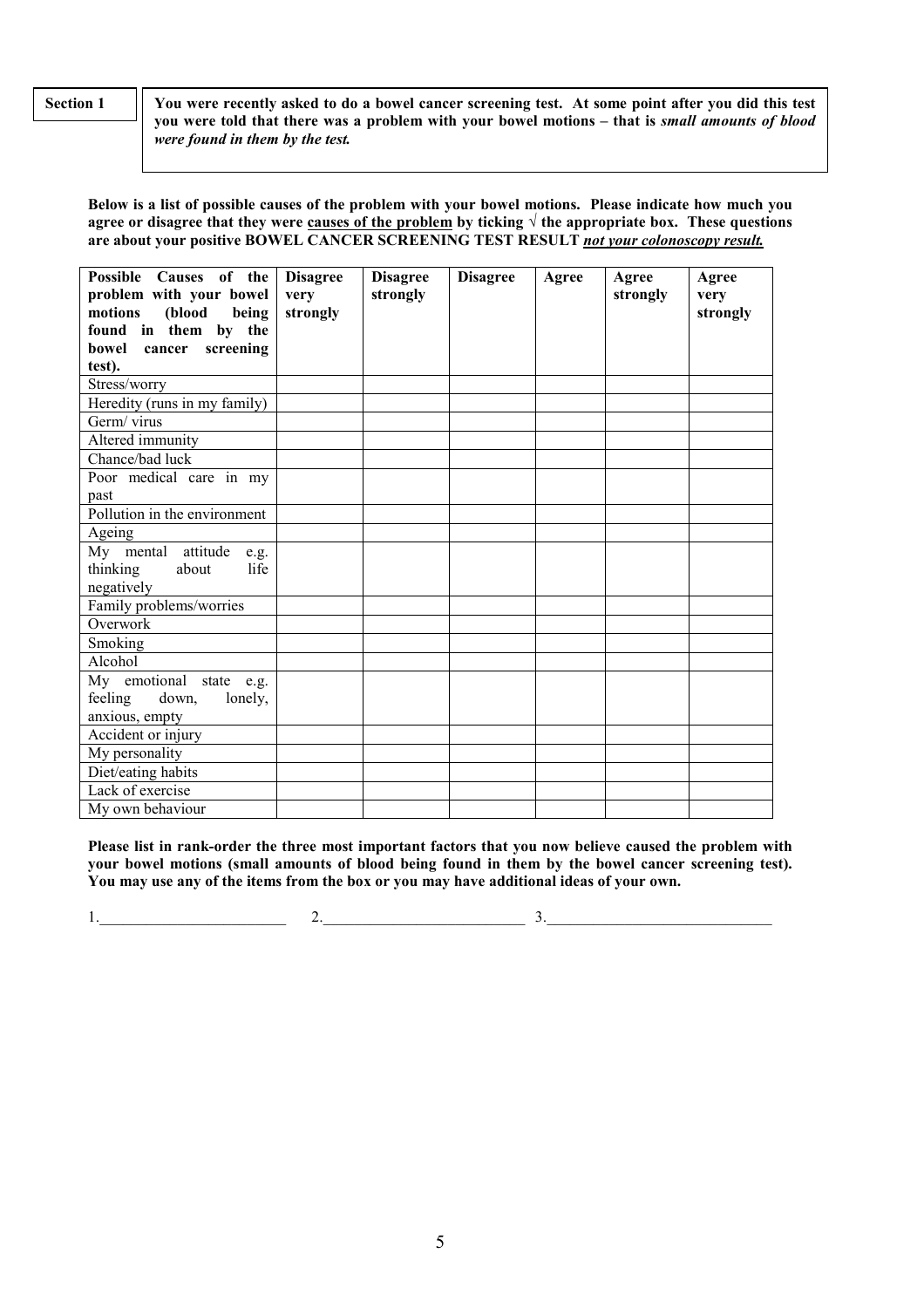It is also very important that we understand your views and feelings about the *problem with you bowel motions* **(small amounts of blood being found in them by the bowel cancer screening test). Could you please indicate how much you agree or disagree with each of the statements below by placing a tick in the box** *√* **that best reflects your views.**

| How do you feel about the          | <b>Disagree</b> | <b>Disagree</b> | <b>Disagree</b> | Agree | Agree    | Agree    |
|------------------------------------|-----------------|-----------------|-----------------|-------|----------|----------|
| with your<br>problem<br>bowel      | very            | strongly        |                 |       | strongly | very     |
| motions?                           | strongly        |                 |                 |       |          | strongly |
| I don't understand the problem     |                 |                 |                 |       |          |          |
| with my bowel motions.             |                 |                 |                 |       |          |          |
| Having this problem with my        |                 |                 |                 |       |          |          |
| bowel motions makes me feel        |                 |                 |                 |       |          |          |
| anxious.                           |                 |                 |                 |       |          |          |
| The problem with my bowel          |                 |                 |                 |       |          |          |
| motions will last a long time.     |                 |                 |                 |       |          |          |
| The problem with my bowel          |                 |                 |                 |       |          |          |
| motions makes me feel angry.       |                 |                 |                 |       |          |          |
| I expect the problem with my       |                 |                 |                 |       |          |          |
| bowel motions to last the rest of  |                 |                 |                 |       |          |          |
| my life.                           |                 |                 |                 |       |          |          |
| I get depressed when I think       |                 |                 |                 |       |          |          |
| about the problem with my          |                 |                 |                 |       |          |          |
| bowel motions.                     |                 |                 |                 |       |          |          |
| The problem with my bowel          |                 |                 |                 |       |          |          |
| motions has major consequences     |                 |                 |                 |       |          |          |
| on my life.                        |                 |                 |                 |       |          |          |
| The problem with my bowel          |                 |                 |                 |       |          |          |
| motions doesn't make any sense     |                 |                 |                 |       |          |          |
| to me.                             |                 |                 |                 |       |          |          |
| The problem with my bowel          |                 |                 |                 |       |          |          |
| motions strongly affects the way   |                 |                 |                 |       |          |          |
| others see me.                     |                 |                 |                 |       |          |          |
| There is nothing that can help the |                 |                 |                 |       |          |          |
| problem with my bowel motions.     |                 |                 |                 |       |          |          |
| The problem with my bowel          |                 |                 |                 |       |          |          |
| motions causes difficulties for    |                 |                 |                 |       |          |          |
| those who are close to me.         |                 |                 |                 |       |          |          |
| There is a lot I can do to control |                 |                 |                 |       |          |          |
| my symptoms.                       |                 |                 |                 |       |          |          |
| The negative effects of the        |                 |                 |                 |       |          |          |
| problem with my bowel motions      |                 |                 |                 |       |          |          |
| can be prevented (avoided) by      |                 |                 |                 |       |          |          |
| my treatment.                      |                 |                 |                 |       |          |          |
| The course of the problem with     |                 |                 |                 |       |          |          |
| my bowel motions depends on        |                 |                 |                 |       |          |          |
| me.                                |                 |                 |                 |       |          |          |
| There is very little that can be   |                 |                 |                 |       |          |          |
| done to improve the problem        |                 |                 |                 |       |          |          |
| with my bowel motions.             |                 |                 |                 |       |          |          |
| I have the power to influence the  |                 |                 |                 |       |          |          |
| problem with my bowel motions.     |                 |                 |                 |       |          |          |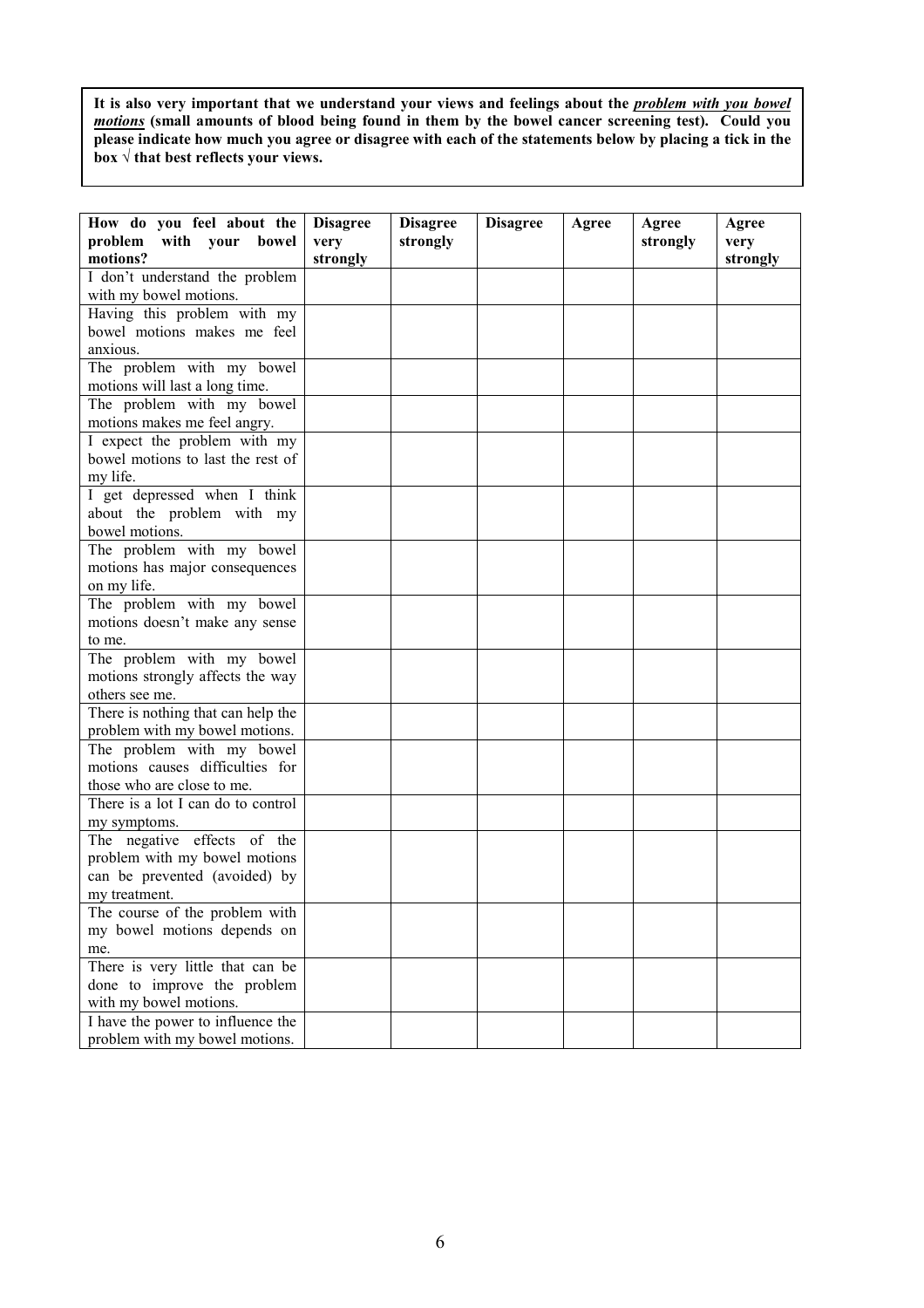| How do you feel about the                                      | <b>Disagree</b> | <b>Disagree</b> | <b>Disagree</b> | Agree | Agree    | Agree    |
|----------------------------------------------------------------|-----------------|-----------------|-----------------|-------|----------|----------|
| problem with your<br>bowel                                     | very            | strongly        |                 |       | strongly | very     |
| motions?                                                       | strongly        |                 |                 |       |          | strongly |
| The problem with my bowel                                      |                 |                 |                 |       |          |          |
| motions makes me feel afraid.                                  |                 |                 |                 |       |          |          |
| The problem with my bowel                                      |                 |                 |                 |       |          |          |
| motions will improve in time.                                  |                 |                 |                 |       |          |          |
| My actions will have no affect                                 |                 |                 |                 |       |          |          |
| on the outcome of the problem                                  |                 |                 |                 |       |          |          |
| with my bowel motions.                                         |                 |                 |                 |       |          |          |
| My treatment will be effective in                              |                 |                 |                 |       |          |          |
| curing the problem with my                                     |                 |                 |                 |       |          |          |
| bowel motions.                                                 |                 |                 |                 |       |          |          |
| What I do can determine whether                                |                 |                 |                 |       |          |          |
| the problem with my bowel                                      |                 |                 |                 |       |          |          |
| motions gets better or worse.                                  |                 |                 |                 |       |          |          |
| Treatment<br>the<br>control<br>can                             |                 |                 |                 |       |          |          |
| problem with my bowel motions.                                 |                 |                 |                 |       |          |          |
| The problem with my bowel                                      |                 |                 |                 |       |          |          |
| motions has serious financial                                  |                 |                 |                 |       |          |          |
| consequences.                                                  |                 |                 |                 |       |          |          |
| The symptoms of the problem                                    |                 |                 |                 |       |          |          |
| with my bowel motions are                                      |                 |                 |                 |       |          |          |
| puzzling to me.                                                |                 |                 |                 |       |          |          |
| The problem with my bowel                                      |                 |                 |                 |       |          |          |
| motions is a mystery to me.                                    |                 |                 |                 |       |          |          |
| The problem with my bowel                                      |                 |                 |                 |       |          |          |
| motions will last a short time.                                |                 |                 |                 |       |          |          |
| The problem with my bowel                                      |                 |                 |                 |       |          |          |
| motions does not have much                                     |                 |                 |                 |       |          |          |
| effect on my life.                                             |                 |                 |                 |       |          |          |
| I have a clear picture or                                      |                 |                 |                 |       |          |          |
| understanding of the problem                                   |                 |                 |                 |       |          |          |
| with my bowel motions.                                         |                 |                 |                 |       |          |          |
| The problem with my bowel                                      |                 |                 |                 |       |          |          |
| motions is serious.                                            |                 |                 |                 |       |          |          |
| When I think about the problem                                 |                 |                 |                 |       |          |          |
| with my bowel motions I get                                    |                 |                 |                 |       |          |          |
| upset.                                                         |                 |                 |                 |       |          |          |
| The problem with my bowel                                      |                 |                 |                 |       |          |          |
| motions will pass quickly.                                     |                 |                 |                 |       |          |          |
| The problem with my bowel                                      |                 |                 |                 |       |          |          |
| motions does not worry me.                                     |                 |                 |                 |       |          |          |
| The problem with my bowel                                      |                 |                 |                 |       |          |          |
| motions is likely to be permanent                              |                 |                 |                 |       |          |          |
| rather than temporary.                                         |                 |                 |                 |       |          |          |
|                                                                |                 |                 |                 |       |          |          |
|                                                                |                 |                 |                 |       |          |          |
| Nothing I do will affect the<br>problem with my bowel motions. |                 |                 |                 |       |          |          |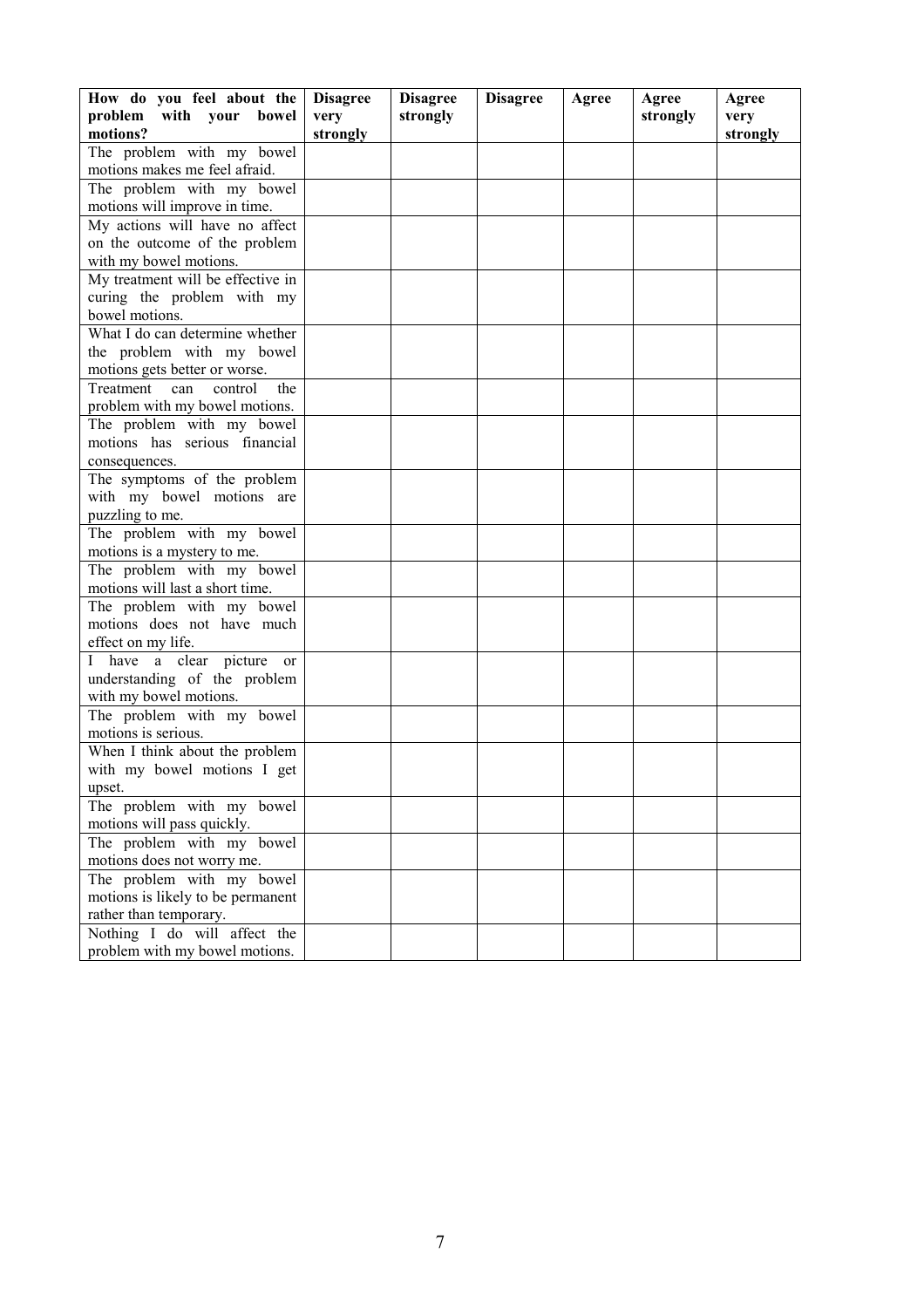**Listed below are a number of symptoms that you may or may not have experienced since you were told that you had a problem with your** *bowel motions* **(small amounts of blood being found in them by the bowel cancer screening test). Please indicate by ticking** *√* **the box** *YES* **or** *NO* **whether you have experienced any of these symptoms since this result.**

| I have experienced this symptom since being told small amounts of blood<br>were found in my bowel motion by the bowel cancer screening test. | Yes | N <sub>0</sub> |
|----------------------------------------------------------------------------------------------------------------------------------------------|-----|----------------|
| Pain                                                                                                                                         |     |                |
| Nausea                                                                                                                                       |     |                |
| Weight loss                                                                                                                                  |     |                |
| Upset stomach                                                                                                                                |     |                |
| Bleeding                                                                                                                                     |     |                |
| Loss of appetite                                                                                                                             |     |                |
| Discomfort when passing bowel motion                                                                                                         |     |                |
| Painful wind/gas                                                                                                                             |     |                |
| Constipation                                                                                                                                 |     |                |
| Diarrhoea                                                                                                                                    |     |                |

| Do you believe that these symptoms are related to small amounts of blood | Yes | N <sub>0</sub> |
|--------------------------------------------------------------------------|-----|----------------|
| being found in your bowel motion?                                        |     |                |
| Pain                                                                     |     |                |
| Nausea                                                                   |     |                |
| Weight loss                                                              |     |                |
| Upset stomach                                                            |     |                |
| Bleeding                                                                 |     |                |
| Loss of appetite                                                         |     |                |
| Discomfort when passing bowel motion                                     |     |                |
| Painful wind/gas                                                         |     |                |
| Constipation                                                             |     |                |
| Diarrhoea                                                                |     |                |
|                                                                          |     |                |

### **Section** *2*

**The next set of statements are concerned with how you have reacted since you were told that there was a problem with your** *bowel motions* **(small amounts of blood being found in them by the bowel cancer screening test). When answering these questions please think of the time since your BOWEL CANCER SCREENING TEST result, rather than the time since your colonoscopy examination.** 

**Since being told that there was a problem with my bowel motions (small amounts of blood being found in** them by the bowel cancer screening test)...

|          | I have talked to someone about how I have been feeling.                         |                  |                   |
|----------|---------------------------------------------------------------------------------|------------------|-------------------|
| Not used | Used somewhat                                                                   | Used quite a bit | Used a great deal |
|          |                                                                                 |                  |                   |
|          | I have tried to keep my feelings to myself.                                     |                  |                   |
|          |                                                                                 |                  |                   |
| Not used | Used somewhat                                                                   | Used quite a bit | Used a great deal |
| Not used | I have expressed anger to the person(s) who caused the problem<br>Used somewhat | Used quite a bit | Used a great deal |

| I have let my feelings out somehow. |               |                  |                   |  |  |
|-------------------------------------|---------------|------------------|-------------------|--|--|
| Not used                            | Used somewhat | Used quite a bit | Used a great deal |  |  |
|                                     |               |                  |                   |  |  |

| I have gone on as if nothing has happened. |               |                  |                   |
|--------------------------------------------|---------------|------------------|-------------------|
| Not used                                   | Used somewhat | Used quite a bit | Used a great deal |
|                                            |               |                  |                   |

|          | I have done something which I didn't think would work out, but at least I was doing something. |                  |                   |  |  |
|----------|------------------------------------------------------------------------------------------------|------------------|-------------------|--|--|
| Not used | Used somewhat                                                                                  | Used quite a bit | Used a great deal |  |  |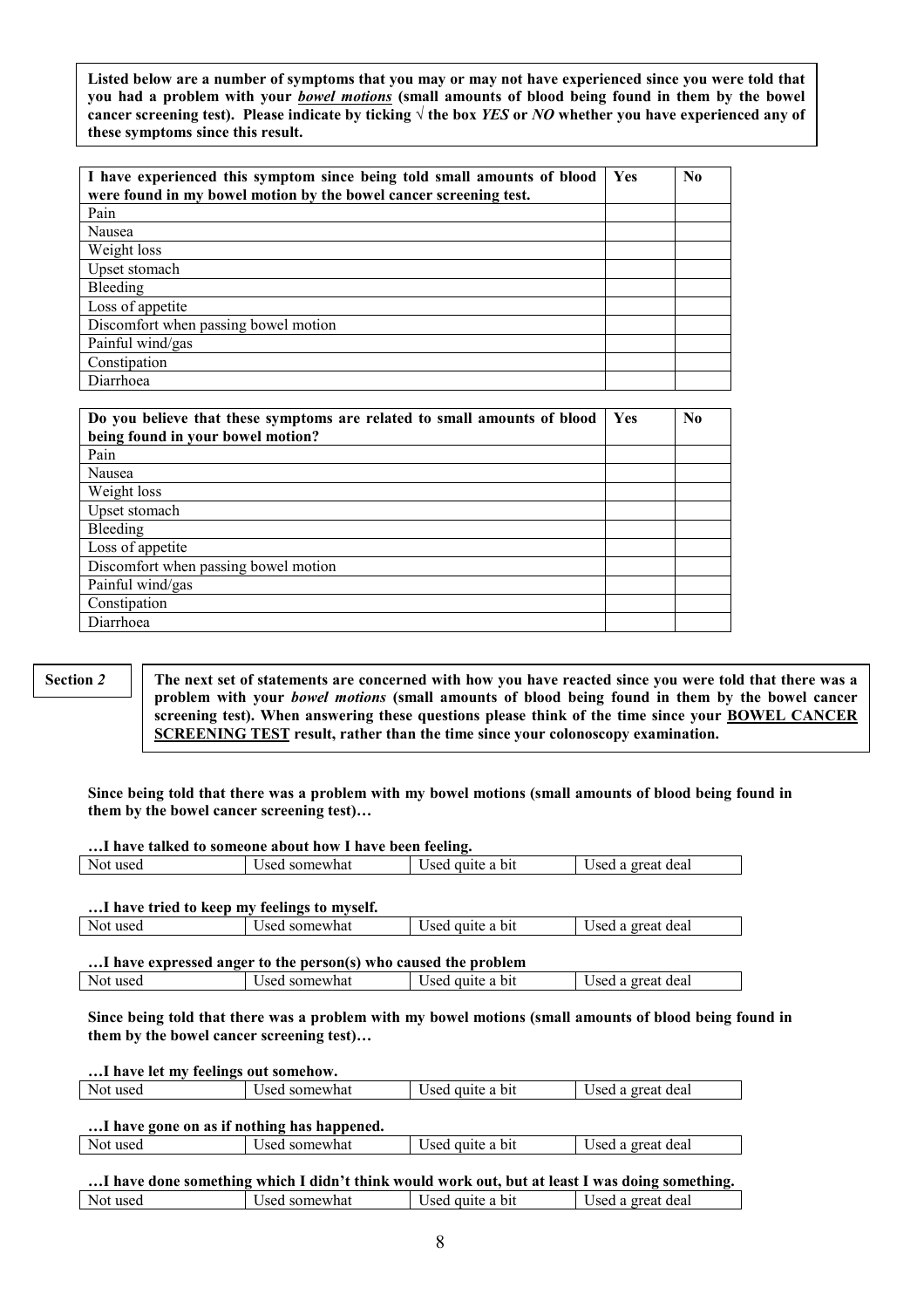| I have made light of the situation/I refused to get too serious about it. |                                                        |                   |                            |                  |                      |  |                           |
|---------------------------------------------------------------------------|--------------------------------------------------------|-------------------|----------------------------|------------------|----------------------|--|---------------------------|
| Not used                                                                  |                                                        | Used somewhat     |                            |                  | Used quite a bit     |  | Used a great deal         |
| I have stood my ground and fought for what I wanted.                      |                                                        |                   |                            |                  |                      |  |                           |
| Not used                                                                  | Used somewhat<br>Used quite a bit<br>Used a great deal |                   |                            |                  |                      |  |                           |
| I have been smoking more/less than I used to.                             |                                                        |                   |                            |                  |                      |  |                           |
| Quite a bit more                                                          |                                                        | A little bit more | The same as I              |                  | A little bit less    |  | Quite a bit less          |
| than I used to                                                            | than I used to                                         |                   | used to                    |                  | than I used to       |  | than I used to            |
| I have tried not to act too hastily or follow my first hunch (reaction)   |                                                        |                   |                            |                  |                      |  |                           |
| Not used                                                                  |                                                        | Used somewhat     |                            | Used quite a bit |                      |  | Used a great deal         |
| I have tried to forget the whole thing.                                   |                                                        |                   |                            |                  |                      |  |                           |
| Not used                                                                  |                                                        | Used somewhat     |                            | Used quite a bit |                      |  | Used a great deal         |
| I have tried to look on the bright side of things.                        |                                                        |                   |                            |                  |                      |  |                           |
| Not used                                                                  |                                                        | Used somewhat     |                            | Used quite a bit |                      |  | Used a great deal         |
| I have gone along with fate/sometimes I just have bad luck.               |                                                        |                   |                            |                  |                      |  |                           |
| Not used                                                                  |                                                        | Used somewhat     |                            | Used quite a bit |                      |  | Used a great deal         |
| I have kept others from knowing how bad things were.                      |                                                        |                   |                            |                  |                      |  |                           |
| Not used                                                                  |                                                        | Used somewhat     |                            | Used quite a bit |                      |  | Used a great deal         |
| I have tried not to burn my bridges, but leave things open somewhat.      |                                                        |                   |                            |                  |                      |  |                           |
| Not used                                                                  |                                                        | Used somewhat     |                            | Used quite a bit |                      |  | Used a great deal         |
| I have tried to get the person responsible to change his/her mind.        |                                                        |                   |                            |                  |                      |  |                           |
| Not used                                                                  |                                                        | Used somewhat     |                            | Used quite a bit |                      |  | Used a great deal         |
| I have been smoking more than I used to.                                  |                                                        |                   |                            |                  |                      |  |                           |
| Agree very<br>strongly                                                    | Agree<br>strongly                                      |                   | Neither agree nor disagree |                  | Disagree<br>strongly |  | Disagree very<br>strongly |

### **Since being told that there was a problem with my bowel motions (small amounts of blood being found in** them by the bowel cancer screening test)...

### **ÖI have been eating less fibre than I used to.**

| Agree very | Agree    | Neither agree nor disagree   Disagree |          | Disagree very |
|------------|----------|---------------------------------------|----------|---------------|
| strongly   | strongly |                                       | strongly | strongly      |

### **I...** I haven't let it get to me/refused to think about it too much.

| Not used | somewhat<br>∪sed | quite a bit<br>$\sim$ $\sim$ $\sim$<br>usea | - -<br>oreat<br>dea.<br>Usec<br>и |
|----------|------------------|---------------------------------------------|-----------------------------------|
|          |                  |                                             |                                   |

### **I...** have tried to keep my feelings from interfering with other things too much.

| Not used | Used somewhat | Jsed quite a bit | a great deal<br>Jsed |
|----------|---------------|------------------|----------------------|
|          |               |                  |                      |

### **ÖI have hoped that a miracle would happen.**

| Not used | somewhat<br>c Sed ال | auite a bit<br>Used | great deal<br>Used<br>я |
|----------|----------------------|---------------------|-------------------------|
|          |                      |                     |                         |

### **ÖI have thought about how a person I admire would handle the situation and have used that as a model to help me.**

| Not used | Used somewhat | Used quite a bit | Used a great deal |
|----------|---------------|------------------|-------------------|
|          |               |                  |                   |

### **ÖI have spoken to someone to find out more about the situation.** Not used Used somewhat Used quite a bit Used a great deal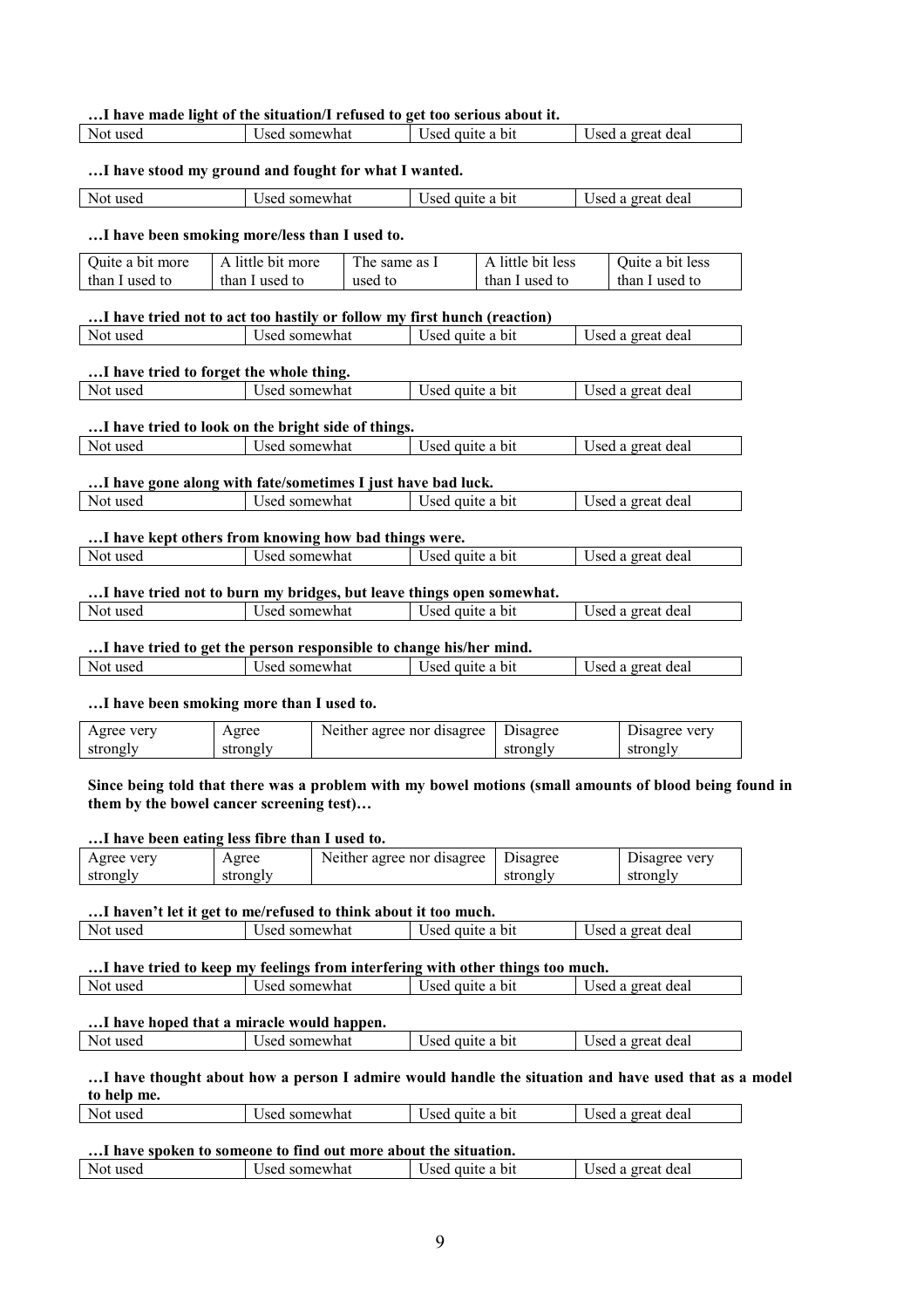### **ÖI have made a plan of action and followed it.**

| Not used                                                  | Used somewhat | Used quite a bit | Used a great deal |  |
|-----------------------------------------------------------|---------------|------------------|-------------------|--|
|                                                           |               |                  |                   |  |
| I have found new faith.                                   |               |                  |                   |  |
| Not used                                                  | Used somewhat | Used quite a bit | Used a great deal |  |
|                                                           |               |                  |                   |  |
| I have asked a relative or friend I respected for advice. |               |                  |                   |  |
| Not used                                                  | Used somewhat | Used quite a bit | Used a great deal |  |

### **ÖI have been taking more/less mild exercise (minimal effort) than I used to.**

| Quite a bit more | A little bit more | The same as I | A little bit less | Quite a bit less |
|------------------|-------------------|---------------|-------------------|------------------|
| than I used to   | than I used to    | used to       | than I used to    | than I used to   |

### **ÖI have accepted sympathy and understanding from someone.**

|             | ------<br>------               | --- ---- -- ----- - ---- |                           |
|-------------|--------------------------------|--------------------------|---------------------------|
| Not<br>used | somewhat<br>1000<br><b>SEU</b> | quite a bit<br>Used      | ereat deal<br>'ാലവ<br>5U. |
|             |                                |                          |                           |

### **I...** I have come up with a couple of different solutions to the problem.

| Not used | <b>Jsed somewhat</b> | Used quite a bit | a great deal<br>Used |
|----------|----------------------|------------------|----------------------|
|          |                      |                  |                      |
| .<br>- - | $\sim$ $\sim$        |                  |                      |

### **ÖI have criticised/lectured myself.** Not used Used somewhat Used quite a bit Used a great deal

### **I**...I have apologised or did something to make up.

| Not<br>used | . somewhat<br>5 U. | a bit<br>000<br>quite<br>'ovu | deal<br>cod<br>great<br>SU |
|-------------|--------------------|-------------------------------|----------------------------|
|             |                    |                               |                            |

### **Since being told that there was a problem with my bowel motions (small amounts of blood being found in** them by the bowel cancer screening test)...

### **ÖI have been taking more mild exercise (minimal effort) than I used to.**

| Agree verv | Agree    | Neither agree nor disagree | Disagree | Disagree verv |
|------------|----------|----------------------------|----------|---------------|
| strongly   | strongly |                            | strongly | strongly      |

### **ÖI have made a promise to myself that things would be different next time.**

| Not<br>used | ewhat<br>some<br>эси | bit<br>Ised<br>aunte –<br>*a ≀ | deal<br>oreat<br><sub>sec</sub><br>UI. |
|-------------|----------------------|--------------------------------|----------------------------------------|
|             |                      |                                |                                        |

### **ÖI have rediscovered what is important in life**

| Used quite a bit<br>Not used<br>Used a great deal<br>Used somewhat |
|--------------------------------------------------------------------|
|--------------------------------------------------------------------|

### ...I have wished that the situation would go away or somehow be over with.

| Not used | somewhat         | bit   | deal  |
|----------|------------------|-------|-------|
|          | .10 <sub>c</sub> | quite | great |
|          | $\sim$           | 30.1  | Jsec  |
|          |                  |       |       |

### **ÖI have been taking more/less strenuous exercise (heart beats rapidly) than I used to.**

| Quite a bit more | A little bit more | The same as I | A little bit less | Quite a bit less |
|------------------|-------------------|---------------|-------------------|------------------|
| than I used to   | than I used to    | used to       | than I used to    | than I used to   |

### **ÖI have fantasised about how things might turn out.**

| Not used                                        | Used somewhat                                                                          | Used quite a bit | Used a great deal |  |  |  |  |
|-------------------------------------------------|----------------------------------------------------------------------------------------|------------------|-------------------|--|--|--|--|
|                                                 |                                                                                        |                  |                   |  |  |  |  |
|                                                 | I have tried to make myself feel better by eating, drinking, smoking, using drugs etc. |                  |                   |  |  |  |  |
| Not used                                        | Used somewhat                                                                          | Used quite a bit | Used a great deal |  |  |  |  |
|                                                 |                                                                                        |                  |                   |  |  |  |  |
|                                                 | I have avoided being with people in general.                                           |                  |                   |  |  |  |  |
| Not used                                        | Used somewhat                                                                          | Used quite a bit | Used a great deal |  |  |  |  |
|                                                 |                                                                                        |                  |                   |  |  |  |  |
| I have refused to believe that it has happened. |                                                                                        |                  |                   |  |  |  |  |

# Not used Used somewhat Used quite a bit Used a great deal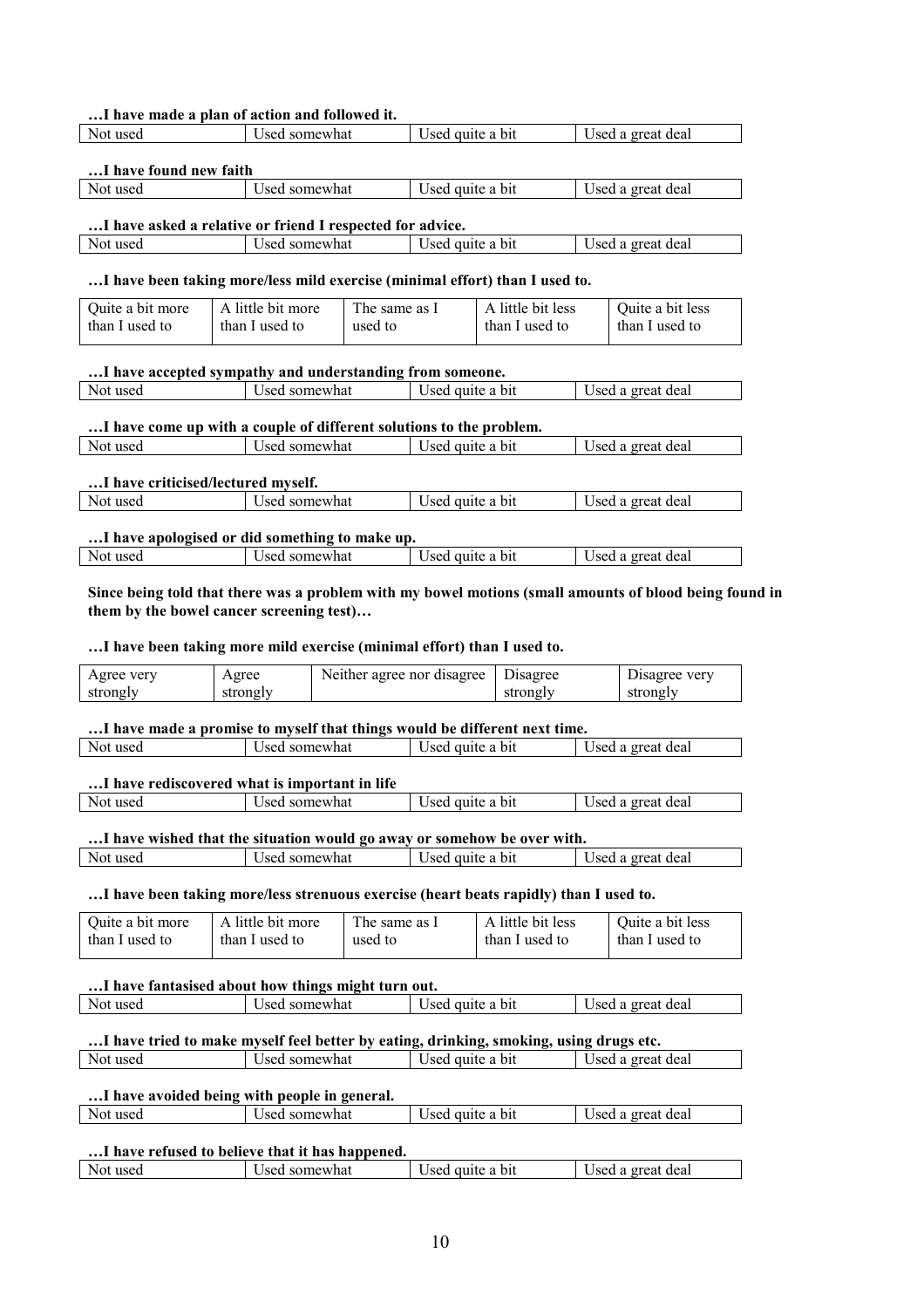| I have taken it out on other people.                                             |       |                   |                  |                            |                  |  |                   |                                                                                                        |
|----------------------------------------------------------------------------------|-------|-------------------|------------------|----------------------------|------------------|--|-------------------|--------------------------------------------------------------------------------------------------------|
| Not used                                                                         |       | Used somewhat     | Used quite a bit |                            |                  |  | Used a great deal |                                                                                                        |
|                                                                                  |       |                   |                  |                            |                  |  |                   |                                                                                                        |
| I have slept more than usual.<br>Not used                                        |       | Used somewhat     |                  |                            | Used quite a bit |  |                   | Used a great deal                                                                                      |
|                                                                                  |       |                   |                  |                            |                  |  |                   |                                                                                                        |
| I have been eating more/less fibre than I used to.                               |       |                   |                  |                            |                  |  |                   |                                                                                                        |
| Quite a bit more                                                                 |       | A little bit more |                  | The same as I              |                  |  | A little bit less | Quite a bit less                                                                                       |
| than I used to                                                                   |       | than I used to    |                  | used to                    |                  |  | than I used to    | than I used to                                                                                         |
|                                                                                  |       |                   |                  |                            |                  |  |                   |                                                                                                        |
| I have spoken to someone who could do something concrete about the problem.      |       |                   |                  |                            |                  |  |                   |                                                                                                        |
| Not used                                                                         |       | Used somewhat     |                  |                            | Used quite a bit |  |                   | Used a great deal                                                                                      |
|                                                                                  |       |                   |                  |                            |                  |  |                   |                                                                                                        |
|                                                                                  |       |                   |                  |                            |                  |  |                   | Since being told that there was a problem with my bowel motions (small amounts of blood being found in |
| them by the bowel cancer screening test)                                         |       |                   |                  |                            |                  |  |                   |                                                                                                        |
|                                                                                  |       |                   |                  |                            |                  |  |                   |                                                                                                        |
| I have been taking more strenuous exercise (heart beats rapidly) than I used to. |       |                   |                  |                            |                  |  |                   |                                                                                                        |
| Agree very                                                                       | Agree |                   |                  | Neither agree nor disagree |                  |  | Disagree          | Disagree very                                                                                          |
| strongly                                                                         |       | strongly          |                  |                            |                  |  | strongly          | strongly                                                                                               |
|                                                                                  |       |                   |                  |                            |                  |  |                   |                                                                                                        |
| I have just concentrated on what I had to do next - the next step.               |       |                   |                  |                            |                  |  |                   |                                                                                                        |
| Not used                                                                         |       | Used somewhat     |                  |                            | Used quite a bit |  |                   | Used a great deal                                                                                      |
|                                                                                  |       |                   |                  |                            |                  |  |                   |                                                                                                        |
| I have been eating less fatty food than I used to.<br>Agree very                 |       |                   |                  | Neither agree nor disagree |                  |  | Disagree          |                                                                                                        |
| strongly                                                                         | Agree | strongly          |                  |                            |                  |  | strongly          | Disagree very<br>strongly                                                                              |
|                                                                                  |       |                   |                  |                            |                  |  |                   |                                                                                                        |
| I have changed something so things would turn out all right.                     |       |                   |                  |                            |                  |  |                   |                                                                                                        |
| Not used                                                                         |       | Used somewhat     |                  |                            | Used quite a bit |  |                   | Used a great deal                                                                                      |
|                                                                                  |       |                   |                  |                            |                  |  |                   |                                                                                                        |
| I have drawn on my past experiences, I was in a similar position before.         |       |                   |                  |                            |                  |  |                   |                                                                                                        |
| Not used                                                                         |       | Used somewhat     |                  |                            | Used quite a bit |  |                   | Used a great deal                                                                                      |
|                                                                                  |       |                   |                  |                            |                  |  |                   |                                                                                                        |
| I have got professional help.<br>Not used                                        |       | Used somewhat     |                  |                            | Used quite a bit |  |                   | Used a great deal                                                                                      |
|                                                                                  |       |                   |                  |                            |                  |  |                   |                                                                                                        |
| I have changed or grown as a person in a good way.                               |       |                   |                  |                            |                  |  |                   |                                                                                                        |
| Not used                                                                         |       | Used somewhat     |                  |                            | Used quite a bit |  |                   | Used a great deal                                                                                      |
|                                                                                  |       |                   |                  |                            |                  |  |                   |                                                                                                        |
| I have come out of the experience better than when I went in.                    |       |                   |                  |                            |                  |  |                   |                                                                                                        |
| Not used                                                                         |       | Used somewhat     |                  |                            | Used quite a bit |  |                   | Used a great deal                                                                                      |
|                                                                                  |       |                   |                  |                            |                  |  |                   |                                                                                                        |
| I have been taking more moderate exercise (not exhausting) than I used to.       |       |                   |                  |                            |                  |  |                   |                                                                                                        |
| Agree very                                                                       | Agree |                   |                  | Neither agree nor disagree |                  |  | Disagree          | Disagree very                                                                                          |
| strongly                                                                         |       | strongly          |                  |                            |                  |  | strongly          | strongly                                                                                               |
|                                                                                  |       |                   |                  |                            |                  |  |                   |                                                                                                        |
| I have realised that I brought the problem on myself.                            |       |                   |                  |                            |                  |  |                   |                                                                                                        |
| Not used                                                                         |       | Used somewhat     |                  |                            | Used quite a bit |  |                   | Used a great deal                                                                                      |
| I have prayed.                                                                   |       |                   |                  |                            |                  |  |                   |                                                                                                        |
| Not used                                                                         |       | Used somewhat     |                  |                            | Used quite a bit |  |                   | Used a great deal                                                                                      |
|                                                                                  |       |                   |                  |                            |                  |  |                   |                                                                                                        |
| I have changed something about myself.                                           |       |                   |                  |                            |                  |  |                   |                                                                                                        |

| Not used | Used somewhat | Used quite a bit | Used a great<br>deal |
|----------|---------------|------------------|----------------------|
|          |               |                  |                      |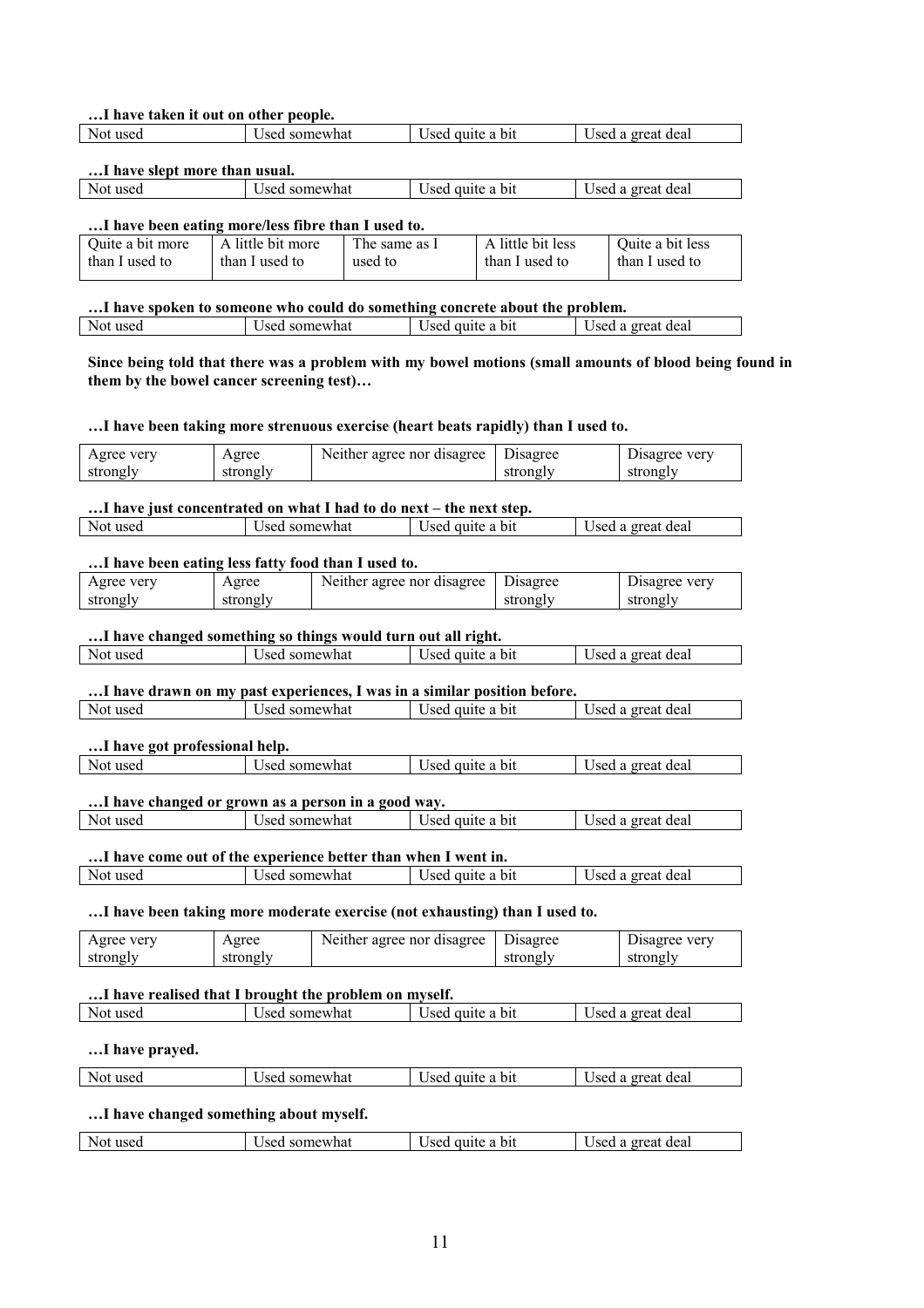### **ÖI have been inspired to do something creative.**

| Not used | Used somewhat | Used quite a bit | Used a great deal |
|----------|---------------|------------------|-------------------|
|          |               |                  |                   |

...I have known what needed to be done so I double my efforts to make things work.

| Not used | Jsed somewhat | Used quite a bit | a great deal<br>Used |
|----------|---------------|------------------|----------------------|
|          |               |                  |                      |

**Since being told that there was a problem with my bowel motions (small amounts of blood being found in** them by the bowel cancer screening test)...

### **ÖI have been eating more/less fatty food than I used to.**

| Quite a bit more | A little bit more | The same as I | A little bit less | Quite a bit less |
|------------------|-------------------|---------------|-------------------|------------------|
| than I used to   | than I used to    | used to       | than I used to    | than I used to   |
|                  |                   |               |                   |                  |

### **CI.** have gone over in my mind what I would say or do.

| Not used | somewhat<br>ലേ<br>⊃o∪u | bit<br>quite<br>--<br>usea.<br>ы | oreat<br>deal<br>. INFA. |
|----------|------------------------|----------------------------------|--------------------------|
|          |                        |                                  |                          |

I have been taking more/less moderate exercise (not exhausting) than I used to.

| Quite a bit more | A little bit more | The same as I | A little bit less | Quite a bit less |
|------------------|-------------------|---------------|-------------------|------------------|
| than I used to   | than I used to    | used to       | than I used to    | than I used to   |

| I have done something very risky. |               |                  |                   |  |  |  |
|-----------------------------------|---------------|------------------|-------------------|--|--|--|
| Not used                          | Used somewhat | Used quite a bit | Used a great deal |  |  |  |

**Since you were told that you had a problem with your bowel motions (small amounts of blood being found in them by the bowel cancer screening test) have you made any changes to your lifestyle to try and reduce your risk of developing bowel cancer?** *Please write in the space provided below.*

Section 3 **The questions in the next section are about your COLONOSCOPY EXAMINATION.** 

**Recently you were asked to attend the hospital for a COLONOSCOPY EXAMINATION. The following questions are concerned with your views about your experience of the COLONOSCOPY EXAMINATION at the hospital.**

**Before you went to the hospital for your colonoscopy examination, did you discuss the result of your bowel cancer screening test with a nurse from the screening centre?**

 $\bf{V}$ es  $|$ 

 $\overline{\mathbf{N}}$ **o**  $\Box$ 

**Before you went to the hospital for your colonoscopy examination, did you receive a leaflet explaining what traces of blood the bowel motion meant?**

 $\bf{Yes}$   $\parallel$ 

 $\overline{N_0}$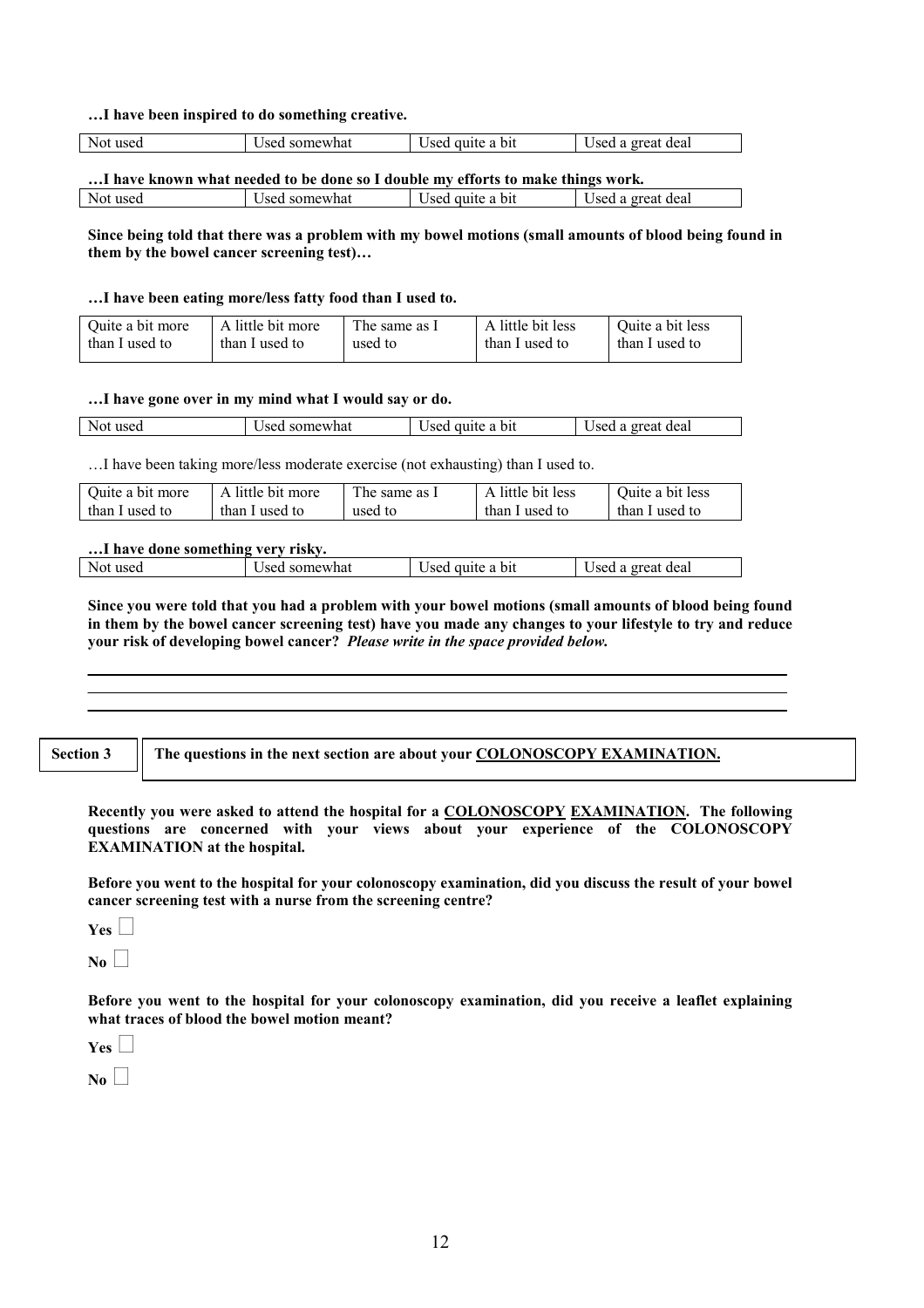**If you did receive a leaflet explaining what traces of blood in the bowel motions meant, did you read it?**

 $\overline{\mathbf{Y}}$ es  $\overline{\mathbf{N}}$ **o**  $\Box$ 

**Did you obtain information from any other source about what traces of blood in the bowel motions meant, before you went into hospital for your colonoscopy examination?**

 $\overline{\mathbf{Y}}$ es  $\overline{\mathbf{N}}$ **o**  $\Box$ 

**If you did, please specify in the space below where you obtained this information.**

**Before you attended for your recent colonoscopy examination at the hospital, did a nurse at the screening clinic explain to you what was involved in the colonoscopy examination?**

 $\bf{V}$ es  $|$  $\overline{N_0}$ 

**Before you attended for your recent colonoscopy examination at the hospital, did your GP explain to you what was involved in the colonoscopy examination?**

 $\bf{v}_{es}$  | |

 $\overline{N_0}$ 

**Did you obtain information from any other source about what was involved in a colonoscopy examination, before you went into hospital for your colonoscopy examination?**

 $\overline{\mathbf{Y}}$ es

 $\overline{\mathbf{N}}$ **O** 

**If you did, please specify in the space below where you obtained this information.**

**Before you attended for your recent colonoscopy examination at the hospital, did you receive a leaflet explaining what was involved in the colonoscopy examination?**

 $\overline{\mathbf{Y}}$ es

 $\overline{\mathbf{N}}$ **O** 

**If you did, please specify in the space below where you obtained this leaflet.**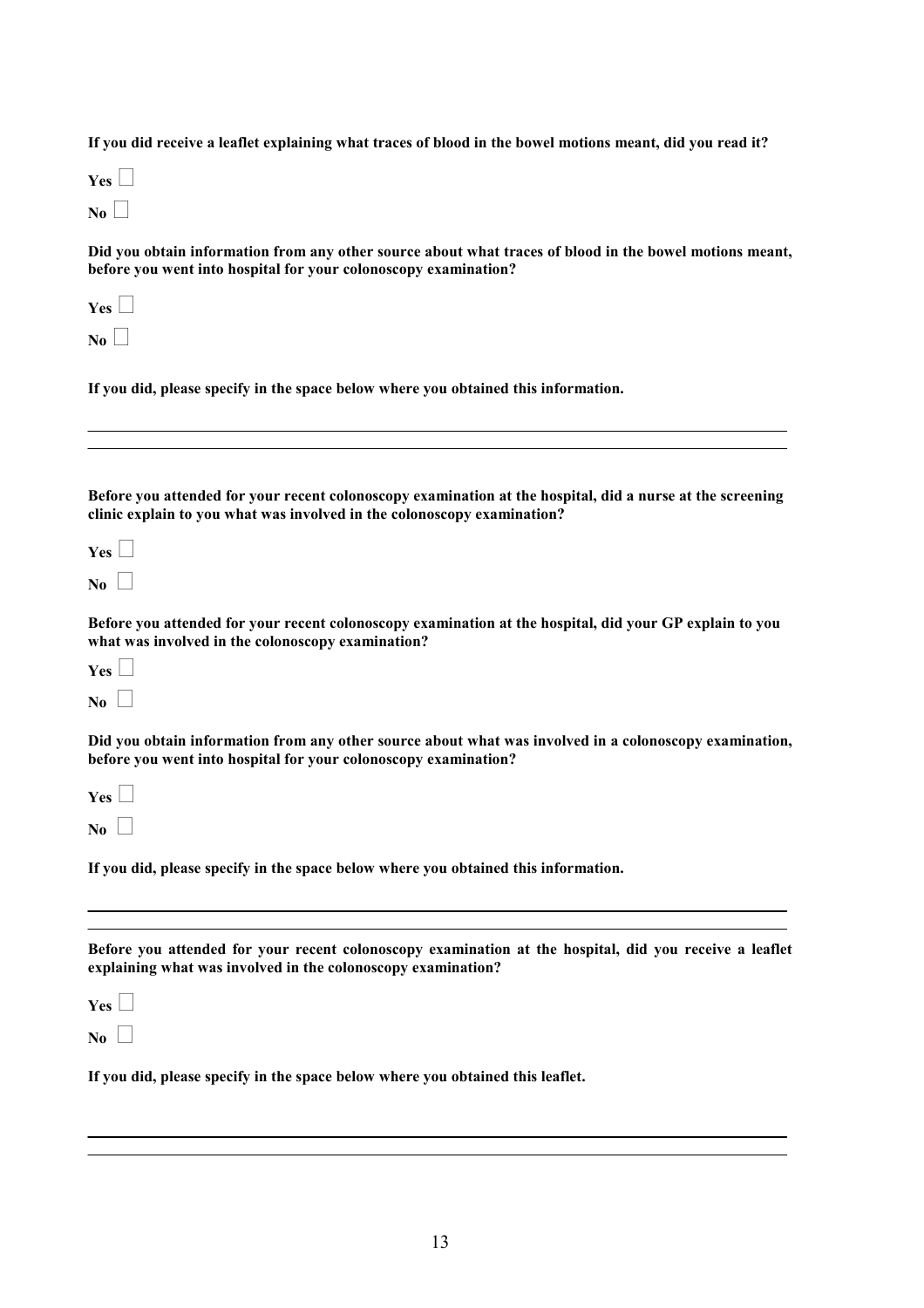**If you did receive a leaflet explaining what was involved in the colonoscopy examination before you attended for your recent colonoscopy examination, did you read it?**

 $\overline{\mathbf{Y}}$ es

 $\overline{N_0}$ 

### **How important was your visit to the hospital for colonoscopy to you?**

| <b>Extremely</b> Very | Ouite                     |  | Neutral   Quite           | Verv | Extremely |                     |
|-----------------------|---------------------------|--|---------------------------|------|-----------|---------------------|
| important             | 1 important   1 important |  | unimportant   unimportant |      |           | <i>un</i> important |

### NOW...Please think about what you *DID NOT* want to happen during your hospital visit for colonoscopy.

### **To what extent did these** *UNDESIRABLE* **things happen?**

|        | Extremely | Verv | Quite   Neutral   <i>Quite</i>   Very |  | <b>Extremely</b> |               |
|--------|-----------|------|---------------------------------------|--|------------------|---------------|
| Not    |           |      |                                       |  |                  | Verv          |
| at all |           |      |                                       |  |                  | much          |
|        |           |      |                                       |  |                  | <sub>SO</sub> |

**Please write in the space provided what these** *UNDESIRABLE* **things were (if there were any)**

NOW...Please think about what you *DID* want to happen during your visit to the hospital for **colonoscopy.**

### **To what extent did these** *DESIRABLE* **things happen?**

|            | Extremely |  | Very   Quite   Neutral   <i>Quite</i>   Very |  | <b>Extremely</b> |               |
|------------|-----------|--|----------------------------------------------|--|------------------|---------------|
| <b>Not</b> |           |  |                                              |  |                  | Verv          |
| at all     |           |  |                                              |  |                  | much          |
|            |           |  |                                              |  |                  | <sub>SO</sub> |

**Please write in the space provided what these** *DESIRABLE* **things were (if there were any)**

**When you went to the hospital for colonoscopy were you confident that you could handle (emotionally) what was happening, no matter how it worked out?**

| Ē<br>Extremelv | $ -$<br>√erv | Juite               | . .<br>Neutral | Juite       | 'erv        | ±xtremelv   |
|----------------|--------------|---------------------|----------------|-------------|-------------|-------------|
| confident      | confident    | $\sim$<br>confident |                | unconfident | unconfident | unconfident |

### **How responsible are** *YOU* **for what happened during your visit to the hospital for colonoscopy?**

| ∟xtremelv   | err<br>ັ    | Juite                               | Neutral | Juite         | $\alpha$ rt          | Extremely     |
|-------------|-------------|-------------------------------------|---------|---------------|----------------------|---------------|
| responsible | responsible | $\ddot{\phantom{0}}$<br>responsible |         | unresponsible | . .<br>unresponsible | unresponsible |

**When you went to the hospital for colonoscopy, how confident were you that you would be able to make things go the way you wanted then to during your examination?**

| $\sim$<br>$\tilde{\phantom{a}}$<br>$\sim$<br>$\tilde{\phantom{a}}$<br>unconfident<br>confident<br>confident<br>confident<br>unconfident<br>unconfident | $\mathbf{\tau}$<br>tremely<br>- 371 | $ -$<br>ver | Juite | $\sim$ $\sim$<br>Neutra. | Quite | $1 \text{ or }$<br>◡ | $\overline{\phantom{0}}$<br>∙xtremeIv |
|--------------------------------------------------------------------------------------------------------------------------------------------------------|-------------------------------------|-------------|-------|--------------------------|-------|----------------------|---------------------------------------|
|                                                                                                                                                        |                                     |             |       |                          |       |                      |                                       |

**How responsible is** *SOMEBODY ELSE* **for what happened during your visit to the hospital for colonoscopy?**

| Extremely   | <b>Verv</b>             | Juite | Neutral | Juite         | √erv          | Extremelv     |
|-------------|-------------------------|-------|---------|---------------|---------------|---------------|
| responsible | responsible responsible |       |         | unresponsible | unresponsible | unresponsible |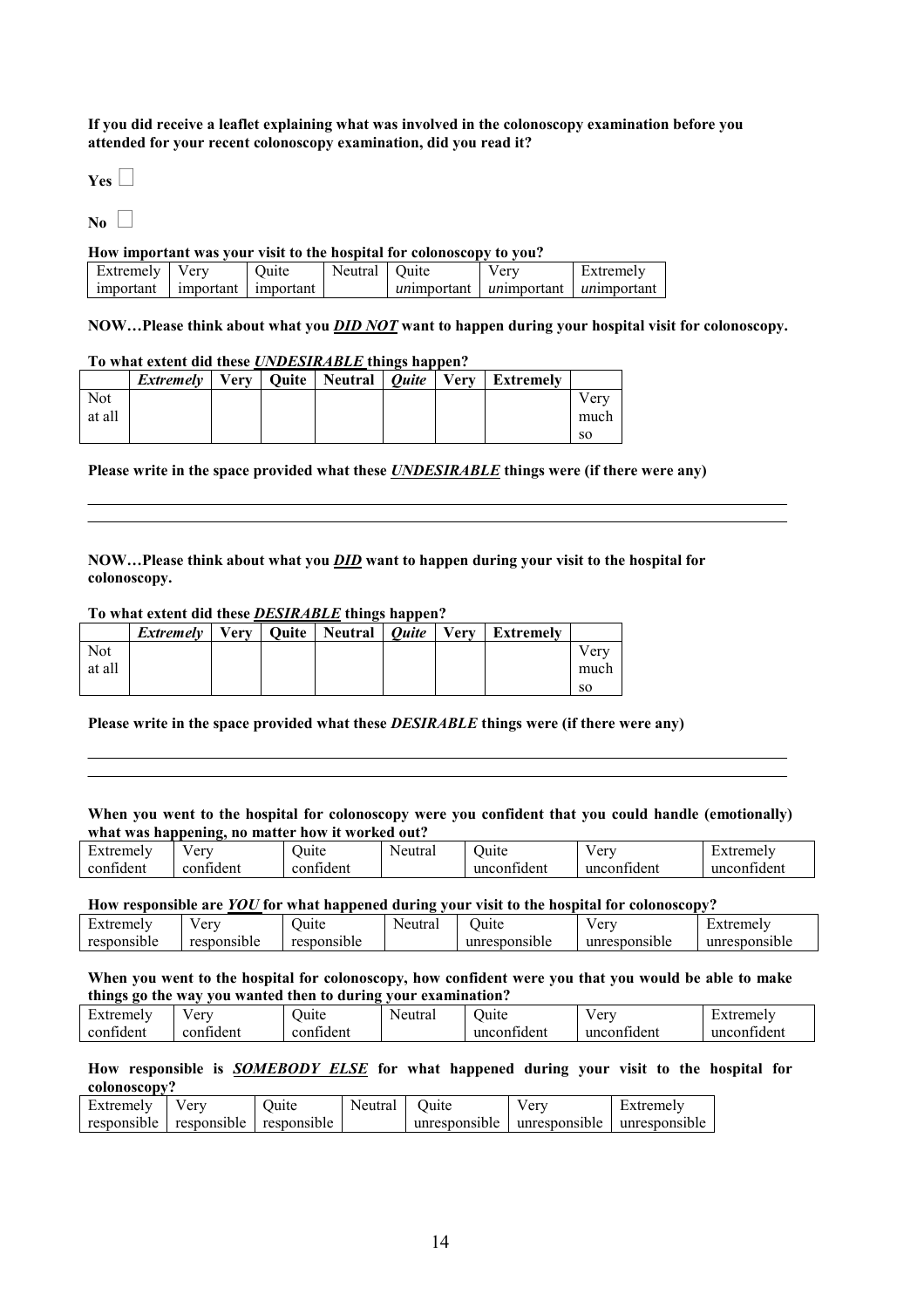**When you went to the hospital for colonoscopy, how did things work out in terms of how you thought they would?**

| Exactly as | √erv much as | little as | Neutral | little unlike | Very unlike | Exactiv unlıke |
|------------|--------------|-----------|---------|---------------|-------------|----------------|
| expected   | expected     | expected  |         | expected      | expected    | expected       |

### **Please state how strongly you agree/disagree with the following statements.**

**Before I attended for my recent colonoscopy examination at the hospital, I felt that I had as much information as I wanted about what my positive bowel cancer screening test result meant.**

| Disagree very | Disagree | Disagree | Agree | Agree strongly | Agree very |
|---------------|----------|----------|-------|----------------|------------|
| strongly      | strongly |          |       |                | strongly   |

**Before I attended for my recent colonoscopy examination at the hospital, I felt that I had as much information as I wanted about the procedure.**

| Agree very | Agree    | Agree | Disagree | Disagree | Disagree very |
|------------|----------|-------|----------|----------|---------------|
| strongly   | strongly |       |          | strongly | strongly      |

**Section 4 The statements in the following section are about bowel cancer and how you feel about doing a bowel cancer screening test, NOT a** *colonoscopy examination***. Please tick**  $\sqrt{}$  **the box that best reflects how you feel. Please respond to each statement even if you think some of them sound the same.**

### **If** *I* **am invited to do a bowel cancer screening test in the future,** *I* **could easily do it if** *I* **wanted to.**

| Extremely | Very likely | Ouite likely | Ouite unlikelv | Very unlikely | Extremely |
|-----------|-------------|--------------|----------------|---------------|-----------|
| likely    |             |              |                |               | unlikelv  |

### **I am certain that if** *I* **were to develop bowel cancer it would limit** *my* **social life.**

| Extremely | Verv uncertain | Juite     | Juite certain | Verv certain | Extremely |
|-----------|----------------|-----------|---------------|--------------|-----------|
| uncertain |                | uncertain |               |              | certain   |

### **How much control do** *you* **have over whether** *you* **do a bowel cancer screening test in the future, if you are invited to do one?**

| Complete | A lot of | A little control   Not much |         | Very little | No control |
|----------|----------|-----------------------------|---------|-------------|------------|
| control  | control  |                             | control | control     |            |

### **Do you think it is easy or difficult for you to do a bowel cancer screening test in the future, if you are invited to do one?**

| Extremely | Very easy | Juite easy | Ouite difficult | Very difficult | Extremely |
|-----------|-----------|------------|-----------------|----------------|-----------|
| easy      |           |            |                 |                | difficult |

### **How strongly would you characterise your desire to do a bowel cancer screening test in the future?**

| No desire | Very weak desire | Weak desire | Moderate | Strong desire | Very strong |
|-----------|------------------|-------------|----------|---------------|-------------|
|           |                  |             | desire   |               | desire      |

### **If somebody develops bowel cancer it is likely that** *his or her* **financial security would be at risk.**

| Extremely | Very unlikely | Ouite unlikely | Ouite likely | Very likely | Extremely |
|-----------|---------------|----------------|--------------|-------------|-----------|
| unlikelv  |               |                |              |             | likelv    |

### **If somebody develops bowel cancer, it can almost certainly cause** *his or her* **death.**

| Agree very | Agree    | Agree | Disagree | Disagree | Disagree very |
|------------|----------|-------|----------|----------|---------------|
| strongly   | strongly |       |          | strongly | strongly      |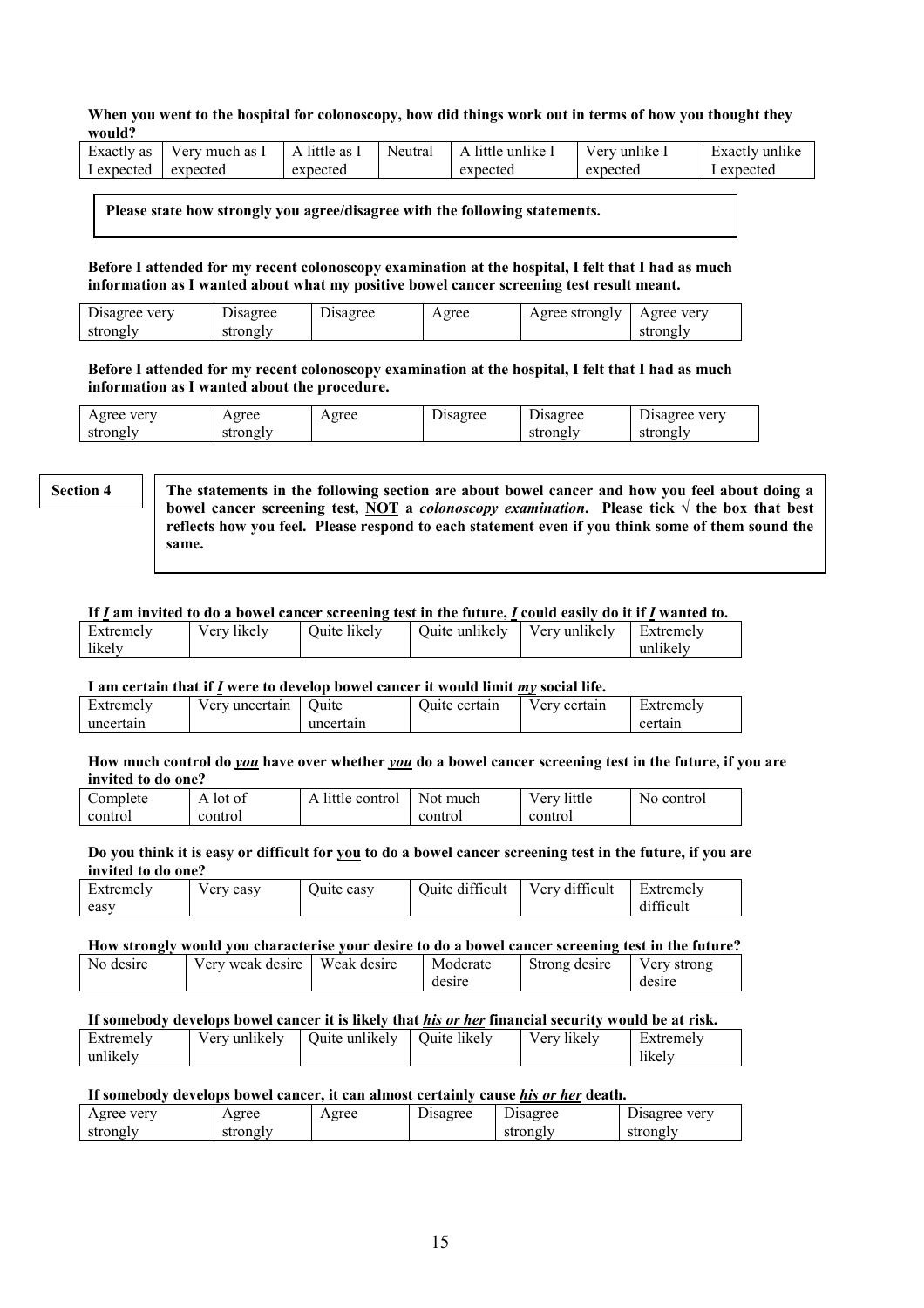### **I desire to do a bowel cancer screening test in the future.**

| Extremely | Very unlikely | Ouite unlikely | Ouite likely | Very likely | Extremely |  |
|-----------|---------------|----------------|--------------|-------------|-----------|--|
| unlikelv  |               |                |              |             | likely    |  |

### **If** *I* **am invited to do a bowel cancer screening test in the future,** *I* **intend to do it.**

| Disagree very | Disagree | Disagree | Agree | Agree strongly | Agree very |
|---------------|----------|----------|-------|----------------|------------|
| strongly      | strongly |          |       |                | strongly   |

### **If** *I* **am invited to do a bowel cancer screening test in the future,** *I* **will try to do the test.**

| Disagree very | Disagree | Disagree | Agree | Agree strongly | Agree very |
|---------------|----------|----------|-------|----------------|------------|
| strongly      | strongly |          |       |                | strongly   |

### **I am certain that if** *somebody* **develops bowel cancer it would damage important relationships in** *his or her* **life.**

| Extremely | Very certain | Ouite certain | Juite     | Very uncertain   Extremely |           |
|-----------|--------------|---------------|-----------|----------------------------|-----------|
| certain   |              |               | uncertain |                            | uncertain |

### **If** *I* **develop bowel cancer it is likely that** *my* **financial security would be at risk.**

| Extremely | Verv unlikelv | Ouite unlikely | <b>Oulte likely</b> | Very likely | Extremelv |
|-----------|---------------|----------------|---------------------|-------------|-----------|
| unlikely  |               |                |                     |             | likelv    |

### In comparison to other people my age  $\frac{my}{my}$  chances of developing bowel cancer are...

| Extremely low | Very low | Juite low | Ouite high | Very high | Extremely |
|---------------|----------|-----------|------------|-----------|-----------|
|               |          |           |            |           | high      |

### **Doing a bowel cancer screening test in the future is something that I desire to do.**

| Agree very | Agree    | Agree | Disagree | Disagree | Disagree very |
|------------|----------|-------|----------|----------|---------------|
| strongly   | strongly |       |          | strongly | strongly      |

### *I* **am certain that if** *I* **were to develop bowel cancer it would damage important relationships in** *my* **life.** Extremely uncertain Very uncertain Quite uncertain Quite certain Very certain Extremely certain

### **I** think that *my* chances of developing bowel cancer are...

| Extremely | Very high | Ouite high | Juite low | Very low | Extremely low |
|-----------|-----------|------------|-----------|----------|---------------|
| high      |           |            |           |          |               |

### **If** *you* **are invited to do a bowel cancer screening test in the future, how likely is it that** *you* **would do the test?**

| Extremely | Very unlikely | Ouite unlikely | Uuite likely | Very likely | Extremely |
|-----------|---------------|----------------|--------------|-------------|-----------|
| unlikely  |               |                |              |             | likelv    |

### *I* **feel personally at risk of developing bowel cancer.**

| Agree very | Agree    | Agree | Disagree | Disagree | Disagree verv |
|------------|----------|-------|----------|----------|---------------|
| strongly   | strongly |       |          | strongly | strongly      |

### If  $I$  am invited to do a bowel cancer screening test in the future,  $I$  am certain that  $I$  could do it.

| Extremelv | Verv uncertain | Juite     | Ouite certain | Verv certain | Extremely |
|-----------|----------------|-----------|---------------|--------------|-----------|
| uncertain |                | uncertain |               |              | certain   |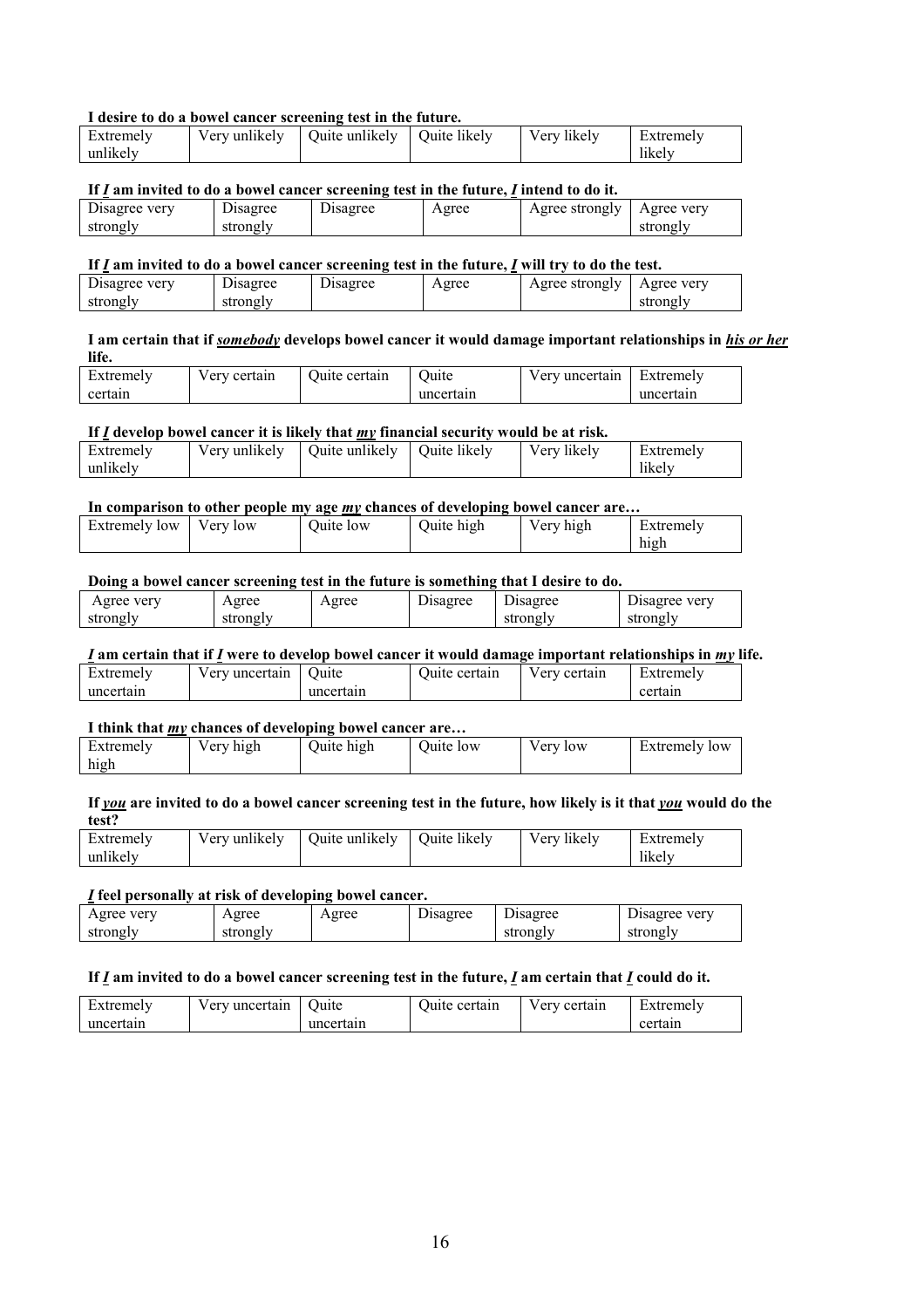### **Please state how likely EACH of the factors listed below is to stop** *YOU* **from doing a bowel cancer screening test if** *YOU* **were asked to do one in the future, by placing a tick** *√* **in the appropriate box across from EACH factor.**

|                               | <b>Extremely</b><br>likely to<br>stop me | <b>Very</b><br>likely to<br>stop me | Quite<br>likely to<br>stop me | <b>Quite unlikely</b><br>to stop me | Very unlikely<br>to stop me | <b>Extremely</b><br>unlikely to<br>stop me |
|-------------------------------|------------------------------------------|-------------------------------------|-------------------------------|-------------------------------------|-----------------------------|--------------------------------------------|
| Constipation                  |                                          |                                     |                               |                                     |                             |                                            |
| Physical<br>disability        |                                          |                                     |                               |                                     |                             |                                            |
| Visual<br>impairment          |                                          |                                     |                               |                                     |                             |                                            |
| Irregular<br>bowel            |                                          |                                     |                               |                                     |                             |                                            |
| movements                     |                                          |                                     |                               |                                     |                             |                                            |
| Diarrhoea                     |                                          |                                     |                               |                                     |                             |                                            |
| Current                       |                                          |                                     |                               |                                     |                             |                                            |
| treatment for<br>bowel cancer |                                          |                                     |                               |                                     |                             |                                            |
| Other bowel                   |                                          |                                     |                               |                                     |                             |                                            |
| disease                       |                                          |                                     |                               |                                     |                             |                                            |
| (Crohn's                      |                                          |                                     |                               |                                     |                             |                                            |
| disease,                      |                                          |                                     |                               |                                     |                             |                                            |
| Irritable bowel<br>syndrome)  |                                          |                                     |                               |                                     |                             |                                            |
| Other illness                 |                                          |                                     |                               |                                     |                             |                                            |
| Lack of time                  |                                          |                                     |                               |                                     |                             |                                            |
| No where to                   |                                          |                                     |                               |                                     |                             |                                            |
| store the test                |                                          |                                     |                               |                                     |                             |                                            |

### **If** *somebody* **develops bowel cancer it is likely that** *he or she* **will have to stop living their life the way** *they* **want to.**

| Extremely | Very unlikely | Quite unlikely   Quite likely | Very likely | Extremelv |
|-----------|---------------|-------------------------------|-------------|-----------|
| unlikely  |               |                               |             | likelv    |

### **How likely do you think it is that** *you* **would have to stop living your life the way that you want to, if** *you* **develop bowel cancer?**

| Extremely | Very likely | Juite likely | Ouite unlikely | Very unlikely | Extremely |
|-----------|-------------|--------------|----------------|---------------|-----------|
| likely    |             |              |                |               | unlikely  |

### **If** *you* **are asked to do a bowel cancer screening test in the future, to what extent are** *you* **capable of doing**

| แ.        |              |               |           |           |           |
|-----------|--------------|---------------|-----------|-----------|-----------|
| Extremely | Very capable | Duite capable | Quite     | Very      | Extremely |
| capable   |              |               | incapable | incapable | mcapable  |

### **If somebody develops bowel cancer, they would experience a lot of physical sickness.**

|           |              |               |           | II SOMOOG! GOT CLOPS BOTTER CHILCET THE THURL CAPELLEMEN IN THE SIGHT SIGNIFICS! |           |
|-----------|--------------|---------------|-----------|----------------------------------------------------------------------------------|-----------|
| Extremely | Very certain | Juite certain | Juite     | Very uncertain                                                                   | Extremely |
| certain   |              |               | uncertain |                                                                                  | uncertain |
|           |              |               |           |                                                                                  |           |

### **I think that** *my* **chances of developing bowel cancer are very low.**

| I think that my thanted of actualing bower tanter are terminal |          |       |          |          |               |
|----------------------------------------------------------------|----------|-------|----------|----------|---------------|
| Agree very                                                     | Agree    | Agree | Disagree | Disagree | Disagree very |
| strongly                                                       | strongly |       |          | strongly | strongly      |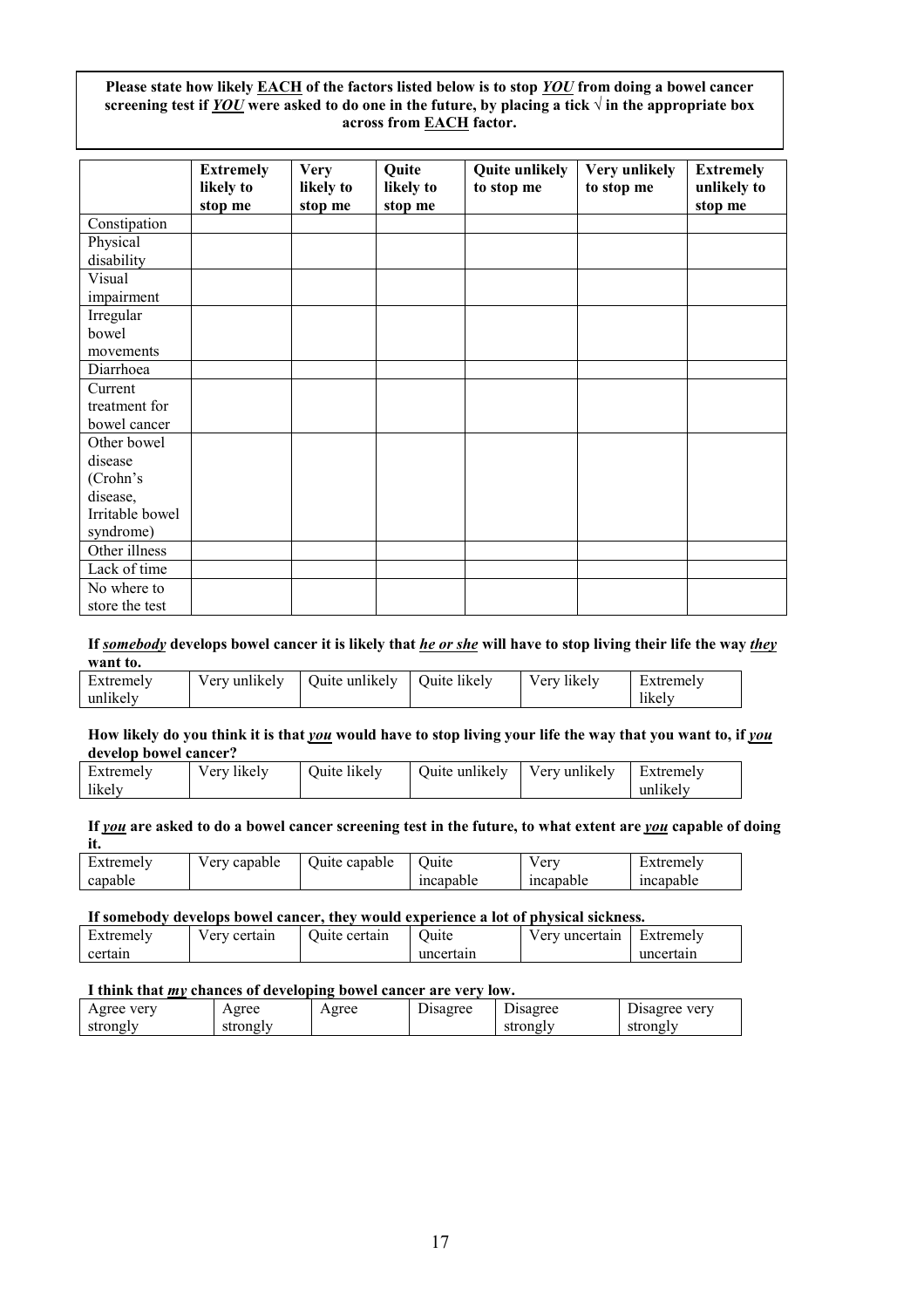**If you were invited to do a bowel cancer screening test in the future how** *likely* **do you think** *EACH* **of the following is to happen***?* **Please tick** *√* **the most appropriate box.**

|                                |                  |             | Quite     | Quite       |             |                  |
|--------------------------------|------------------|-------------|-----------|-------------|-------------|------------------|
| Doing a bowel cancer           | <b>Extremely</b> | Very likely |           |             | <b>Very</b> | <b>Extremely</b> |
| screening test in the          | likely to        | to happen   | likely to | unlikely to | unlikely to | unlikely to      |
| future                         | happen           |             | happen    | happen      | happen      | happen           |
| would reduce $m\mathbf{v}$     |                  |             |           |             |             |                  |
| chances of dying from          |                  |             |           |             |             |                  |
| bowel cancer.                  |                  |             |           |             |             |                  |
| would help find any            |                  |             |           |             |             |                  |
| abnormalities $I$ may          |                  |             |           |             |             |                  |
| have before they               |                  |             |           |             |             |                  |
| become cancerous.              |                  |             |           |             |             |                  |
| would increase $my$            |                  |             |           |             |             |                  |
| chances of getting             |                  |             |           |             |             |                  |
| treatment earlier.             |                  |             |           |             |             |                  |
| would help $me$ avoid          |                  |             |           |             |             |                  |
| having to have drastic         |                  |             |           |             |             |                  |
| treatment if $I$ had           |                  |             |           |             |             |                  |
| bowel cancer <i>L</i> didn't   |                  |             |           |             |             |                  |
| know about.                    |                  |             |           |             |             |                  |
| would put $\frac{my}{my}$ mind |                  |             |           |             |             |                  |
| at rest about bowel            |                  |             |           |             |             |                  |
| cancer.                        |                  |             |           |             |             |                  |
| would reduce any               |                  |             |           |             |             |                  |
| worries $I$ might have         |                  |             |           |             |             |                  |
| about getting bowel            |                  |             |           |             |             |                  |
| cancer.                        |                  |             |           |             |             |                  |
| would increase $m\mathbf{v}$   |                  |             |           |             |             |                  |
| confidence about not           |                  |             |           |             |             |                  |
| getting bowel cancer.          |                  |             |           |             |             |                  |
| would reduce any               |                  |             |           |             |             |                  |
| worries $I$ might have         |                  |             |           |             |             |                  |
| about having any 'non-         |                  |             |           |             |             |                  |
| cancerous'                     |                  |             |           |             |             |                  |
| abnormalities.                 |                  |             |           |             |             |                  |

### **How likely do you think it is that** *you* **will develop bowel cancer?**

| Extremely | Verv likelv | Juite likelv | Ouite unlikely | Very unlikely | Extremely |
|-----------|-------------|--------------|----------------|---------------|-----------|
| likely    |             |              |                |               | unlikely  |

**If** *I* **were invited to do a bowel cancer screening test in the future,** *I* **would feel very confident in** *my* **ability to do it.**

| Disagree very | Disagree | Disagree | Agree | Agree strongly | Agree very |
|---------------|----------|----------|-------|----------------|------------|
| strongly      | strongly |          |       |                | strongly   |

### **If** *I* **am invited to do a bowel cancer screening test in the future,** *I* **believe that** *I* **would be able to do it.**

| Agree verv | Agree    | Agree | $\overline{\phantom{a}}$<br>Disagree | Disagree | very<br>$D$ isagree |
|------------|----------|-------|--------------------------------------|----------|---------------------|
| strongly   | strongly |       |                                      | strongly | strongly            |

### **I am certain that if** *somebody* **develops bowel cancer, it would limit** *his or her* **social life.**

| Extremely | Very uncertain | Juite     | Juite certain | Very certain | Extremely |
|-----------|----------------|-----------|---------------|--------------|-----------|
| uncertain |                | uncertain |               |              | certain   |

### **If somebody develops bowel cancer**, **they would experience a lot of physical pain.**

| Extremely | Verv certain | Juite certain | Juite     | Very uncertain | Extremely |
|-----------|--------------|---------------|-----------|----------------|-----------|
| certain   |              |               | uncertain |                | uncertain |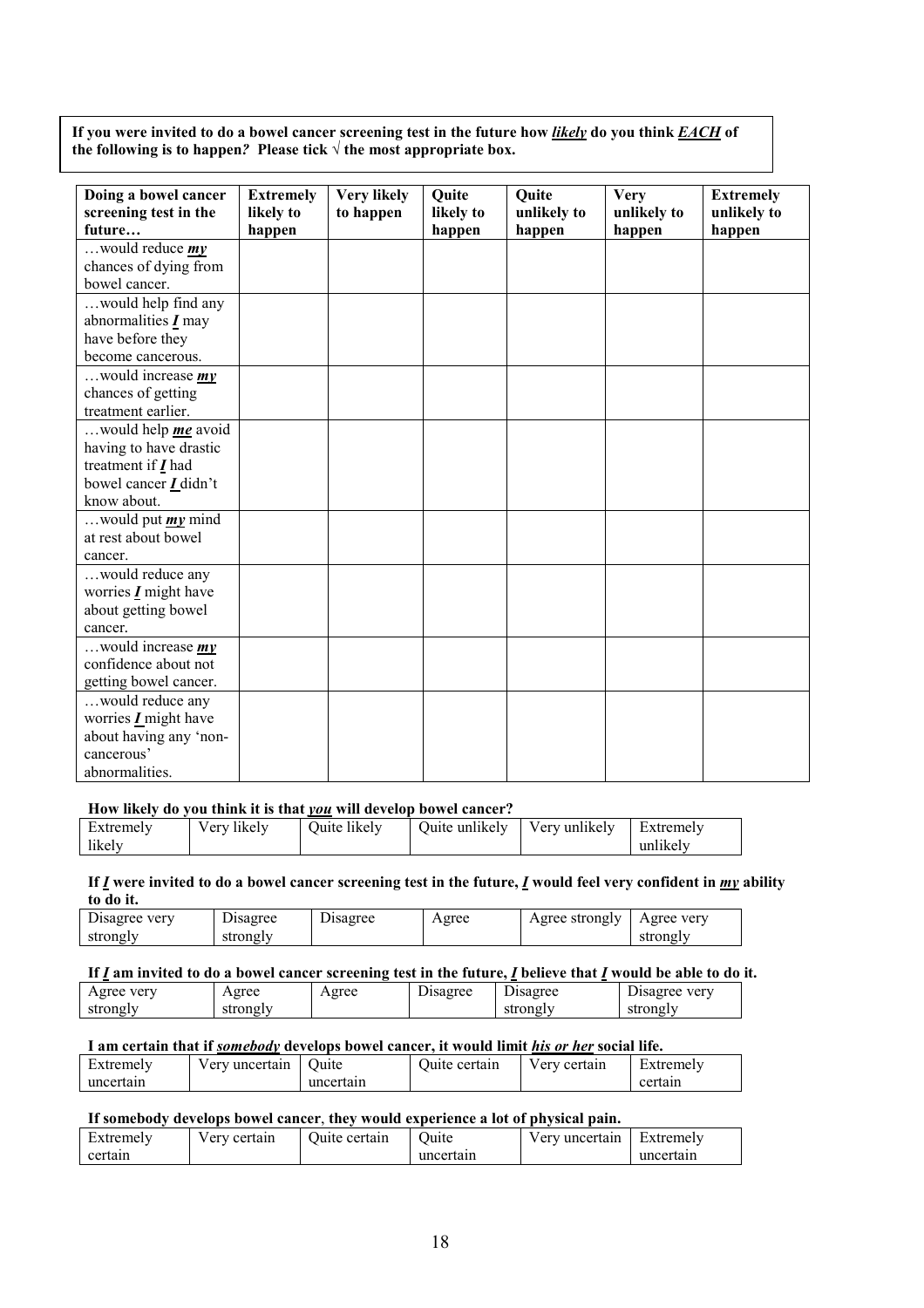### **How likely is it that** *you* **will die if** *you* **develop bowel cancer?**

| Extremely | Very unlikely | Ouite unlikely | Ouite likely | Very likely | Extremely   |  |  |  |  |
|-----------|---------------|----------------|--------------|-------------|-------------|--|--|--|--|
| unlikely  |               |                |              |             | .<br>likely |  |  |  |  |

### **If** *I* **am invited to do a bowel cancer screening test in the future,** *I* **would be willing to do it.**

| Extremelv      | $\sqrt{\rho}$ rv<br>◡ | Juite     | <br>willing<br>Juite | <br>erv willing | Extremelv |
|----------------|-----------------------|-----------|----------------------|-----------------|-----------|
| .<br>unwilling | .<br>unwilling        | unwilling |                      |                 | willing   |
|                |                       |           |                      |                 |           |

### **If** *I* **develop bowel cancer** *I* **am certain that** *I* **would experience a lot of physical pain.**

| Extremely | Very certain | Ouite certain | Juite     | Very uncertain | Extremely |
|-----------|--------------|---------------|-----------|----------------|-----------|
| certain   |              |               | uncertain |                | uncertain |
|           |              |               |           |                |           |

### **If** *I* **am invited to do a bowel cancer screening test in the future, it would be entirely** *up to me* **whether** *I* **did it or not.**

| Disagree very | Disagree | Disagree | Agree | Agree strongly | Agree very |
|---------------|----------|----------|-------|----------------|------------|
| strongly      | strongly |          |       |                | strongly   |

### **If you were invited to do a bowel cancer screening test in the future how would each of the following things** *make you feel***? Please tick** *√* **the box that best reflects how you feel.**

| Doing a bowel cancer screening test in          | <b>Extremely</b> | <b>Very</b> | Ouite | Quite | <b>Very</b> | <b>Extremely</b> |
|-------------------------------------------------|------------------|-------------|-------|-------|-------------|------------------|
| the future                                      | good             | good        | good  | bad   | bad         | <b>bad</b>       |
| to reduce $m\gamma$ chances of dying from       |                  |             |       |       |             |                  |
| bowel cancer is                                 |                  |             |       |       |             |                  |
| to find any abnormalities $I$ may have          |                  |             |       |       |             |                  |
| before they become cancerous is                 |                  |             |       |       |             |                  |
| to increase $my$ chances of getting             |                  |             |       |       |             |                  |
| treatment earlier is                            |                  |             |       |       |             |                  |
| to help $me$ avoid having to have drastic       |                  |             |       |       |             |                  |
| treatment if $I$ had bowel cancer $I$ didn't    |                  |             |       |       |             |                  |
| know about is                                   |                  |             |       |       |             |                  |
| to put $\frac{my}{mv}$ mind at rest about bowel |                  |             |       |       |             |                  |
| cancer is                                       |                  |             |       |       |             |                  |
| to reduce any worries $I$ may have about        |                  |             |       |       |             |                  |
| getting bowel cancer is                         |                  |             |       |       |             |                  |
| to increase $my$ confidence about not           |                  |             |       |       |             |                  |
| getting bowel cancer is                         |                  |             |       |       |             |                  |
| to reduce any worries $I$ might have            |                  |             |       |       |             |                  |
| about having any 'non-cancerous'                |                  |             |       |       |             |                  |
| abnormalities is                                |                  |             |       |       |             |                  |

### **What proportion of** *people* **who will develop bowel cancer will die from this disease?**

| None | Verv few | A few people | Ouite a few | Most people | Everyone |
|------|----------|--------------|-------------|-------------|----------|
|      | people   |              | people      |             |          |

### *I* **am at less risk of developing bowel cancer than other people my age.**

| Agree verv | Agree    | Agree | Disagree | Disagree | Disagree very |
|------------|----------|-------|----------|----------|---------------|
| strongly   | strongly |       |          | strongly | strongly      |

### **If** *I* **develop bowel cancer** *I* **am certain that** *I* **would experience a lot of physical sickness.**

| Extremely | Very uncertain | Juite     | Juite certain | Verv certain | Extremely |
|-----------|----------------|-----------|---------------|--------------|-----------|
| uncertain |                | uncertain |               |              | certain   |

### **How likely do you think it is that** *somebody* **who develops bowel cancer would die from this disease?**

| Extremely | Verv likelv | Juite likely | Ouite unlikely | Verv unlikely | Extremely |
|-----------|-------------|--------------|----------------|---------------|-----------|
| likely    |             |              |                |               | unlikely  |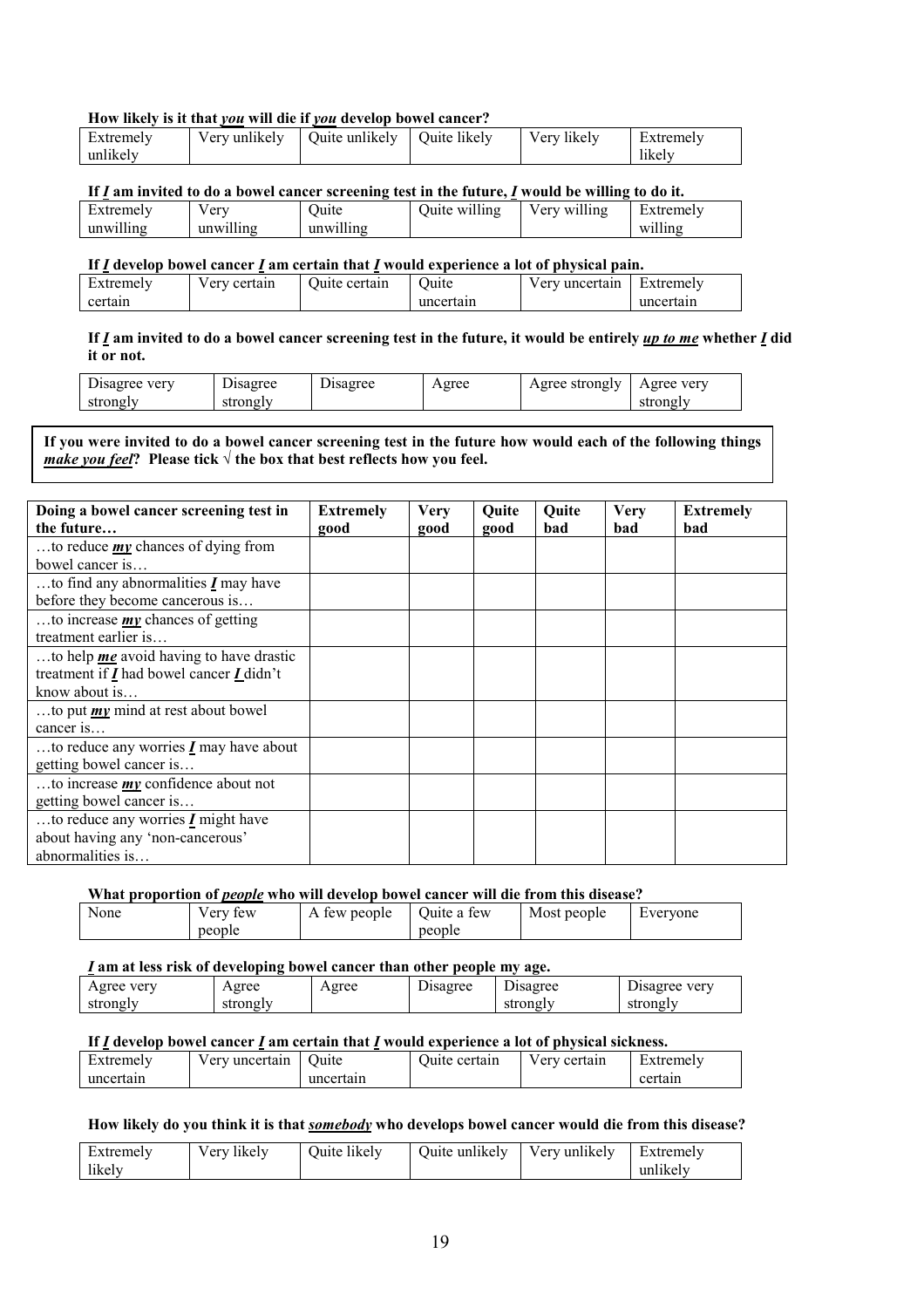### **If** *I* **develop bowel cancer, it could almost certainly cause** *my* **death.**

| Disagree very | Disagree | Disagree | Agree | Agree strongly | Agree verv |
|---------------|----------|----------|-------|----------------|------------|
| strongly      | strongly |          |       |                | strongly   |

### **If you were invited to do a bowel cancer screening test in the future, how** *important* **would it be to you if each of the following things were to happen? Please tick** *√* **the box that best reflects how you feel.**

| Doing a bowel                  | <b>Extremely</b> | <b>Very</b> | Quite     | Quite       | <b>Very</b> | <b>Extremely</b> |
|--------------------------------|------------------|-------------|-----------|-------------|-------------|------------------|
| cancer screening               | important to     | important   | important | unimportant | unimportant | unimportant      |
| test in the future             | me               | to me       | to me     | to me       | to me       | to me            |
| $\ldots$ to reduce $my$        |                  |             |           |             |             |                  |
| chances of dying               |                  |             |           |             |             |                  |
| from bowel cancer              |                  |             |           |             |             |                  |
| is                             |                  |             |           |             |             |                  |
| to help find any               |                  |             |           |             |             |                  |
| abnormalities $I$ may          |                  |             |           |             |             |                  |
| have before they               |                  |             |           |             |             |                  |
| become cancerous               |                  |             |           |             |             |                  |
| is                             |                  |             |           |             |             |                  |
| to increase $m y$              |                  |             |           |             |             |                  |
| chances of getting             |                  |             |           |             |             |                  |
| treatment earlier is           |                  |             |           |             |             |                  |
| to help me avoid               |                  |             |           |             |             |                  |
| having to have                 |                  |             |           |             |             |                  |
| drastic treatment if $I$       |                  |             |           |             |             |                  |
| had bowel cancer $I$           |                  |             |           |             |             |                  |
| didn't know about              |                  |             |           |             |             |                  |
| is                             |                  |             |           |             |             |                  |
| to put $\frac{my}{my}$ mind at |                  |             |           |             |             |                  |
| rest about bowel               |                  |             |           |             |             |                  |
| cancer is                      |                  |             |           |             |             |                  |
| to reduce any                  |                  |             |           |             |             |                  |
| worries $I$ may have           |                  |             |           |             |             |                  |
| about getting bowel            |                  |             |           |             |             |                  |
| cancer is                      |                  |             |           |             |             |                  |
| to increase $my$               |                  |             |           |             |             |                  |
| confidence about not           |                  |             |           |             |             |                  |
| getting bowel cancer           |                  |             |           |             |             |                  |
| is                             |                  |             |           |             |             |                  |
| to reduce any                  |                  |             |           |             |             |                  |
| worries $I$ might have         |                  |             |           |             |             |                  |
| about having any               |                  |             |           |             |             |                  |
| 'non-cancerous'                |                  |             |           |             |             |                  |
| abnormalities is               |                  |             |           |             |             |                  |

### **What do** *YOU* **think about doing a bowel cancer screening test in the future? Please place a tick** *√* **in the most appropriate box**

### For me, doing a bowel cancer screening test in the future is...

| Extremely | Verv wise | Juite wise | Ouite foolish | Very foolish | Extremely |
|-----------|-----------|------------|---------------|--------------|-----------|
| wise      |           |            |               |              | toolish   |

### For me, doing a bowel cancer screening test in the future is...

| Extremely   | erv         | Juite       | Juite     | 'erv      | ∴xtremelv |
|-------------|-------------|-------------|-----------|-----------|-----------|
| unimportant | unimportant | unimportant | important | ımportant | important |

### For me, doing a bowel cancer screening test in the future is...

|            |            | - - - -    | .             |               |               |
|------------|------------|------------|---------------|---------------|---------------|
| Extremely  | /erv       | Juite      | Juite         | very          | ∠xtremelv     |
| satisfying | satisfying | satisfying | dissatisfying | dissatisfying | dissatisfying |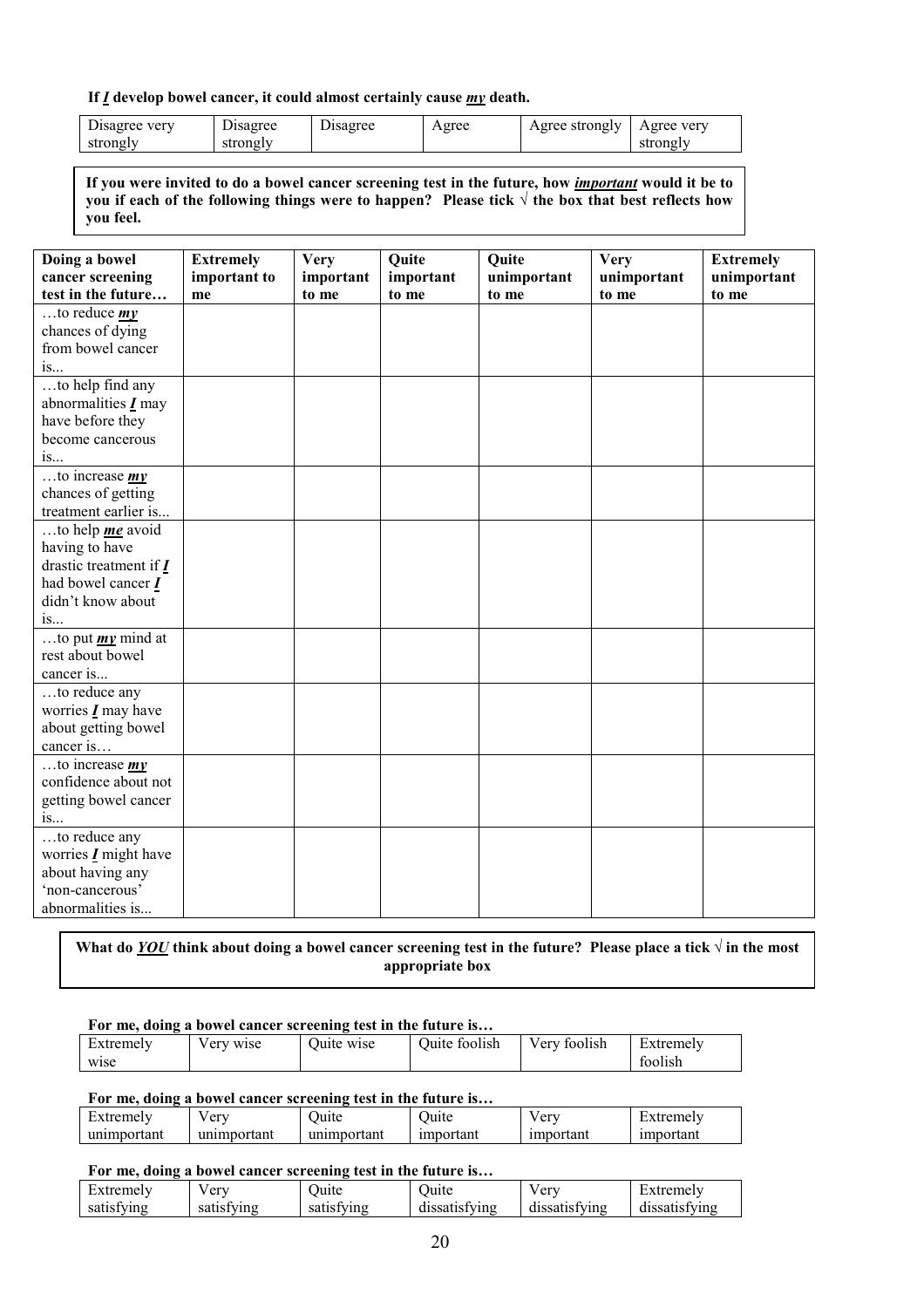### For me, doing a bowel cancer screening test in the future is...

| Extremely  | √erv       | Juite      | Ouite pleasant | Very pleasant | Extremely |
|------------|------------|------------|----------------|---------------|-----------|
| unpleasant | unpleasant | unpleasant |                |               | pleasant  |

### For me, doing a bowel cancer screening test in the future is...

| Extremelv  | /ery       | $\sim$<br>Juite | Juite     | y ery<br>$\mathbf{u}$ | ∠xtremelv |
|------------|------------|-----------------|-----------|-----------------------|-----------|
| worthwhile | worthwhile | worthwhile      | worthless | worthless             | worthless |
|            |            |                 |           |                       |           |

### For me, doing a bowel cancer screening test in the future is...

| unnecessary<br>unnecessary<br>unnecessarv<br>necessary<br>necessary<br>necessary | –<br>∠xtremely | err<br>◡ | Juite | Juite | $\alpha$ r<br>◡ェ | ∠xtremeiv |
|----------------------------------------------------------------------------------|----------------|----------|-------|-------|------------------|-----------|
|                                                                                  |                |          |       |       |                  |           |

### For me, doing a bowel cancer screening test in the future is...

| Extremely | Very good | Ouite good | Juite bad | Very bad | Extremely bad |
|-----------|-----------|------------|-----------|----------|---------------|
| good      |           |            |           |          |               |

### For me, doing a bowel cancer screening test in the future is...

| Extremely | Very useless | Ouite useless | Ouite useful | Very useful | Extremely |
|-----------|--------------|---------------|--------------|-------------|-----------|
| useless   |              |               |              |             | useful    |

**Section 5 The questions in the following section are about how you have been feeling in the past week. Please read each statement and tick** *√* **the box that comes closest to how you have been feeling in the past** week. Don't take too long over your replies: your immediate reaction to each item will probably be **more accurate than a long thought-out response.**

### I feel tense or 'wound up'.

| Most of the time | A lot of the time | m.<br>I ime to time. | Not at all |
|------------------|-------------------|----------------------|------------|
|                  |                   | occasionally         |            |
|                  |                   |                      |            |

### **I still enjoy the things I used to.**

| much<br>Definitely<br>as | much<br>Not<br>as<br>quite | little<br>Jniv | all'<br>Hardly<br>at |
|--------------------------|----------------------------|----------------|----------------------|
|                          |                            |                |                      |

### **I get a sort of frightened feeling as if something awful is about to happen.**

| Very definitely and | Yes, but not too badly | A little but it doesn't | Not at all |
|---------------------|------------------------|-------------------------|------------|
| quite badly         |                        | worry me                |            |

### **I can laugh and see the funny side of things.**

| As much as I always | Not quite so much now Definitely not so much Not at all |  |
|---------------------|---------------------------------------------------------|--|
| could               | now                                                     |  |

### **Worrying thoughts go through my mind.**

| A great deal of the time   A lot of the time | From time to time, but | <b>Only occasionally</b> |
|----------------------------------------------|------------------------|--------------------------|
|                                              | not too often          |                          |

## **I** feel cheerful.<br>Not at all Not often Sometimes Most of the time

### **I can sit easy and feel relaxed.**

| Definitely | $\blacksquare$<br>$ -$<br>Jsually | otten<br>וח צו | Not.<br>at all |
|------------|-----------------------------------|----------------|----------------|
|            |                                   |                |                |

### **I feel as if I am slowed down.**

| Nearly all<br>time<br>the | often<br>10rr<br>יי ו | Sometimes | Not at<br>all |
|---------------------------|-----------------------|-----------|---------------|
|                           |                       |           |               |

### **I get a sort of frightened feeling like butterflies in the stomach.**

| Not<br>all<br>at | <i><b>C</b></i> casionally | often<br>Juite | often<br>$\alpha$ rt<br>◡ |
|------------------|----------------------------|----------------|---------------------------|
|                  |                            |                |                           |

### **I have lost interest in my appearance.**

| Definitely | I don't take so much care | I may not take quite as | I take as much care as |
|------------|---------------------------|-------------------------|------------------------|
|            | as I should               | much care               | ever                   |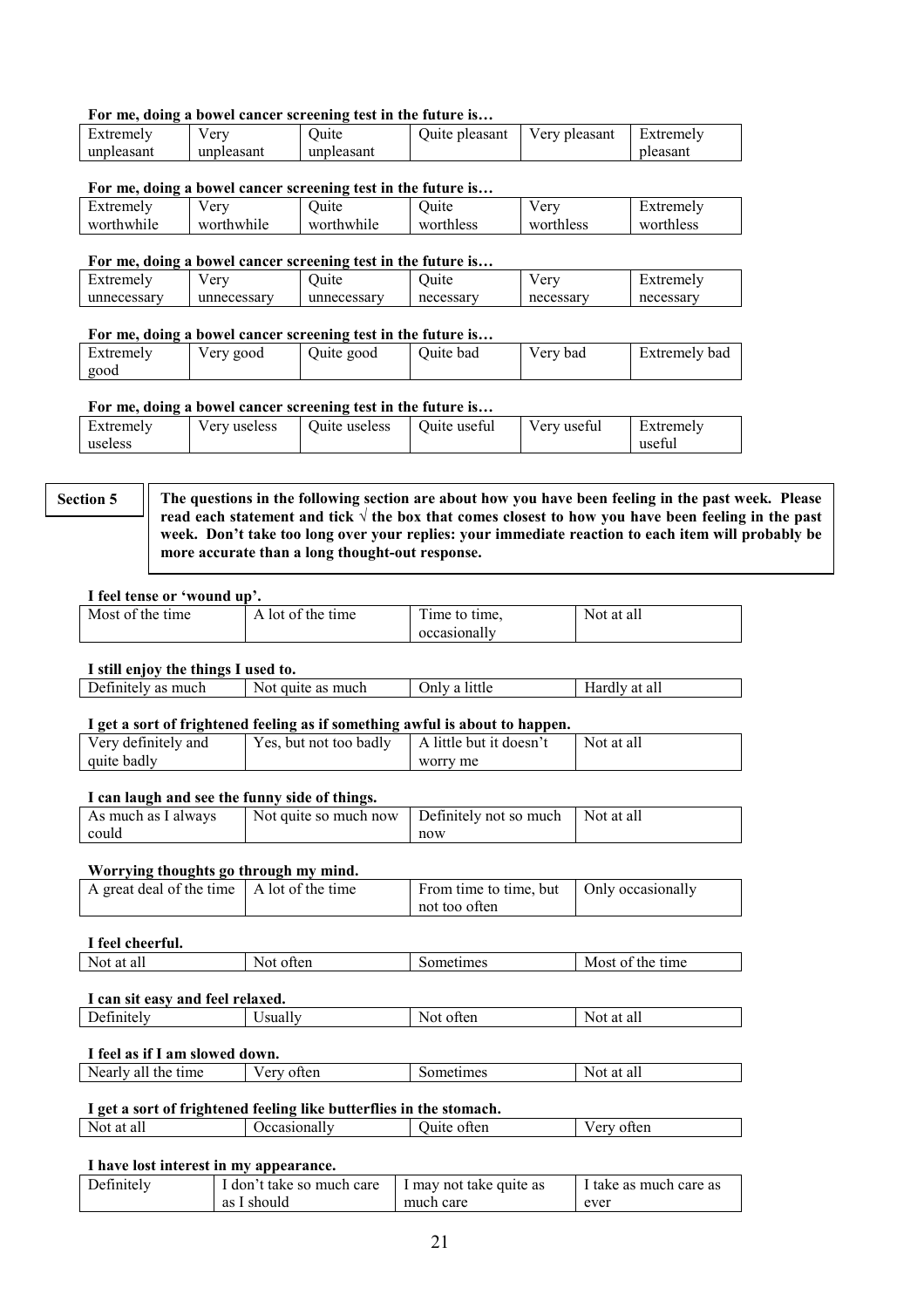| I feel restless as if I have to be on the move. |                         |                        |               |  |  |
|-------------------------------------------------|-------------------------|------------------------|---------------|--|--|
| Very much indeed                                | Quite a lot             | Not very much          | Not at all    |  |  |
|                                                 |                         |                        |               |  |  |
| I look forward with enjoyment to things.        |                         |                        |               |  |  |
| As much as I ever did                           | Rather less than I used | Definitely less than I | Hardly at all |  |  |
|                                                 | to                      | used to                |               |  |  |
|                                                 |                         |                        |               |  |  |
| I get sudden feelings of panic.                 |                         |                        |               |  |  |
| Very often indeed                               | Quite often             | Not very often         | Not at all    |  |  |
|                                                 |                         |                        |               |  |  |

**I can enjoy a good book or radio or TV programme.**

| <br>Often | ometimes | N<br>otten | ·ldom<br>$I$ $\alpha$ rt $I$<br>$\sim$ |
|-----------|----------|------------|----------------------------------------|
|           |          |            |                                        |

**Section 6**

**This section is made up of statements** *other people* **have made about doing a bowel cancer screening test. We would like to know what you think. Please tick** *√* **the box that best reflects** *YOUR* **views.**

**If you were invited to do a bowel cancer screening test in the future, how** *likely* **do you think it is that each of the following things would happen? Please tick** *√* **the box that best reflects how you feel.**

| Doing a bowel cancer<br>screening test in the future | <b>Extremely</b><br>likely to<br>happen | <b>Very</b><br>likely to<br>happen | Quite<br>likely to<br>happen | Quite<br>unlikely to<br>happen | <b>Very</b><br>unlikely to<br>happen | <b>Extremely</b><br>unlikely to<br>happen |
|------------------------------------------------------|-----------------------------------------|------------------------------------|------------------------------|--------------------------------|--------------------------------------|-------------------------------------------|
| would be an invasion of $my$                         |                                         |                                    |                              |                                |                                      |                                           |
| privacy.                                             |                                         |                                    |                              |                                |                                      |                                           |
| would be embarrassing.                               |                                         |                                    |                              |                                |                                      |                                           |
| would lead to unpleasant                             |                                         |                                    |                              |                                |                                      |                                           |
| treatment if abnormalities were                      |                                         |                                    |                              |                                |                                      |                                           |
| present.                                             |                                         |                                    |                              |                                |                                      |                                           |
| would be disgusting.                                 |                                         |                                    |                              |                                |                                      |                                           |
| would be unhygienic.                                 |                                         |                                    |                              |                                |                                      |                                           |
| would lead to me having to                           |                                         |                                    |                              |                                |                                      |                                           |
| go to hospital if abnormalities                      |                                         |                                    |                              |                                |                                      |                                           |
| were present.                                        |                                         |                                    |                              |                                |                                      |                                           |
| would lead to blood being                            |                                         |                                    |                              |                                |                                      |                                           |
| found in $my$ bowel motion if                        |                                         |                                    |                              |                                |                                      |                                           |
| abnormalities were present.                          |                                         |                                    |                              |                                |                                      |                                           |

### **If you were invited to do a bowel cancer screening test in the future...**

...how confident are *you* that *you* could deal (emotionally) with feeling that *your* privacy is being invaded by doing the bowel cancer screening test?

| Extremely | √erv      | Juite     | Juite       | /ery        | Extremely   |
|-----------|-----------|-----------|-------------|-------------|-------------|
| confident | confident | confident | unconfident | unconfident | unconfident |

### **Öhow confident are** *you* **that** *you* **could deal (emotionally) with feeling embarrassed by doing the bowel cancer screening test?**

| Extremely   | √erv        | Juite       | Juite     | Very confident | Extremely |
|-------------|-------------|-------------|-----------|----------------|-----------|
| unconfident | unconfident | unconfident | confident |                | confident |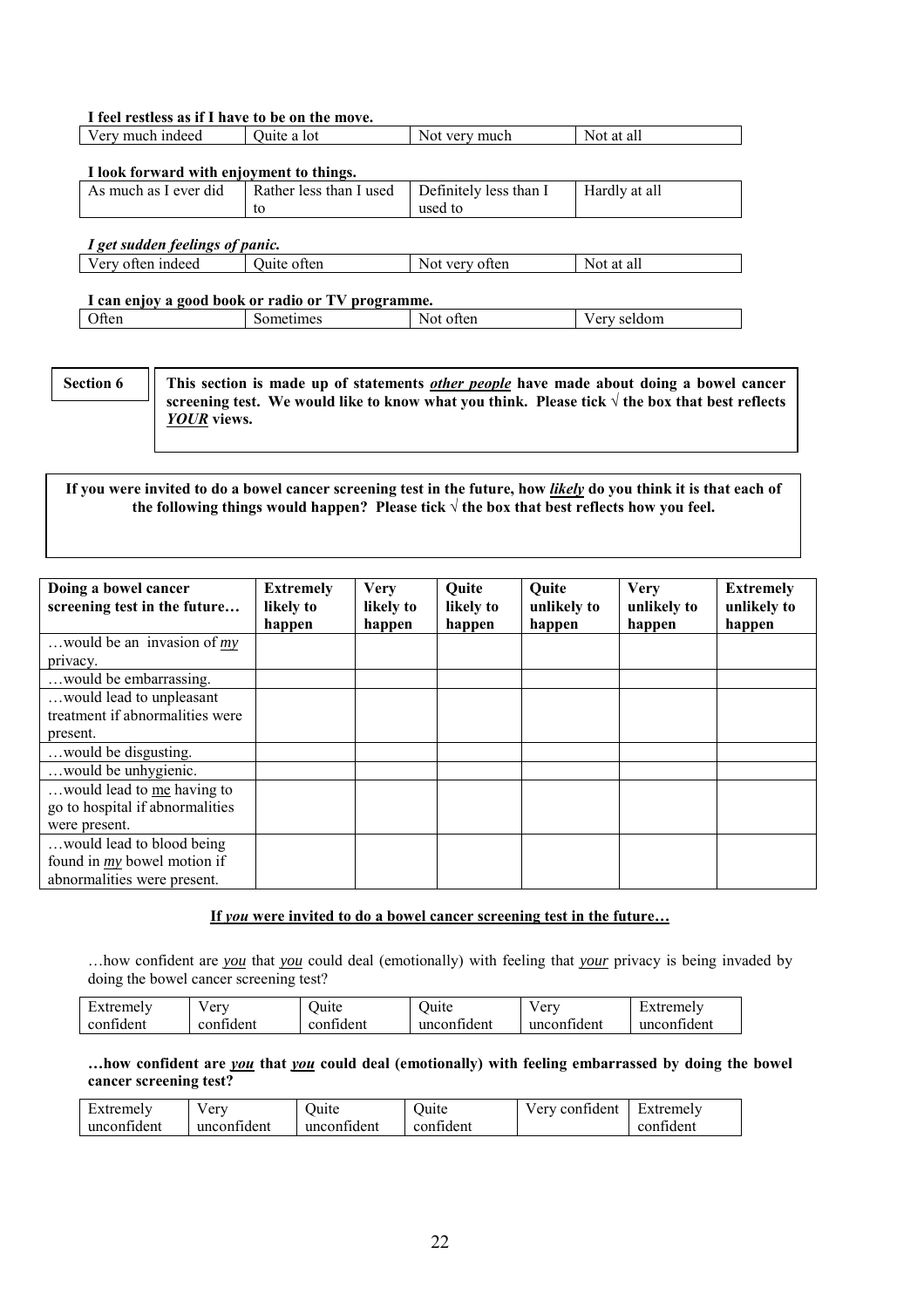### **Öhow confident are** *you* **that** *you* **could deal (emotionally) with the possibility of having unpleasant treatment** *after* **doing the bowel cancer screening test, if abnormalities were present?**

| Extremely | erv       | Juite     | Juite       | verv        | Extremely   |
|-----------|-----------|-----------|-------------|-------------|-------------|
| confident | confident | confident | unconfident | unconfident | unconfident |

### **Ö how confident are** *you* **that** *you* **could deal (emotionally) with feeling disgusted by doing the bowel cancer screening test?**

|             | .           |             |           |           |           |  |  |
|-------------|-------------|-------------|-----------|-----------|-----------|--|--|
| Extremelv   | erv         | Juite       | Juite     | verv      | ∠xtremelv |  |  |
| unconfident | unconfident | unconfident | confident | confident | confident |  |  |

### If you were invited to do a bowel cancer screening test in the future...

### **Öhow confident are** *you* **that** *you* **could deal (emotionally) with the unhygienic aspects of doing the bowel cancer screening test?**

| Extremely | √erv      | Juite     | Juite       | very        | Extremely   |
|-----------|-----------|-----------|-------------|-------------|-------------|
| confident | confident | confident | unconfident | unconfident | unconfident |

### **Öhow confident are** *you* **that** *you* **could deal (emotionally) with the possibility of having to go to hospital** *after* **doing the bowel cancer screening test, if abnormalities were present?**

| Extremely   | erv         | Juite       | Juite     | √erv      | Extremelv |
|-------------|-------------|-------------|-----------|-----------|-----------|
| unconfident | unconfident | unconfident | confident | confident | confident |

### **Öhow confident are** *you* **that** *you* **could deal (emotionally) with the possibility of blood being found in** *your* **bowel motion by the bowel cancer screening test, if abnormalities were present?**

| Extremelv |           |           |             |                 | Extremely   |
|-----------|-----------|-----------|-------------|-----------------|-------------|
|           | v erv     | Juite     | Juite       | $^{\prime}$ erv |             |
|           |           |           |             |                 |             |
| confident | confident | confident | unconfident | unconfident     | unconfident |
|           |           |           |             |                 |             |
|           |           |           |             |                 |             |

### **How does the thought of** *developing* **bowel cancer make** *you* **feel?**

### The thought of developing bowel cancer makes me feel...

| angry<br>Extremely | angry<br>۵r<br>. | angry<br>$v100$ derate | angry<br>нне<br>⊷ | angry<br>--<br>-Not<br>all<br>яι |
|--------------------|------------------|------------------------|-------------------|----------------------------------|

### The thought of developing bowel cancer makes me feel...

| Not at all annoved | A little annoved | Moderately | Very annoved | Extremely |
|--------------------|------------------|------------|--------------|-----------|
|                    |                  | annoved    |              | annoved   |

### The thought of developing bowel cancer makes me feel...

| extremely | Verv anxious | Moderately | little anxious<br>A | Not at all<br>anxious |
|-----------|--------------|------------|---------------------|-----------------------|
| anxious   |              | anxious    |                     |                       |

### The thought of developing bowel cancer makes me feel...

| Not at all | A little frightened | Moderately | Very frightened | Extremely  |
|------------|---------------------|------------|-----------------|------------|
| frightened |                     | frightened |                 | frightened |

### The thought of developing bowel cancer makes me feel...

| Extremely | Very worried | Moderately | . little worried<br>A | Not at all worried |
|-----------|--------------|------------|-----------------------|--------------------|
| worried   |              | worried    |                       |                    |

### The thought of developing bowel cancer makes me feel...

| Not at all scared | little scared<br>А | Moderately scared | Verv scared | Extremely scared |
|-------------------|--------------------|-------------------|-------------|------------------|
|                   |                    |                   |             |                  |

### The thought of developing bowel cancer makes me feel...

| Extremely  | Very humiliated | Moderately | . little humiliated | Not at all |
|------------|-----------------|------------|---------------------|------------|
| humiliated |                 | humiliated |                     | humiliated |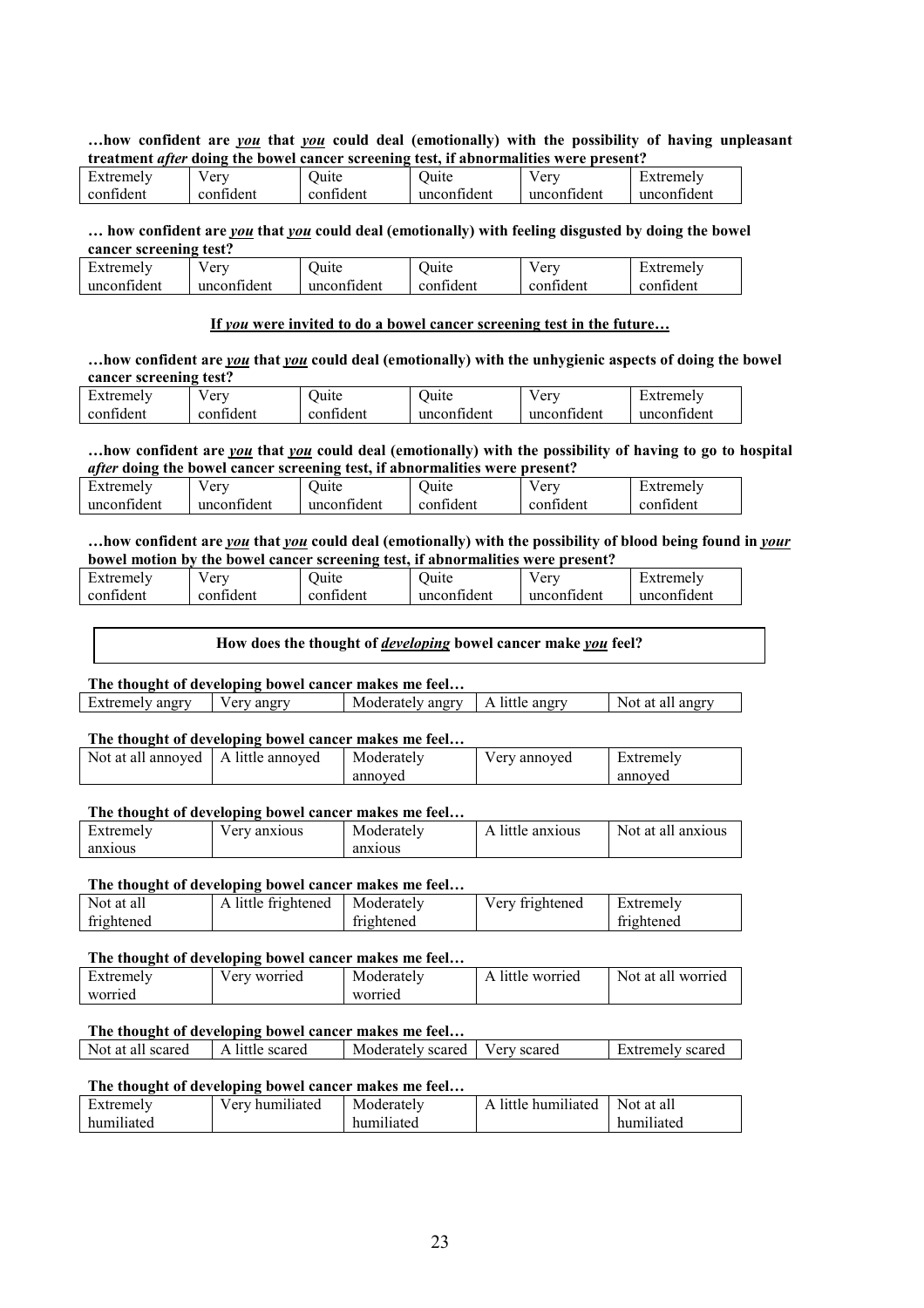**If you were invited to do a bowel cancer screening test in the future how would each of the following things make you** *feel* **if they were to happen? Please tick** *√* **the box that best reflects how you feel.**

| Doing a bowel cancer screening      | <b>Extremely</b> | <b>Very</b> | Quite | Ouite | <b>Very</b> | <b>Extremely</b> |
|-------------------------------------|------------------|-------------|-------|-------|-------------|------------------|
| test in the future                  | good             | good        | good  | bad   | bad         | bad              |
| feeling that $my$ privacy was being |                  |             |       |       |             |                  |
| invaded would be                    |                  |             |       |       |             |                  |
| being embarrassed would be          |                  |             |       |       |             |                  |
| the possibility of having to have   |                  |             |       |       |             |                  |
| unpleasant treatment if             |                  |             |       |       |             |                  |
| abnormalities were present would    |                  |             |       |       |             |                  |
| be                                  |                  |             |       |       |             |                  |
| being disgusted would be            |                  |             |       |       |             |                  |
| it being unhygienic would be        |                  |             |       |       |             |                  |
| having to go to hospital if         |                  |             |       |       |             |                  |
| abnormalities were present would    |                  |             |       |       |             |                  |
| be                                  |                  |             |       |       |             |                  |
| having blood being found in $my$    |                  |             |       |       |             |                  |
| bowel motion if abnormalities were  |                  |             |       |       |             |                  |
| present would be                    |                  |             |       |       |             |                  |

### **How does the thought of** *NOT developing* **bowel cancer make** *you* **feel?**

### The thought of *NOT* developing bowel cancer makes me feel....

| Extremely | Very satisfied | Moderately | A little satisfied | Not at all satisfied |
|-----------|----------------|------------|--------------------|----------------------|
| satisfied |                | satisfied  |                    |                      |

### The thought of *NOT* developing bowel cancer makes me feel....

| Not at<br>glad<br>all | :Iac<br>нш | oderately<br>giad<br>™u. | $\alpha$ ry<br>glad | glac<br>tremely<br>. .cme |
|-----------------------|------------|--------------------------|---------------------|---------------------------|
|                       |            |                          |                     |                           |

### The thought of *NOT* developing bowel cancer makes me feel....

|  | happy<br>$H$ $V'$<br>extreme<br>:I V | happy<br>---<br>$V^{\alpha r}$<br>'TV | NЛ<br>hanny<br>'oderately | hanny<br>11. L I <del>C</del><br>$\cdot$ . | hann <sup>-</sup><br>all<br>Not<br>at |
|--|--------------------------------------|---------------------------------------|---------------------------|--------------------------------------------|---------------------------------------|
|--|--------------------------------------|---------------------------------------|---------------------------|--------------------------------------------|---------------------------------------|

### The thought of *NOT* developing bowel cancer makes me feel....

| Not at all pleased | A little pleased | Moderately | Very pleased | Extremely pleased |
|--------------------|------------------|------------|--------------|-------------------|
|                    |                  | pleased    |              |                   |

### **The thought of** *NOT* **developing bowel cancer makes me feel....**

| Extremely excited | Very excited | Moderately<br>excited | A little excited | Not at all excited |
|-------------------|--------------|-----------------------|------------------|--------------------|
|                   |              |                       |                  |                    |

### The thought of *NOT* developing bowel cancer makes me feel....

| Not at all | A little delighted | Moderately | Very delighted | <b>Extremely</b> |
|------------|--------------------|------------|----------------|------------------|
| delighted  |                    | delighted  |                | delighted        |

**If you were to do a bowel cancer screening test in the future how** *important* **would it be to you if each of the following things were to happen? Please tick** *√* **the box that best reflects how you feel.**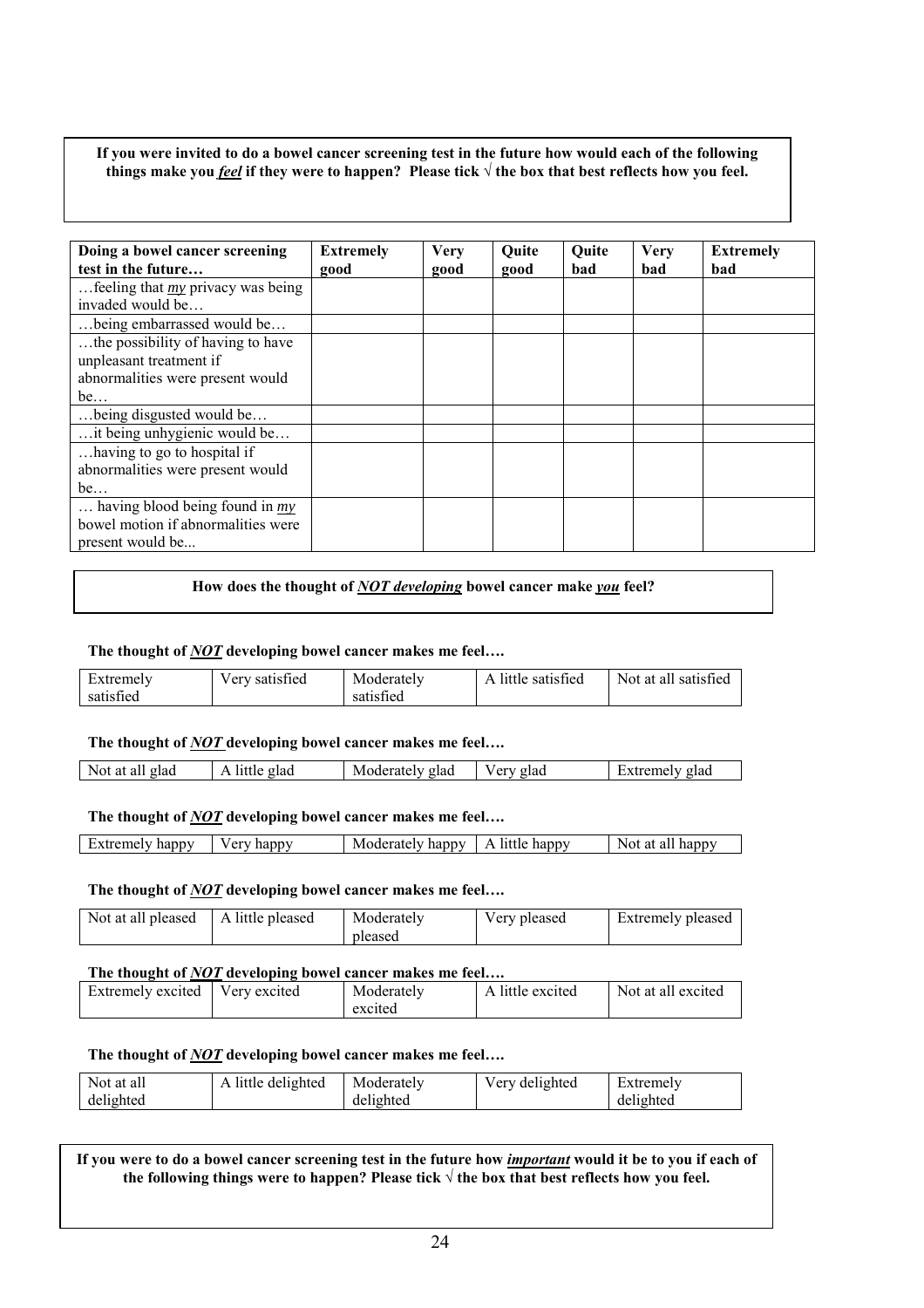| Doing a bowel        | <b>Extremely</b> | <b>Very</b> | Quite     | Quite          | <b>Very</b>    | <b>Extremely</b> |
|----------------------|------------------|-------------|-----------|----------------|----------------|------------------|
| cancer screening     | important        | important   | important | unimportant to | unimportant to | unimportant to   |
| test in the future   | to me            | to me       | to me     | me             | me             | me               |
| feeling that $m y$   |                  |             |           |                |                |                  |
| privacy was being    |                  |             |           |                |                |                  |
| invaded would be     |                  |             |           |                |                |                  |
| $$ being             |                  |             |           |                |                |                  |
| embarrassed would    |                  |             |           |                |                |                  |
| be                   |                  |             |           |                |                |                  |
| the possibility of   |                  |             |           |                |                |                  |
| having to have       |                  |             |           |                |                |                  |
| unpleasant           |                  |             |           |                |                |                  |
| treatment if         |                  |             |           |                |                |                  |
| abnormalities were   |                  |             |           |                |                |                  |
| present would be     |                  |             |           |                |                |                  |
| being disgusted      |                  |             |           |                |                |                  |
| would be             |                  |             |           |                |                |                  |
| it being             |                  |             |           |                |                |                  |
| unhygienic would     |                  |             |           |                |                |                  |
| be                   |                  |             |           |                |                |                  |
| having to go to      |                  |             |           |                |                |                  |
| hospital if          |                  |             |           |                |                |                  |
| abnormalities were   |                  |             |           |                |                |                  |
| present would be     |                  |             |           |                |                |                  |
| having blood         |                  |             |           |                |                |                  |
| being found in $m y$ |                  |             |           |                |                |                  |
| bowel motion if      |                  |             |           |                |                |                  |
| abnormalities were   |                  |             |           |                |                |                  |
| present would be     |                  |             |           |                |                |                  |

### **Do you agree or disagree with the following statements?**

|                                          | <b>Very</b><br>strongly<br>agree | <b>Strongly</b><br>agree | <i>Agree</i> | <b>Disagree</b> | <b>Strongly</b><br>disagree | <b>Very</b><br>strongly<br>disagree |
|------------------------------------------|----------------------------------|--------------------------|--------------|-----------------|-----------------------------|-------------------------------------|
| I prefer not to think about bowel cancer |                                  |                          |              |                 |                             |                                     |
| I avoid reading about bowel cancer       |                                  |                          |              |                 |                             |                                     |
| I avoid watching TV programmes about     |                                  |                          |              |                 |                             |                                     |
| bowel cancer                             |                                  |                          |              |                 |                             |                                     |
| I avoid listening to radio programmes    |                                  |                          |              |                 |                             |                                     |
| about bowel cancer                       |                                  |                          |              |                 |                             |                                     |
| I don't want to know anymore about       |                                  |                          |              |                 |                             |                                     |
| bowel cancer                             |                                  |                          |              |                 |                             |                                     |

**Section 7**

**It is also very important for us to understand how people who are important to you feel about** *you* **doing a bowel cancer screening test in the future. Please answer all of the following questions by ticking √ the box that best reflects your views.**

### **How likely are the following people to want you to do a bowel cancer screening test in the future?**

| Your      | <b>Extremely</b><br>likely | Very likely | Quite likely | Quite<br>unlikely | Verv<br>unlikely | <b>Extremely</b><br>unlikelv |
|-----------|----------------------------|-------------|--------------|-------------------|------------------|------------------------------|
| partner   |                            |             |              |                   |                  |                              |
| .children |                            |             |              |                   |                  |                              |
| doctor    |                            |             |              |                   |                  |                              |
| .friends  |                            |             |              |                   |                  |                              |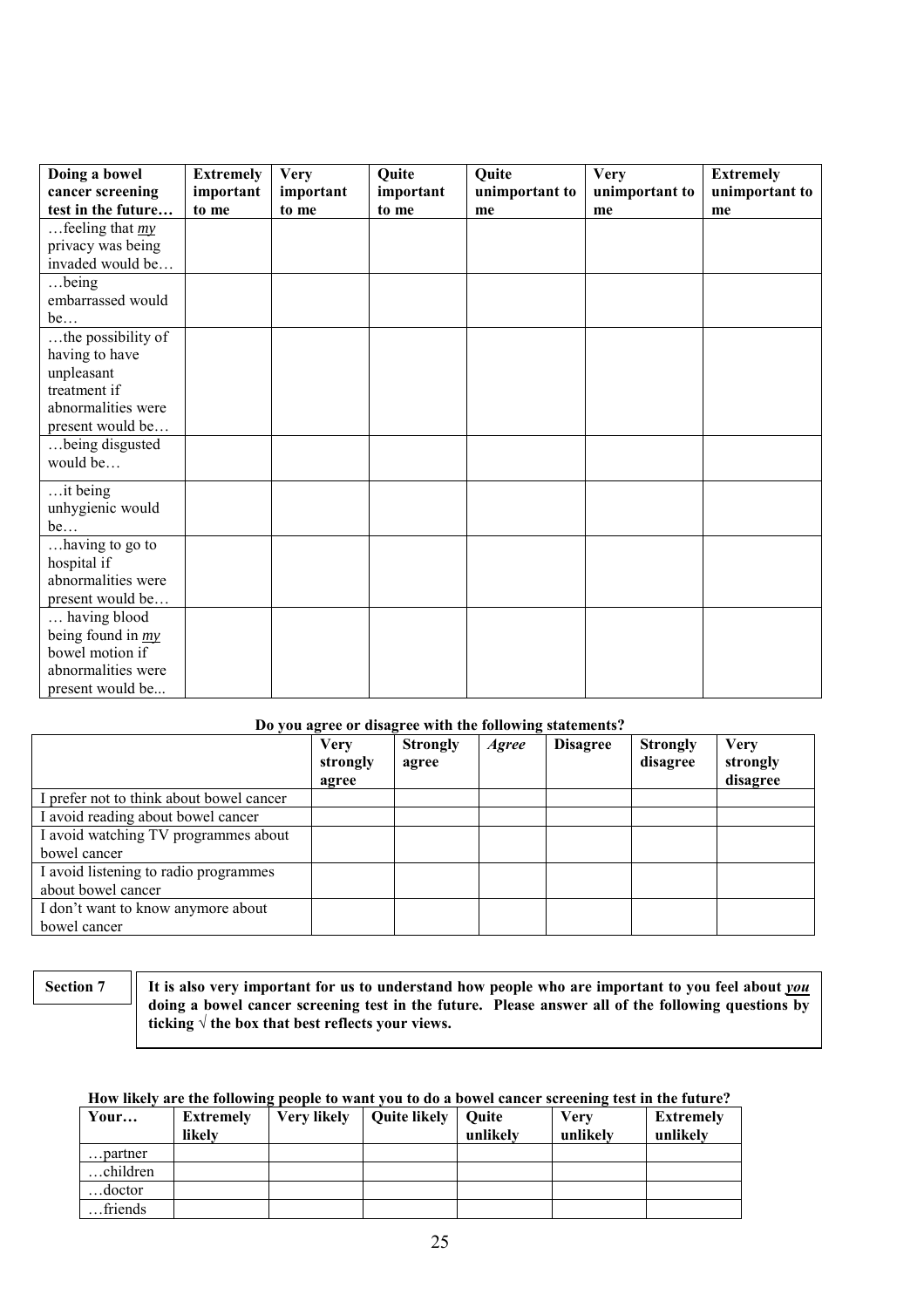### **Most people who are important to me would approve of me doing a bowel cancer screening test in the future.**

| Disagree very | Disagree | Disagree | Agree | Agree strongly | Agree very |
|---------------|----------|----------|-------|----------------|------------|
| strongly      | strongly |          |       |                | strongly   |

### **Most people who are important to me think that I should do a bowel cancer screening test in the future.**

| Agree very | Agree    | Agree | Disagree | Disagree | Disagree very |
|------------|----------|-------|----------|----------|---------------|
| strongly   | strongly |       |          | strongly | strongly      |

### **Most people who are important to me would support me doing a bowel cancer screening test in the future.**

| Disagree very | Disagree | Disagree | Agree | Agree strongly   Agree very |          |
|---------------|----------|----------|-------|-----------------------------|----------|
| strongly      | strongly |          |       |                             | strongly |

### **Most people who are important to me would think it is a good idea for me to do a bowel cancer screening test in the future.**

| Agree very | Agree    | Agree | Disagree | Disagree | Disagree very |
|------------|----------|-------|----------|----------|---------------|
| strongly   | strongly |       |          | strongly | strongly      |

### **How likely are you to do what the following people think you should do?**

| Your     | <b>Extremely</b><br>likely | Very likely | Quite likely   Quite | unlikely | <b>Very</b><br>unlikely | <b>Extremely</b><br>unlikely |
|----------|----------------------------|-------------|----------------------|----------|-------------------------|------------------------------|
| partner  |                            |             |                      |          |                         |                              |
| children |                            |             |                      |          |                         |                              |
| doctor   |                            |             |                      |          |                         |                              |
| friends  |                            |             |                      |          |                         |                              |

### **Section 8**

**A number of statements which people have used to describe themselves are given below. Read each statement and then tick**  $\sqrt{}$  **the box to indicate how you feel** *<u>right now</u>***, that is <u>at the moment</u>. There are no right or wrong answers**. **Do not spend too long on any one statement but give the answer which seems to describe your feelings best.**

|                              | Not at all | Somewhat | <b>Moderately so</b> | Very much so |
|------------------------------|------------|----------|----------------------|--------------|
| Right now                    |            |          |                      |              |
| I feel calm                  |            |          |                      |              |
| I feel secure                |            |          |                      |              |
| I feel tense                 |            |          |                      |              |
| I feel strained              |            |          |                      |              |
| I feel furious               |            |          |                      |              |
| I feel upset                 |            |          |                      |              |
| I am presently worrying over |            |          |                      |              |
| possible misfortunes         |            |          |                      |              |
| I feel satisfied             |            |          |                      |              |
| I feel frightened            |            |          |                      |              |
| I feel comfortable           |            |          |                      |              |
| I feel irate                 |            |          |                      |              |
| I feel nervous               |            |          |                      |              |
| I am jittery                 |            |          |                      |              |
| I feel indecisive            |            |          |                      |              |
| I feel enraged               |            |          |                      |              |
| I feel content               |            |          |                      |              |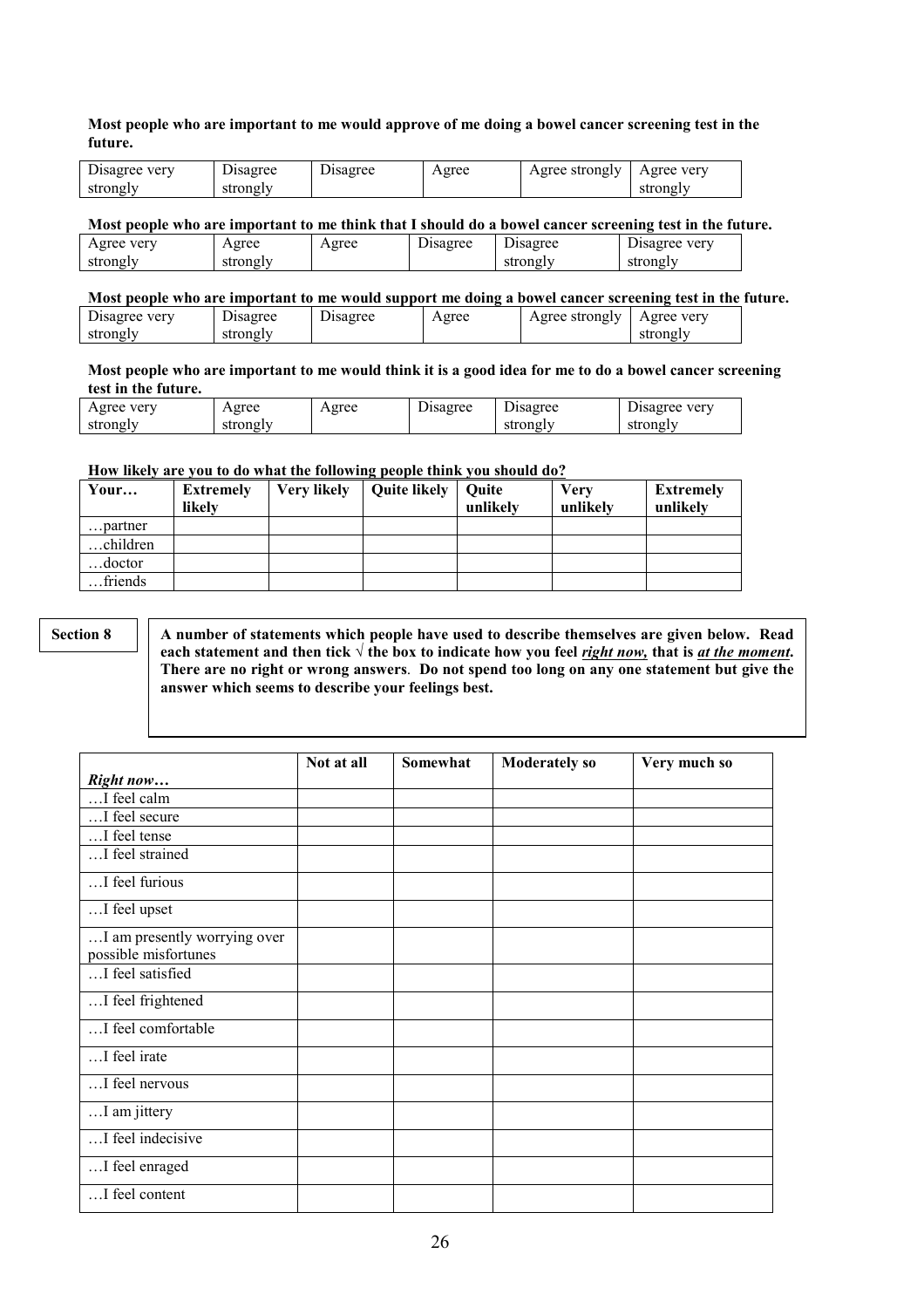| I feel mad at the world |  |  |
|-------------------------|--|--|
| I feel confused         |  |  |
| I feel steady           |  |  |
| I feel pleasant         |  |  |
| I feel at ease          |  |  |
| I am worried            |  |  |
| I feel frustrated       |  |  |
| I feel self-confident   |  |  |
| I am relaxed            |  |  |
| I feel angry            |  |  |

**Section 9 The questions in the following sections are about you. Some are about the type of person you think you yourself are, and others are about diet and exercise. Please answer all of these questions and remember that this questionnaire is completely confidential and your answers will not be personally**

### **Here are a number of characteristics that may or may not apply to you. Please tick √ the box that best reflects how you feel about each statement.**

### **I see myself as someone who does a thorough job.**

| Disagree strongly | Disagree a little | Neither agree nor<br>disagree | Agree a little | Agree strongly |
|-------------------|-------------------|-------------------------------|----------------|----------------|
|-------------------|-------------------|-------------------------------|----------------|----------------|

### **I see myself as someone who can be somewhat careless.**

| Agree strongly | Agree a little | Neither agree nor<br>disagree | Disagree a little | Disagree strongly |
|----------------|----------------|-------------------------------|-------------------|-------------------|
|----------------|----------------|-------------------------------|-------------------|-------------------|

### **I see myself as someone who is a reliable worker.**

| Disagree strongly | Disagree a little | Neither agree nor<br>disagree | Agree a little | Agree strongly |
|-------------------|-------------------|-------------------------------|----------------|----------------|
|                   |                   |                               |                |                |

### **I see myself as someone who tends to be disorganised.**

| Agree strongly | Agree a little | Neither agree nor<br>disagree | Disagree a little | Disagree strongly |
|----------------|----------------|-------------------------------|-------------------|-------------------|
|                |                |                               |                   |                   |

### **I see myself as someone who tends to be lazy.**

| Disagree strongly | Disagree a little | Neither agree nor<br>disagree | Agree a little | Agree strongly |
|-------------------|-------------------|-------------------------------|----------------|----------------|
|-------------------|-------------------|-------------------------------|----------------|----------------|

### **I see myself as someone who perseveres until the task is finished.**

| Agree strongly | Agree a little | Neither agree nor | Disagree a little | Disagree strongly |
|----------------|----------------|-------------------|-------------------|-------------------|
|                |                | disagree          |                   |                   |

### **I see myself as someone who does things efficiently.**

| Disagree strongly | Disagree a little | Neither agree nor | Agree a little | Agree strongly |
|-------------------|-------------------|-------------------|----------------|----------------|
|                   |                   | disagree          |                |                |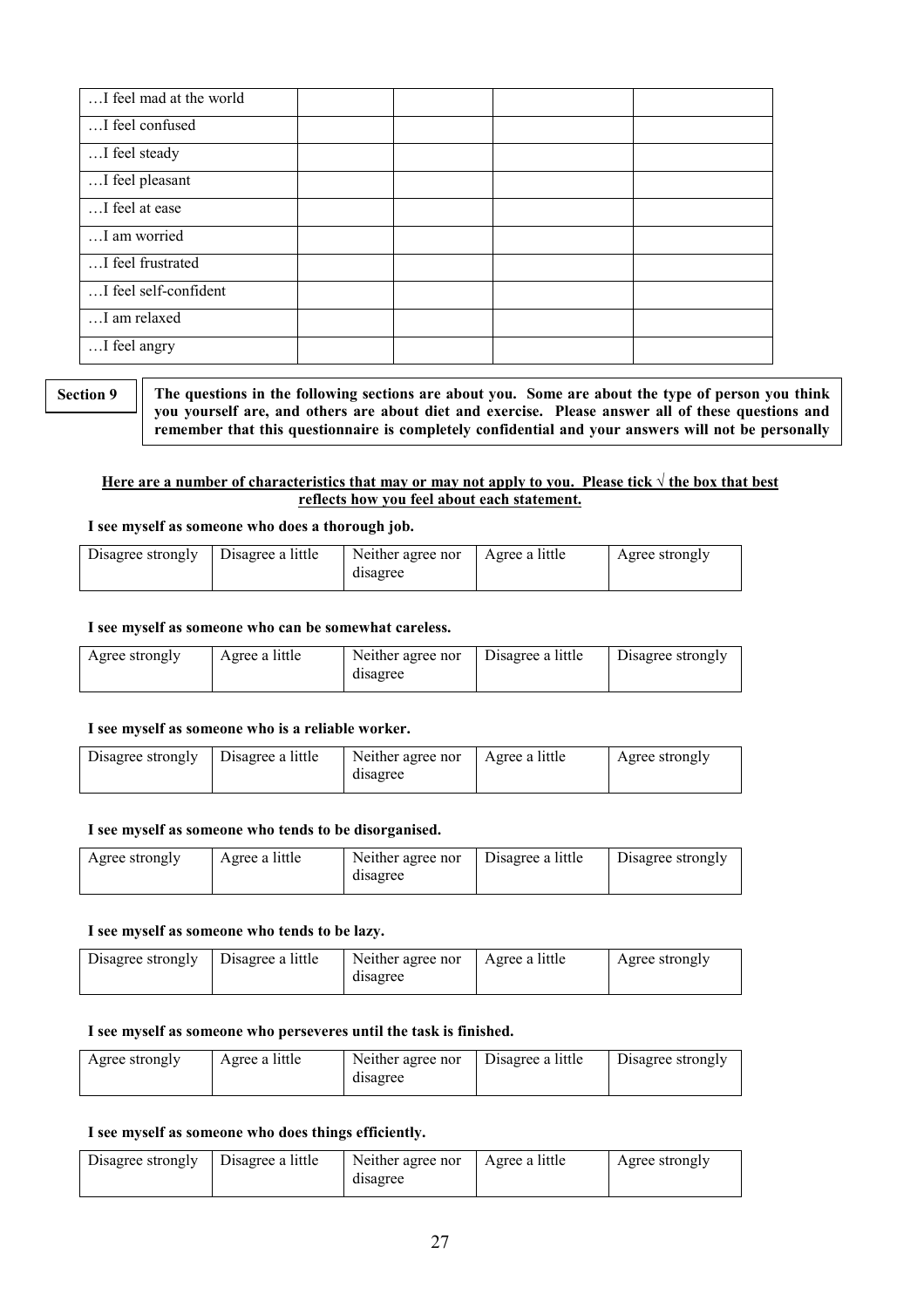### **I see myself as someone who makes plans and follows through with them.**

| Agree strongly                                    | Agree a little    | Neither agree nor<br>disagree | Disagree a little | Disagree strongly |  |  |
|---------------------------------------------------|-------------------|-------------------------------|-------------------|-------------------|--|--|
| I see myself as someone who is easily distracted. |                   |                               |                   |                   |  |  |
| Disagree strongly                                 | Disagree a little | Neither agree nor<br>disagree | Agree a little    | Agree strongly    |  |  |

### **The following questions are about your dietary habits.**

| About how many times A WEEK do you have a bowl of breakfast cereal?                                                |                    |            |            |           |
|--------------------------------------------------------------------------------------------------------------------|--------------------|------------|------------|-----------|
| What kind do you have the most often? (choose 1 type only, if possible)                                            |                    |            |            |           |
| <b>Cereal Type</b>                                                                                                 | Less than 1 a week | 1-2 a week | 3-5 a week | 6+ a week |
| Sugar Type: For example,                                                                                           |                    |            |            |           |
| Frosties, Coco Pops, Ricicles                                                                                      |                    |            |            |           |
| <b>Rice/Corn Type: For</b><br>example, Corn Flakes, Rice<br>Krispies, Special K                                    |                    |            |            |           |
| <b>Porridge/Ready Brek</b>                                                                                         |                    |            |            |           |
| <b>Wheat Type:</b> For example,<br>Shredded Wheat, Fruit 'n<br>Fibre, Weetabix<br><b>Muesli Type:</b> For example, |                    |            |            |           |
| Alpen, Jordans                                                                                                     |                    |            |            |           |
| <b>Bran Type:</b> For example,<br>All-Bran, Sultana Bran                                                           |                    |            |            |           |

**How many pieces of bread (including rolls, ciabatta, pitta, naan, chapatis etc) do you eat on A USUAL DAY?**

| Are they usually made with white, brown, or wholemeal flour? (choose 1 only, if possible) |                   |             |             |                    |  |
|-------------------------------------------------------------------------------------------|-------------------|-------------|-------------|--------------------|--|
| <b>Bread made with</b>                                                                    | Less than 1 a day | $1-2$ a day | $3-4$ a day | 5 or more a<br>day |  |
| White flour                                                                               |                   |             |             |                    |  |
| Brown or granary flour                                                                    |                   |             |             |                    |  |
| Wholemeal flour                                                                           |                   |             |             |                    |  |

| About how many times A WEEK do you eat a serving of each of the following foods? (Tick $\forall$ a box for |                    |            |            |             |
|------------------------------------------------------------------------------------------------------------|--------------------|------------|------------|-------------|
| each type of food listed)                                                                                  |                    |            |            |             |
| Food                                                                                                       | Less than 1 a week | 1-2 a week | 3-5 a week | $6+$ a week |
| Pasta or rice                                                                                              |                    |            |            |             |
| Potatoes                                                                                                   |                    |            |            |             |
| Peas                                                                                                       |                    |            |            |             |
| Beans (baked, tinned, dried)                                                                               |                    |            |            |             |
| or lentils                                                                                                 |                    |            |            |             |
| Other vegetables (any type)                                                                                |                    |            |            |             |
| Fruit (fresh, canned or                                                                                    |                    |            |            |             |
| frozen)                                                                                                    |                    |            |            |             |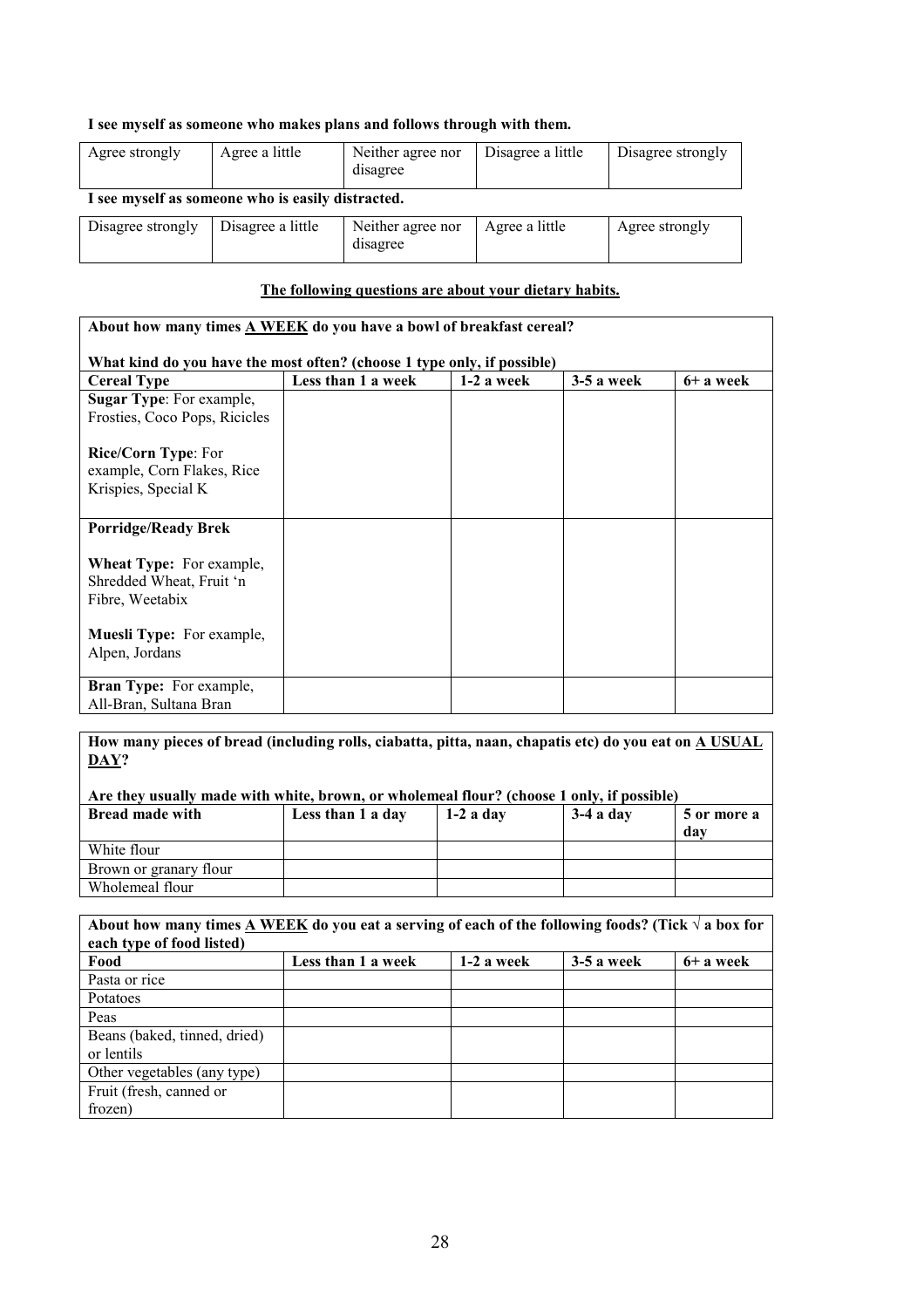| About how many times $\underline{A \text{ WEEK}}$ do you eat a serving of each of the following foods? (Tick $\forall$ a box for |                    |            |            |           |
|----------------------------------------------------------------------------------------------------------------------------------|--------------------|------------|------------|-----------|
| each type of food listed)                                                                                                        |                    |            |            |           |
| Food                                                                                                                             | Less than 1 a week | 1-2 a week | 3-5 a week | 6+ a week |
| Cheese (except <i>cottage</i> )                                                                                                  |                    |            |            |           |
| Beefburgers or sausages                                                                                                          |                    |            |            |           |
| Beef, pork, lamb/mutton, goat                                                                                                    |                    |            |            |           |
| (or nuts, if vegetarian)                                                                                                         |                    |            |            |           |
| Bacon, meat pies, processed                                                                                                      |                    |            |            |           |
| meat                                                                                                                             |                    |            |            |           |

| About how many times $\underline{A \text{ WEEK}}$ do you eat a serving of each of the following foods? (Tick $\forall$ a box for |                    |              |            |           |
|----------------------------------------------------------------------------------------------------------------------------------|--------------------|--------------|------------|-----------|
| each type of food listed)                                                                                                        |                    |              |            |           |
| Food                                                                                                                             | Less than 1 a week | $1-2$ a week | 3-5 a week | 6+ a week |
| Chicken or turkey                                                                                                                |                    |              |            |           |
| Fish (NOT fried)                                                                                                                 |                    |              |            |           |
| Any fried food: For                                                                                                              |                    |              |            |           |
| example, chips, fish, cooked                                                                                                     |                    |              |            |           |
| breakfast, samosas                                                                                                               |                    |              |            |           |
| Cakes, pastries, pies,                                                                                                           |                    |              |            |           |
| puddings                                                                                                                         |                    |              |            |           |
| Biscuits, chocolate, crisps                                                                                                      |                    |              |            |           |

**How much milk do you yourself use in A DAY for drinking or in cereal, tea or coffee?**

| What kind of milk do you usually use? (choose only 1, if possible) |                                                                     |      |      |      |  |  |
|--------------------------------------------------------------------|---------------------------------------------------------------------|------|------|------|--|--|
| <b>Milk</b>                                                        | Less than a quarter<br>About half a<br>1 pint or<br>About a quarter |      |      |      |  |  |
|                                                                    | pint                                                                | pint | pint | more |  |  |
| Full Fat                                                           |                                                                     |      |      |      |  |  |
| Semi Skimmed                                                       |                                                                     |      |      |      |  |  |
| Skimmed                                                            |                                                                     |      |      |      |  |  |

**How many pats or rounded teaspoons of margarine, butter or other spread do you usually use in A DAY on bread, toast, potatoes or vegetables?**

**Number of pats**

**Butter/Margarine**: Flora, Vitalite, Sunflower types, Krona etc. **Low fat spread**: Gold/Lowest, Outline, Shape, Flora Extra Light, Olivo, etc

| What sort of<br>fat do you<br>use?<br>(choose one<br>on each line) | Butter, solid<br>fat, ghee,<br>lard,<br>dripping. | Hard/soft<br>margarine,<br>dairy blends,<br>half fat butter | Polyunsaturated<br>sunflower oil,<br>margarine, low fat<br>spread | <b>Pure Vegetable oil</b><br>(e.g. olive, peanut,<br>sunflower) | $\mathbf{N_0}$<br>fat<br>used |
|--------------------------------------------------------------------|---------------------------------------------------|-------------------------------------------------------------|-------------------------------------------------------------------|-----------------------------------------------------------------|-------------------------------|
| On bread $\&$<br>vegetables.                                       |                                                   |                                                             |                                                                   |                                                                 |                               |
| For frying.                                                        |                                                   |                                                             |                                                                   |                                                                 |                               |
| For baking or<br>cooking.                                          |                                                   |                                                             |                                                                   |                                                                 |                               |

**The questions that follow are about physical exercise.**

**Considering a 7-day period (a week), how many times on average do you do the following kinds of exercise (for more than 15 minutes at any one time) during your free time?**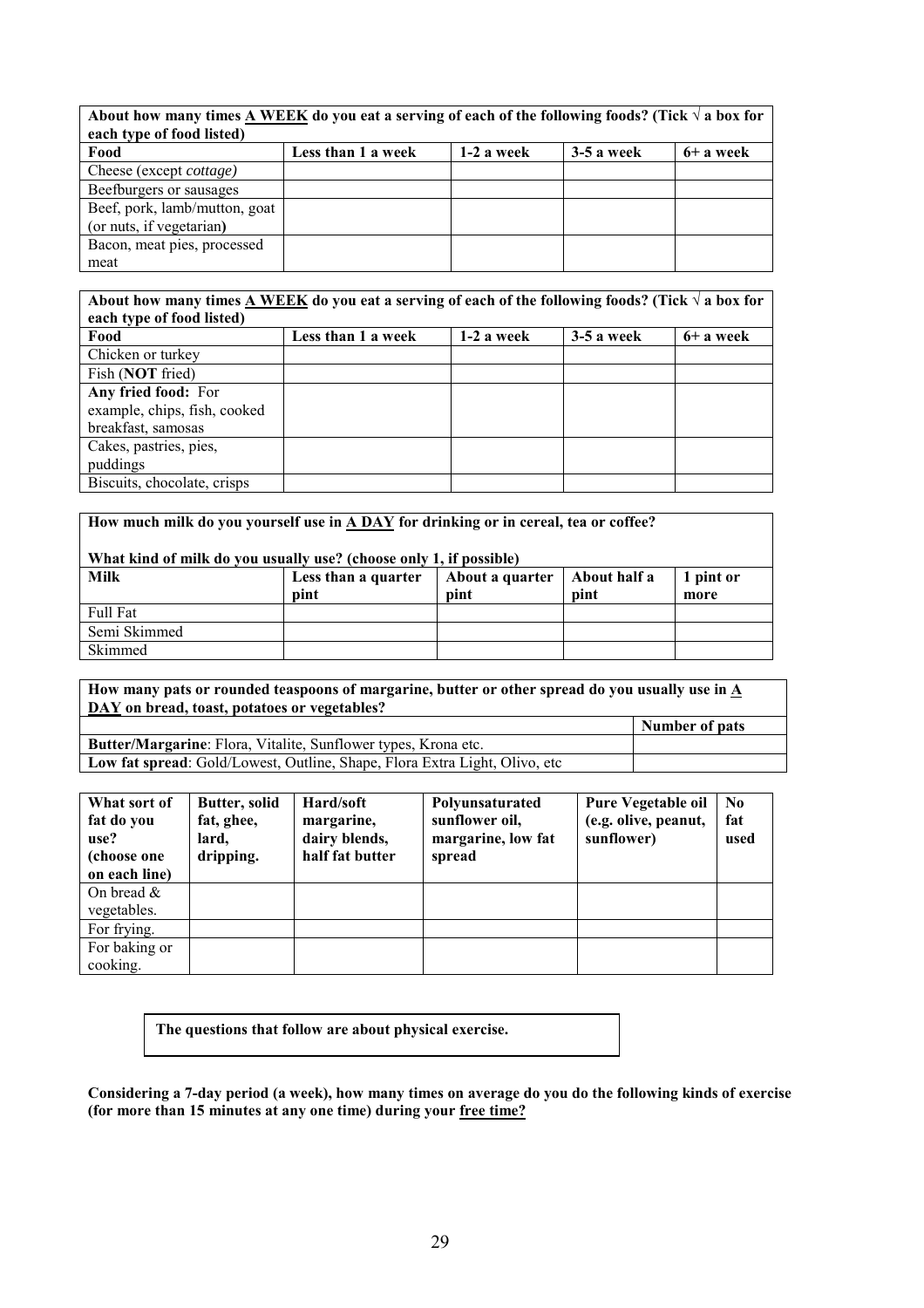*For example if you play squash three times a week for 1 hour at each time, write the number '3' on the line across from the 'strenuous exercise' option. If you go for a 15-minute swim twice a week, please write the number '2' on the line across from the 'moderate exercise' option. If you practice yoga for 1 hour five times a week, please write the number '5' on the line across from the 'minimal' exercise option. If you take no strenuous, moderate or mild exercise for more than 15 minutes at any one time during a typical 7-day period please write '0' on each line.*

## **Please write the NUMBER on each line. Times Per Week** A) Strenuous exercise – heart beats rapidly (i.e. running, jogging, hockey, soccer, squash, basketball, judo/karate, roller skating/blading, vigorous swimming, vigorous long distance bicycling) **B)** Moderate exercise – not exhausting (i.e. fast walking, tennis, easy bicycling, volleyball, badminton, easy swimming, dancing) **C)** Mild exercise – minimal effort (i.e. yoga, fishing from river bank, bowling, golf, easy walking) **Considering a 7-day period (a week), during your leisure-time how often do you engage in any regular activity long enough to work up a sweat (heart beats rapidly)? Often ڤ Sometimes ڤ ڤ Never/rarely Are you a smoker? ڤ I used to smoke in the past, but no longer do so. ڤ Yes I am a smoker. ڤ No I am not a smoker. Please write your height in either feet/inches or metres/centimetres in the space provided.** *Feet/Inches or Metres/Centimetres*  **Please write your weight as accurately as you can in either stones/pounds or kilograms, in the space provided.**

*Stones/pounds Kilograms* 

### **Do you know anyone personally (family/friends) who has had bowel cancer?**

 $\frac{1}{2}$   $\frac{1}{2}$   $\frac{1}{2}$   $\frac{1}{2}$   $\frac{1}{2}$   $\frac{1}{2}$   $\frac{1}{2}$   $\frac{1}{2}$   $\frac{1}{2}$   $\frac{1}{2}$   $\frac{1}{2}$   $\frac{1}{2}$   $\frac{1}{2}$   $\frac{1}{2}$   $\frac{1}{2}$   $\frac{1}{2}$   $\frac{1}{2}$   $\frac{1}{2}$   $\frac{1}{2}$   $\frac{1}{2}$   $\frac{1}{2}$   $\frac{1}{2}$ 

 $\vert \ \vert_{\mathbf{N}\mathbf{0}}$ 

### **Have any members of your family (blood relatives, NOT relatives by marriage) had bowel cancer?**

 $\Box$  **Yes** 

 $\overline{\mathbf{N}}$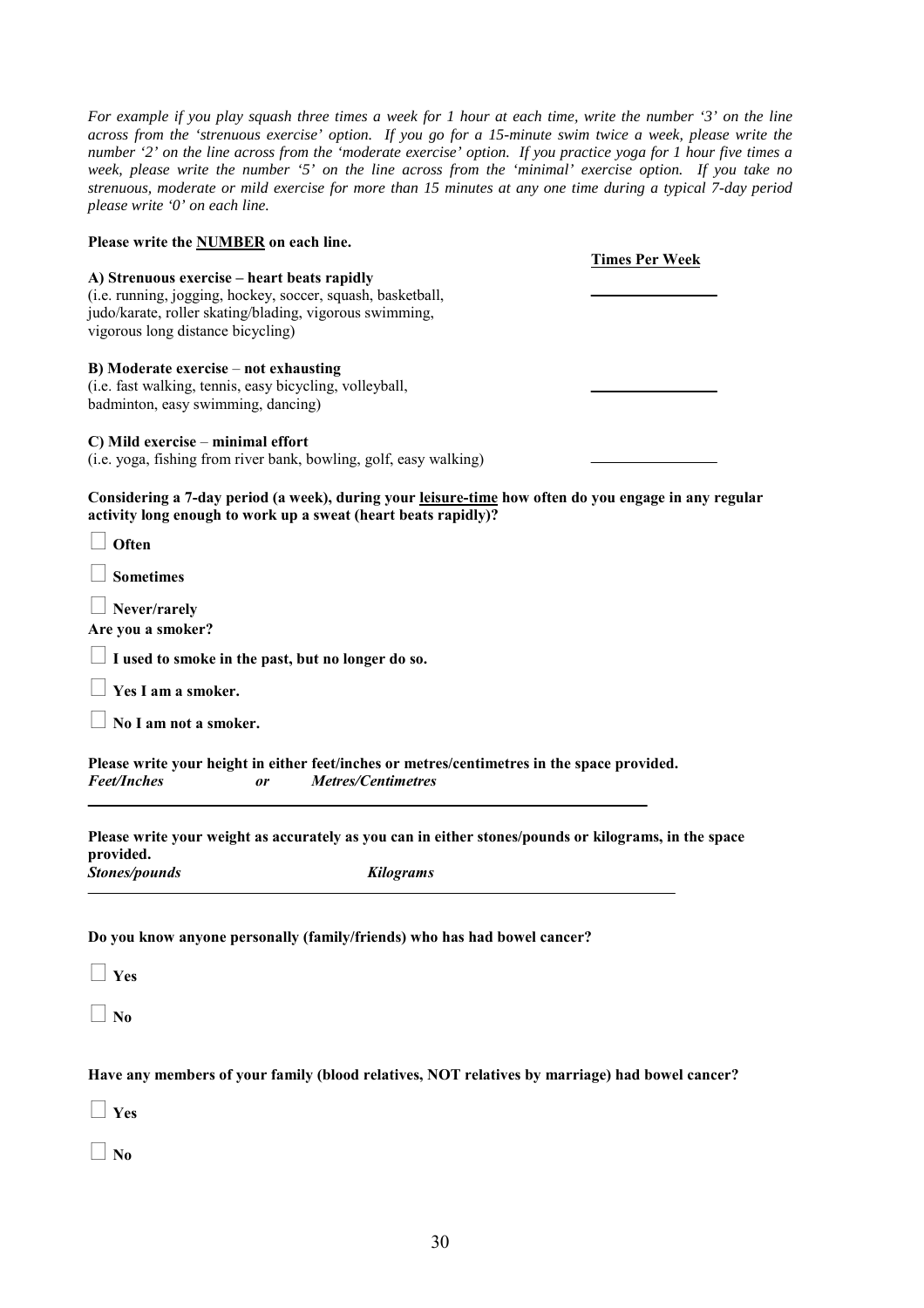### **Please answer the next question** *ONLY* **if you are female.**

**If you are taking (or have taken in the past) the oral contraceptive pill, please state in the space provided how many years in total you have taken it for.**

|                   | Years                                                                                                          |                              |
|-------------------|----------------------------------------------------------------------------------------------------------------|------------------------------|
| <b>Section 10</b> | The following questions are about your background. All your answers will be treated with the strictest         |                              |
|                   | Female<br>What is your gender?<br>Male                                                                         |                              |
|                   | What is your age? ( <i>Please tick</i> $\sqrt{\textit{relevant box}}$ )                                        |                              |
|                   | 55 to 59<br>50 to 54<br>60 to 64                                                                               |                              |
| $\Box$ 65 to 69   | $70+$                                                                                                          |                              |
|                   | What is your marital status? ( <i>Please tick</i> $\sqrt{one}$ <i>box</i> )                                    |                              |
|                   | Married<br>Living with partner                                                                                 |                              |
|                   | Widowed<br>Single                                                                                              |                              |
|                   | Have a partner but do not live with them<br>Separated or divorced                                              |                              |
|                   | What is your employment status ( <i>Please tick</i> $\sqrt{one box}$ )                                         |                              |
|                   |                                                                                                                |                              |
|                   | Unemployed<br>Working full-time (over 30 hours per week)                                                       |                              |
|                   | Working part-time (up to 30 hours per week)<br>Full-time student                                               |                              |
|                   | On a government scheme<br>Looking after a home/family                                                          |                              |
|                   | Not working or seeking work for other reasons                                                                  | I am retired/on sick benefit |
|                   | Which of the following do you hold? ( <i>Please tick</i> $\sqrt{all of which apply}$ )                         |                              |
|                   | □ Higher Degree (Master, PhD)                                                                                  |                              |
|                   | $\Box$ First Degree or other degree level qualification                                                        |                              |
|                   | □ Higher National Certificate or Diploma                                                                       |                              |
|                   | $\Box$ Teaching qualification                                                                                  |                              |
|                   | $\Box$ Nursing or other medical qualification                                                                  |                              |
|                   | □ Ordinary National Certificate or Diploma                                                                     |                              |
|                   | City & Guilds advanced craft<br>□ GCE/GCSE A or A/AS Levels (or school leavers certificate) or Scottish Higher |                              |
|                   | $\Box$ GCE O-Level, GCSE grades A to C, SCE Standard grades 1 to 3, SCE ordinary grades A to C, CSE            |                              |
| grade 1           |                                                                                                                |                              |
|                   | Royal Society of Arts                                                                                          |                              |
|                   | $\Box$ Any other professional, vocational or foreign qualification                                             |                              |
|                   | □ None of these                                                                                                |                              |
|                   |                                                                                                                |                              |

**At what age did you finish your formal education? (***Write number in the box)*

Years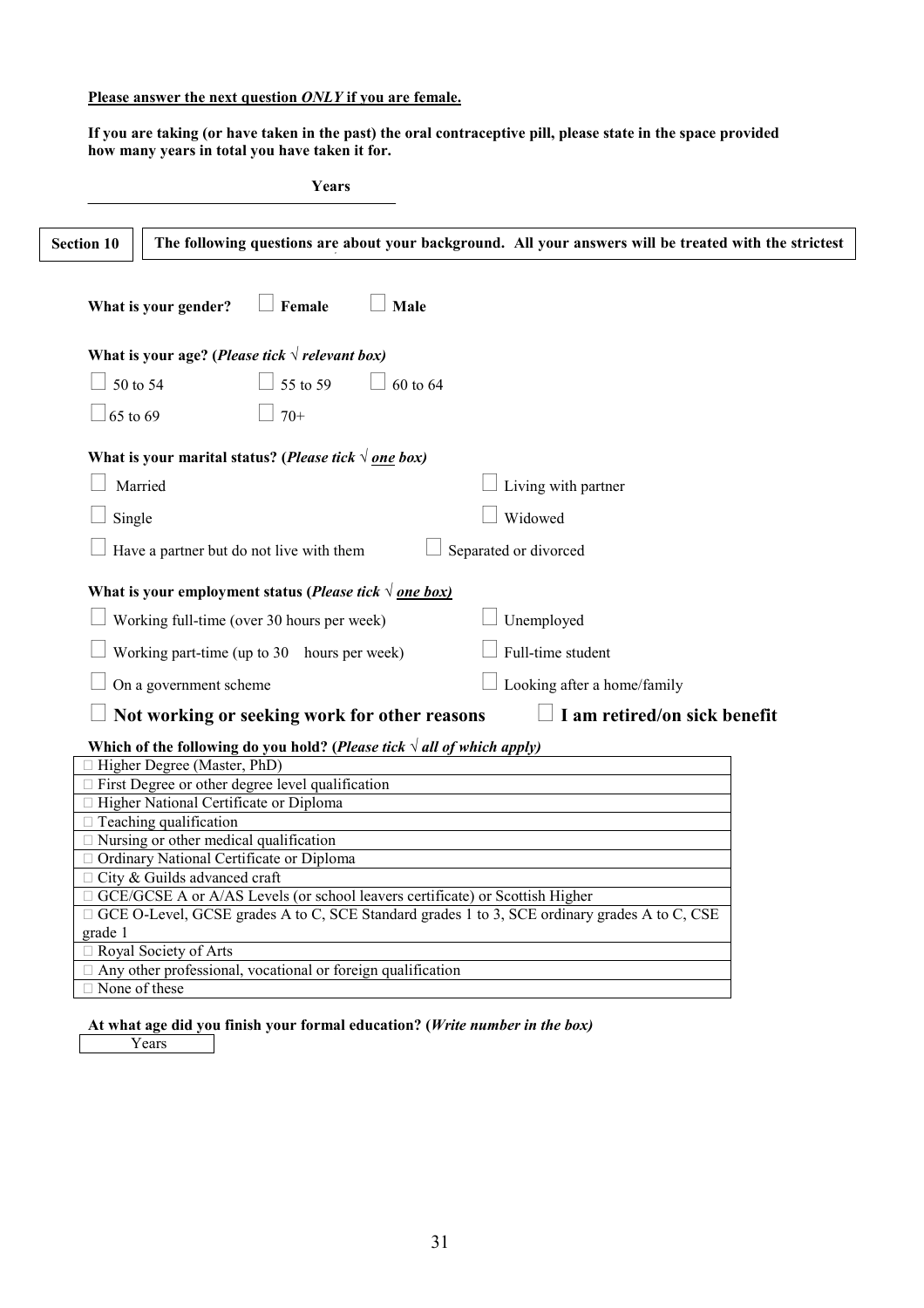### **What is your average monthly income (after tax)? (***Tick* $\sqrt{$ *one box***)**

| $\Box$ £0 to £499      |
|------------------------|
| □ £500 to £799         |
| $\Box$ £800 to £1099   |
| $\Box$ £1100 to £1599  |
| $\Box$ £1600 to £1799  |
| $\Box$ £1800 to £1999  |
| $\Box$ £2000 to £2499  |
| $\Box$ £ 2500 and over |

### **What is your households average monthly income (after tax)? (***Tick one box)*

| $\Box$ £0 to £499      |
|------------------------|
| $\Box$ £500 to £799    |
| $\Box$ £800 to £1099   |
| $\Box$ £1100 to £1599  |
| $\Box$ £1600 to £1799  |
| $\Box$ £1800 to £1999  |
| $\Box$ £2000 to £2499  |
| $\Box$ £ 2500 and over |

### **What is your ethnic group?** Choose one section from A to E and then tick  $\sqrt{}$  the appropriate box to **indicate your cultural background.**

| A. Black or Black British<br>$\Box$ Caribbean<br>$\Box$ African<br>$\Box$ Any other (please write in)                      | <b>B.</b> Mixed<br>White and Black Caribbean<br>$\overline{\phantom{a}}$<br>White and Black African<br>$\Box$ White and Asian<br>$\Box$ Any other (please write in) |  |
|----------------------------------------------------------------------------------------------------------------------------|---------------------------------------------------------------------------------------------------------------------------------------------------------------------|--|
| C. Asian or Asian British<br>$\Box$ Indian<br>$\Box$ Pakistani<br>$\Box$ Bangladeshi<br>$\Box$ Any other (please write in) | D. White/Caucasian<br><b>British</b><br>$\Box$ Scottish<br>$\Box$ Irish<br>$\Box$ Any other (please write in)                                                       |  |
| E. Chinese or other ethnic group                                                                                           |                                                                                                                                                                     |  |

 $\Box$  Chinese

 $\Box$  Any other (please write in)

Finally, now that you have had the opportunity to participate in the pilot of the bowel cancer screening programme, do you think that this type of screening test should be offered regularly to all men and women your age? **(***Please tick* **√** *one box)*

**ڤ Yes, I think this type of screening test should be offered regularly to all men and women my age.**

**ڤ No, I do not think that this type of screening test should be offered regularly to all men and women my age.**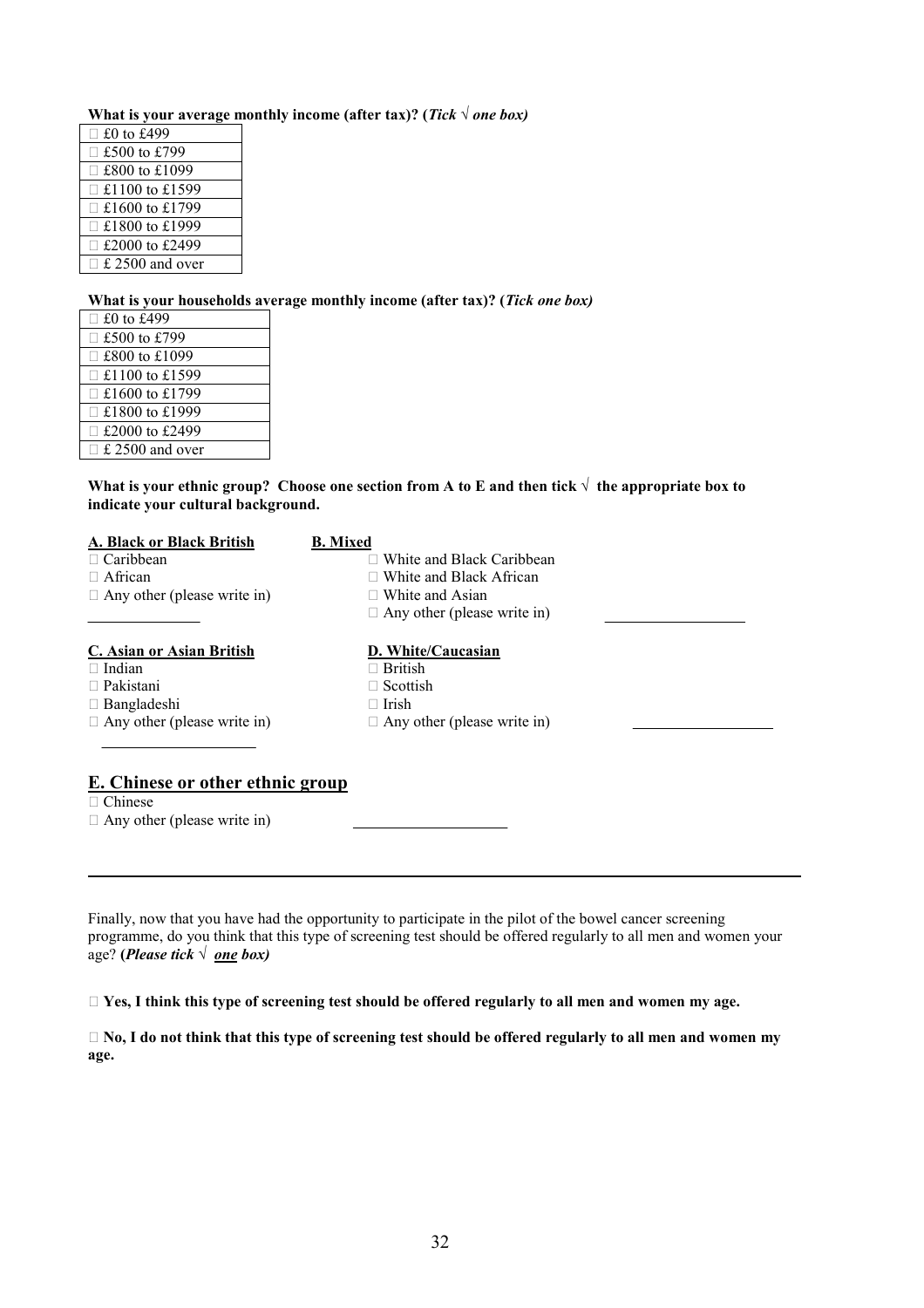# **Supplement S2 Paper on Focus Group Studies (Chapter 2 in Final Report)**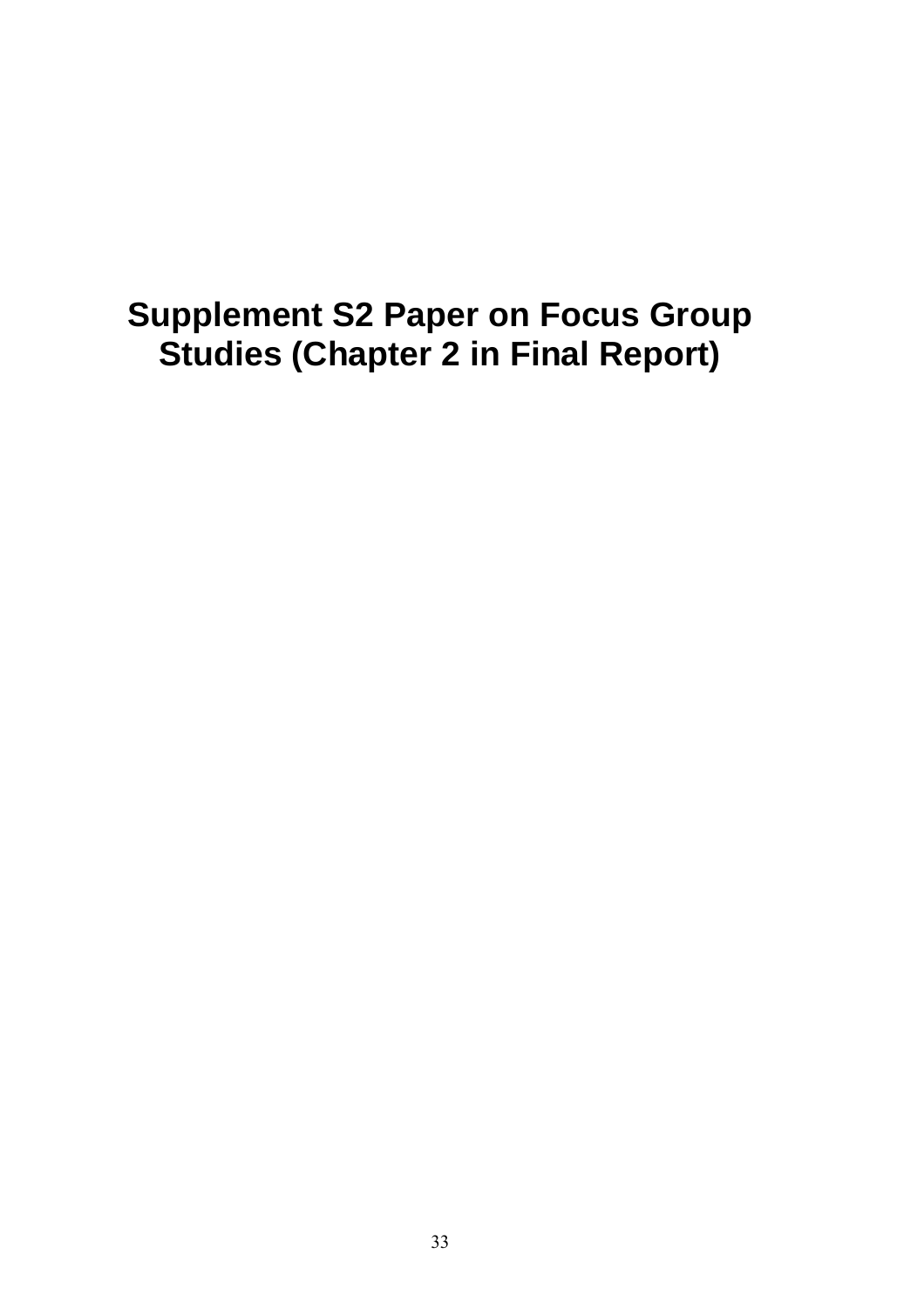**ìDo it yourselfî screening to reduce mortality from colorectal cancer by completion of a Faecal Occult Blood Test (FOBT): Findings from focus group discussion.**

Ian O' Sullivan\* & Sheina Orbell University of Essex

Keywords: Colorectal/bowel cancer, faecal occult blood testing (FOBT), feasibility, acceptability.

\*Address for correspondence Department of Psychology, University of Essex, Wivenhoe Park Colchester CO4 3SQ email: [ijosul@essex.ac.uk;](mailto:ijosul@essex.ac.uk) [sorbell@essex.ac.uk](mailto:sorbell@essex.ac.uk)

*Abstract*

### **Objective**

A pilot study of the feasibility and acceptability of screening for colorectal cancer by faecal occult blood testing (FOBt) is underway in the UK. The pilot differs from existing NHS cancer screening programmes in two important respects: First, it would target both men and women and second, the FOBt is a home test kit requiring self-collection of faecal samples to be posted to a laboratory. The present study aimed to examine psychological issues that might influence FOBt. acceptability and uptake.

### **Methods**

Given the novelty of this type of screening test it is important to conduct an initial exploration of psychological issues using focus group methodology. Four focus groups were conducted and 36 men and women participated.

### **Findings**

Participants were aware of colorectal cancer and viewed it as having psychosocially severe consequences, principally as a result of friends' or relatives' experience. Diet, heredity and pollution, but not exercise were suggested by the groups as factors enhancing risk of the disease. That the screening test could be completed at home was viewed as enhancing perceived behavioural control and privacy. The groups' identified a number of possible barriers to completion including concerns about hygiene and storage and fears of a positive result.

### **Conclusions**

A home test kit is likely to be welcomed as a means of screening for colorectal cancer. Motivation may be enhanced by messages relating to avoiding the psychosocial consequences of the disease and emphasizing positive aspects of personal control.

Colorectal cancer is a major threat to public health in the UK with over 34,000 new cases diagnosed every year (Garvican, 1998). Moreover, it is the second most common cause of death from cancer in the UK (Office for National Statistics, 1998). Colorectal cancer develops in the large bowel (comprised of the colon and the rectum), the last part of the digestive system where stool is formed. Although the prognosis for colorectal cancer is poor with a relative survival rate at five years of 37% (Austoker, 1994) this is related to the fact that very often symptoms do not present until the cancer has metastasised. Survival rates are much higher at around 82-87 per cent when colorectal cancer is detected at an early, asymptomatic stage (Hart, Wicks, & Mayberry, 1995). As such screening for early stage colorectal cancer is one important way of trying to reduce morbidity and the mortality rate from this disease. There are two main methods of screening for colorectal cancer, sigmoidoscopy and faecal occult blood testing (FOBt). The factors associated with interest in and uptake of sigmoidoscopy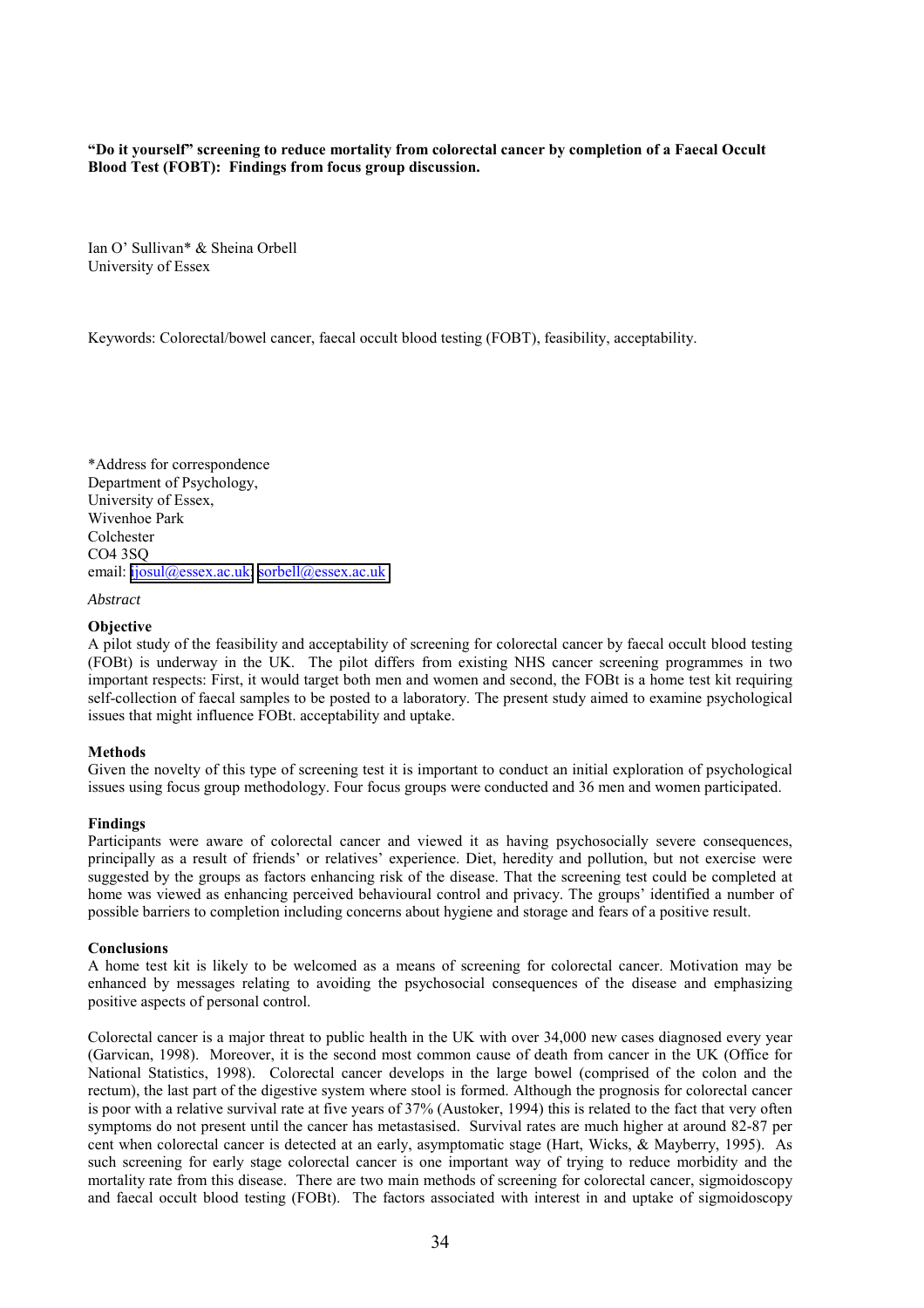have been discussed elsewhere (Sutton, Wardle, Taylor, McCaffery, Williamson, Edwards, Cuzick, Hart, Northover, & Atkin, 2000; Wardle, Sutton, Williamson, Taylor, McCaffery, Cuzick, Hart, & Atkins, 2000). The FOBt is based on the principle that cancers bleed into the bowel and that this blood can be identified. The blood that the test detects is not visible to the naked eye and requires chemical analysis in a laboratory. Completing the FOBt requires the individual to collect small samples of their own faecal matter on three separate occasions within 14 days, place the samples on a specially designed card and post it to the screening centre for analysis. The FOBt has both preventive and early detective functions, since it may detect blood caused by polyps which, if left untreated, could become cancerous. Three randomised controlled trials have demonstrated that population screening of people over 50 years of age for blood in the faeces can reduce the mortality rate from colorectal cancer by between 15 and 33% (Hardcastle, Chamberlain, Robinson, Moss, et.al., 1996; Kronborg, Fenger, Olsen, Jorgensen, & Sondergaard, 1996; Mandel, Bond, Church, Snover et.al., 1993).

Population screening for colorectal cancer is under consideration in the U.K. The Department of Health and the Scottish Executive have funded a two-year pilot of FOBt screening amongst men and women aged 50-69 years. The objectives of the pilot include an assessment of the effectiveness, feasibility and public acceptability of the FOBt. Whilst national screening programmes have been established in the UK for the prevention of cervical and detection of breast cancer, the proposed programme addresses not only a different cancer, with possible low public salience (cf. Williamson & Wardle, 2002), but also differs because it includes both men and women and utilises a self-completion home-test kit. An essential part of the evaluation of the FOBt pilot screening programme trial in the UK is to look beyond the health gains demonstrated in the randomised trials of the FOBt procedure and to investigate whether the establishment of a national screening programme is feasible. As high levels of participation are critical to the success of any cancer screening programme one particularly important measure of feasibility will be the potential rate of uptake achievable. Evidence from controlled trials suggests that initial uptake may vary between 25.5% (Mant, Fuller, Northover, et.al. 1992) and 77% (Cuckle, Wald, & Butler, 1986). There is also evidence of sociodemographic variability in uptake. Studies have generally reported that uptake is lower amongst men than women (Faivre, Arveux, Milan, Durand, Lamour, & Bedenne, 1991; Herbert et al, 1995; King, Fairbrother, Thompson, & Morris, 1994; Mant et al, 1992), and higher amongst people from high socio-economic groups (Brown, Potosky, Thompson & Kessler, 1990; Farrands, Hardcastle, Chamberlain, & Moss, 1984). Consequently one important component of the evaluation is an assessment of the social and psychological factors that may influence the acceptability of FOBt screening.

### **The Present Study**

The present study forms part of the evaluation of the screening pilot. The study utilised focus group methodology to conduct initial explorations of peoples beliefs and views about colorectal cancer and the acceptability of FOBt screening in the U.K. Focus group discussion (Basch, 1987; Kitzinger, 1995; Morgan, 1996) was considered particularly appropriate in the present context as participants were not familiar with FOBt screening, and could be shown the home tests kits and allowed to react to them freely during the discussions. In a similar study in the U.S. Weitzman, Zapka, Estabrook, & Goins, (2001) utilised focus group discussions to explore awareness of colorectal cancer, patterns of perceived risk for colorectal cancer, barriers and facilitators to screening and experiences and intentions with regard to FOBt screening. They reported that knowledge about the prevalence of colorectal cancer and its contribution to the mortality burden of the US was low, and that there was poor understanding of women's risk. Additionally, participants tended to inaccurately perceive family risk as the single most important determinant of risk, and that their personal risk was lower than average if they had not experienced symptoms of colorectal problems. Weitzman and colleagues also reported that some of the participants perceived FOBt screening as messy and as such found the procedure unacceptable. Fear of cancer being found was also perceived as a barrier to acceptance. *Method*

### **Participants**

Thirty-six people, 25 men and 11 women, participated in four focus groups. Three of the groups were gender mixed, one group comprised males only. Two groups were conducted with established lunch club groups, one was conducted with a group of Rotary club members and the fourth group was conducted with employees of a large manufacturing plant. The participants ranged in age from 35 to 75 years and the majority ( $N = 22$ ) were still working: 14 people were retired. All of the participants were white <sup>1</sup>. The majority of participants were age eligible for inclusion in the FOBt screening pilot. None of the focus group participants had at that point, been invited to participate in the colorectal/bowel cancer screening pilot. One man had previously completed a FOBt, however this was on the recommendation of a GP following the presentation of symptoms.

### **Procedure**

 $\overline{a}$ 

Details of the colorectal (bowel) cancer screening pilot and the evaluation of the pilot were provided to all groups in advance of any discussions and any individual who felt that they could not participate was given the

<sup>&</sup>lt;sup>1</sup> Further research has been commissioned by the Department of Health to evaluate pilot acceptability in ethnic minority populations and is ongoing.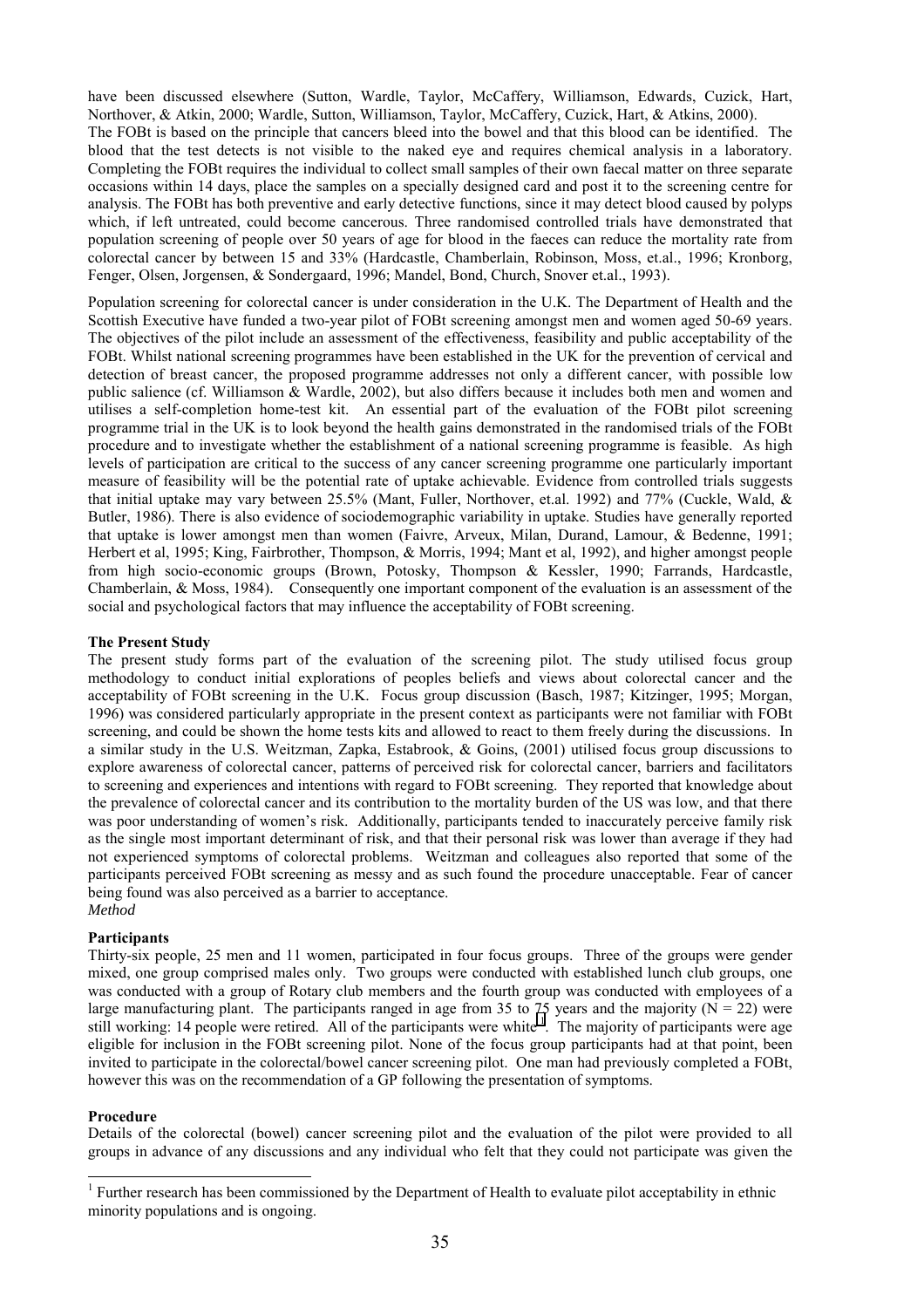opportunity to opt out. All individuals invited to take part in the focus groups agreed to participate. The discussions were guided by a moderator (IOS) and were audio-recorded with the permission of the participants. The moderator used questions broadly structured around the components of the theory of planned behaviour (Ajzen, 1988), the health belief model (Becker, 1974; Janz & Becker, 1984) and protection motivation theory (Rippetoe & Rogers, 1987; Rogers, 1975) to facilitate the discussions.

Each session commenced with the moderator stimulating a discussion about colorectal cancer. The group participants were asked if they had heard about colorectal cancer, how prevalent the disease was and what symptoms were associated with it. The next phase of discussion focused on peoples understanding of screening in general and what types of screening they were familiar with. Following on from this the participants were introduced to the idea of FOBt screening for bowel cancer, and they were quizzed about any experiences they had with FOBt screening. After FOBt screening was explained a FOBt kit was presented to the groups and an explanation of how to complete the test kit was provided. At this point the groups were asked for reactions to the test kit. In the final phase of the discussions the groups were asked how they felt about FOBt screening having seen the test kit, how important it would be to themselves to do it, how other people might feel about them doing the test kit, and what the potential benefits and barriers of completing the test kit were.

### **Analysis**

The audio-recorded discussions were transcribed verbatim and supplemented by information from brief notes made by the moderator during the discussions. The transcripts were reviewed and the data was categorised according to three broad topic areas: awareness and understanding of colorectal/bowel cancer, perceptions of colorectal/bowel cancer and acceptability of colorectal/bowel cancer screening. Themes relevant to the sociocognitive models of health behaviour used to guide the questioning were identified and interpreted, and are supported by quotations from the transcripts. *Results*

## **Awareness of colorectal/bowel cancer**

### **General Understanding**

The majority of participants acknowledged that colorectal cancer was very common with most people knowing someone who had suffered from the disease. For several participants awareness was associated with knowing that colostomy was one outcome for people who had the disease:

*"Cancer of the colon…which involves colostomies…"*

*"I've had a neighbour who's had it…she's had a colostomy."*

Some of the older participants suggested that the reason why colorectal cancer was apparently so common now was because cancer was stigmatised in the past:

*"But…going back years ago…there was none of this about cancer and so forth…"*

*"Years ago the subject wasn't openly discussed…people still died with cancer but it wasn't discussed like it is today. I don't think it was quite so rife in those days as it is now but I think one of the reasons why is that we didn't hear a lot about it…cause it wasn't openly discussed."*

One female participant commented that colorectal cancer was probably more common amongst men, and there was general agreement that the over 50s were most at risk of developing the disease.

### **Symptomotology**

When asked what early symptoms were associated with colorectal cancer most people responded accurately that changes in bowel habit including diarrhoea, constipation, and pain were typically associated with the disease:

*"…I should think diarrhoea and bleeding in the stools".*

Several participants suggested that blood loss was a symptom of early stage colorectal cancer, however no one clarified that this blood loss was occult.

### **Causation**

With regard to the causes of colorectal cancer people were unanimous that a bad diet was the most significant factor. Participants habitually responded:

### *"…diet…wrong food…junk food…fatty stuff."*

The most specific comments about the role of diet came in the form of questions from two men who were aware of the results of some scientific research that implicated a protective role for high fibre diets: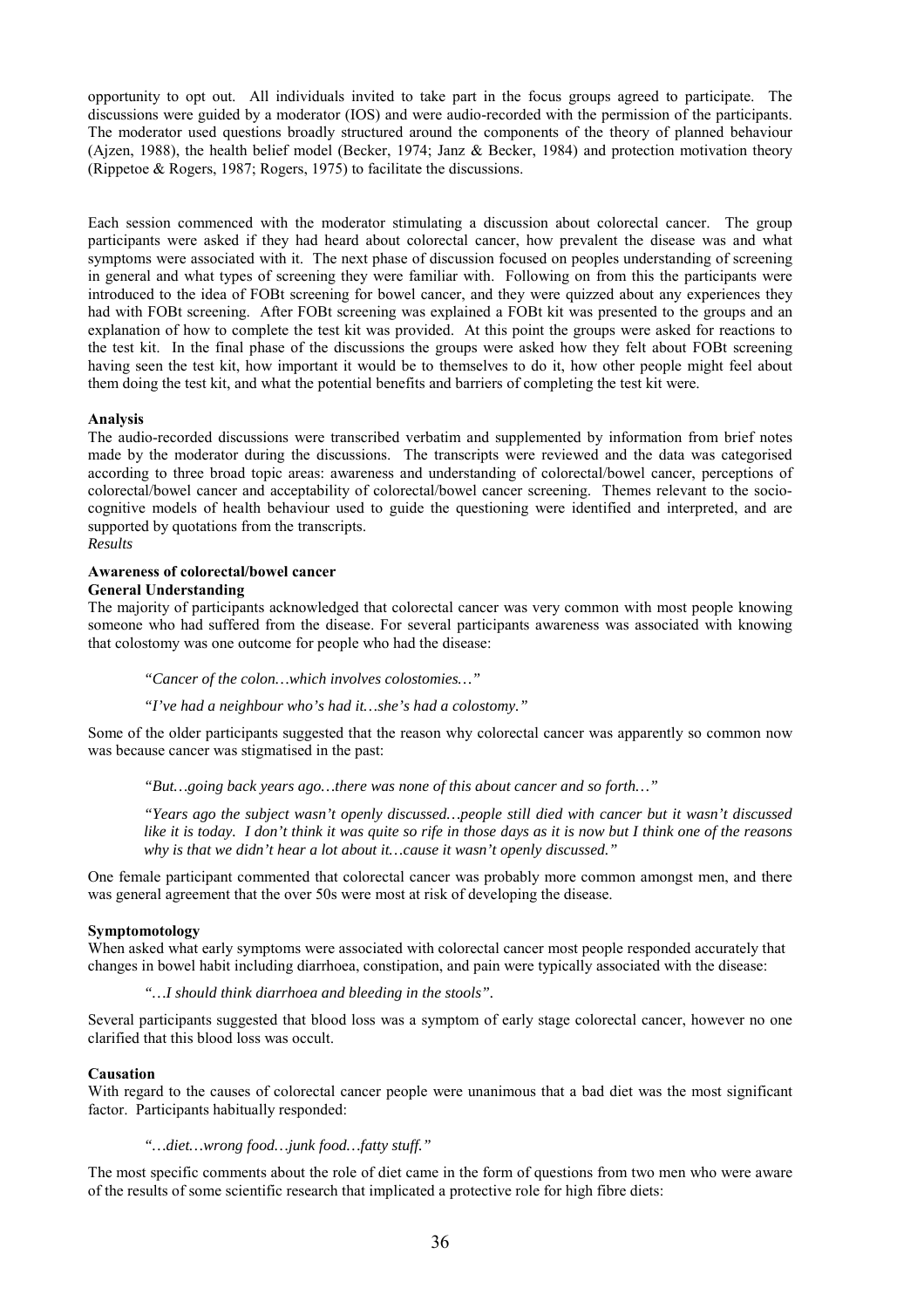*"So what does it mean for theories about roughage or a high fibre diet in relation to bowel cancer?"*

*"…what's the latest ideas about bran in relation to colorectal cancer? There were some surveys and there was a hypothesis…bacterial products could damage the colon and bran could sort these out."*

There was also some discussion regarding the role of genes. Several participants were sure that colorectal cancer was familial:

*"…I would have thought that bowel cancer was hereditary".*

In one of the focus groups some participants were suspicious about the potential causes of colorectal cancer as well as cancer in general. One woman suggested that prescribed drugs and the long-term side effects of taking antibiotics may be cause for concern:

*"…people are given more drugs for illnesses…you don't basically know what drugs you've been given and what side effects there could be…"*

Additionally, several other participants who were concerned about the role of diet in the causation of colorectal cancer suggested that this may be a reflection of modern food production technology, for example:

*"We don't know what chemicals are put in the food."*

 *"I was going to say…insecticides…in the old days…you didn't seem to hear of cancer so much as what you do now because things were grown properly in the fields."*

Others felt that the level of environmental pollution in the atmosphere could be a factor:

*"You also don't know what you're breathing in".*

*"Probably the biggest cause nowadays…what you breath in when you walk along the road…with the cars".*

Perhaps notably, whilst diet, heredity and environmental pollution were suggested as causes, exercise or level of physical activity did not feature in the groups' discussions.

#### **Perceived threat of colorectal cancer**

#### **Physical Severity**

There was general acceptance that colorectal cancer was very dangerous and that it presented a very real threat to mortality:

 *"…bowel cancer comes second to the number of deaths – cancer wise- than lung cancer…"*

*"Believe me…you would not want to go through what Michael went through. Believe me you would not want to do it."*

Moreover, one participant described the physical pain associated with the disease in dramatic terms:

*"…the pain is absolutely excruciating".*

#### **Psychosocial Severity**

Several participants highlighted the psychosocial severity of colorectal cancer above and beyond the physical implications of the disease. One man was particularly concerned about the severity of the disease in terms of quality of life:

*"…99% of people do not have a clue…they don't know how their quality of lifestyle is going to be compromised…"*

*"…you suffer from bowel cancer…this is going to be the sort of quality of life you're going to have."*

Additionally, treatment outcomes were viewed as particularly challenging:

*"…these colostomy bags are terrible things…they really are awful…"*

*"…the colostomy bag…it really is quite unpleasant…I mean there are quite a lot of people who committed suicide because they can't cope with it".*

#### **Perceived Susceptibility**

Most participants acknowledged that they were at risk because of their age. Several participants felt that some people would not accept or recognise their personal vulnerability to colorectal cancer:

*"I'm all right Jack sort of thing…you'll get a few of them…"*

There was also a suggestion that this perception may be related to the notion of 'not wanting to tempt fate':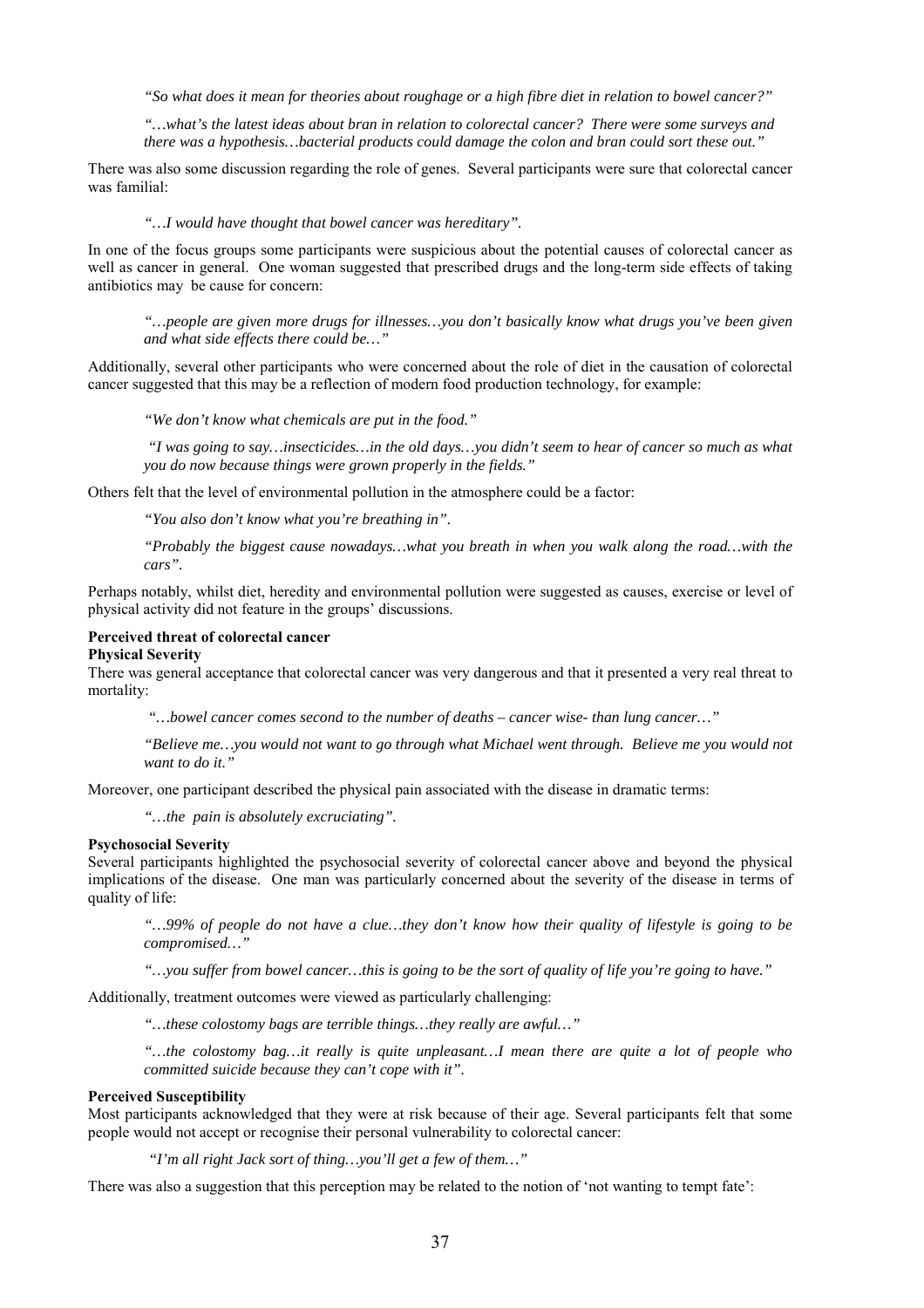*"You might get a few who'll say 'oh I'm not tempting providence or any thing like that'…I'm all right Jack"*

In contrast some participants felt that people would understand that they were at risk but would simply deny the idea and that this would be especially true of men:

*"I think there would still be an element of…not thinking they can't get it but just not wanting to know…I do think that…it will be more likely to be men that do that"*

#### **Acceptability of FOBt screening. General Attitude**

While some of the participants thought the actual FOBt procedure was amusing the majority of participants reacted positively and there was widespread acceptance of the principle, for example:

*"Well I'm pleasantly surprised…I think it's a wonderful thing."*

*"It's a good idea really…"*

One participant was not impressed with the idea of being asked to participate however, and felt that because many people have had to have other medical tests and procedures they would be disinterested in FOBt screening:

*"…we've all had tests and investigations and all sorts…then they send out one of these things (FOBt)…I couldn't be bothered. Do we really want yet another investigation…we've had enough."*

The same participant also felt that being proactive about one's health (early detection) wasn't necessarily the best idea. Essentially this man was saying that you should leave well alone:

ì*Louise…two days before she died she said to me…'I just wish I'd been left to just die normally'…"*

While most of the men who participated were positively inclined towards doing the FOBt, there was concern that men in general may find it hard to accept the notion of screening and the FOBt because they have never been targeted by a population screening programme before. This was contrasted with the acceptability of the test to women who because of their participation in cervical and breast cancer screening, are familiar with the idea of screening and therefore more positively inclined towards participating in colorectal cancer screening:

*"I think it's the men you've got to be concerned about."*

*"…its quite easy to discuss prevention and detection with women. Men…they just carry on with life…I think that is going to be the success of this, its going to rest on that, a guy has got to see some sort of benefit or some sort of reason for him to get involved with this."*

*"Our wives would take it on board because they've probably been involved with breast screening anyway."*

#### **Perceived Benefits**

Several participants recognised the efficacy of the test in reducing mortality from bowel cancer:

*"You could go on for years and years with it growing and infesting in your bowel…whereas this way…you've got the quick result and the quick treatment".*

*"…if it's discovered earlier so much the better…"*

There was however some concern amongst participants that screening for colorectal cancer might over burden the already overburdened NHS (and reduce screening efficacy), for example:

*"…the NHS…could they possibly cope with the amount of surgical procedures that might have to be carried out?"*

*"…I was wondering about the logistics of the job and there being enough facilities…you know…to cope with this enormous amount of work."*

Some participants felt that the general perception of the NHS as being overstretched might make participating unacceptable to some people:

*"…that may be one of the disincentives for people who don't respond…they see the health service as one long round of cancelled appointments…"*

#### **Perceived Behavioural Control**

Participants' contrasted the benefits of a home test kit with other types of screening test and considered it convenient:

*"I was thinking about bottles with large pieces of stool in it…it's much more straightforward."*

*"It seems like the easiest way of doing it."*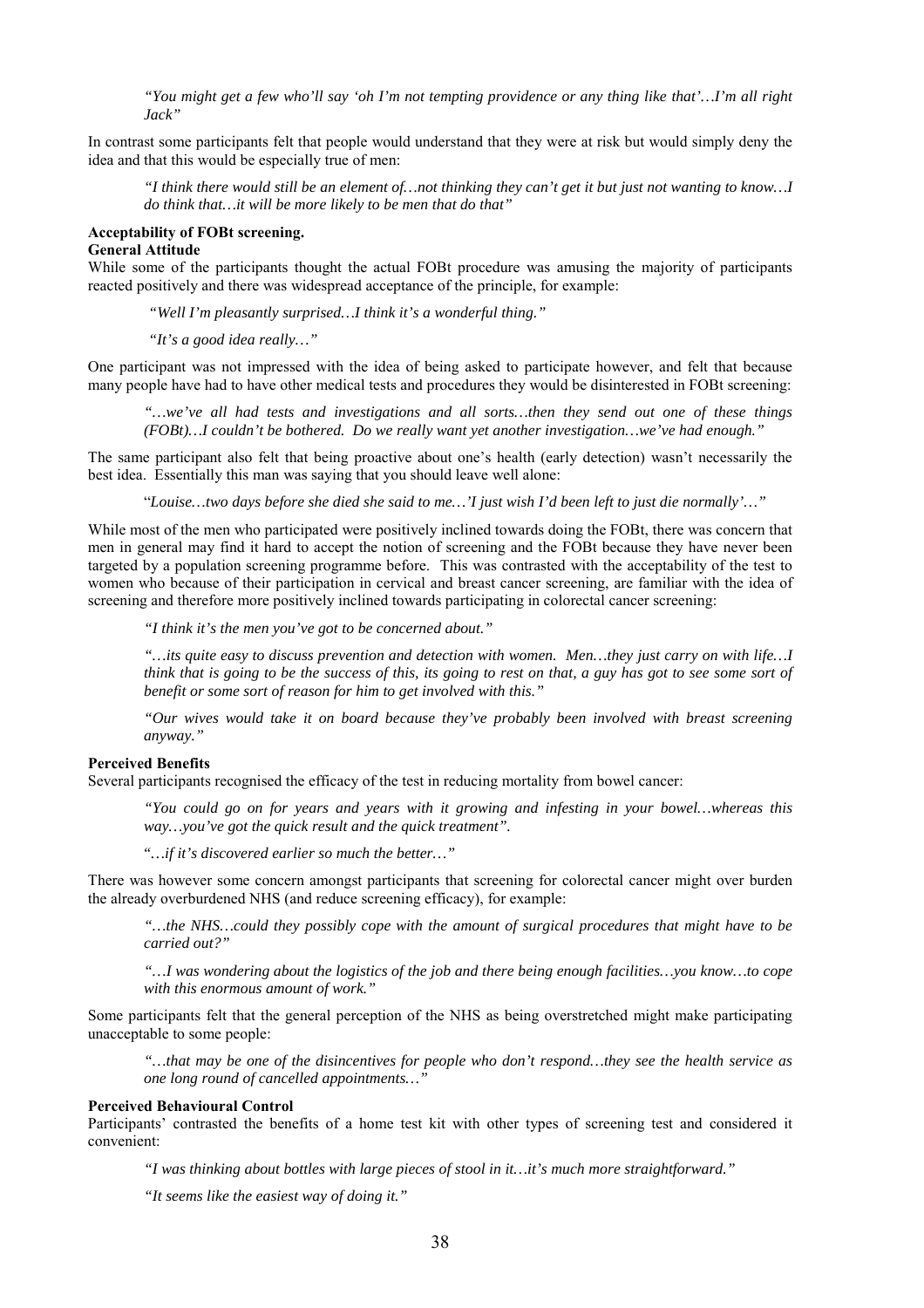Similarly, because the FOBt can be done at home and does not require a trip to a GP surgery or hospital clinic the test was perceived as being very convenient:

*"…we're not subject to the doctor or the hospital."*

 *"I don't have to go to the hospital, I don't have to go to the doctor and I can do this…"*

One person from the focus groups felt that because the FOBt was being sent to someone's home, the individual had more control over the decision to participate in screening or not:

*"The fact that it's coming into someone's home…they have got the choice whether they participate or not…"*

Having to complete the FOBt oneself may also be viewed as giving an individual more personal control over the procedure itself:

*"The thing is would you rather do this yourself or would you rather go to the GP and then have to go to a clinic or something? Or get somebody else to do it?"*

The FOBt was also perceived as being less physically invasive than other types of cancer screening techniques, and less invasive than it could be given the location of colorectal cancers:

*"…it has got to be better…than perhaps what…would happen at a clinic with all these skinny silver instruments and things."*

 *"…it's still the perception of invasion of your body isn't it? I think this (pointing to the kit) is much better."*

Being able to complete the FOBt at home was also viewed by several participants as having several psychological advantages, in particular saving on embarrassment:

*"…it saves embarrassment."*

*"Not (embarrassing) in your home I wouldn't have thought."*

In terms of practical barriers to completion of the FOBt several participants highlighted problems individuals with disabilities might have:

*"I'm also concerned about people who are impaired in any form…arthritis…things like that."*

#### **Perceived Costs**

One potential cost of FOBt screening is the requirement for people to handle faecal matter, a task that may provoke feelings of disgust and concerns regarding personal hygiene. When the FOBt kit and procedure was described to the focus groups, most of the participants reported that they did not find the idea disgusting, nor were they unduly concerned about the personal hygiene aspects of handling faecal matter:

*"I wouldn't worry."*

*"Well, you wash your hands…as you're taught to do as a child anyway."*

One man was shocked when the procedure was described however and found the idea very off putting. Moreover, several participants commented that they would expect the kit and the procedure to put some people off:

 *"I don't think everybody is going to be too happy…"*

*"Some people might find it off putting…"*:

Some participants were concerned about general hygiene while completing the test kit especially in terms of where to store the kit for example:

*"I would be (concerned) because where, I mean obviously you can't put it in the fridge can you? Where would you put it, in the bathroom cabinet?"*

However several other participants indicated that storage/hygiene while completing the kit was not a 'big deal':

*"I don't actually think the storage is a problem."*

*"Put it in a fridge bag…put it on top of your bathroom cabinet."*

It is often suggested that completing a screening test raises anxiety and fear amongst those invited to participate. Some participants agreed that completing the FOBt would make them fearful or anxious of a positive result:

*"It's a good idea really. But the only thing is that I think it would frighten me to death...because if I find anything else wrong with me lately..."*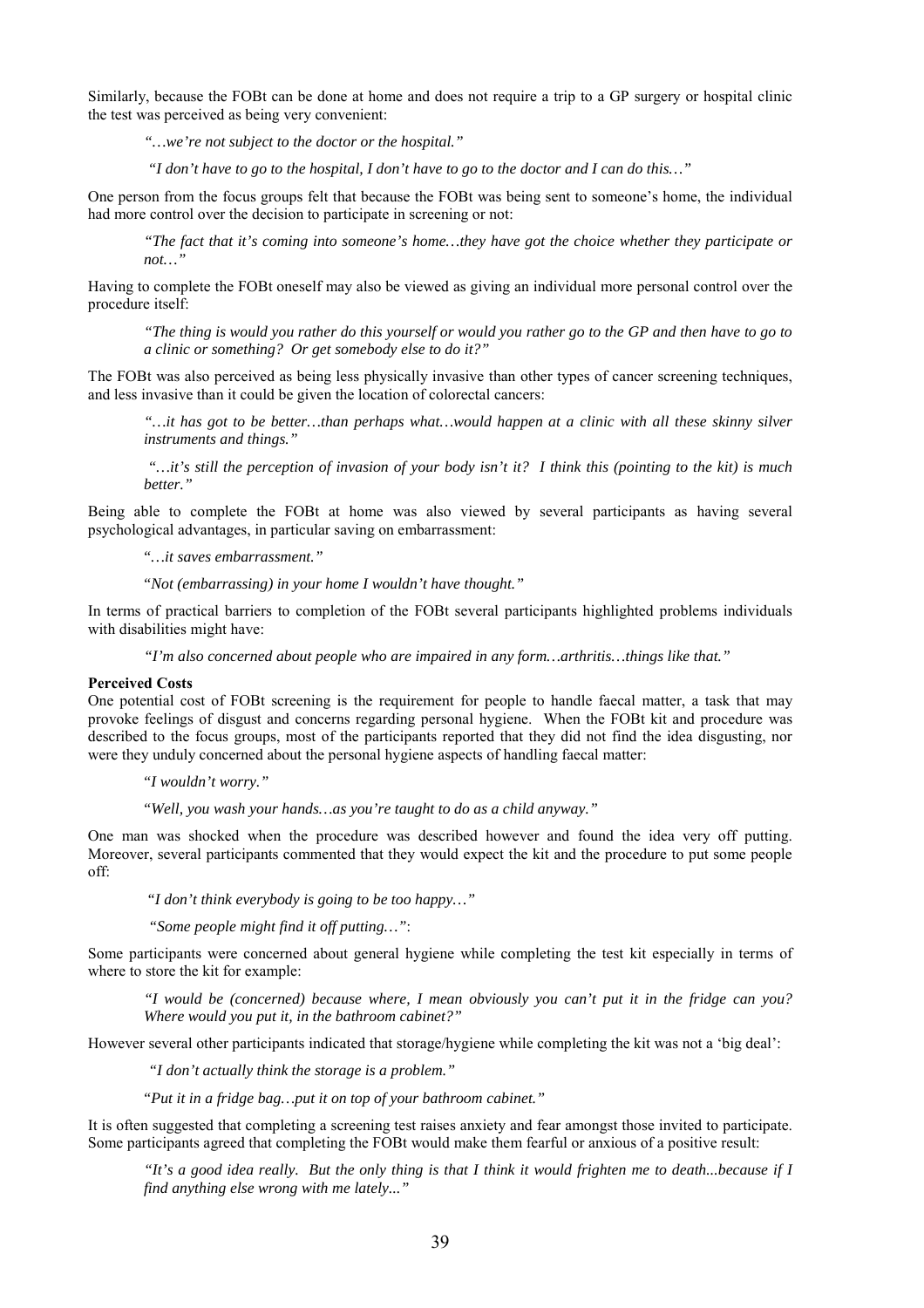*"…that's (receipt of a positive result) when they panic then."*

*"…once you've done it…I think I'd be absolutely terrified in case the results came back saying you've got it."*

While acknowledging the potential upset caused by receipt of a positive result (albeit a false positive one) one participant indicated that the benefit of finding out that one was cancer free made this cost worthwhile:

*"Oh yes it might upset them…but feel the joy of knowing that its only polyps and not cancer… it might cause a bit of worry at the beginning but if it comes out that its only polyps that would be a joy."*

#### **Discussion**

Focus group methodology was used in the current study to illustrate the FOBt home test kit and to elicit peoples<sup>7</sup> understanding and awareness of colorectal (bowel) cancer as well as their feelings regarding completing a kit if it were sent to them in the post.

Since bowel cancer has not yet been the subject of a mass education campaign the success of screening might rely to an extent on the salience of the disease and its perceived prevalence and consequences. The present sample perceived the disease as common and for many participants awareness of the disease was due to personal experience of friends and relatives with the disease. Relatedly, personal experience was of a disease that was described as having extremely unpleasant physical and psychosocial consequences. In particular, colostomy was viewed as a very negative outcome with severe chronic impacts on lifestyle and psychosocial functioning. Avoidance of these outcomes may be key elements of attempts to motivate participation in screening, particularly since colorectal cancer screening has both preventive and early detective functions.

Participants accurately suggested that diarrhoea, constipation, and pain were typical symptoms of colorectal cancer. Blood in the stool was also suggested, however nobody stated that this blood would be occult. Understanding that the FOBt detects blood that is not visible to the naked eye is very important as, those who mistakenly believe that the test detects visible blood may decide not to complete the test if they have not noticed any blood themselves when they have a bowel motion (cf. Weitzman et. al., 2001).

When asked about the causes of colorectal/bowel cancer the most frequent response from most focus group participants was diet and two participants mentioned that a diet high in fibre may be protective, an accurate perception (Willett, Stampfer, Colditz, Rosner et.al., (1990). Several participants also speculated that the environment, modern food technologies and the use of prescription drugs might be related to the development of colorectal/bowel cancer. None of the focus group participants cited lack of exercise or physical activity as factors likely to contribute to disease onset whilst there is evidence for a role of these factors (Giovannucci, Colditz, Stamfer & Willett, 1996). The present data do not permit direct assessment of the relationship between beliefs regarding causation and perceived personal risk, an established predictor of other types of screening uptake (e.g. Vaile, Calnan, Rutter, & Wall, 1993; Orbell & Sheeran, 1993; 1998). Participants in the present groups were prepared to accept that they were vulnerable simply by virtue of their age.

If offered to the general population, colorectal cancer screening by FOBt would be the first programme to utilise a home test kit. A home test kit might be viewed on the one hand as more convenient than a clinic procedure, but might also create concerns regarding test efficacy. Handing responsibility to the patient to complete the test correctly has considerable psychological and social implications, particularly if educationally, physically or socially disadvantaged people are found to have lower completion rates. Participants in the present focus groups welcomed the idea of a 'do it yourself kit'. Completing the FOBt in one's own home was perceived by the focus groupsí participants as (a) convenient, permitting control over when and where the behaviour is performed (b) allows completion of the test in total privacy and (c) ensures that participation in screening is less embarrassing in terms of the physical and psychological exposure which might be anticipated at a clinic appointment. Physical invasion is typically associated with screening technology whilst the FOBt was perceived to be non invasive by both male and female participants. The fact that the FOBt was perceived as convenient is noteworthy, as previous research has reported that the inconvenience of appointment times is frequently cited as a barrier to attendance for breast and cervical screening (e.g. Marshall, 1994; Orbell, et al., 1996; Rutter, Calnan, Field, & Caile, 1997). High perceived behavioural control and self-efficacy with regard to completion of FOBt are likely to be important psychological processes affecting both intention to try to complete the test and actual test completion (Ajzen 1988, Rippetoe & Rogers, 1987; Rogers, 1975).

It should be acknowledged that participants in the present focus groups had not actually tried to collect samples of faecal matter and did not comment on perceived behavioural control over doing so, except with regard to those with disabilities such as arthritis. One previous study (Hoogwerf, Hislop, Morrison, Burns, & Sizto,1990) reported that self-belief regarding one's ability to take a faecal sample was positively associated with participating in FOBt screening. The present groups did however, discuss the issue of personal hygiene when collecting a sample of faecal matter and a minority of participants found the idea disgusting or off-putting, as did participants in Weitzman et al's (2001) focus groups. Most participants were more concerned about storing the kit while it was being completed and the implications this would have for general hygiene.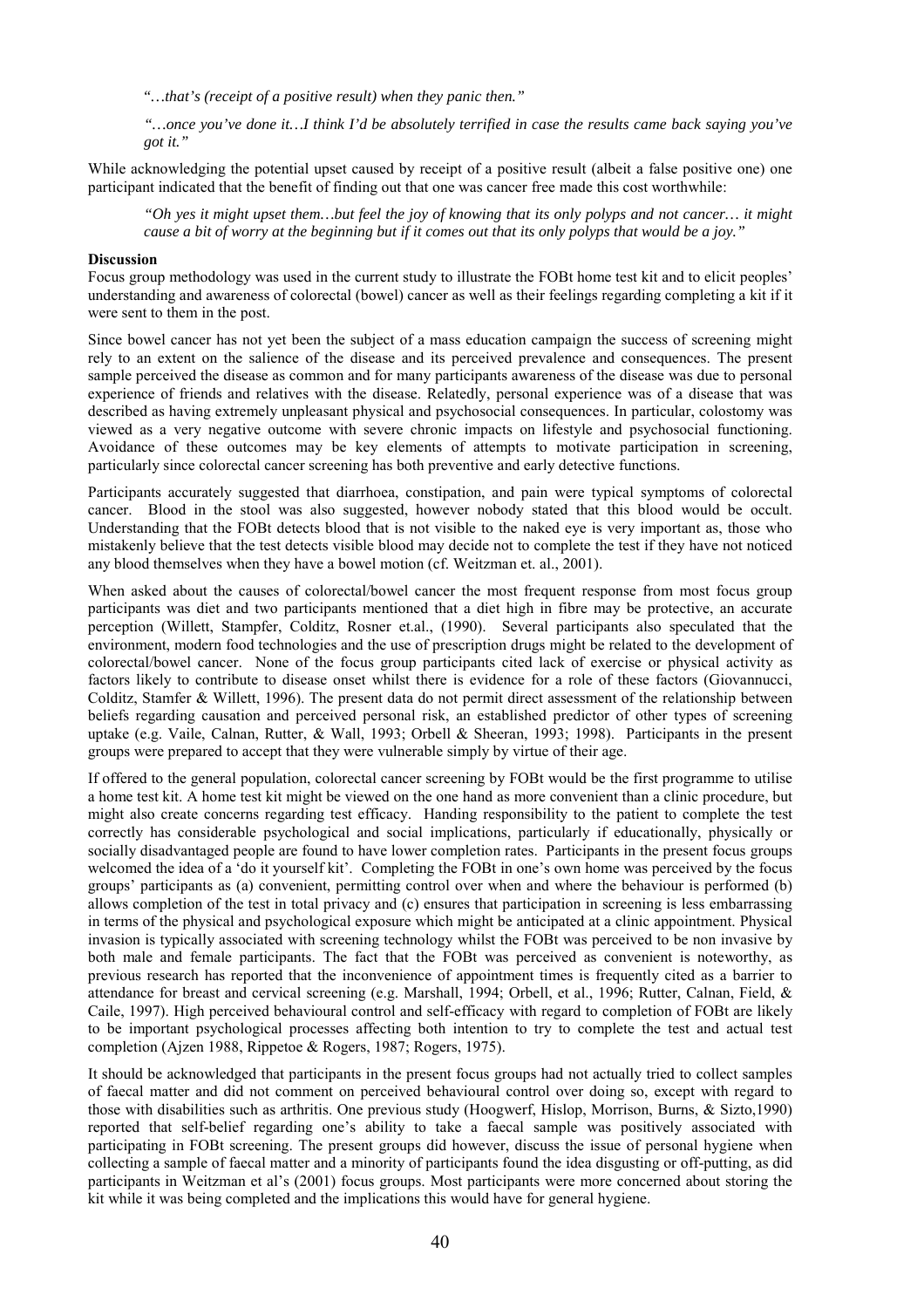Taken together, the findings obtained here suggest that enhancing perceived behavioural control may have an impact on uptake of colorectal cancer screening. Such efforts might usefully address the convenience, privacy and autonomy with which the test can be completed, the simplicity of the test that has to be done, and perhaps procedural suggestions regarding collection of faecal matter, hygiene, storage or even ways to modify diet to ensure that a sample can be collected.

Negative emotional reactions have been reported as barriers to most types of screening. In terms of the emotional costs of participating in colorectal (bowel) cancer screening the decision to participate was not viewed as something that could cause emotional upset or anxiety. Unlike breast cancer screening, for example, the likelihood of experiencing physical pain or discomfort when doing the FOBt is negligible and it does not involve an interaction with clinic staff and highly technical medical equipment. It is perhaps unsurprising, therefore, that participants did not perceive participation as likely to be particularly stressful. In contrast, several focus group participants perceived the possibility of receiving a positive result, and the time between completing the test and receiving the result, as particularly stressful. An Australian study utilised the Health Belief Model (Becker, 1974; Janz & Becker, 1984) as a conceptual framework, and reported that non-participants perceived that participating in FOBt screening would cause them more worry (Macrae, Hill, St John, Ambikapathy, Garner and the Ballarat General Practice Research Group 1984). This may be especially problematic for any national colorectal (bowel) cancer screening programme given the high false positive rate FOBt screening carries. Although one participant did dismiss any anxiety and worry as a small price to pay for finding out that one was cancer clear, it would be pertinent to develop measures for addressing any such anxiety raised.

There was a perception amongst focus groups participants (both the males and females) that men would be less likely to accept colorectal/bowel cancer screening than women, a suggestion supported by evidence from the trials (Faivre et.al., 991; Herbert et.al., 1995; King et.al., 1994, Mant et.al., 1992) (despite the fact that most male focus group participants welcomed the FOBt and expressed the desire to participate in the programme). Analysis of the focus group transcripts did not reveal any specific differences in the particular beliefs expressed by men and women, but participants suggested that men may be less prevention-oriented than women and more likely to consider health care only in response to symptoms. The validity of this suggestion remains an issue for further research since to date, published findings relating to screening uptake have been restricted to female samples.

It should be acknowledged that the present findings do not directly assess the views of members of ethnic minorities nor can they be treated as nomothetic. Nonetheless, the present findings indicate a number of specific issues which might be addressed by future, nomothetic research aiming to predict, explain or intervene with regard to participation in screening to reduce mortality from colorectal cancer.

#### **Acknowledgements**

This research forms part of the evaluation of CRC screening pilot in Scotland and England which was commissioned by the Department of Health (DoH R&D 1217132). The evaluation team comprises Professor David Weller, Professor Freda Alexander, Dr Harry Campbell, Mr Malcom Dunlop, Dr John Forbes, Dr Sally Wyke (University of Edinburgh), Professor Ala Szepura (University of Warwick), Professor Sheina Orbell (University of Essex), Dr Aileen Neilson (Lothian Primary Care Trust), & Dr Andrew Walker (Greater Glasgow Health Board). We would like to thank Louise Roberts, Carol Wheatley and Pat Ramsell, from the Colorectal Screening Unit, Rugby, for their assistance in contacting focus group participants.

The views expressed are those of the authors and not necessarily those of the Department of Health.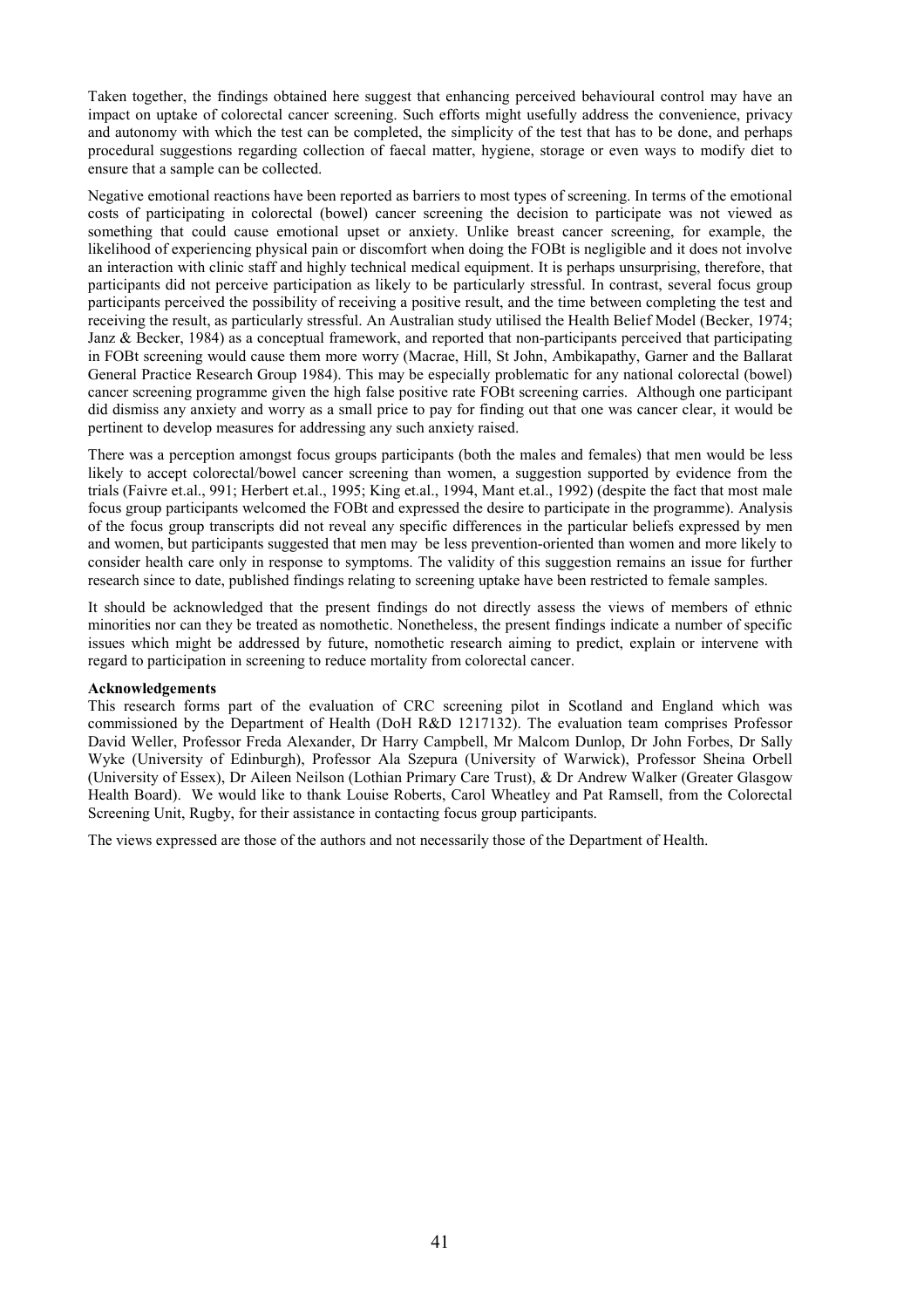#### **References**

Ajzen I. Attitudes, personality, and behaviour*.* Milton Keynes, UK: Open University Press; 1988.

Austoker J. Cancer prevention in primary care: diet and cancer. *British Medical Journal*; 308: 1610-1614.

Basch CE. Focus group interview: an underutilised research technique for improving theory and practice in health education. *Health Education Quarterly* 1987; 14: 411-448.

Becker MH. The health belief model and sick role behaviour. *Health Education Monographs* 1974; 2: 409-419.

Brown ML, Potosky AL, Thompson GB, et al. The knowledge and use of screening tests for colorectal and prostrate cancer: data from the 1987 National Health Interview Survey. *Preventive Medicine* 1990; 19: 562-574.

Cuckle H, Wald N, Butler E. Compliance with screening for colorectal cancer. *British Medical Journal* 1986; 293: 628.

Faivre J, Arveux P, Milan C, et al. Participation in mass screening for colorectal cancer: results of screening from the Burgundy study. *European Journal of Cancer Prevention* 1991; 1: 49-55.

Farrands PA, Hardcastle JD, Chamberlain J, et al. Factors affecting compliance with screening for colorectal cancer. *Community Medicine* 1984; 6: 12-19.

Garvican L. Planning for a possible national colorectal cancer screening programme. *Journal of Medical Screening* 1998; 5: 187-194.

Giovannucci E, Colditz GA, Stampfer MJ, et al. Physical activity, obesity and risk of colorectal cancer in women (United States). *Cancer Causes Control* 1996; 7: 253-263.

Hardcastle JD, Chamberlain JO, Robinson MHE, et al. Randomised controlled trial of faecal-occult blood screening for colorectal cancer. *Lancet* 1996; 348: 1472-1477.

Hart AR, Wicks ACB, Mayberry JF. Colorectal cancer screening in asymptomatic populations. *Gut* 1995; 36: 590-598.

Herbert C, Launoy G, Thezee Y, et al. Participants' characteristics in a French colorectal cancer mass screening campaign. *Preventive Medicine* 1995; 24: 498-502.

Hoogewerf PE, Hislop G, Morrison BJ, et al. Health belief and compliance with screening for faecal occult blood. *Social Science and Medicine* 1990; 30 (6): 721-726.

Janz N, Becker MH. The health belief model: a decade later. *Health Education Quarterly* 1984; 11: 1-47.

King J. Faribrother G, Thompson C, et al. Influence of socio-economic status, ethnicity and an educational brochure on compliance with postal faecal occult blood test. *Australian Journal of Public Health* 1994; 18 (1): 87-92.

Kitzinger J. Introducing focus groups. *British Medical Journal* 1995; 311: 299-302.

Kronborg O, Fenger C, Olsen J, et al. Randomised study of screening for colorectal cancer with faecal-occultblood test. *Lancet* 1996; 348: 1467-1471.

Macrae FA, Hill DJ, St John JB, et al. Predicting colon cancer screening behaviour from health beliefs. *Preventive Medicine* 1984; 13: 115-126.

Mandel JS, Bond JH, Church TR, Mortality from colorectal-cancer by screening for faecal occult blood. *New England Journal of Medicine* 1993; 328: 1365-1371.

Mant D, Fuller A, Northover J, Patient compliance with colorectal cancer screening in general practice. *British Journal of General Practice* 1992; 42: 18-20.

Marshall G. A comparative study of re-attenders and non-reattenders for second triennial National Breast Screening Programme appointments. *Journal of Public Health Medicine* 1994; 16: 79-86.

Morgan DL Focus groups. *Annual Review of Sociology* 1996; 22: 129-152.

Office for National Statistics. *1996 Mortality Statistics: Cause*. Series DH2, 23. London: The Stationery Office; 1998.

Orbell S, Sheeran P. Health Psychology and uptake of preventive health services: A review of thirty years' research on cervical screening. *Psychology and Health* 1993; 8: 417-433.

Orbell S, and Sheeran P. 'Inclined abstainers': A problem for predicting health behaviour. *British Journal of Social Psychology* 1998; 37: 151-166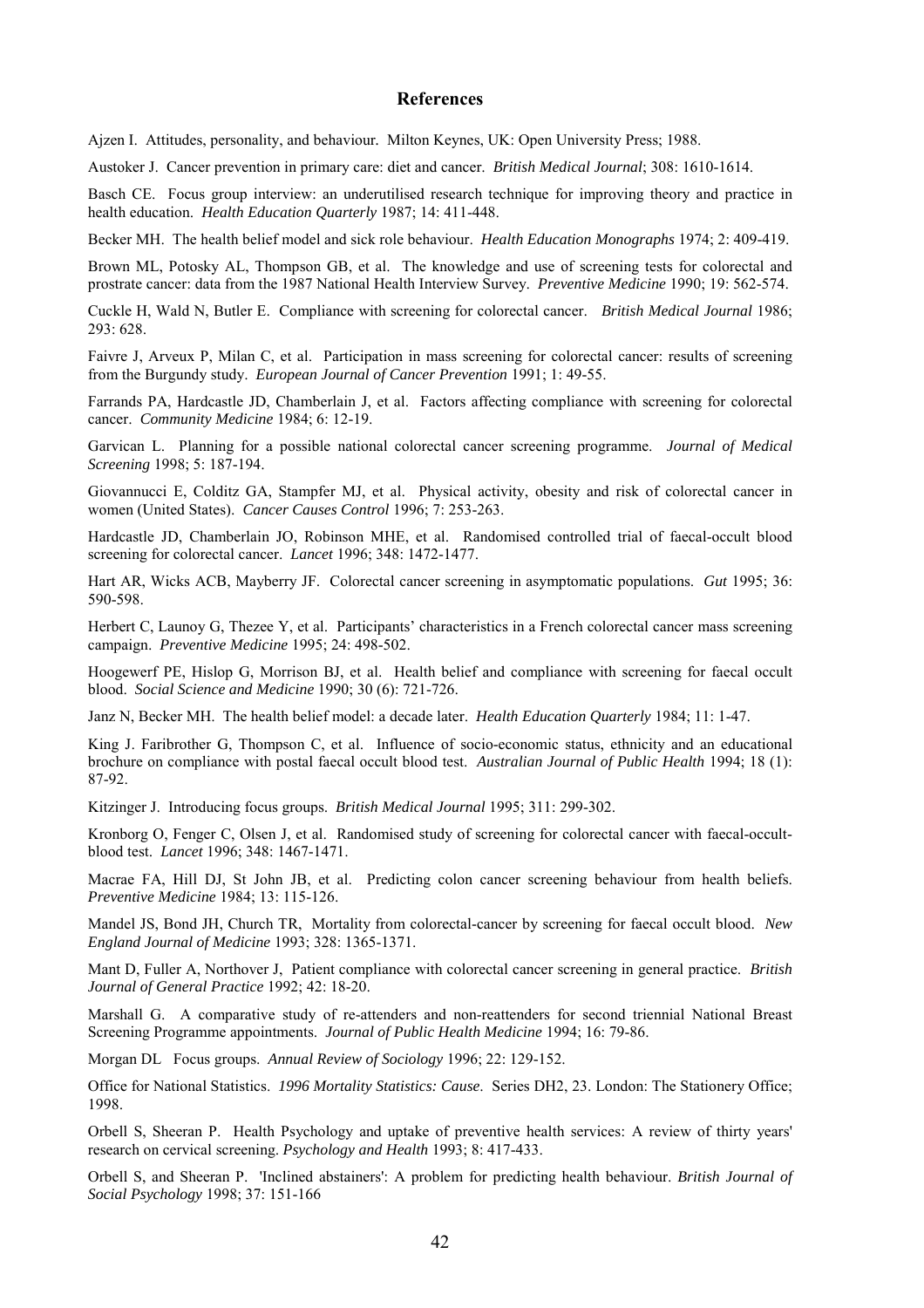Orbell S, Crombie I, Johnston G. Social cognition and social structure in the prediction of cervical screening uptake. *British Journal of Health Psychology* 1996; 1: 35-50.

Rippetoe PA, Rogers RW. Effects of components of protection motivation theory on adaptive and maladaptive coping with health threat. *Journal of Personality and Social Psychology* 1987; 52: 596-604.

Ritchie JE, Herscovitch F, Norfor JB. Beliefs of blue collar workers regarding coronary risk behaviours. *Health Education Research* 1994; 9: 95-103.

Rogers R. A protection motivation theory of fear appeals and attitude change. *The Journal of Psychology* 1975; 91: 93-114.

Rutter DR, Calnan M, Field S, et al. Predicting re-attendance in the second round of the UK National Breast Screening Programme: a prospective 3-year longitudinal analysis. *The Breast* 1997; 6: 120-125.

Sutton S, Wardle J, Taylor, T, et al. Predictors of attendance in the United Kingdom flexible sigmoidoscopy screening trial. *Journal of Medical Screening* 2000; 7: 99-104.

Vaile MSB, Calnan M, Rutter DR, et al. Breast cancer screening services in three areas: uptake and satisfaction. *Journal of Public Health Medicine* 1993; 15: 37-45.

Wardle J, Sutton S, Williamson S, et al. Psychosocial influences on older adults' interest in participating in bowel cancer screening. *Preventive Medicine* 2000: 31: 323-334.

Weitzman ER, Zapka J, Estabrook B, et al. Risk and reluctance: Understanding impediments to colorectal cancer screening. *Preventive Medicine* 2001; 32: 902-513.

Willett WC, Stampfer MJ, Colditz GA, et al. Relation of meat, fat and fibre intake to the risk of colon cancer in a prospective study among women. *New England Journal of Medicine* 1990; *323:* 1664-1672.

Williamson S, and Wardle J. Increasing participation with colorectal cancer screening: The development of a psycho-educational intervention. In Rutter D, Quine L. (eds.), *Changing health behaviour.* Buckingham Philadelphia: Open University Press; 2002. p. 105-122.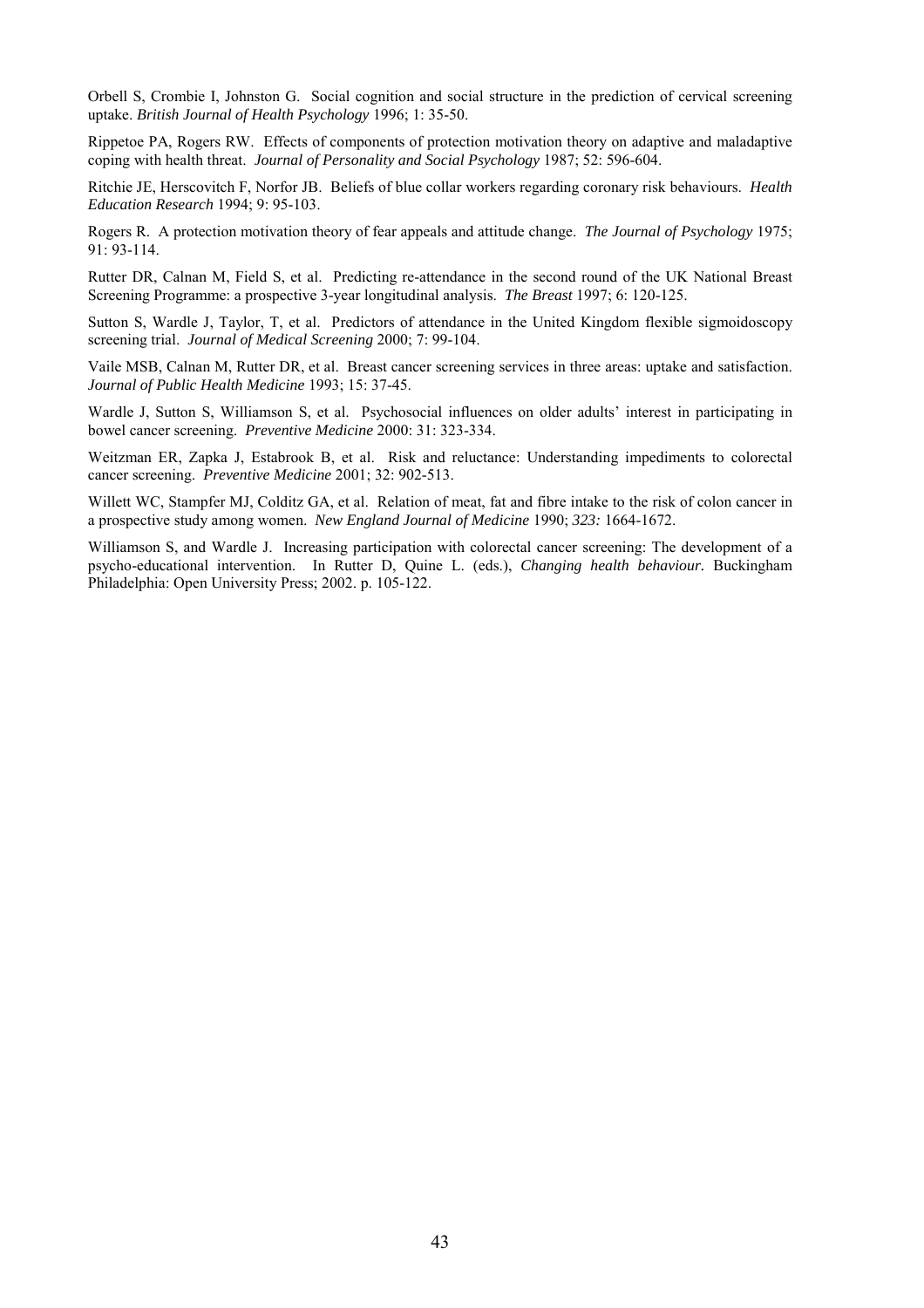# **Supplement S3 Questionnaire and Audit Form for Primary Care Study (Chapter 5 in Final Report)**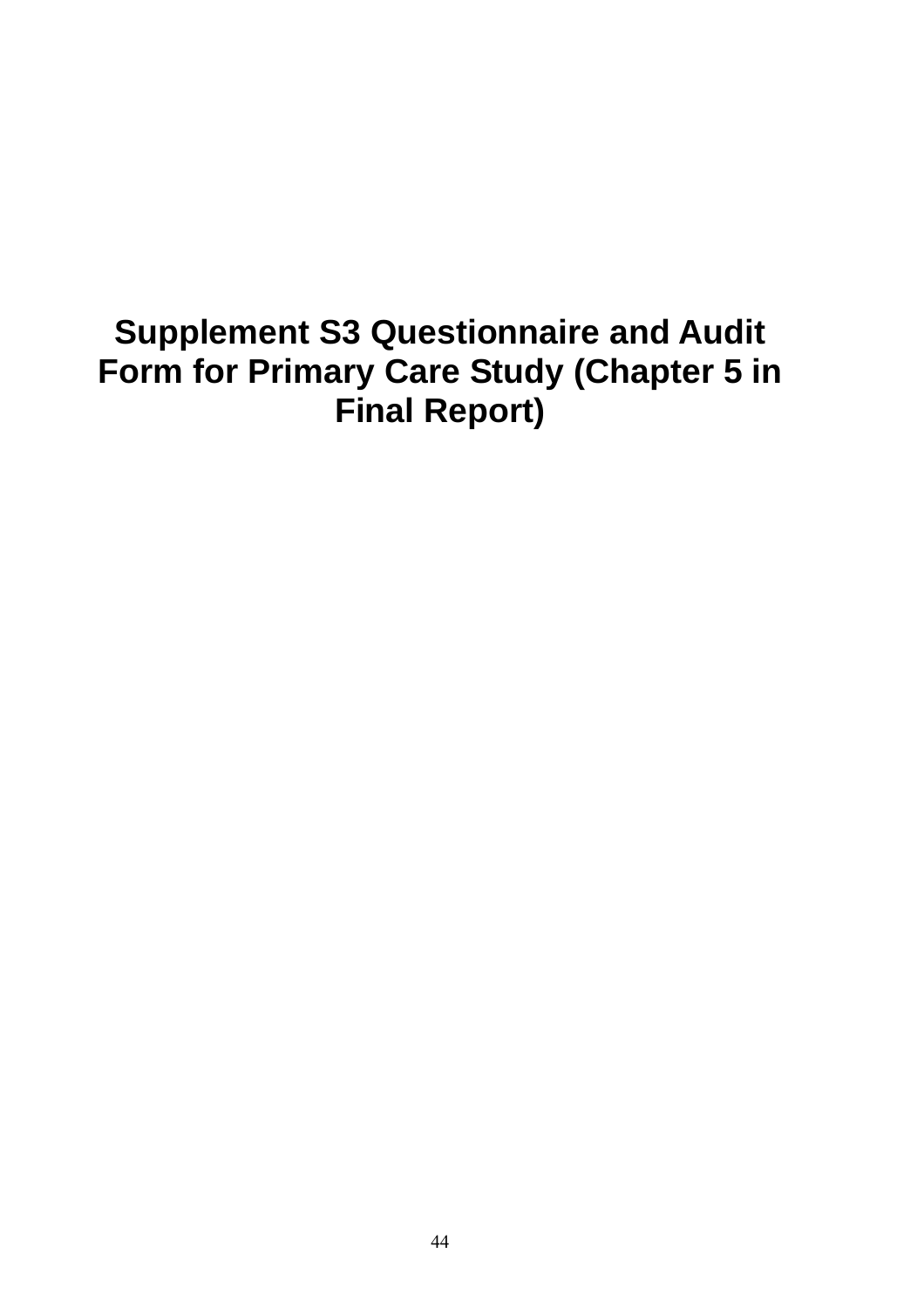

*Colorectal Cancer Screening Evaluation Team Department of General Practice The University of Edinburgh Levinson House 20 West Richmond Street Edinburgh EH8 9DX Tel: 0131 650 9462/2675*

17/06/03

EVALUATION OF PILOTS OF SCREENING FOR COLORECTAL CANCER

Dear Dr

As you know, patients in your practice were recently invited to participate in a pilot screening programme for colorectal cancer, using the faecal occult blood test (FOBT).

In evaluating this pilot, a very important component is the extent to which it impacted on your practice – information is needed on how FOBT screening would affect factors such as workload and organisation in primary care practices. We are also interested in your more general views on FOBT screening.

We would therefore be very grateful if you could spend a few minutes completing the enclosed questionnaire and return it in the reply-paid envelope by **Friday 31<sup>st</sup> August 2001.** Your responses, and those of your colleagues in primary care, will be of critical importance in determining the feasibility of FOBT screening in the UK; they will be treated in absolute confidence.

Your assistance is greatly appreciated. If you have any queries about the questionnaire, please contact either myself or David Weller on the numbers below.

Yours sincerely,

Ms Ruth Jepson & Professor David Weller

Phone: 0131 650 9462 0131 650 2675 07946 456827

Email: [ruth.jepson@ed.ac.uk;](mailto:ruth.jepson@ed.ac.uk) [david.weller@ed.ac.uk](mailto:david.weller@ed.ac.uk)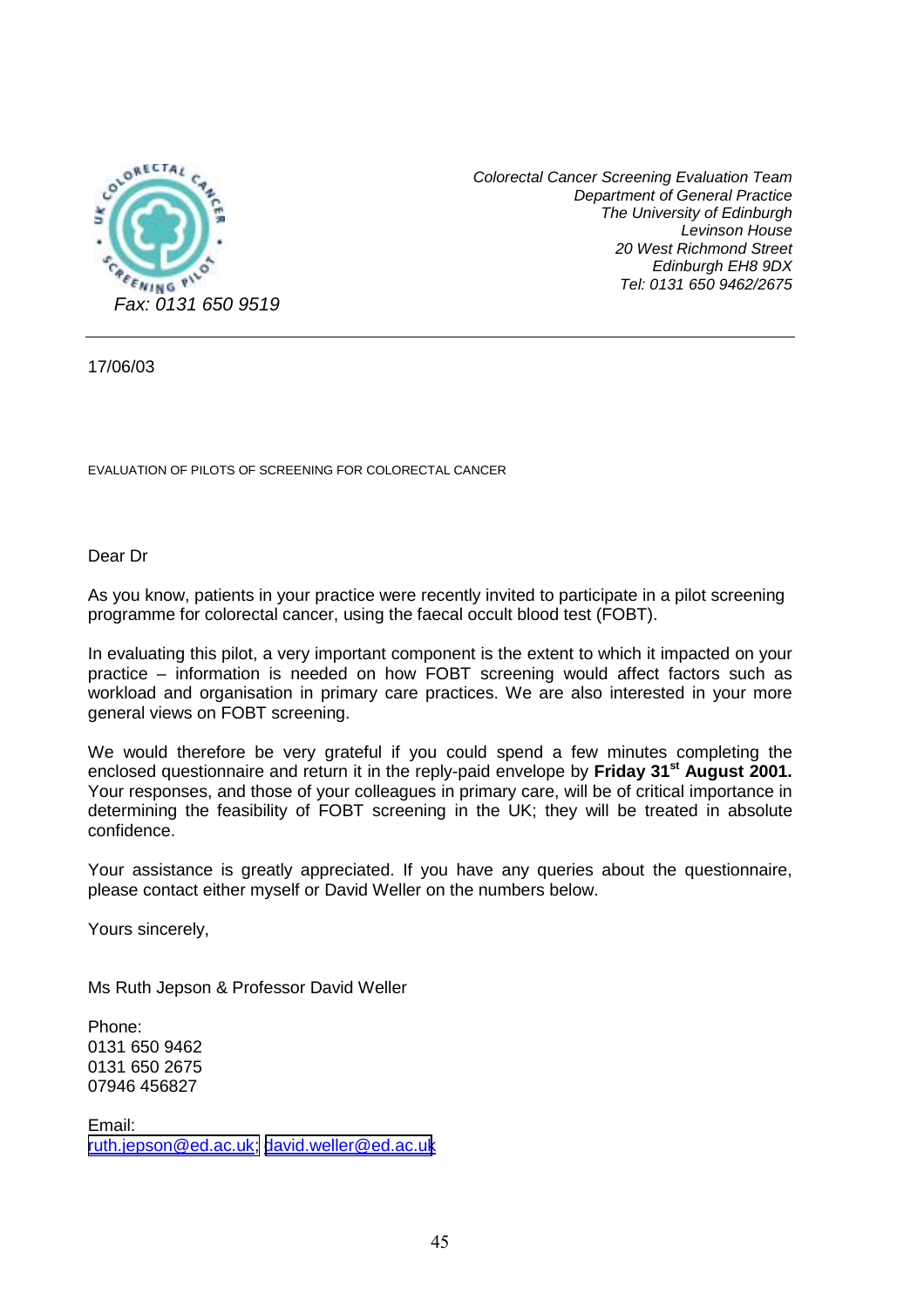



## **GENERAL PRACTITIONER questionnaire to evaluate the workload impact of pilots for colorectal cancer screening**

### **SECTION 1. YOUR VIEWS ON WORKLOAD ISSUES RELATED TO COLORECTAL CANCER SCREENING**

**1. Do you think that a national programme (along similar lines to the pilot your patients have been involved with) would impact substantially on workload in primary care?**

Yes

No

Not sure

**If** *YES***, do you think that general practices should be remunerated for this additional workload?**

**\_\_\_\_\_\_\_\_\_\_\_\_\_\_\_\_\_\_\_\_\_\_\_\_\_\_\_\_\_\_\_\_\_\_\_\_\_\_\_\_\_\_\_\_\_\_\_\_\_\_\_\_\_\_\_\_\_\_\_\_\_\_**

**\_\_\_\_\_\_\_\_\_\_\_\_\_\_\_\_\_\_\_\_\_\_\_\_\_\_\_\_\_\_\_\_\_\_\_\_\_\_\_\_\_\_\_\_\_\_\_\_\_\_\_\_\_\_\_\_\_\_\_\_\_\_**

Yes

No

Not sure

**Comments:**  $\blacksquare$ 

**PLEASE RETURN THIS QUESTIONNAIRE IN THE SAE BY: \_\_\_\_\_\_/\_\_\_\_\_\_\_/2001**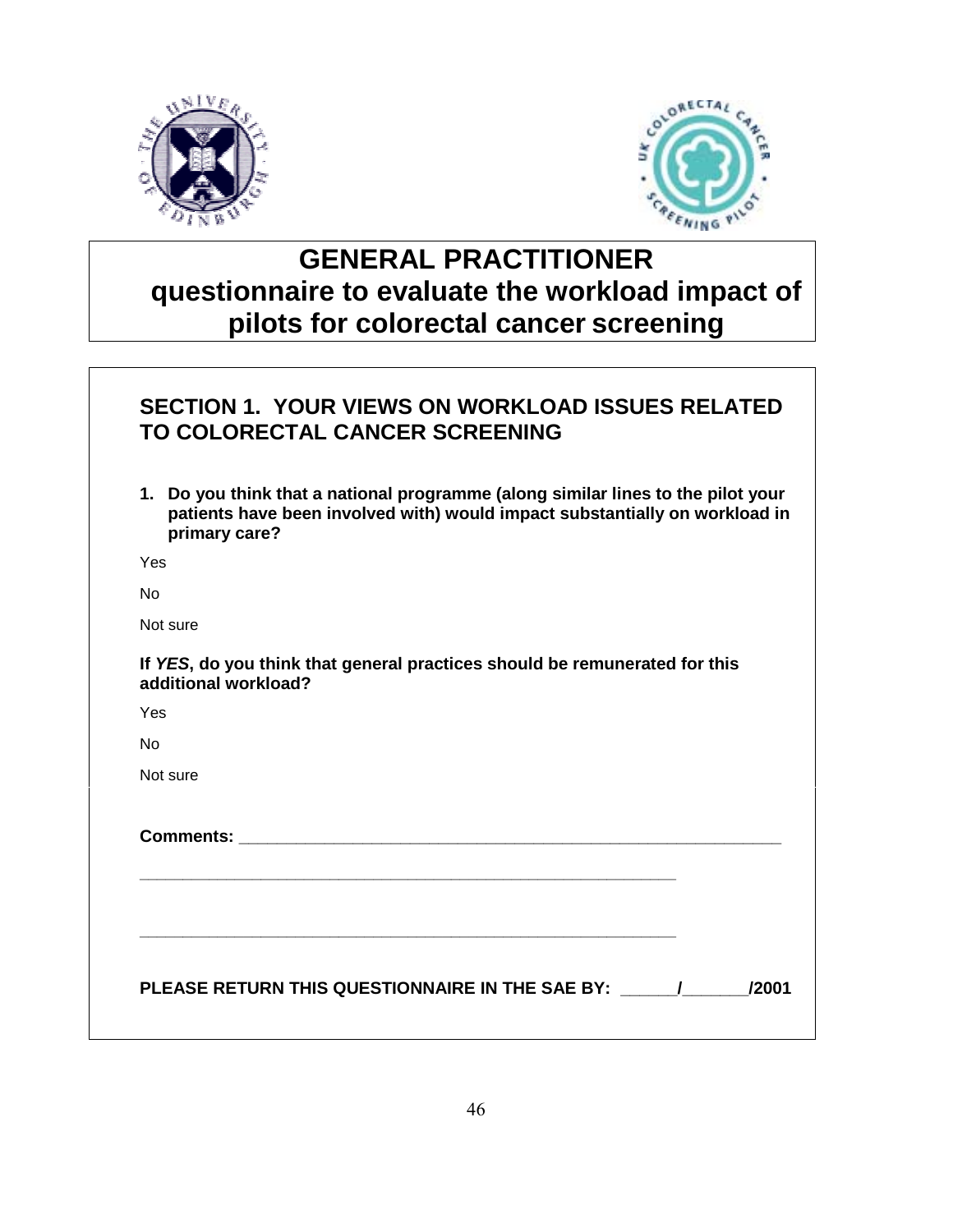### **SECTION 2. MEETING BETWEEN SCREENING PILOT TEAM AND PRACTICE**

This meeting was an important opportunity for the screening pilot team to explain the pilot to your practice.

#### **2. Did you attend this meeting?**

Yes

No → **No <sup>** $\triangle$ **</sup>** *proceed to question 6* 

If *YES,*

### **3. How long did the meeting last?**

……hours ………minutes

#### **4. How many staff from the practice attended?**

Total number of staff

Number of GPs

Number of practice nurses

Number of other staff

Can't remember

**5. What is your impression of how the meeting went, did you find it useful and how could it have gone better?**

\_\_\_\_\_\_\_\_\_\_\_\_\_\_\_\_\_\_\_\_\_\_\_\_\_\_\_\_\_\_\_\_\_\_\_\_\_\_\_\_\_\_\_\_\_\_\_\_\_\_\_\_\_\_\_\_\_\_\_\_\_\_\_\_\_\_\_\_\_\_\_\_\_\_

\_\_\_\_\_\_\_\_\_\_\_\_\_\_\_\_\_\_\_\_\_\_\_\_\_\_\_\_\_\_\_\_\_\_\_\_\_\_\_\_\_\_\_\_\_\_\_\_\_\_\_\_\_\_\_\_\_\_\_\_\_\_

\_\_\_\_\_\_\_\_\_\_\_\_\_\_\_\_\_\_\_\_\_\_\_\_\_\_\_\_\_\_\_\_\_\_\_\_\_\_\_\_\_\_\_\_\_\_\_\_\_\_\_\_\_\_\_\_\_\_\_\_\_\_

#### **6. Would you have liked a meeting after screening was over for feedback?**

Yes

No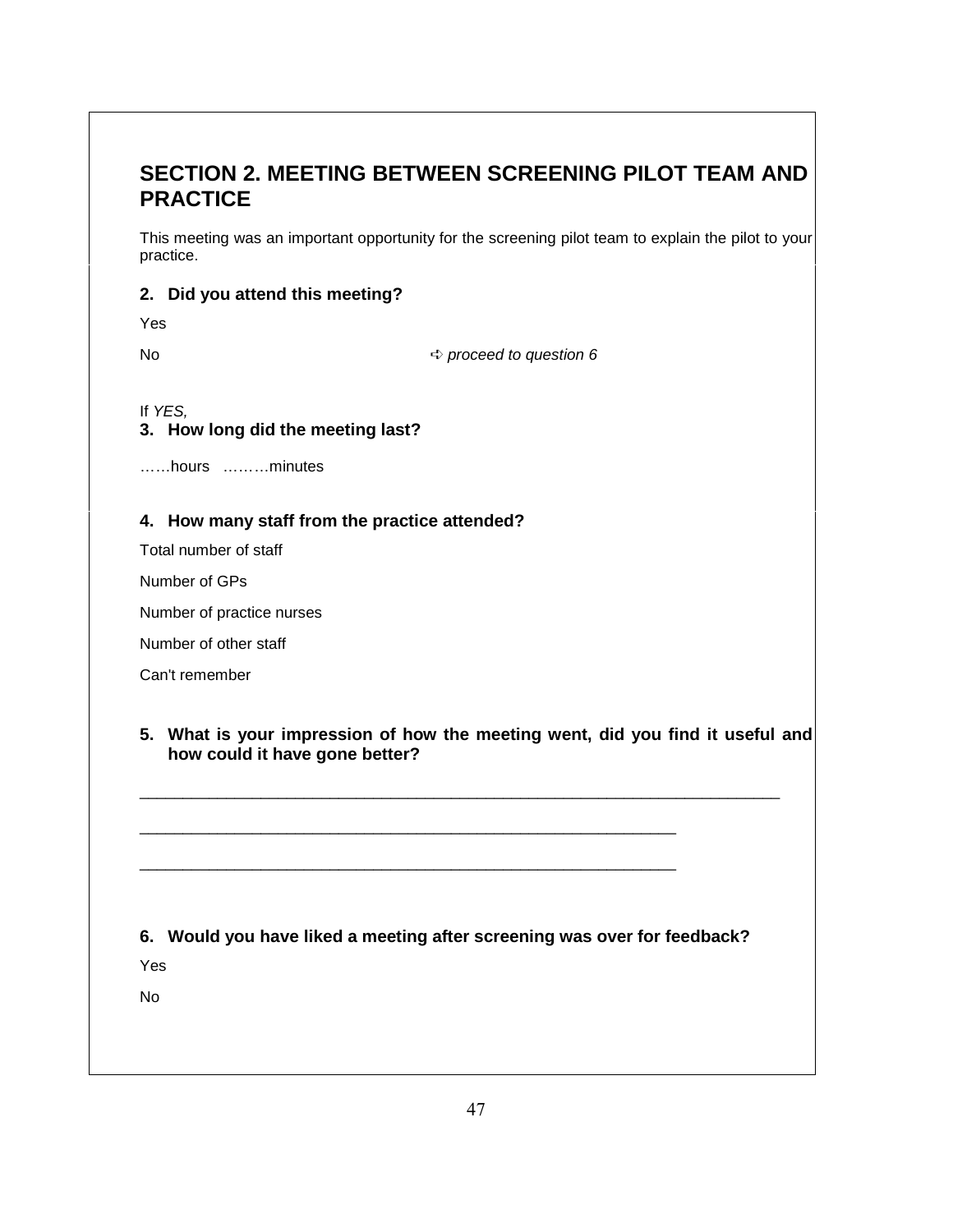### **SECTION 3. PRE-SCREENING CHECKING OF PATIENT LISTS**

You will recall that prior to recruiting patients from your practice, the screening pilot team provided you with lists of patients from the Community Health Index (CHI) and asked if your practice could remove any patients who didn't fulfil the pilots' inclusion criteria.

|                      |           | 7. Did your practice devote time to this task?                    |                                |         |                                                                                 |  |
|----------------------|-----------|-------------------------------------------------------------------|--------------------------------|---------|---------------------------------------------------------------------------------|--|
| Yes<br><b>No</b>     |           |                                                                   | → proceed to Section 4         |         |                                                                                 |  |
| <b>If YES</b>        |           |                                                                   |                                |         |                                                                                 |  |
|                      |           | 8. Which staff groups were involved (please tick all that apply)? |                                |         |                                                                                 |  |
| GPs                  |           | Practice managers                                                 |                                |         |                                                                                 |  |
| Administrative staff |           | Practice nurses                                                   |                                |         |                                                                                 |  |
| Other                |           |                                                                   |                                |         |                                                                                 |  |
|                      |           |                                                                   |                                |         |                                                                                 |  |
|                      |           |                                                                   |                                |         | 9. Please estimate the amount of time that you personally spent on this process |  |
| $0-15$ mins          | 15-30mins | 30-60mins                                                         | 1-2 hours                      | >2hours | don't know                                                                      |  |
|                      |           | 10. Do you think it was a useful/valuable exercise?               |                                |         |                                                                                 |  |
| Yes                  |           |                                                                   |                                |         |                                                                                 |  |
| Don't know           |           |                                                                   |                                |         |                                                                                 |  |
| <b>No</b>            |           |                                                                   | If NO, please specify why not: |         |                                                                                 |  |
|                      |           |                                                                   |                                |         |                                                                                 |  |
|                      |           |                                                                   |                                |         | 11. Do you have any comments on how the process could have been improved?       |  |
|                      |           |                                                                   |                                |         |                                                                                 |  |
|                      |           |                                                                   |                                |         |                                                                                 |  |
|                      |           |                                                                   |                                |         |                                                                                 |  |
|                      |           |                                                                   |                                |         |                                                                                 |  |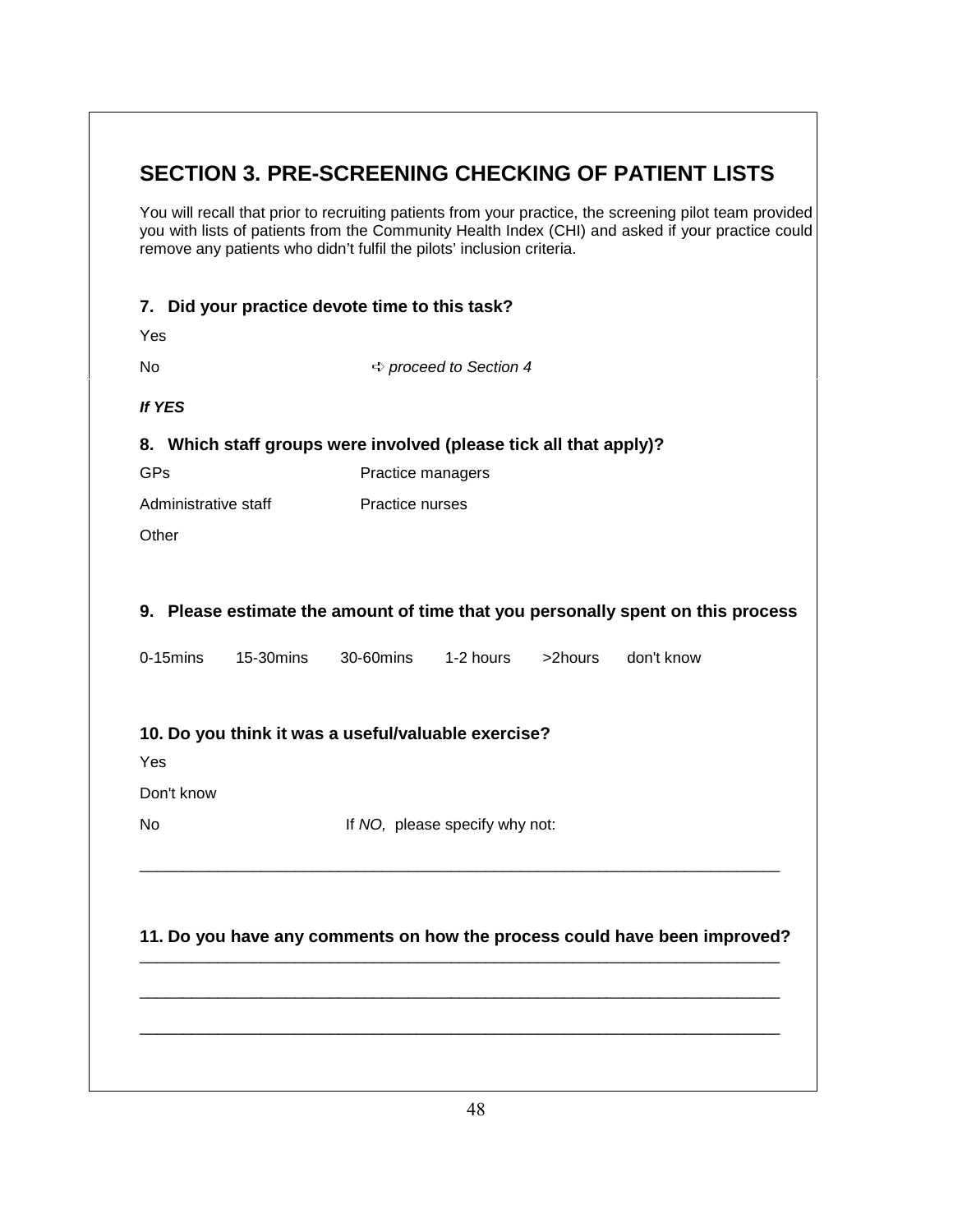### **SECTION 4. WORKLOAD IMPACT**

We are interested in the amount of **extra** time that you, as a GP, spent on activities which resulted directly from the FOBT screening pilot. We would like you to think of activities that occurred during what you regarded as the *busiest* week of the period that patients from your practice were being invited to take part in the screening pilot. Please estimate the **extra** time you spent on the following activities during this week, and complete the questions below. We are interested in all activities associated with screening, including dealing with patients' information needs, the screening process itself, and any time spent on follow-up investigations.

#### **12. How often were you involved in the following activities? Patients' information needs about CRC screening**

| Telephone enquiries                                                                                        | Very often | Often  | Sometimes | Never |
|------------------------------------------------------------------------------------------------------------|------------|--------|-----------|-------|
|                                                                                                            |            |        |           |       |
| Enquiries during normal consultations                                                                      |            |        |           |       |
| Consultations specifically for CRC<br>screening enquiries                                                  |            |        |           |       |
| The screening process<br>a)                                                                                |            |        |           |       |
| Discussions with your staff                                                                                |            |        |           |       |
| Paperwork (e.g. copies of result letters)                                                                  |            |        |           |       |
| Queries from pilot unit (e.g. checking of<br>addresses, deaths)                                            |            |        |           |       |
| Time spent with patients undergoing<br>further investigations                                              |            |        |           |       |
| Other (please specify)                                                                                     |            |        |           |       |
| 13. What percentage of your time in this period do you estimate that you spent on<br>the above activities? |            |        |           |       |
| $0 - 1%$<br>$1 - 2%$<br>$2 - 5%$                                                                           | $5 - 10%$  | 10-20% |           | >20%  |
| 14. Any other comments on workload impact                                                                  |            |        |           |       |
|                                                                                                            |            |        |           |       |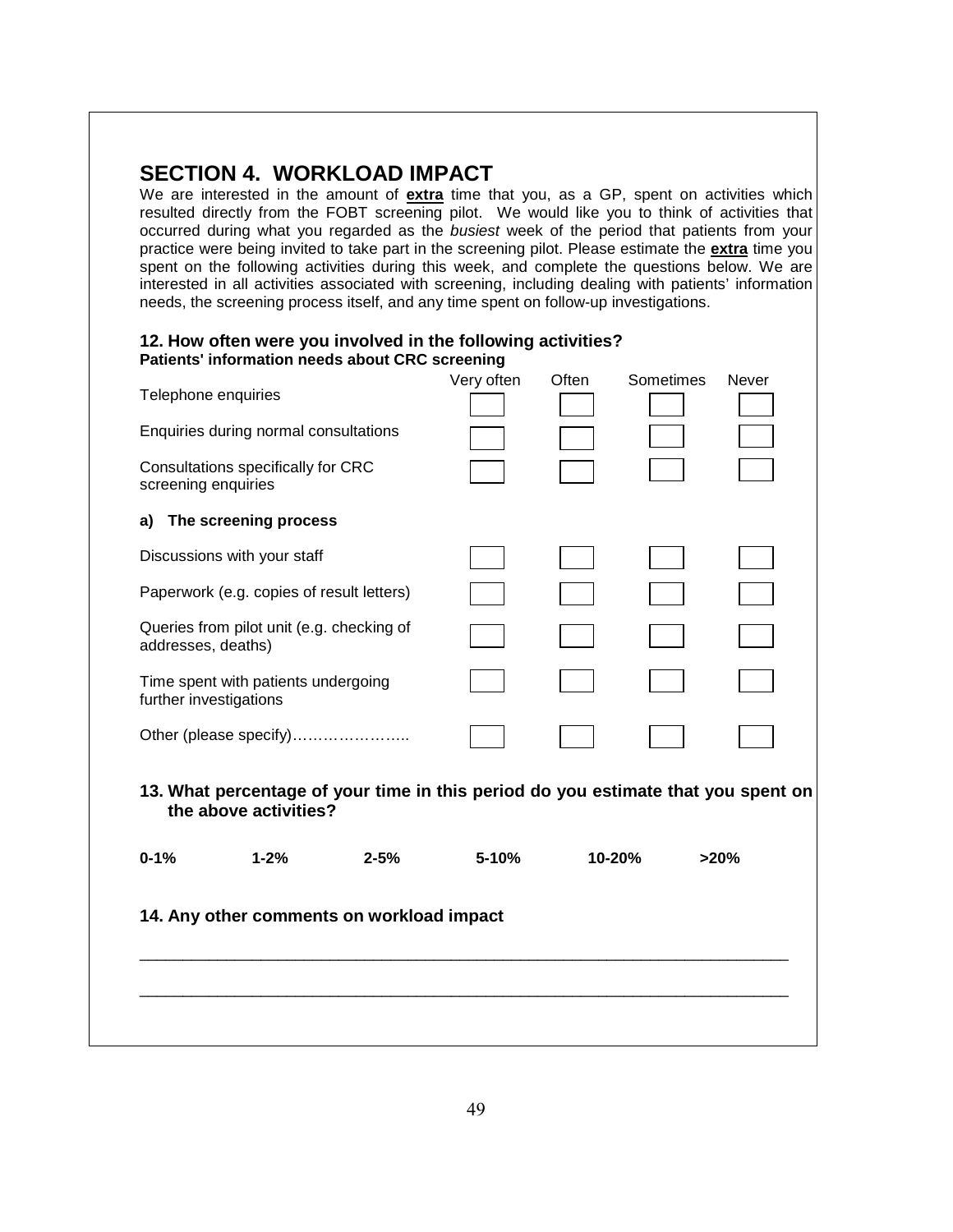|                                                                                 | responded to this | Please tick if you | indicate frequency of enquiry | If you have ticked a box, |  |
|---------------------------------------------------------------------------------|-------------------|--------------------|-------------------------------|---------------------------|--|
| <b>Information need</b><br>Instructions on how to perform the<br>screening test |                   | information need   | <b>Very often</b>             | <b>Often Sometimes</b>    |  |
| Confusion over information provided<br>by the pilot site                        |                   |                    |                               |                           |  |
| Advice on whether or not to participate                                         |                   |                    |                               |                           |  |
| Concern/fear arising from a positive result                                     |                   |                    |                               |                           |  |
| Questions about bowel symptoms,<br>prompted by the screening programme          |                   |                    |                               |                           |  |
| Questions about the risks and benefits<br>of colorectal cancer screening        |                   |                    |                               |                           |  |
| Explanation about next stage<br>e.g. colonoscopy                                |                   |                    |                               |                           |  |
| What other kinds of queries did you receive (if any)?                           |                   |                    |                               |                           |  |

┑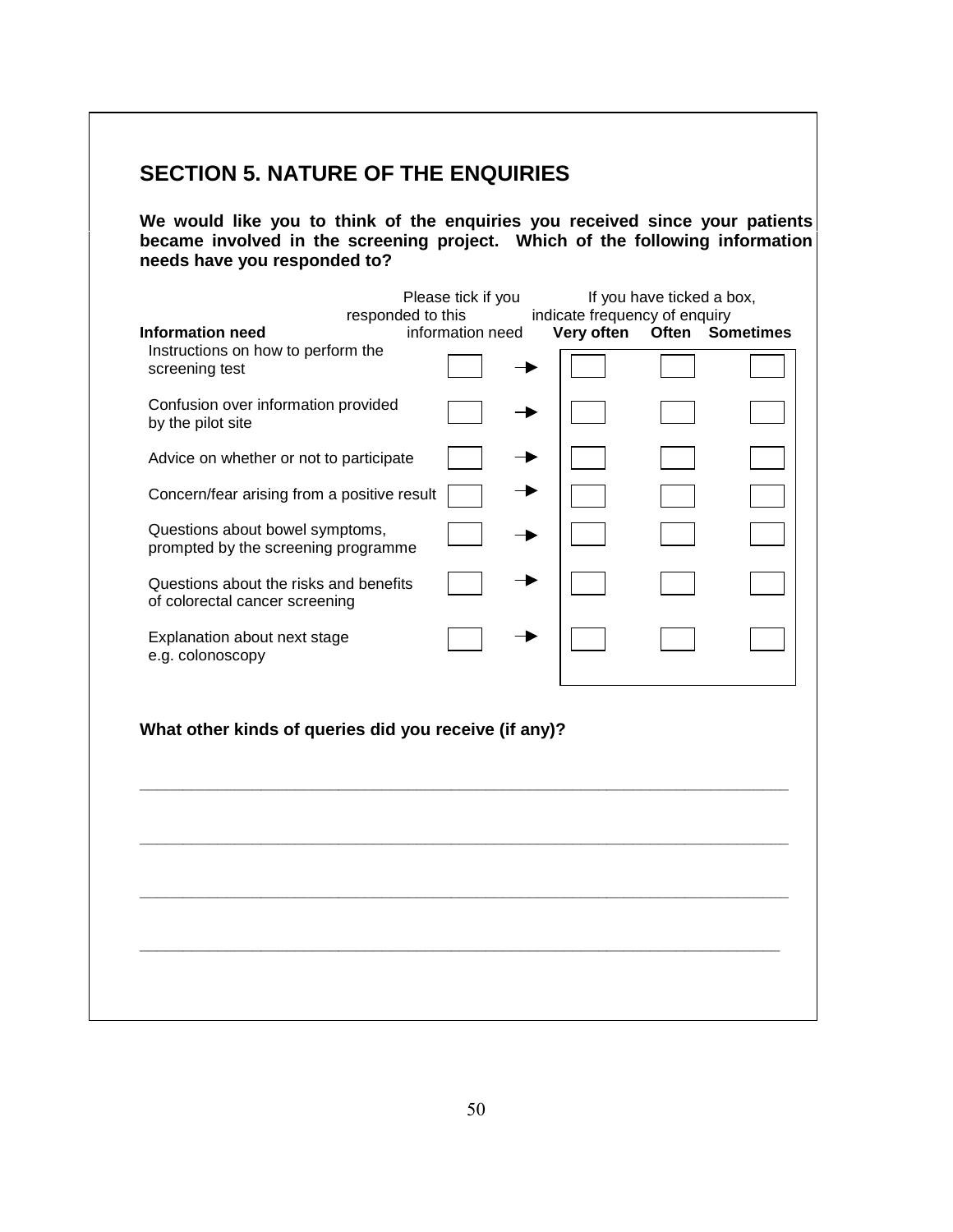### **SECTION 6. ORGANISATIONAL FACTORS**

Although your patients were recruited directly by the screening pilot centre, good communication and co-ordination between the centre, the endoscopy unit and your practice is essential in order for screening to be successful.

#### **15. How satisfied were you with the INFORMATION provided to you on the following items**

**a) The screening pilot (e.g. leaflets, verbal information)**

Very satisfied

Partially satisfied

Dissatisfied

Did not receive any information

Received but did not read the information

#### **b) The outcomes of your patients' involvement in the initial screening (e.g. positive and negative results)**

Very satisfied

Partially satisfied

**Dissatisfied** 

Did not receive any information

#### **c) The outcomes of your patients' involvement in follow-up investigations (e.g. results of colonoscopies)**

Very satisfied

Partially satisfied

**Dissatisfied** 

Did not receive any information

#### **16. If you rang the screening pilot centre, how well were your enquiries dealt with?**

Very well

Acceptably

Poorly

Did not ring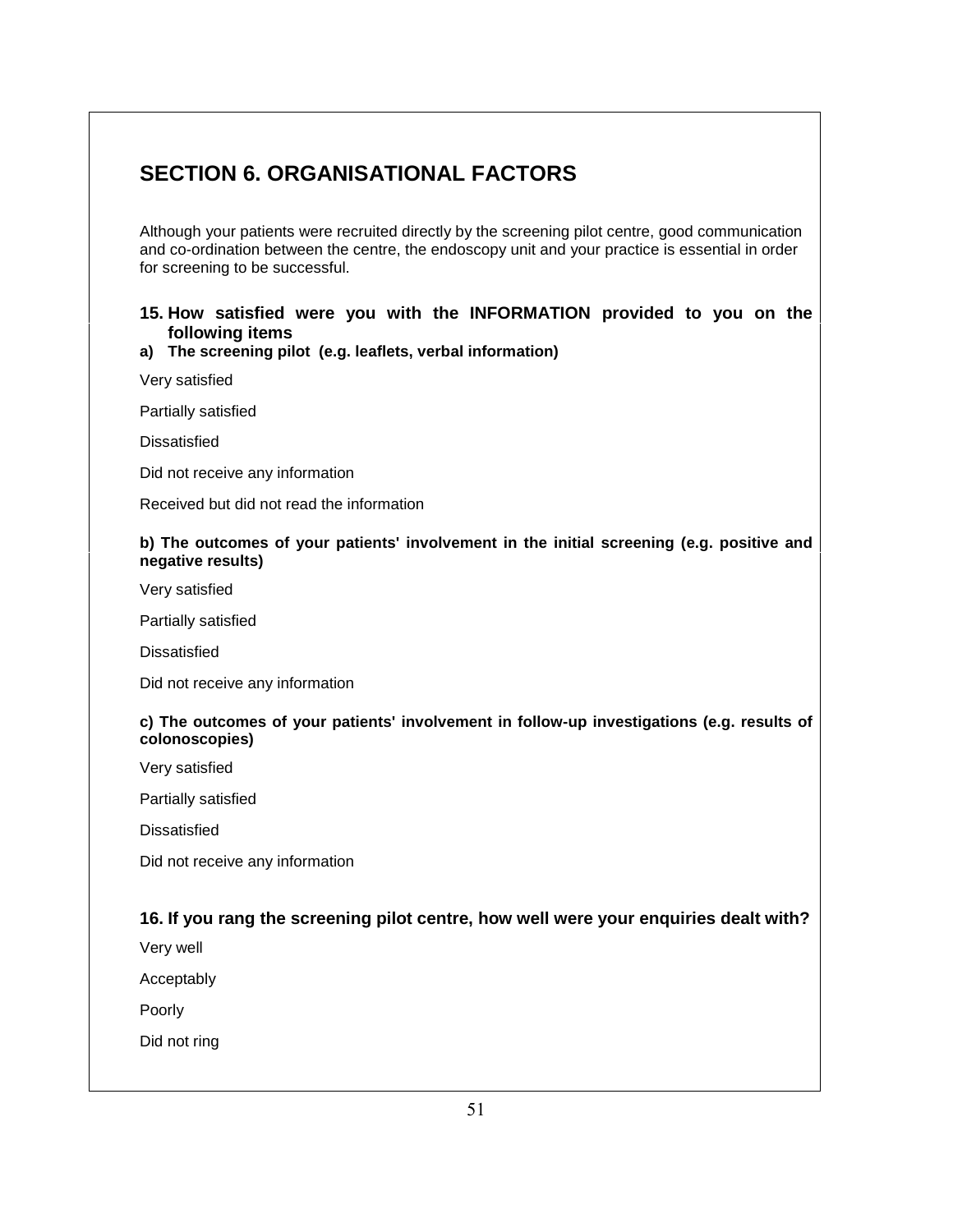| 17. Do you have any further comments on the experiences your practice had of |  |  |  |
|------------------------------------------------------------------------------|--|--|--|
| the FOBT screening pilot?                                                    |  |  |  |

### **SECTION 7. YOUR VIEWS ON COLORECTAL CANCER SCREENING**

**18. Do you consider that a national programme of FOBT screening should be introduced?**

Yes

No

Not sure

Need to wait for pilot results

**Comments: \_\_\_\_\_\_\_\_\_\_\_\_\_\_\_\_\_\_\_\_\_\_\_\_\_\_\_\_\_\_\_\_\_\_\_\_\_\_\_\_\_\_\_\_\_\_\_\_\_\_\_\_\_\_\_\_\_**

**19. Do you think that the screening project was a valuable and positive experience for your patients?**

**\_\_\_\_\_\_\_\_\_\_\_\_\_\_\_\_\_\_\_\_\_\_\_\_\_\_\_\_\_\_\_\_\_\_\_\_\_\_\_\_\_\_\_\_\_\_\_\_\_\_\_\_\_\_\_\_\_\_\_\_\_\_**

Yes

No

Not sure

| 20. Do you work:         |                |          |          |          |
|--------------------------|----------------|----------|----------|----------|
| Fulltime                 |                |          |          |          |
| Part-time                | →<br>$<$ 1 day | 1-2 days | 2-3 days | 3-4 days |
|                          |                |          |          |          |
| 21. What is your gender? |                |          |          |          |
| Male                     |                |          |          |          |
| Female                   |                |          |          |          |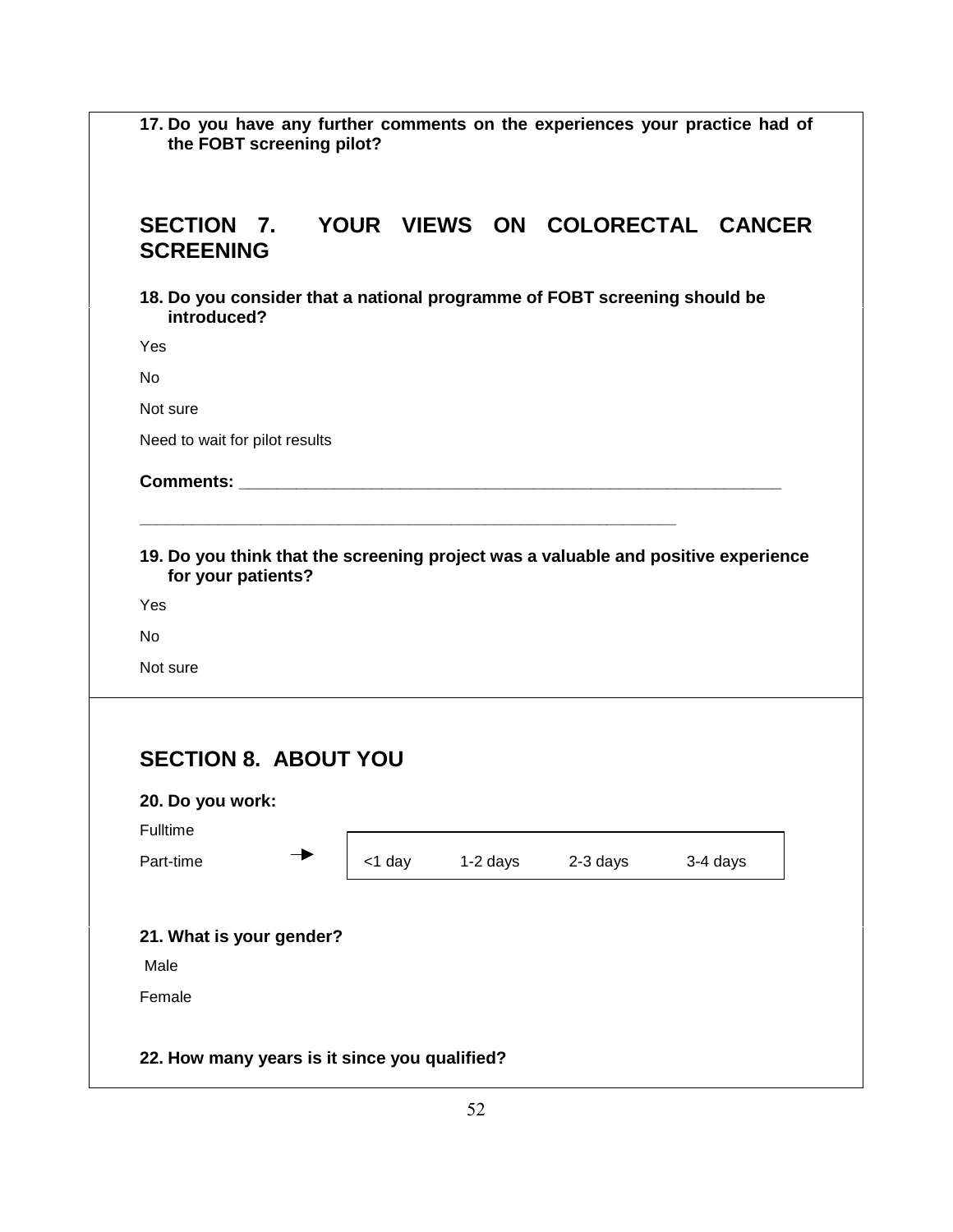|                     |                                                                |                                                     | 0-5 years 5-10 years 10-15 years 15-20 years                             | >20 years                                                                            |
|---------------------|----------------------------------------------------------------|-----------------------------------------------------|--------------------------------------------------------------------------|--------------------------------------------------------------------------------------|
|                     |                                                                |                                                     |                                                                          |                                                                                      |
|                     |                                                                |                                                     |                                                                          |                                                                                      |
|                     |                                                                |                                                     |                                                                          |                                                                                      |
|                     |                                                                |                                                     |                                                                          |                                                                                      |
|                     |                                                                |                                                     |                                                                          |                                                                                      |
|                     |                                                                |                                                     |                                                                          | Thank you very much for taking the time to complete this questionnaire. Please could |
|                     |                                                                |                                                     | you now return it to the evaluation team in the pre-paid reply envelope. |                                                                                      |
|                     | Ruth Jepson and David Weller                                   | <b>Community Health Sciences - General Practice</b> |                                                                          |                                                                                      |
| Levinson House      | 20 West Richmond Street                                        |                                                     |                                                                          |                                                                                      |
| Edinburgh EH8 9DX   |                                                                |                                                     |                                                                          |                                                                                      |
|                     | Tel: +44 (0)131 650 9462/2675/2676<br>Fax: +44 (0)131 650 9519 |                                                     |                                                                          |                                                                                      |
|                     |                                                                |                                                     |                                                                          |                                                                                      |
| For office use only |                                                                |                                                     |                                                                          |                                                                                      |
|                     |                                                                |                                                     |                                                                          |                                                                                      |
|                     | Date entered onto database:                                    |                                                     |                                                                          |                                                                                      |
|                     |                                                                |                                                     |                                                                          |                                                                                      |
|                     |                                                                | Questionnaire (<4 months)                           |                                                                          |                                                                                      |
|                     |                                                                |                                                     |                                                                          |                                                                                      |
|                     |                                                                |                                                     |                                                                          |                                                                                      |
|                     |                                                                |                                                     |                                                                          |                                                                                      |
|                     |                                                                |                                                     |                                                                          |                                                                                      |
|                     |                                                                |                                                     |                                                                          |                                                                                      |
|                     |                                                                |                                                     |                                                                          |                                                                                      |
|                     |                                                                |                                                     |                                                                          |                                                                                      |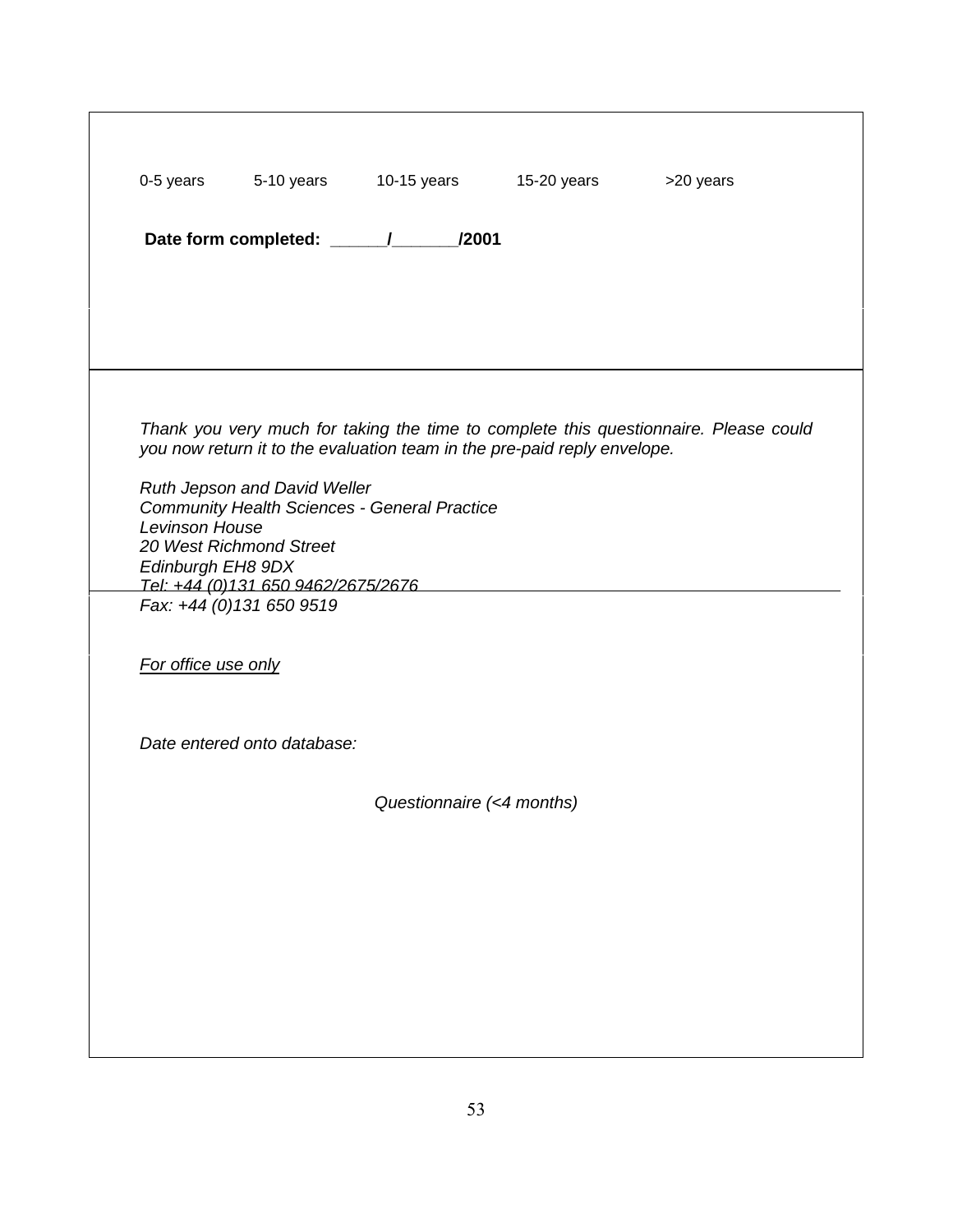### **Audit sheet for primary care staff - GP Version (Chapter 5)**





### **GENERAL PRACTITIONER workload impact audit sheet for pilot of colorectal cancer screening**

#### **The purpose of the audit**

Patients in your practice are currently being invited to participate in a pilot programme of screening for colorectal cancer, using the FOBT. An important component of the evaluation of this pilot is a determination of the impact screening has on your practice – that is, how much extra workload does the programme generate for you and your colleagues? We will be asking you to fill in the audit sheet over a period of one week.

#### **Filling in the audit**

We would be grateful if you could keep this audit form in an accessible place, and fill it in each time you undertake an activity relating to the pilot of colorectal cancer screening. Such activities could include answering enquiries from patients or the pilot screening unit, paperwork, discussions with members of staff, and time spent with patients requiring further investigations. If possible we would ask you to fill in the audit for each activity *as they occur*.

#### **Who should fill in this audit?**

This audit should just be filled in by **GPs only**. Other audits will be circulated for practice nurses, the practice manager and receptionists.

#### **What happens at the end of the audit period?**

Please return this form to the Practice Manager.

#### **Can I have more information?**

If you or your colleagues feel that you are unable to take part in this exercise, or you require clarification over any aspect of this audit, please contact either Ruth Jepson (0131 650 9462), or David Weller (0131 650 2675, 07946 456827), email: [ruth.jepson@ed.ac.uk](mailto:ruth.jepson@ed.ac.uk) or [david.weller@ed.ac.uk](mailto:david.weller@ed.ac.uk)

#### **Thank you very much for your help - your participation in this exercise will greatly assist in determining the feasibility of widespread screening for FOBT.**

### **Please complete this audit over the period: Monday** *to* **Friday**

**How many full time equivalents (FTE) are you?** *For example, a GP who works full-time would be 1 FTE, one who works 2 days per week would be 0.4 FTE, and one who works 3 days per week would be 0.6 FTE*

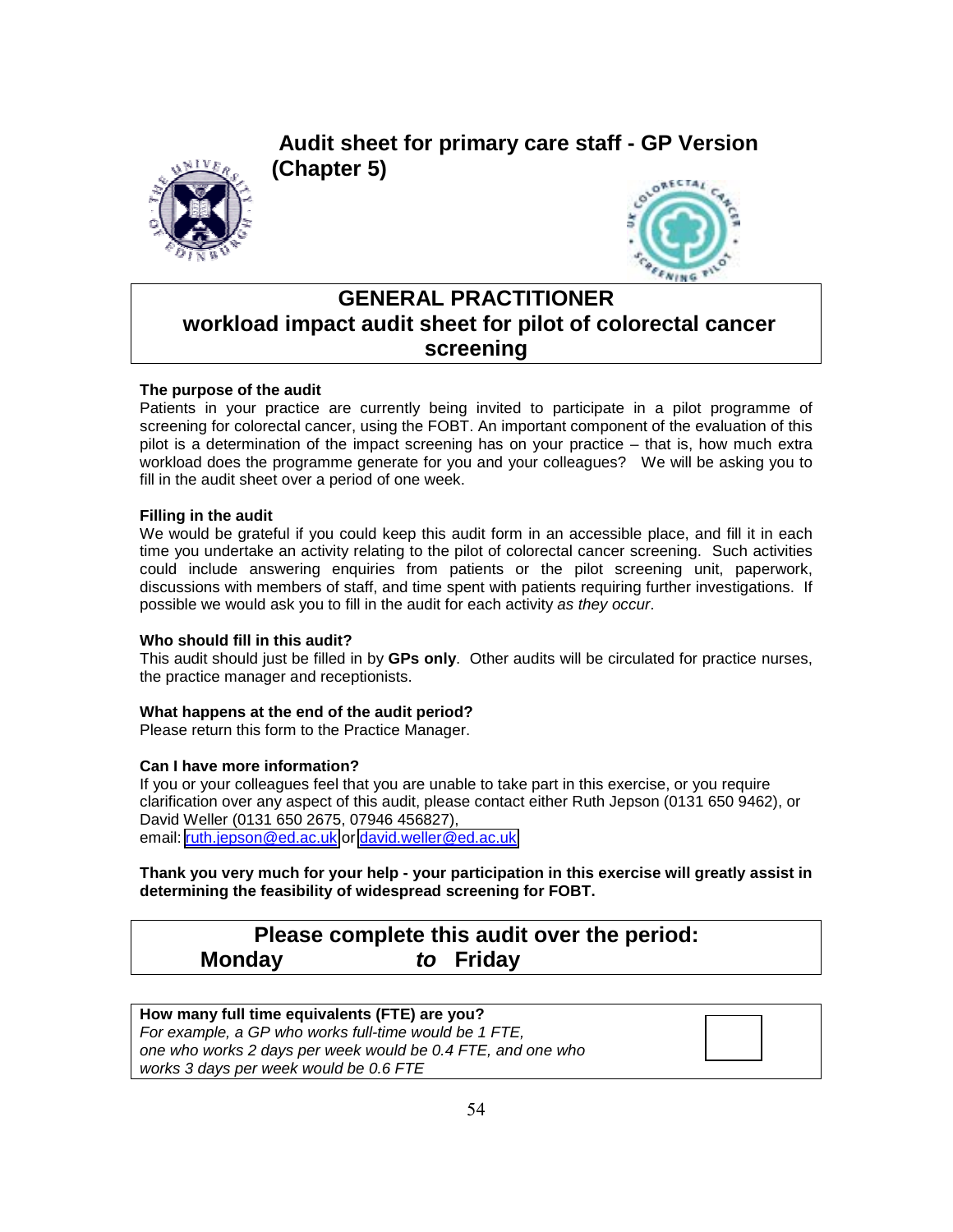#### **Enquiries from patients** *Please tick here if you did NOT receive any enquiries*

 $\overline{\phantom{0}}$ 

| <b>Date</b> | <b>Time</b> | Mode of Duration<br>enquiry* | Brief description of nature of<br>enquiry (optional) |  |  |
|-------------|-------------|------------------------------|------------------------------------------------------|--|--|
|             |             |                              |                                                      |  |  |
|             |             |                              |                                                      |  |  |
|             |             |                              |                                                      |  |  |
|             |             |                              |                                                      |  |  |
|             |             |                              |                                                      |  |  |
|             |             |                              |                                                      |  |  |
|             |             |                              |                                                      |  |  |
|             |             |                              |                                                      |  |  |
|             |             |                              |                                                      |  |  |
|             |             |                              |                                                      |  |  |
|             |             |                              |                                                      |  |  |
|             |             |                              |                                                      |  |  |
|             |             |                              |                                                      |  |  |
|             |             |                              |                                                      |  |  |
|             |             |                              |                                                      |  |  |
|             |             |                              |                                                      |  |  |
|             |             |                              |                                                      |  |  |
|             |             |                              |                                                      |  |  |
|             |             |                              |                                                      |  |  |
|             |             |                              |                                                      |  |  |

\* A = telephone

B = arose during consultation for other problem

C = consultation specifically to discuss CRC screening-related issue

 $D = other$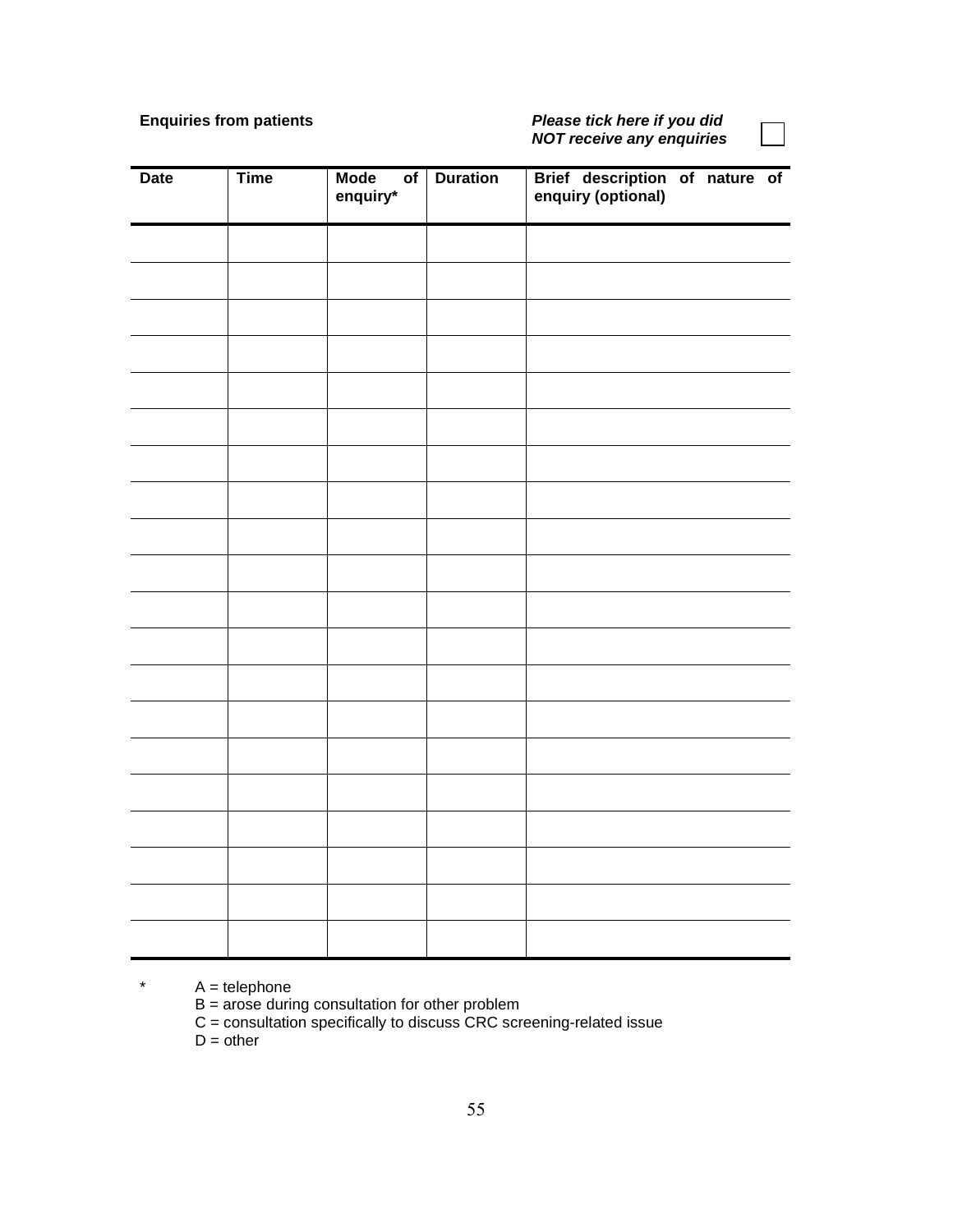#### **2. Other activities arising from CRC-screening pilots**

#### **Such activities would include**

- a) meetings
- b) organisational activities
- c) discussions with your staff, paperwork
- d) queries from pilot unit
- e) time spent with patients undergoing further investigations

#### *Please tick here if you were NOT involved in any such activities*

| <b>Date</b> | <b>Time</b> | <b>Duration</b> | Brief description of nature of activity |
|-------------|-------------|-----------------|-----------------------------------------|
|             |             |                 |                                         |
|             |             |                 |                                         |
|             |             |                 |                                         |
|             |             |                 |                                         |
|             |             |                 |                                         |
|             |             |                 |                                         |
|             |             |                 |                                         |
|             |             |                 |                                         |
|             |             |                 |                                         |
|             |             |                 |                                         |
|             |             |                 |                                         |
|             |             |                 |                                         |
|             |             |                 |                                         |
|             |             |                 |                                         |
|             |             |                 |                                         |
|             |             |                 |                                         |
|             |             |                 |                                         |
|             |             |                 |                                         |
|             |             |                 |                                         |
|             |             |                 |                                         |
|             |             |                 |                                         |
|             |             |                 |                                         |
|             |             |                 |                                         |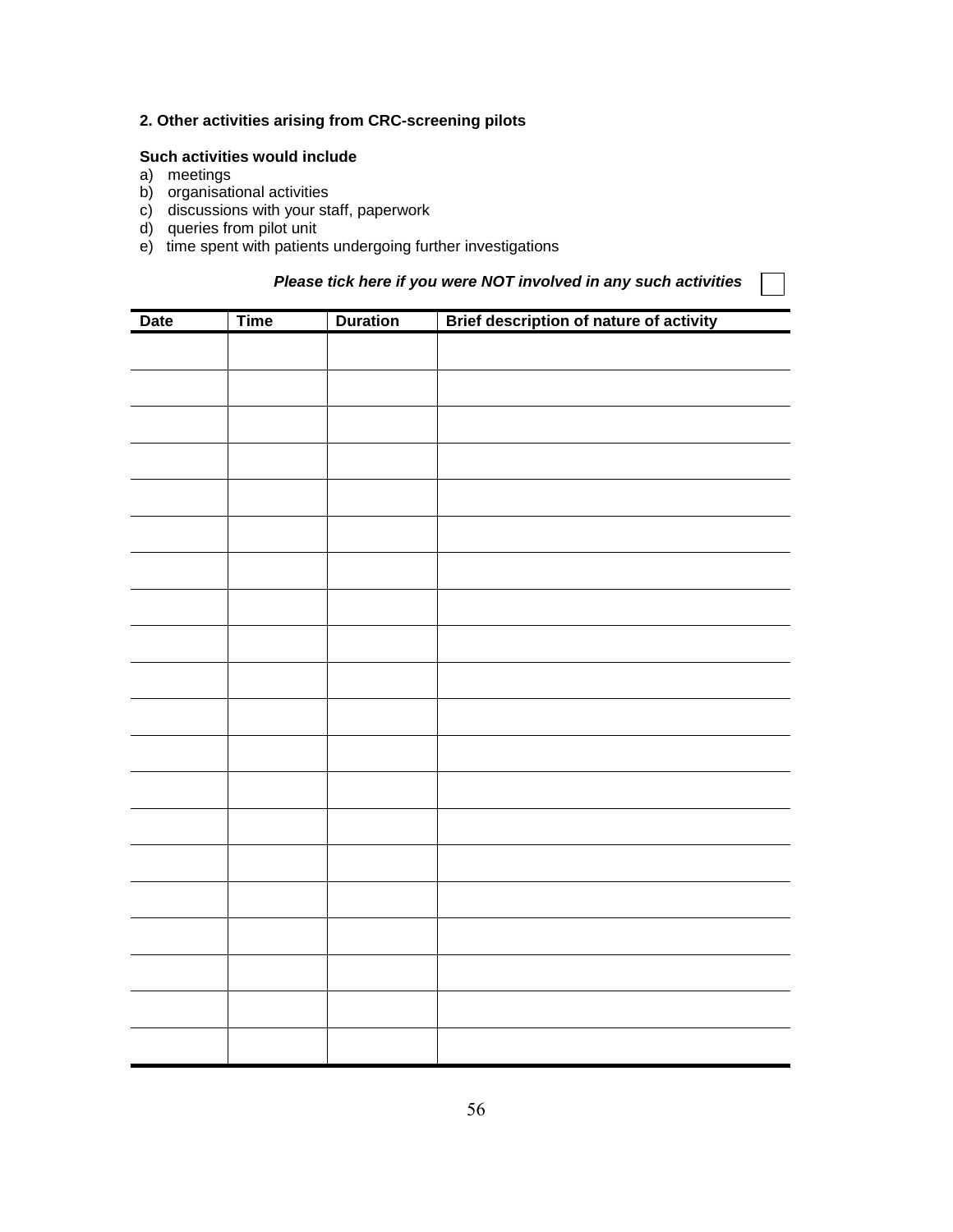Once again, we thank you for your assistance with this audit. Your responses will be extremely helpful in determining the feasibility of CRC screening using the FOBT.

If you have any further comments about the audit, or the workload impact of CRC screening in your practice, please detail them below.

| Ruth Jepson<br><b>Colorectal Cancer Screening Evaluation Team</b><br>Department of General Practice<br>The University of Edinburgh<br>Levinson House<br>20 West Richmond Street<br>Edinburgh EH8 9DX<br>Tel: 0131 650 9462/2675<br>Fax: 0131 650 9519 |
|-------------------------------------------------------------------------------------------------------------------------------------------------------------------------------------------------------------------------------------------------------|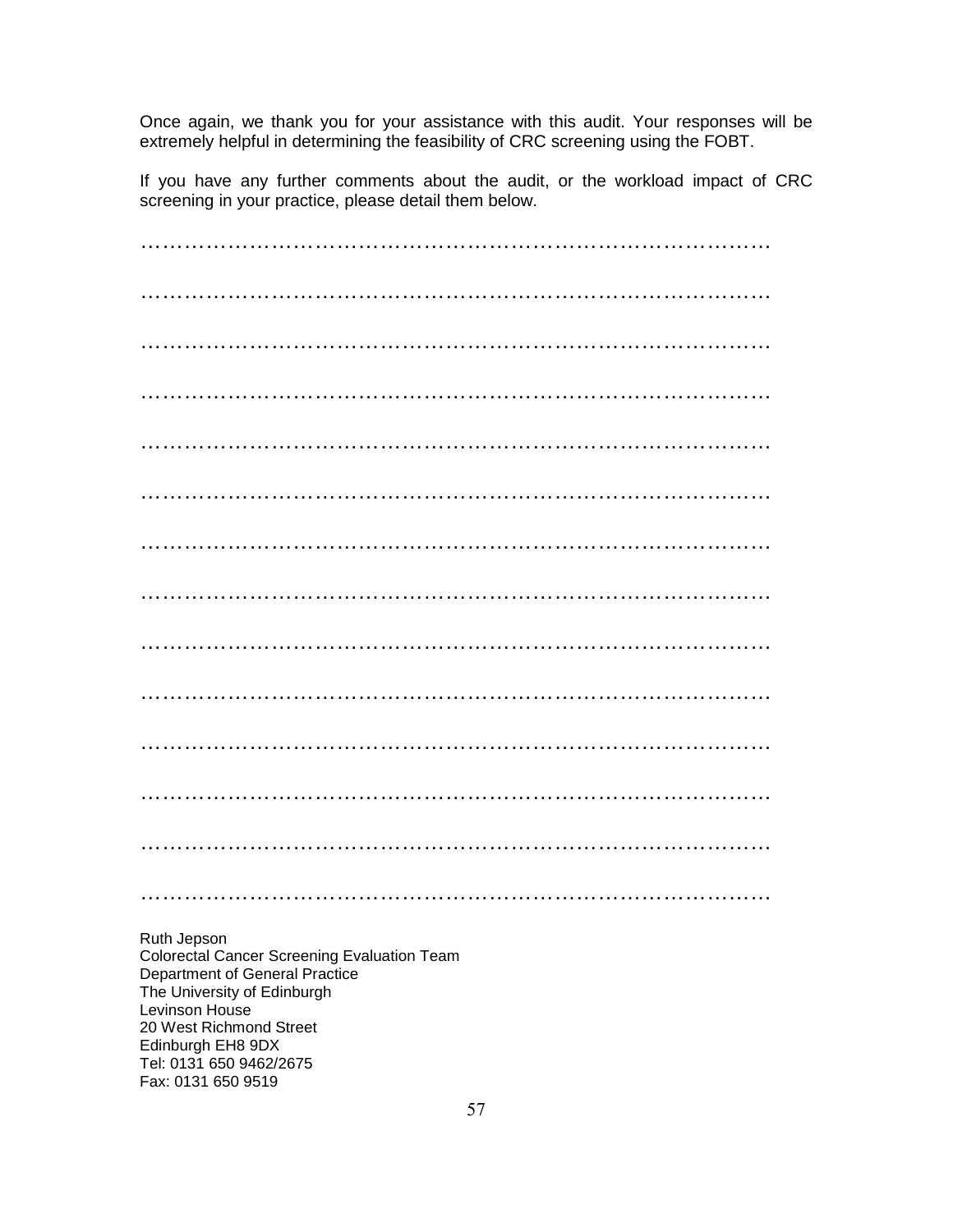**Supplement S4 'Free Text' comments from General Practice staff on questions related to remuneration, patient enquires, workload impact and whether a programme should be introduced (Chapter 5 in Final Report)**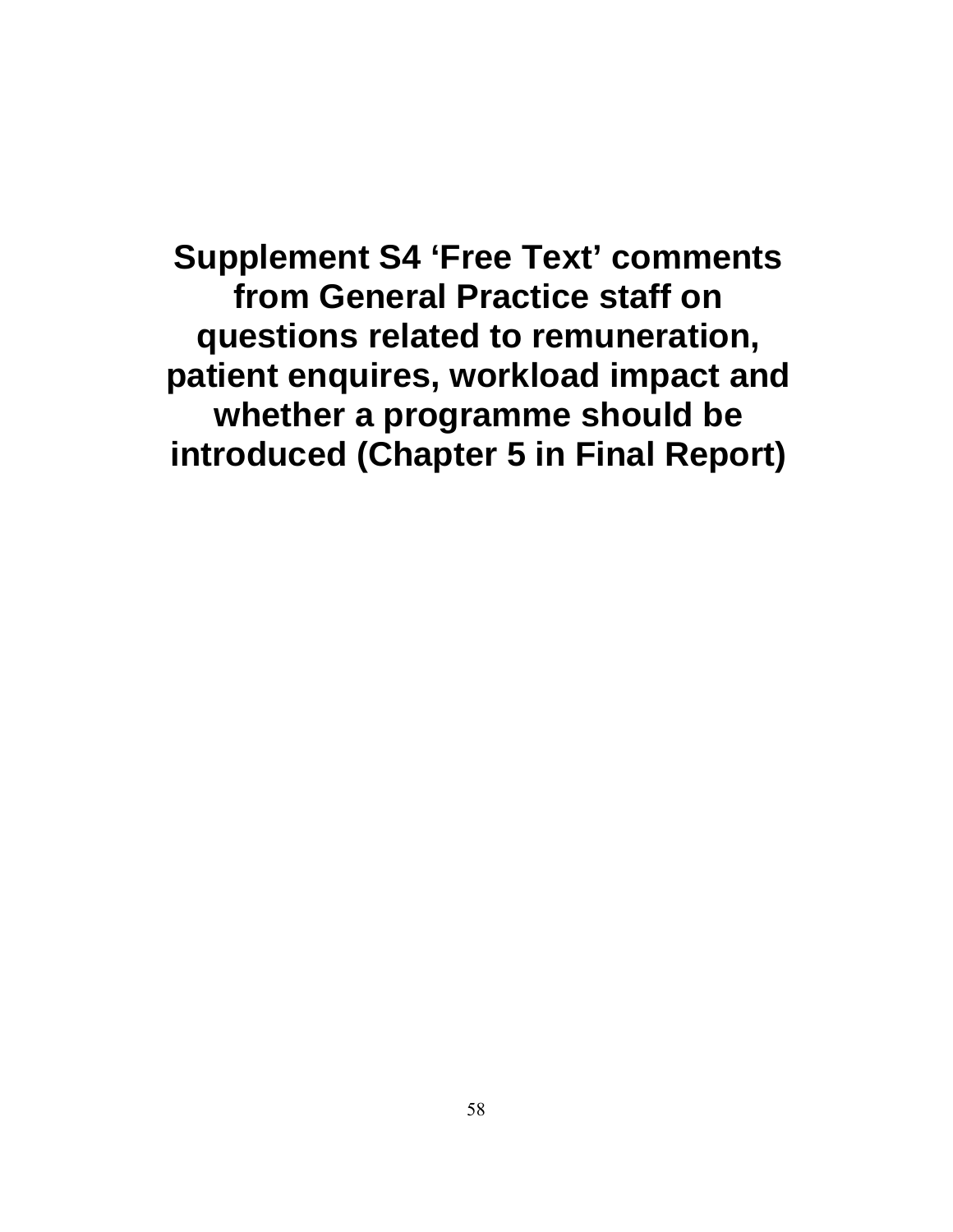| <b>Country</b> | Staff*    | <b>Comments on remuneration</b>                                                                                                                                           |
|----------------|-----------|---------------------------------------------------------------------------------------------------------------------------------------------------------------------------|
| Scotland       | <b>GP</b> | Several consultations both before and after colonoscopy. Question of appropriate                                                                                          |
|                |           | action for those with negative colonoscopy doesn't seem to have been fully                                                                                                |
|                |           | discussed with patients and generated several consultations.                                                                                                              |
| Scotland       | <b>GP</b> | Although workload high still a very worthwhile exercise & something we should be                                                                                          |
|                |           | doing.                                                                                                                                                                    |
| Scotland       | <b>GP</b> | Any work generated by GP's needs to be given adequate resources.                                                                                                          |
| Scotland       | <b>GP</b> | This individually will not increase workload much the problem is the number of                                                                                            |
|                |           | small increases from extra new work and transfer from secondary care all adds up                                                                                          |
|                |           | to a lot and extra resources have to be provided for this. We have had no increase<br>in staff budget to allow for staff for * and there is a limit to what we can absorb |
|                |           | without extra staff. NO NEW WORK WITHOUT EXTRA RESOURCES.                                                                                                                 |
| Scotland       | <b>GP</b> | Over the course of the recent study about 5-10 patients specifically phoned or                                                                                            |
|                |           | made appointments to discuss study with me, so some GP workload IS involved.                                                                                              |
|                |           | Also given that study funding is usually "generous" it is likely in future that there                                                                                     |
|                |           | will be less "back-up" and perhaps more GP contacts. General practice is strained                                                                                         |
|                |           | at the seams and funding IS needed for additional work.                                                                                                                   |
| Scotland       | <b>GP</b> | A screening program such as this will impact on workload. I would question the                                                                                            |
|                |           | relevance of the word "substantially". Address checking, dealing with patients who                                                                                        |
|                |           | prefer to seek a GP opinion, and follow up will all involve extra workload.                                                                                               |
| Scotland       | <b>GP</b> | Needs more resources not more money.                                                                                                                                      |
| Scotland       | <b>GP</b> | Although would not impact on GP time, increase in staff workload and should be                                                                                            |
|                |           | remunerated                                                                                                                                                               |
| Scotland       | <b>GP</b> | Positive results were dealt with by the screening organisers so GPs did not have                                                                                          |
| Scotland       | <b>GP</b> | to write referral letters or give patients results.<br>Patients like to discuss the explanations given in positive findings and further                                   |
|                |           | investigations                                                                                                                                                            |
| Scotland       | <b>GP</b> | Huge number of files came in to the practise which need to be checked and filed.                                                                                          |
| Scotland       | <b>GP</b> | Paperwork generated, searching for notes, filing screening letters increased our,                                                                                         |
|                |           | and receptionists load and we had to find (non remunerated) then increase in                                                                                              |
|                |           | hours. Also patient counselling was an unforeseen problem and we had to                                                                                                   |
|                |           | increase conversation only for this too.                                                                                                                                  |
| Scotland       | <b>GP</b> | Even if the impact is small there should be remuneration for it.                                                                                                          |
| Scotland       | <b>GP</b> | No significant increase in workload (for me). Many patients mentioned they were                                                                                           |
|                |           | involved but only those with related bowel problems were concerned enough to                                                                                              |
|                |           | "take up my time" I imagine most of the workload increase would have been for                                                                                             |
|                |           | filing staff but still a small fraction of our letters.                                                                                                                   |
| Scotland       | GP        | Both extra GP consultation and extra staff time are involved.                                                                                                             |
| Scotland       | <b>GP</b> | Nice to be asked if it would affect us. Usually first we know is when patients are                                                                                        |
| Scotland       | <b>GP</b> | sent by 3rd party.<br>Several patients made appointments to discuss findings instead of phoning the                                                                       |
|                |           | advertised helpline.                                                                                                                                                      |
| Scotland       | <b>GP</b> | Generated a significant number of consultations for explanation and reassurance.                                                                                          |
| Scotland       | GP        | Certainly had to deal with several phone calls and possibly about 12 extra                                                                                                |
|                |           | consultations calling for further explanation/reassurance/further investigation.                                                                                          |
| Scotland       | GP        | It is all adding to the general workload.                                                                                                                                 |
| Scotland       | GP        | Not itself a lot extra, but a drop of the tidal wave being washed into general                                                                                            |
|                |           | practice!                                                                                                                                                                 |
| Scotland       | <b>GP</b> | Screening test has led to an increase in patient anxiety - no matter how well                                                                                             |
|                |           | explained, therefore this will create increased GP/patient contact time. Results in                                                                                       |
|                |           | either +/- will need explanations.                                                                                                                                        |
| Scotland       | <b>GP</b> | Extra work would largely be administrative - we would need resource for this.                                                                                             |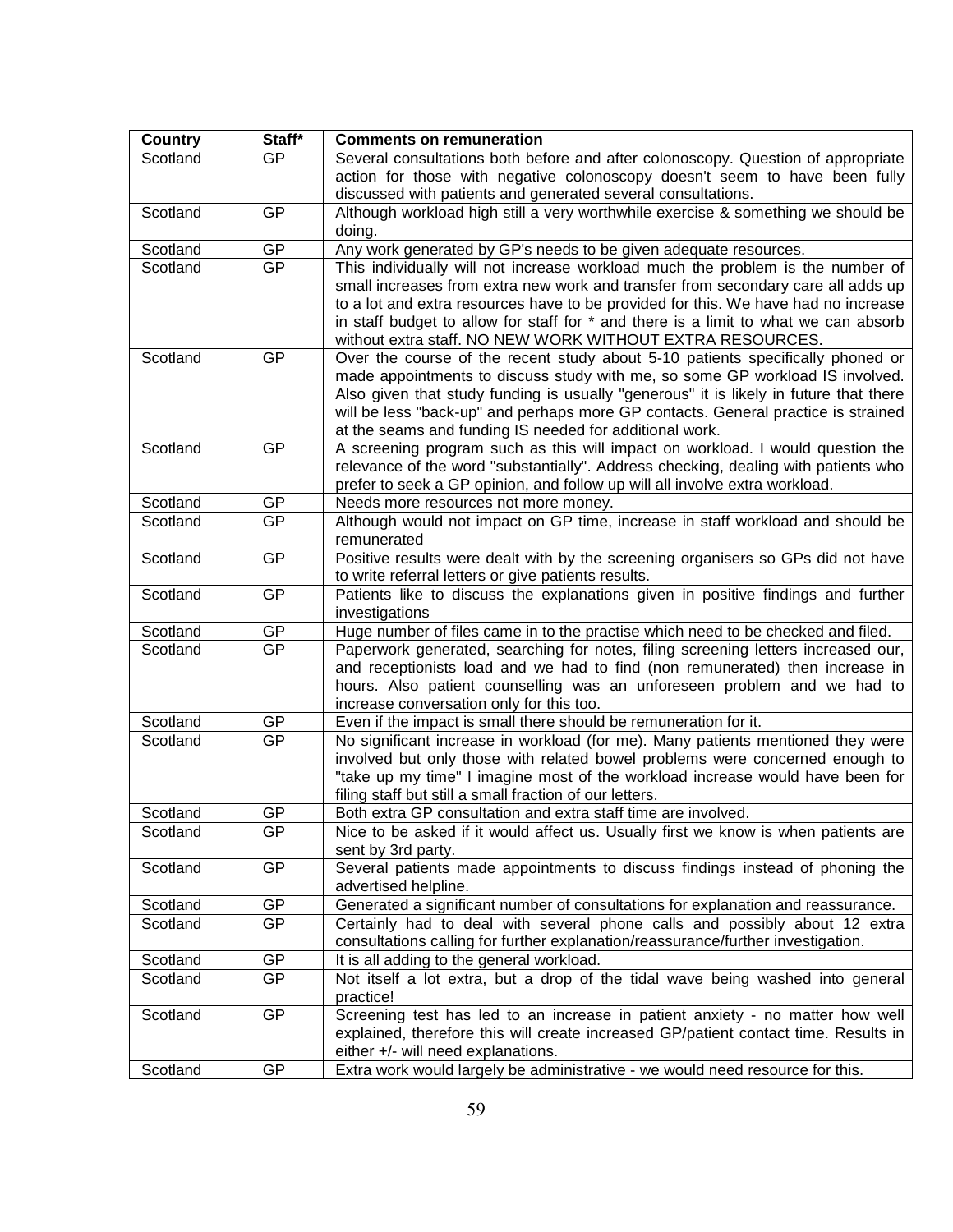| Country  | Staff*    | <b>Comments on remuneration</b>                                                                                                                                   |
|----------|-----------|-------------------------------------------------------------------------------------------------------------------------------------------------------------------|
| Scotland | <b>GP</b> | Great deal of patient contact, especially with waiting times for endoscopy (and                                                                                   |
|          |           | surgery where necessary)                                                                                                                                          |
| Scotland | <b>GP</b> | I think the main impact has been on secondary care but there has been some                                                                                        |
|          |           | extra work involved reassurance and, at times, coordinating between different                                                                                     |
|          |           | departments.                                                                                                                                                      |
| Scotland | <b>GP</b> | This requires central funding and not item of service - as ever!                                                                                                  |
| Scotland | <b>GP</b> | There is no 'slack' in the system. Either "extra" time must be funded, or some other                                                                              |
|          |           | part of our workload will have to be dropped instead.                                                                                                             |
| Scotland | <b>GP</b> | Main workload is with those who turn out to have bowel tumours but screening                                                                                      |
| Scotland | <b>GP</b> | means they are picked up earlier so hopefully do better.<br>The work load will relate to positive FOBs that are not associated with colorectal                    |
|          |           | cancer and therefore require further investigation.                                                                                                               |
| Scotland | <b>GP</b> | I think substantially is too strong a word. It would be yet another task for practices                                                                            |
|          |           | which, if added to other extra demands, the total becomes substantial and should                                                                                  |
|          |           | be remunerated.                                                                                                                                                   |
| Scotland | <b>GP</b> | If properly supported and rapid assessment input could be minimised.                                                                                              |
| Scotland | <b>GP</b> | Workload issues have to be balanced against overall benefit (i.e. avoidance of                                                                                    |
|          |           | cancer developing)                                                                                                                                                |
| Scotland | <b>GP</b> | There is now no spare capacity in primary care - at GP/nurse or administrative                                                                                    |
|          |           | staff level. All new initiatives must be followed by resource.                                                                                                    |
| Scotland | <b>GP</b> | Too a question - of service funding has its limitations in a context of 'general'                                                                                 |
|          |           | underfunding.                                                                                                                                                     |
| Scotland | <b>GP</b> | Many patients have sought advice regarding the screening for colorectal cancer,                                                                                   |
|          |           | whether they should participate or not, how reliable the test is, how much                                                                                        |
|          |           | reassurance a negative result is, what additional tests might involve, etcetc -<br>This is important and requires time to answer but Where do we fit this in to a |
|          |           | workload that is now beyond an acceptable level?! More money would allow                                                                                          |
|          |           | employment of more practice nurses/GPs to deal with all this or share the burden                                                                                  |
|          |           | generally.                                                                                                                                                        |
| Scotland | <b>GP</b> | Use of accommodation and secretarial staff time in organising.                                                                                                    |
| Scotland | <b>GP</b> | Takes up a lot of practice nurse time and resource and also generates follow up                                                                                   |
|          |           | appointments.                                                                                                                                                     |
| Scotland | <b>GP</b> | The workload increase is small and mainly admin time, though a few queries by                                                                                     |
|          |           | worried patients. However even this small increment should be adequately                                                                                          |
|          |           | resourced, otherwise it's the same old story of GP being a 'Dumping Ground'.                                                                                      |
| Scotland | <b>GP</b> | We are a small practice but there was a lot of mail to be filed for those having tests                                                                            |
|          |           | repeated, and also quite a bit of GP time in chasing up one defaulter with social<br>problems.                                                                    |
| Scotland | <b>GP</b> | Given that there is an impact on workload (I'm not sure what equates with                                                                                         |
|          |           | "substantial") it would seem appropriate for it to be adequately resourced at ALL                                                                                 |
|          |           | levels of involvement.                                                                                                                                            |
| Scotland | <b>GP</b> | Lot of queries from patients about screening programme and a lot of appointments                                                                                  |
|          |           | to discuss outcome of positive FOBs etc                                                                                                                           |
| Scotland | <b>GP</b> | Thus far I have not noticed any substantial increase in workload.                                                                                                 |
| Scotland | GP        | was surprised that it has hardly impacted on the practice workload at all.                                                                                        |
| Scotland | <b>GP</b> | We had a lot of patients coming fretting about their recall                                                                                                       |
| Scotland | GP        | Screening our people not suitable, took us 2 weekend's work.                                                                                                      |
| Scotland | <b>GP</b> | We used funding for administration staff time. Our staff worked flat out and the                                                                                  |
|          |           | work involved is extra. Without additional funding what should they give up?                                                                                      |
| Scotland | GP        | But there is almost no history of this ever having happened.                                                                                                      |
| Scotland | <b>GP</b> | I'm not sure how practices could be remunerated: perhaps a small payment for                                                                                      |
|          |           | checking pre-screening lists.                                                                                                                                     |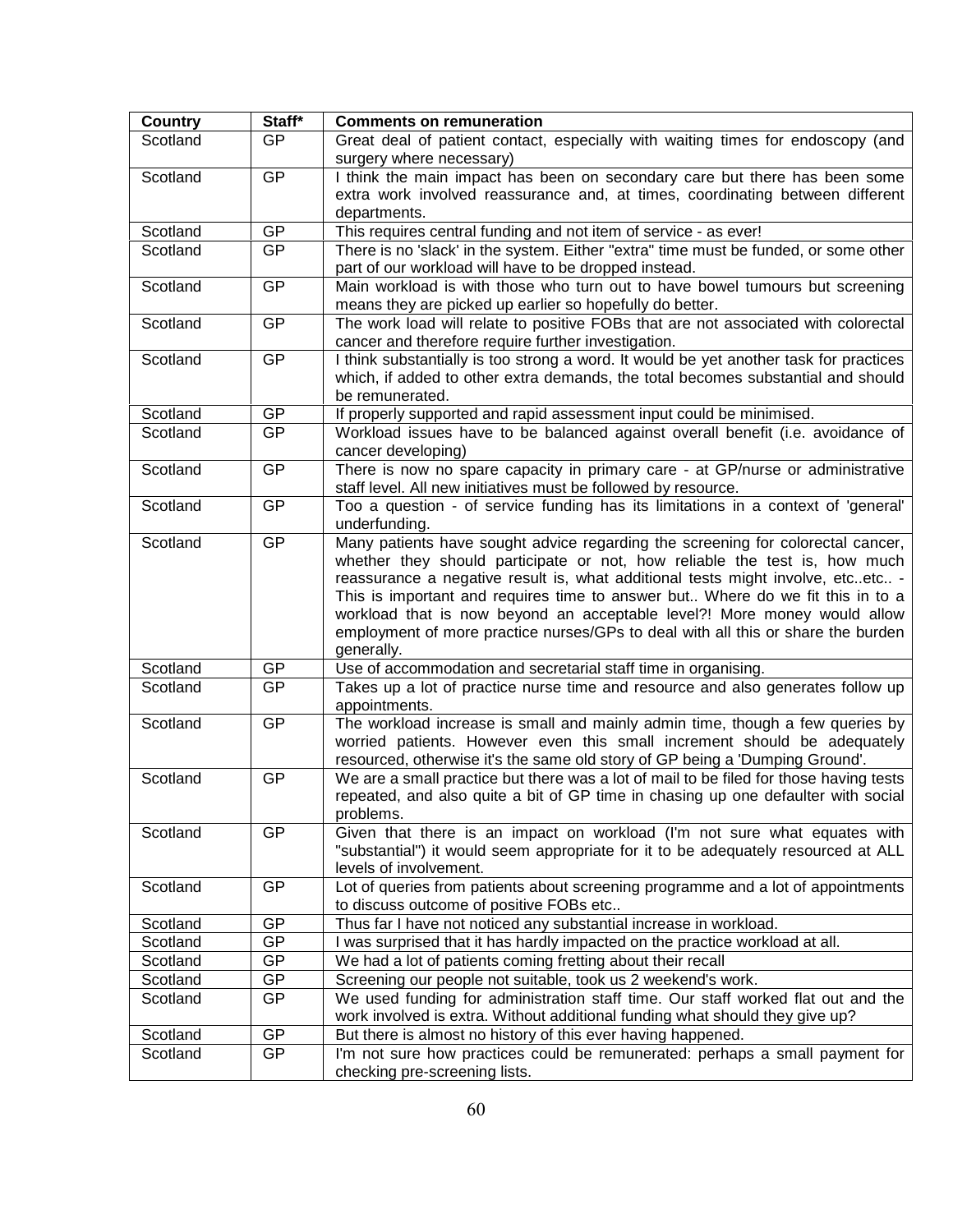| <b>Country</b> | Staff*    | <b>Comments on remuneration</b>                                                                                                                                                                                                                            |
|----------------|-----------|------------------------------------------------------------------------------------------------------------------------------------------------------------------------------------------------------------------------------------------------------------|
| Scotland       | <b>GP</b> | It all depends on additional resource (not just money) so that there is no<br>opportunity cost in addition to the false positive activity.                                                                                                                 |
| Scotland       | <b>GP</b> | It is an issue of workload rather than money. If we do manage this, what do we<br>take out instead?                                                                                                                                                        |
| Scotland       | <b>GP</b> | Dependant on who initials screening process and how much practical work<br>involved for practices. Could be argued that has in general medial services but the<br>screening attracts target payments to run along these lines                              |
| Scotland       | <b>GP</b> | Significant number of patients have contacted me to discuss their abnormal results<br>DESPITE the help line number.                                                                                                                                        |
| Scotland       | <b>GP</b> | Where from? Health services already underfunded - we need more people<br>working not just money.                                                                                                                                                           |
| Scotland       | <b>GP</b> | Despite the fact that this has not impacted SUBSTANTIALLY, there has been an<br>impact and this should be remunerated as it is extra workload.                                                                                                             |
| Scotland       | <b>GP</b> | Difficult to quantify. This study seemed to try hard to minimise the GP workload<br>but even the extra paperwork and small queries from patients, often several a day,<br>was noticeable.                                                                  |
| Scotland       | <b>GP</b> | Consultation time frequently required for explanation of process and results. It can<br>be quite anxiety provoking for some.                                                                                                                               |
| Scotland       | <b>GP</b> | Largely for the extra administrative time involved filing reports etc It is one small<br>piece of a large increase in workload in general practice - our whole workload<br>needs to be addressed and remedied.                                             |
| Scotland       | <b>GP</b> | The copious letters sent to the practice all require filing. The workload for the<br>reception staff is ludicrous in the extreme!                                                                                                                          |
| Scotland       | PM        | The information to be provided has to be accurate and precise. Screening of the<br>lists took a great deal of time within our practice and feel that same reimbursement<br>is appropriate.                                                                 |
| Scotland       | <b>PM</b> | Remuneration is not always the answer. It implies that staff will be happy to work<br>overtime to get extra jobs done - this is not always the case, nor should it be. A<br>paid person per LHCC to visit practices for screening records would be useful. |
| Scotland       | <b>PM</b> | You will see it took 8 hours to check the list and remuneration for this should be<br>considered.                                                                                                                                                          |
| Scotland       | <b>PM</b> | If lists to be checked accurately i.e. GPs/PN check all notes - very time<br>consuming, otherwise very little input in this practice required re result/recall<br>letters.                                                                                 |
| Scotland       | <b>PM</b> | Sometimes this extra workload can not be done during normal work hours, and<br>overtime may be required.                                                                                                                                                   |
| Scotland       | PM        | The programme did not cause us a substantial amount of extra work. If it was<br>extended to all patients in a certain age group, it might. If funding was offered as<br>an incentive, such as for immunisations and smears, that would be very beneficial. |
| Scotland       | PM        | We are at the stage where we cannot take on any additional work. Core service<br>and present practice clinical services are using all our resources fully (support<br>staff).                                                                              |
| Scotland       | PM        | Time was needed for checking list and answering/re-routing questions from<br>patients. Not a lot of time for this pilot.                                                                                                                                   |
| Scotland       | <b>PM</b> | The NON cancer positives would generate obligatory secondary referral for<br>specialised assessment if not fully investigated by the gastero enterologists at the<br>time of screening.                                                                    |
| Scotland       | PM        | All additional studies impact on medical and admin time. We are already working<br>to capacity and in general practice.                                                                                                                                    |
| Scotland       | PM        | We felt it appropriate to screen list before being sent out - this took 12 hours of<br>admin time and about 1 hour of GP time - so remuneration would have been<br>appreciated.                                                                            |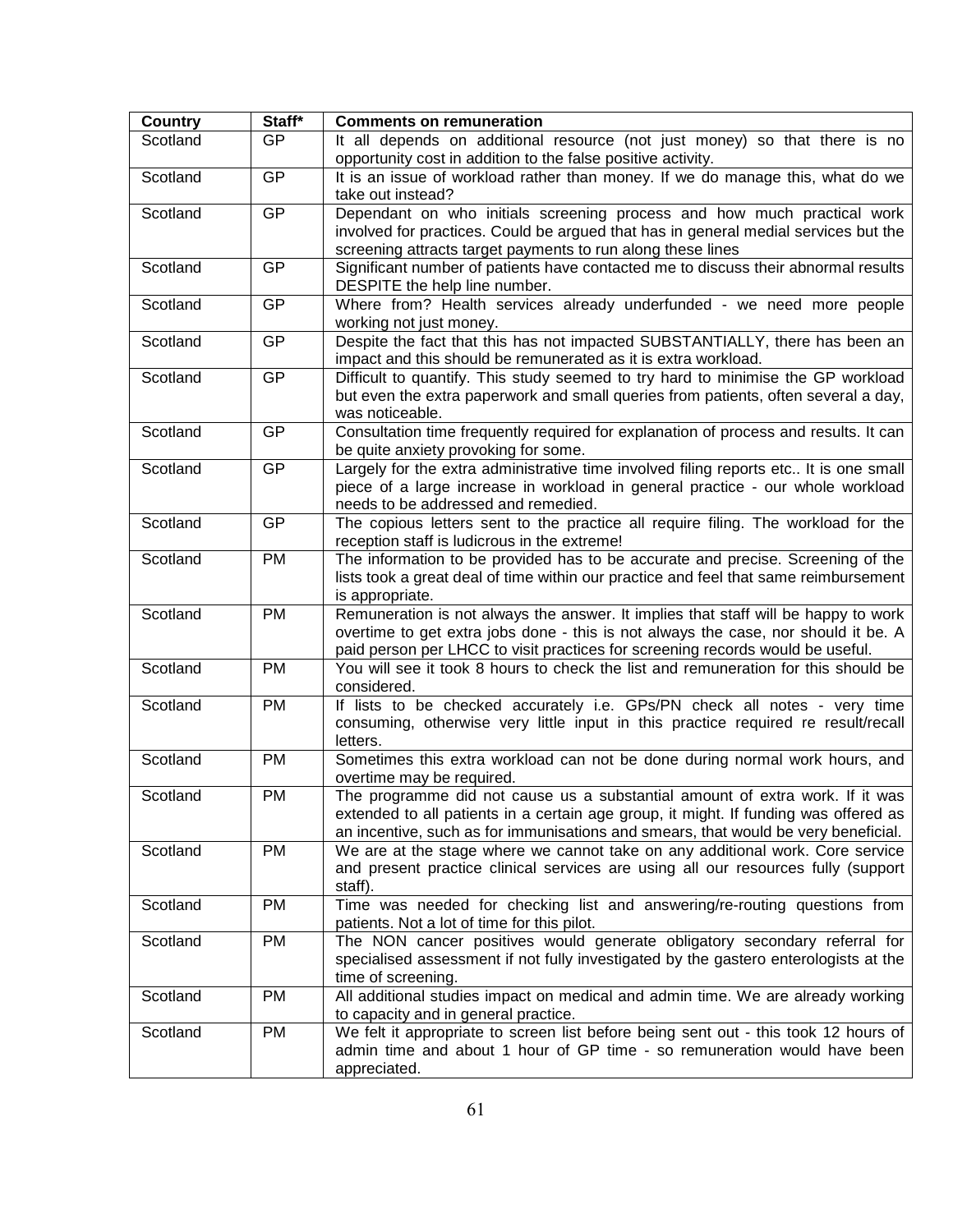| <b>Country</b> | Staff*    | <b>Comments on remuneration</b>                                                                                                |
|----------------|-----------|--------------------------------------------------------------------------------------------------------------------------------|
| Scotland       | PM        | All practices in Dundee have not had a staff review for 10 years and are often                                                 |
|                |           | understaffed.                                                                                                                  |
| Scotland       | <b>PN</b> | If screening ran as pilot we would not be involved with samples etc. but if this                                               |
| Scotland       | PN        | changed it would impact on time.<br>This involved a lot of clerical time for a very busy understaffed practice.                |
| Scotland       | <b>PN</b> | I found some patients who participated in the pilot study i.e. blind, low intelligence                                         |
|                |           | or even people needing reassurance and advice or home visits took up time of                                                   |
|                |           | practice nurse. Therefore if this was ongoing remuneration would be required.                                                  |
| Scotland       | <b>PN</b> | I was never involved in the screening. I knew about it, and some patients                                                      |
|                |           | discussed it with me during consultations for other problems, but that was my total                                            |
|                |           | involvement.                                                                                                                   |
| Scotland       | PN        | They have plenty and more work to contend with.                                                                                |
| Scotland       | PN        | Not involved apart from patients asking for advice on how to do test.                                                          |
| Scotland       | <b>PN</b> | When remuneration is offered you will always get better cooperation as extra staff                                             |
|                |           | can be employed to deal with routine day to day tasks.                                                                         |
| Scotland       | PN        | There appears to have been a lot of false positives, and re arriving patients /                                                |
|                |           | advising them re diet pre testing $/ +$ helping with their anxiety re long wait before                                         |
|                |           | colonoscopy.                                                                                                                   |
| Scotland       | PN        | I have said no from a practice nurse's view.                                                                                   |
| Scotland       | <b>PN</b> | Obviously with screening, positive findings are going to increase but as this is part                                          |
|                |           | of our job, not sure payment is justified but then I am not a GP!                                                              |
| Scotland       | PN        | Input was minimal                                                                                                              |
| Scotland       | <b>PN</b> | There has been an impact but not substantial. How it has effected me is that                                                   |
|                |           | patients on warfarin take some time and a number of visits later to become                                                     |
|                |           | 'steady'.                                                                                                                      |
| England        | <b>GP</b> | Drawing from the experience locally - number of consultations increase.                                                        |
| England        | GP        | This would facilitate the use of extra admin time                                                                              |
| England        | <b>GP</b> | I would prefer for any extra work to be able to be completely delegated to the                                                 |
|                |           | consultant or a nurse specialist by giving the patient access to a 24hr helpline, not<br>have any extra work or reimbursement. |
| England        | <b>GP</b> | I feel that earlier detection of Colorectal Cancers would probably reduce Primary                                              |
|                |           | Care workload, as these cases would present anyway in a worse condition.                                                       |
| England        | <b>GP</b> | Any reason why we should be unpaid clerks, administrators etc for someone else's                                               |
|                |           | programme?                                                                                                                     |
| England        | GP        | It would be helpful to receive details of how many patients were found to be ?                                                 |
|                |           | Colorectal Cancer.                                                                                                             |
| England        | GP        | Additional workload involves explaining procedures, especially barium enema if                                                 |
|                |           | ordered. Patients are often unsure of how to collect samples for the screening test.                                           |
| England        | <b>GP</b> | Please send default, DNA or similar comments of patients separately so that they                                               |
|                |           | may be filed individually rather than as a list of patients. Copies of list cannot be                                          |
|                |           | filed due to confidentiality.                                                                                                  |
| England        | <b>GP</b> | It ** a bit work.                                                                                                              |
| England        | <b>GP</b> | The colorectal screening has not impacted on my workload - and as a patient who                                                |
|                |           | was screened I did not need to see my GP.                                                                                      |
| England        | <b>GP</b> | Well received by patients and quite helpful in assessment of bowel symptoms.                                                   |
| England        | <b>GP</b> | Have not personally had to deal with any positive results $-$ & is actually helpful to                                         |
|                | <b>GP</b> | know screening is negative write "worried well"!                                                                               |
| England        |           | Patients were discussion with some regarding the pilot screening and                                                           |
| England        | <b>GP</b> | reassurance.<br>Some extra work in putting results into patient record - can this be done                                      |
|                |           | electronically as well as in writing. Negative test results must be entered also - if                                          |
|                |           | we have to do these m workload increase will be considerable.                                                                  |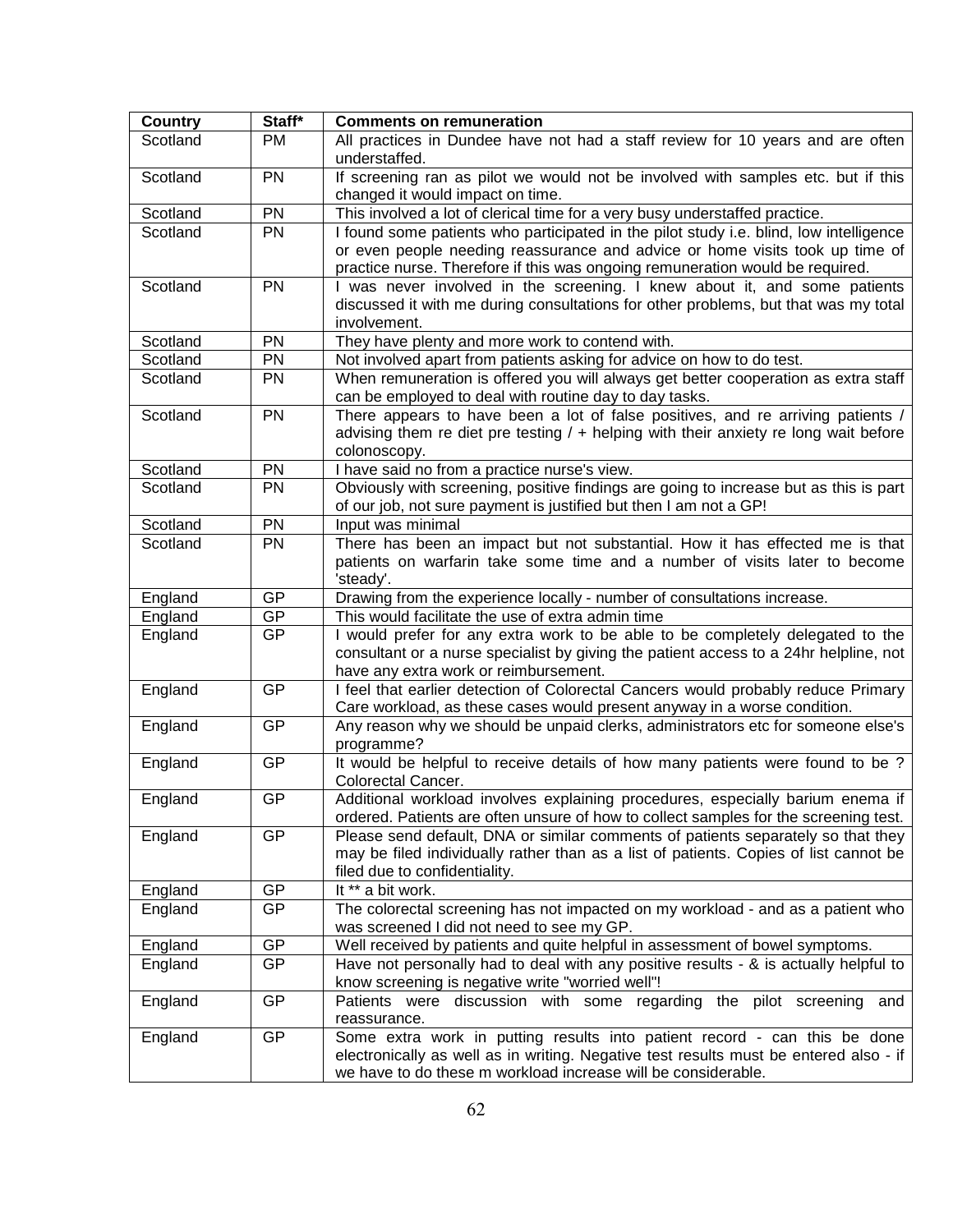| <b>Country</b> | Staff*    | <b>Comments on remuneration</b>                                                                                                                                                                                                                                                                                                                                                                                                                                                                                                                                                                                                                                                                      |
|----------------|-----------|------------------------------------------------------------------------------------------------------------------------------------------------------------------------------------------------------------------------------------------------------------------------------------------------------------------------------------------------------------------------------------------------------------------------------------------------------------------------------------------------------------------------------------------------------------------------------------------------------------------------------------------------------------------------------------------------------|
| England        | GP        | only problem is patients coming with positive for FOB's for reassurance - but not<br>too many.                                                                                                                                                                                                                                                                                                                                                                                                                                                                                                                                                                                                       |
| England        | <b>GP</b> | patients do still present with worries and anxiety regarding test results.                                                                                                                                                                                                                                                                                                                                                                                                                                                                                                                                                                                                                           |
| England        | GP        | A number of patients have consulted us following positive results and has involved<br>discussion to try and talk things out with possible scenarios.                                                                                                                                                                                                                                                                                                                                                                                                                                                                                                                                                 |
| England        | GP        | General practice is struggling to cope. Even a small increase in work is very<br>difficult to accommodate. Remuneration allows us to employ extra staff/partners to<br>cope.                                                                                                                                                                                                                                                                                                                                                                                                                                                                                                                         |
| England        | GP        | My personal workload did not appreciably increase within this pilot - but I'm not                                                                                                                                                                                                                                                                                                                                                                                                                                                                                                                                                                                                                    |
|                |           | sure how it affected other staff.                                                                                                                                                                                                                                                                                                                                                                                                                                                                                                                                                                                                                                                                    |
| England        | <b>GP</b> | Although as you will know the majority view in the recent GP survey was no<br>additional work.                                                                                                                                                                                                                                                                                                                                                                                                                                                                                                                                                                                                       |
| England        | <b>GP</b> | Only saw patients with related problems.                                                                                                                                                                                                                                                                                                                                                                                                                                                                                                                                                                                                                                                             |
| England        | GP        | The workload for the pilot has been noticeable. Patients have made consultation<br>for discussion of the tests & explanation of written material received.                                                                                                                                                                                                                                                                                                                                                                                                                                                                                                                                           |
| England        | GP        | A number of patients wanted me to explain what this was all about and asked my<br>opinion on doing the test. It took up time in appointments.                                                                                                                                                                                                                                                                                                                                                                                                                                                                                                                                                        |
| England        | <b>GP</b> | Low morale, difficulty finding time, money to cover costs - problem can no longer<br>operate as a charity.                                                                                                                                                                                                                                                                                                                                                                                                                                                                                                                                                                                           |
| England        | <b>GP</b> | Has had a small impact on workload but not substantial in my opinion.                                                                                                                                                                                                                                                                                                                                                                                                                                                                                                                                                                                                                                |
| England        | GP        | Some increased workload but largely administrative - chasing up non-attenders for<br>follow up.                                                                                                                                                                                                                                                                                                                                                                                                                                                                                                                                                                                                      |
| England        | <b>GP</b> | We have had a small but steady stream of extra consultations from patients about<br>the process.                                                                                                                                                                                                                                                                                                                                                                                                                                                                                                                                                                                                     |
| England        | <b>GP</b> | I have not noticed significantly increased workload but some patients have had<br>longer consultations to discuss it.                                                                                                                                                                                                                                                                                                                                                                                                                                                                                                                                                                                |
| England        | <b>GP</b> | It is not practical to expect more & more tasks without adequately funding them.                                                                                                                                                                                                                                                                                                                                                                                                                                                                                                                                                                                                                     |
| England        | GP        | Practice nurse time may be needed more than doctor to explain risks/findings etc.                                                                                                                                                                                                                                                                                                                                                                                                                                                                                                                                                                                                                    |
| England        | GP        | Some non-English patients have made appointments specifically to get<br>explanation of test. One phone call from nurse specialist to match patient details.                                                                                                                                                                                                                                                                                                                                                                                                                                                                                                                                          |
| England        | GP        | We were adequately informed about this pilot which appears to have been<br>appreciated by our patients. We will be very interested in the outcome.                                                                                                                                                                                                                                                                                                                                                                                                                                                                                                                                                   |
| England        | GP        | I think that the workload will be indirect in that the other patients referred for Ix or<br>OPA to Gastroenterologists etc will be put back on the work causing them to visit<br>their GP to ask for letters etc to try and bring forward their appointment. This<br>amounts to considerable extra work and hassle. Any screening and further Ix and<br>14 should not impinge on any way with current NHS work. The screening<br>programme should be completely separate from current NHS resources I.e. new<br>consultants, nurses, secretaries, beds, colonoscopy suite etc. So that other patient<br>care is not affected in any way because of the extra workload generated by the<br>screening. |
| England        | <b>GP</b> | Patients came with queries or to ask if they felt they should do the test or to have<br>"permission" not to do it but not a lot of people.                                                                                                                                                                                                                                                                                                                                                                                                                                                                                                                                                           |
| England        | <b>GP</b> | It is a good idea but nursing staff and GP's fully stretched already. Extra<br>"manpower" would be required if we have to initiate tests - however if it is done<br>centrally as a pilot then no payment is necessary.                                                                                                                                                                                                                                                                                                                                                                                                                                                                               |
| England        | <b>GP</b> | Cynical about whether the HM Government would fund it properly.                                                                                                                                                                                                                                                                                                                                                                                                                                                                                                                                                                                                                                      |
| England        | GP        | Extra work created. Worried well - worried diagnosed unwell, time to explain<br>positive findings.                                                                                                                                                                                                                                                                                                                                                                                                                                                                                                                                                                                                   |
| England        | <b>GP</b> | Yet again - government screening policy makes more work for no input - staff<br>search on computer & then entering results yet again more work thrown onto GP.                                                                                                                                                                                                                                                                                                                                                                                                                                                                                                                                       |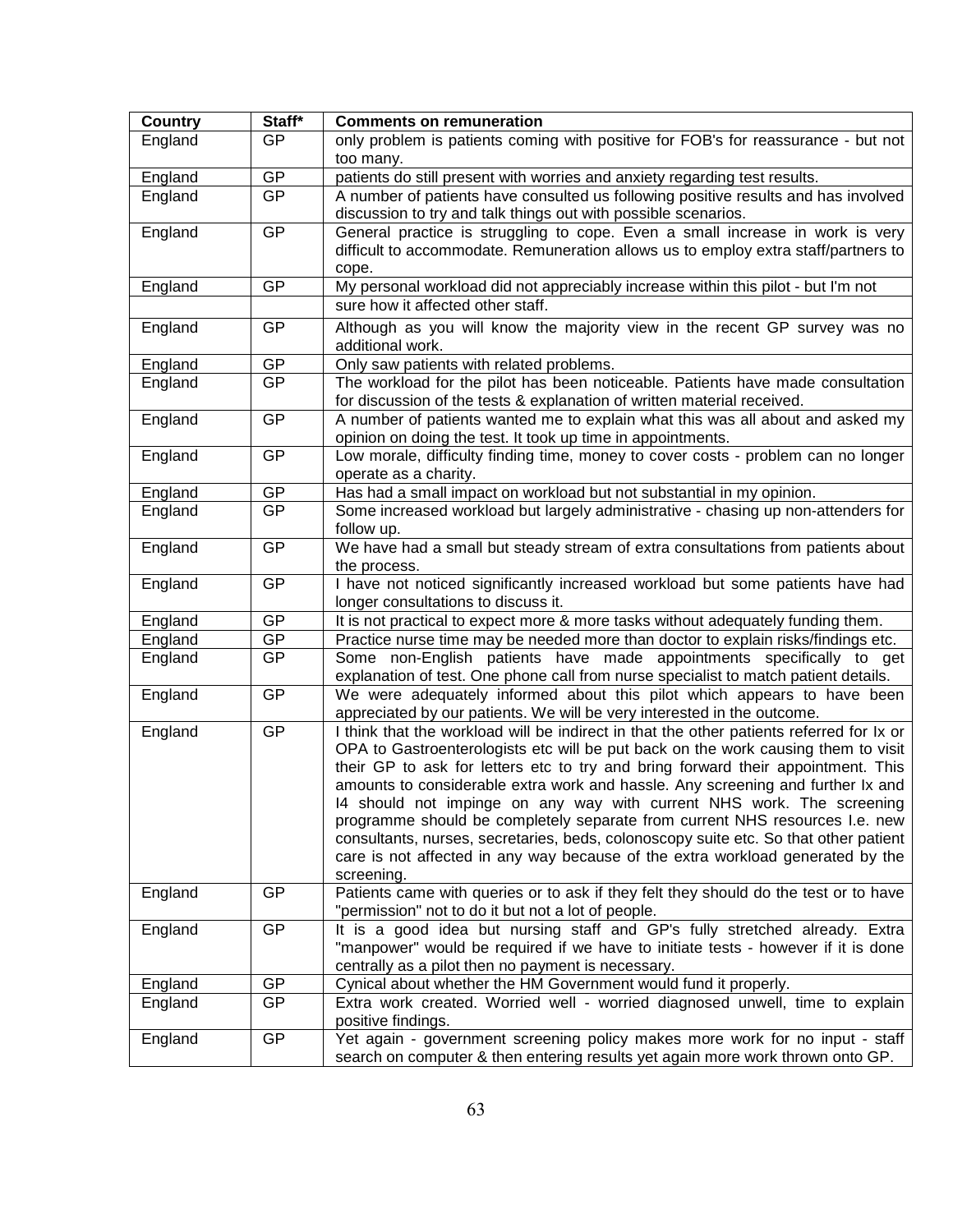| <b>Country</b>     | Staff*                 | <b>Comments on remuneration</b>                                                                                                                  |
|--------------------|------------------------|--------------------------------------------------------------------------------------------------------------------------------------------------|
| England            | <b>GP</b>              | The whole NHS seems to be suffering from increased demands - often clinically                                                                    |
|                    |                        | with no explanation or support to do it.                                                                                                         |
| England            | <b>GP</b>              | None of my patients have been found to be suffering from Carcinoma Conditions.                                                                   |
|                    |                        | Several patients have told me their results whilst consulting for another reason.                                                                |
| England            | GP                     | Yes increased workload if pilot is performed in primary care sector and can't go                                                                 |
|                    |                        | ahead unless funding for staff and doctor time available.                                                                                        |
| England            | <b>PM</b><br><b>PM</b> | Our only ongoing extra work, is really, entering positive results on computer.                                                                   |
| England<br>England | PM                     | I'm sure GPs will expect remuneration for the time taken.<br>I have written not sure because there was little of my time involved in the process |
|                    |                        | although it may have impacted more on clinical staff in discussions/reassurances                                                                 |
|                    |                        | with patients etc.                                                                                                                               |
| England            | <b>PM</b>              | All our patients are dealt with directly by St Cross Hospital Rugby and are dealt                                                                |
|                    |                        | with very efficiently with no involvement by the practice. We are sent a weekly                                                                  |
|                    |                        | update on our patients.                                                                                                                          |
| England            | <b>PM</b>              | There is impact, I could not say it was substantial itself, more another task with                                                               |
|                    |                        | other extra tasks it did create anxiety.                                                                                                         |
| England            | <b>PM</b>              | Some impact only. Not a substantial increase in workload.                                                                                        |
| England            | <b>PM</b>              | I felt that the overall campaign was fairly easy to administer in General Practice.                                                              |
|                    |                        | Once the list of eligible patients were supplied, the only admin work required                                                                   |
|                    |                        | afterwards was filing away faxed reports into patient notes.                                                                                     |
| England            | <b>PM</b>              | Additional staff time.                                                                                                                           |
| England            | PM                     | It often appears that additional work moves to primary care without the appropriate                                                              |
|                    |                        | resources.                                                                                                                                       |
| England            | PM                     | Considerable extra work has come our way from many sources in recent months.                                                                     |
|                    |                        | If we are not remunerated, existing staff have to take on more and more which<br>leads to demotivation and dissatisfaction.                      |
| England            | <b>PM</b>              | Time spent checking details prior to study and further time informing GPs (each                                                                  |
|                    |                        | sheet was practice based not GP based).                                                                                                          |
| England            | $\overline{PM}$        | Work involved is not as mush as anticipated, but still significant. Particularly prior                                                           |
|                    |                        | to screening when ensuring communication within practice so that all staff knew                                                                  |
|                    |                        | what was happening.                                                                                                                              |
| England            | <b>PM</b>              | Extra staff time would be required - administratively.                                                                                           |
| England            | PM                     | There was no appreciable increase in workload caused by what is a very                                                                           |
|                    |                        | worthwhile programme                                                                                                                             |
| England            | PM                     | Especially as in the practice we have a high Asian population with language                                                                      |
|                    |                        | problems. Took a lot of time explaining how to do the test correctly - and many                                                                  |
|                    |                        | worries were sorted when follow ups came.                                                                                                        |
| England            | PM                     | Very little extra work involved at this practice.                                                                                                |
| England            | <b>PM</b><br><b>PN</b> | Staff administrative time to enter on database would be useful.                                                                                  |
| England            |                        | Follow up screening always adds to workload but it may save further discomfort<br>and lives of the patients.                                     |
| England            | PN                     | Very important screening.                                                                                                                        |
| England            | PN                     | Some impact only. Not a substantial increase in workload xxxxxxxx                                                                                |
| England            | <b>PN</b>              | We've got a lot going on, everything seems be pushed our way, from secondary                                                                     |
|                    |                        | care.                                                                                                                                            |
| England            | PN                     | Patients anxieties. Need time to discuss issues.                                                                                                 |
| England            | <b>PN</b>              | The pilot here has not caused us any extra workload, however if a national                                                                       |
|                    |                        | programme were to include the Practice Nurse then the answers to the above                                                                       |
|                    |                        | would be yes.                                                                                                                                    |
| England            | <b>PN</b>              | If in general the overall opinion is that "yes" is the answer then yes GP practices                                                              |
|                    |                        | should be remunerated for this additional work.                                                                                                  |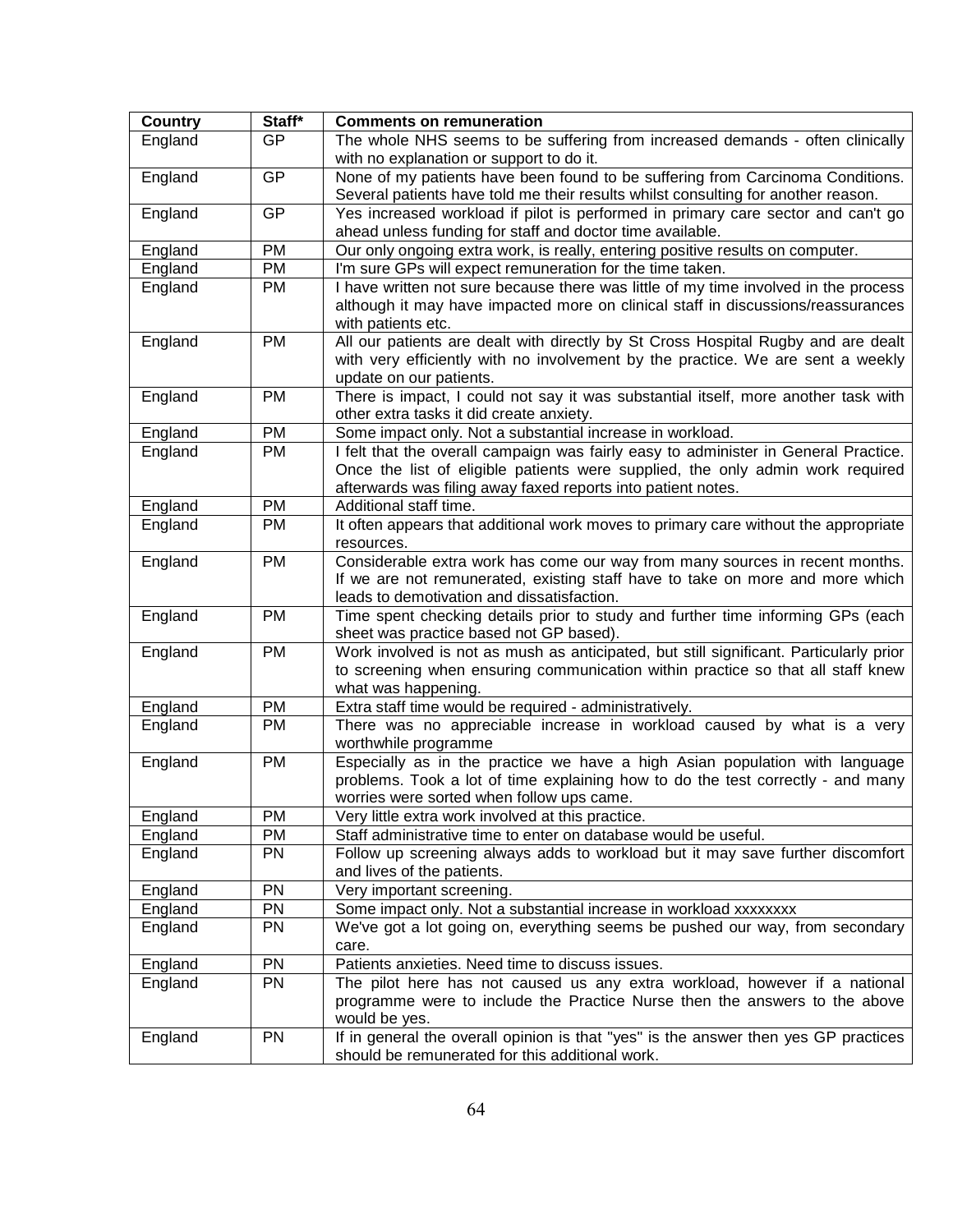| <b>Country</b> | Staff*    | <b>Comments on remuneration</b>                                                      |
|----------------|-----------|--------------------------------------------------------------------------------------|
| England        | PN.       | If the screening remains being carried out outside the surgery, paperwork &          |
|                |           | queries are a minimum to the workload in the practice.                               |
| England        | PN.       | Occasionally patients commented that they were taking part & seemed pleased &        |
|                |           | interested in the project. Did not cause me any inconvenience at all.                |
| England        | <b>PN</b> | No additional workload for me personally. I was not fully involved on this occasion  |
|                |           | directly. Unable to attend meeting prior to testing. Though wanted to be there.      |
| England        | PN.       | Small input from practice nurses.                                                    |
| England        | <b>PN</b> | If workload increased dramatically then remuneration may be appropriate.             |
| England        | PN.       | Main impact on clerical staff - it would take time to check through records for pre- |
|                |           | checks. Also if results are put on computer - clerical time again. Time means        |
|                |           | money!                                                                               |
| England        | PN        | A very worthwhile screening programme that would be worth the financial costs.       |
| England        | PN.       | I work at the branch surgery. I have no information about the programme and no       |
|                |           | involvement other than occasional questions from patients.                           |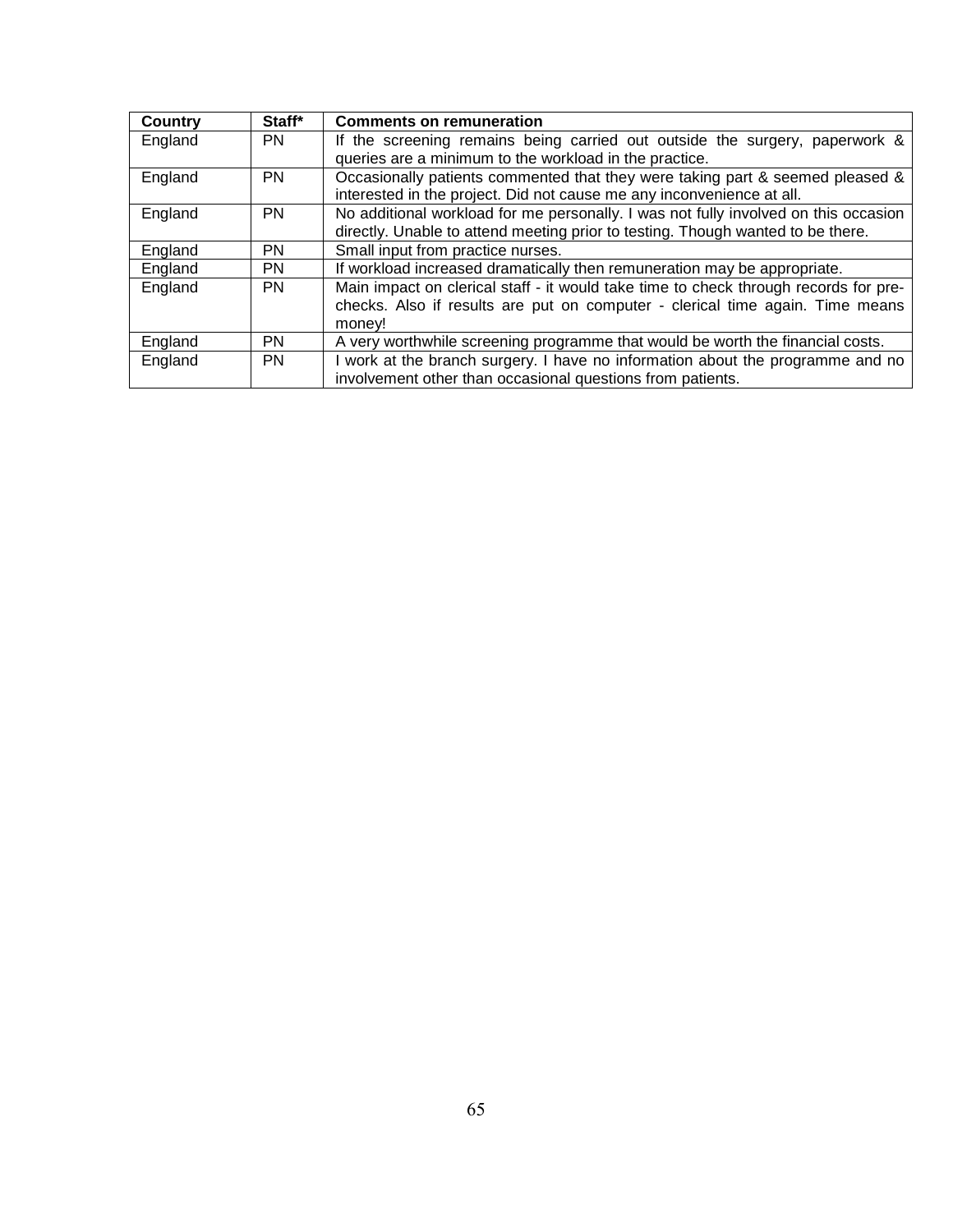| <b>Country</b> | <b>Staff</b> | Comments on why they thought PNL/CHI list checking not useful                                                       |
|----------------|--------------|---------------------------------------------------------------------------------------------------------------------|
| Scotland       | <b>GP</b>    | Impractical for GP to remember useful details of huge list supplied, therefore                                      |
|                |              | had to check list from memory, many patients had had resent bored,                                                  |
|                |              | investigating, which I could not remember, told waste of time, I think patients                                     |
|                |              | should be asked of to exclude themselves by sending back sheet questionnaire.                                       |
| Scotland       | <b>GP</b>    | Number of patients excluded tiny ?worthwhile                                                                        |
| Scotland       | <b>GP</b>    | There is no ease way to check which patients should be sent for and which<br>shouldn't other than checking records. |
| Scotland       | <b>GP</b>    | Terminal patients would be known by GPs, other categories would not be                                              |
|                |              | affected to the same extent by invitation.                                                                          |
| Scotland       | GP           | Pros and Cons                                                                                                       |
| Scotland       | GP           | No time to pull all the notes, only screened list on basis of memory.                                               |
| Scotland       | <b>GP</b>    | Not really in a large practice, it was hard to take out unsuitable people - not<br>knowing them.                    |
| Scotland       | <b>GP</b>    | Difficult to accurately * patients.                                                                                 |
| Scotland       | GP           | Disagree with screening process.                                                                                    |
| Scotland       | GP           | The amount of time is not good use of time - we have stopped doing this for                                         |
|                |              | break screening - but worded the letter more carefully.                                                             |
| Scotland       | GP           | List of requested patients does not equal "seen by" list of patients.                                               |
| Scotland       | GP           | Time consuming.                                                                                                     |
| Scotland       | GP           | Simply perusing a list of names to see if any "stood out" is not terribly useful.                                   |
|                |              | Ideally patient records should be correlated but this would take too much time.                                     |
| Scotland       | <b>GP</b>    | Why do I want to spend half an hour reading notes?                                                                  |
| Scotland       | GP           | Problems - partners don't work to personal link                                                                     |
| Scotland       | <b>PM</b>    | I could only spare time to check for deceased patients. The workload was far too                                    |
|                |              | big to check for the other areas.                                                                                   |
| Scotland       | Rec          | Patients not found. Didn't believe offer would have caused problem                                                  |
| England        | <b>GP</b>    | Patients do not always advise us of changes of details, seems little point in                                       |
|                |              | cross referencing with data base.                                                                                   |
| England        | GP           | Should be better will increase correlation of records over time.                                                    |
| England        | GP           | I don't think it turned up anything unusual.                                                                        |
| England        | <b>GP</b>    | Identified too few to exclude.                                                                                      |
| England        | PN           | However, not much time prior to commencement of pilot.                                                              |
| England        | Rec          | Don't know anything about it.                                                                                       |
| England        | Rec          | Was not involved.                                                                                                   |
| England        | Rec          | I was not part of the practice at the time of the pilot.                                                            |
|                |              |                                                                                                                     |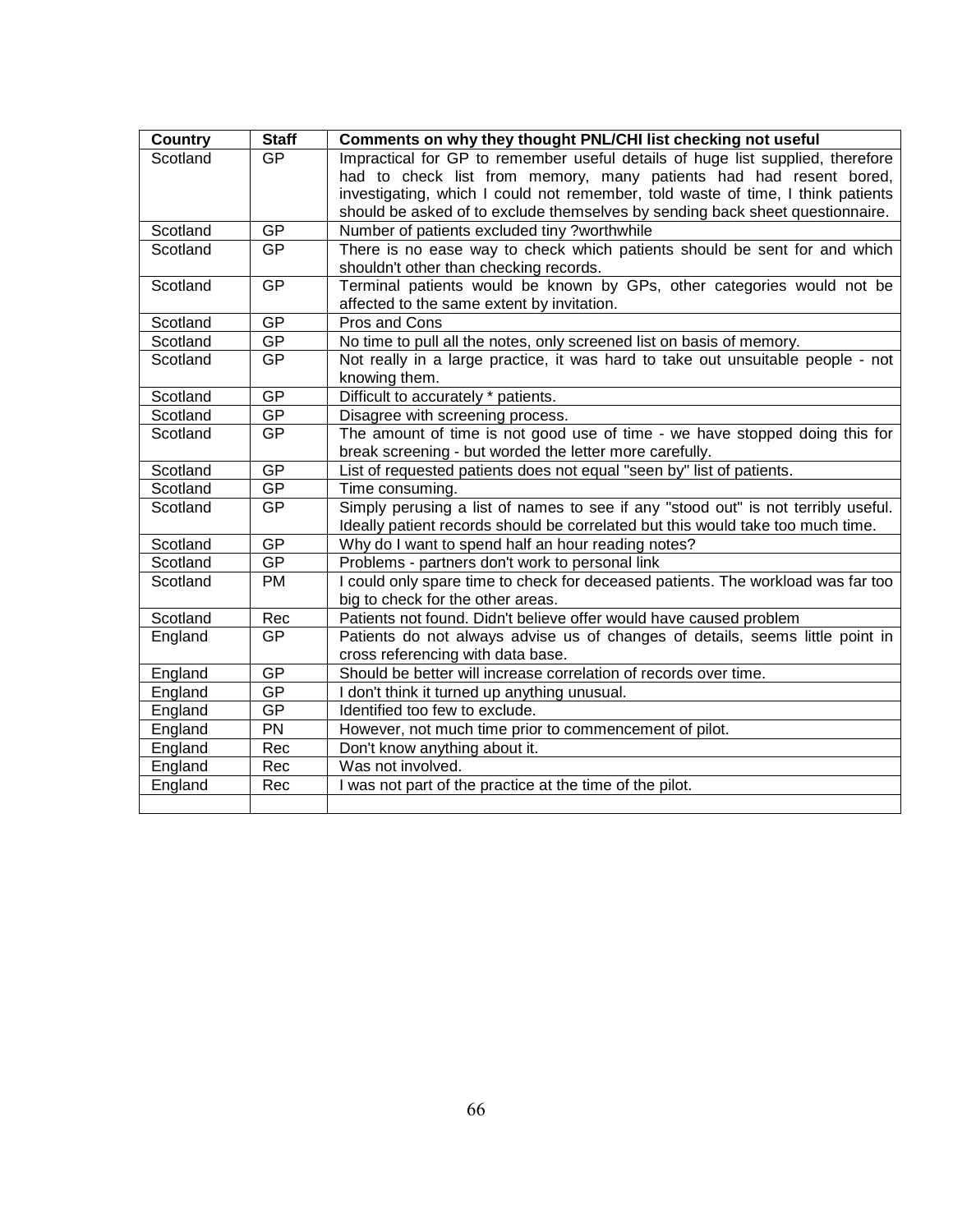| <b>Country</b> | <b>Staff</b> | Comments on how PNL/CHI list checking process could be improved                                                                                                                                                                                                                                                                                                 |
|----------------|--------------|-----------------------------------------------------------------------------------------------------------------------------------------------------------------------------------------------------------------------------------------------------------------------------------------------------------------------------------------------------------------|
| Scotland       | GP           | It seemed to go smoothly with very little panic from patients.                                                                                                                                                                                                                                                                                                  |
| Scotland       | <b>GP</b>    | Very few exclusions were allowed in categories presented - few patients not terminal<br>but not in great health that I would have preferred were excluded from programme.                                                                                                                                                                                       |
| Scotland       | GP           | Local hospital should have record of all those who are already under follow up for rectal<br>Ca reducing our workload further in note/record checks.                                                                                                                                                                                                            |
| Scotland       | GP           | Clearer guidelines meant people who already had colonoscopy in year prior to<br>screening, * already * GI units.                                                                                                                                                                                                                                                |
| Scotland       | GP           | Far too short timetable for GPs and practice staff to check large patient lists. This<br>exercise took up a large amount of staff time.                                                                                                                                                                                                                         |
| Scotland       | GP           | Yes. I think it should have been avoided. A simple letter to screened patients inviting<br>them to exclude themselves if appropriate would be better.                                                                                                                                                                                                           |
| Scotland       | GP           | Screening letter sent to a patient of mine who died years ago. Upset wife naturally.                                                                                                                                                                                                                                                                            |
| Scotland       | GP           | Not feasible to check records - dependant on recognising anyone on patient list of<br>whom I knew and who would be unsuitable.                                                                                                                                                                                                                                  |
| Scotland       | GP           | Not involved                                                                                                                                                                                                                                                                                                                                                    |
| Scotland       | <b>GP</b>    | No complaint at all about the process, but it must be recognised that this is yet another<br>pressure on our and for staff's time.                                                                                                                                                                                                                              |
| Scotland       | <b>GP</b>    | Marked delay between seeing screening nurse and attending colonoscopy causing<br>increased concern in patients.                                                                                                                                                                                                                                                 |
| Scotland       | GP           | Uses hadn't been generated!                                                                                                                                                                                                                                                                                                                                     |
| Scotland       | GP           | Better information earlier!                                                                                                                                                                                                                                                                                                                                     |
| Scotland       | GP           | Software such as CMR/read codes to screen out known cancer patients.                                                                                                                                                                                                                                                                                            |
| Scotland       | GP           | As an additional task on top of everything else I feel such a task, while important just                                                                                                                                                                                                                                                                        |
|                |              | gets squeezed in - clearly time to complete such a task requires resource to free a                                                                                                                                                                                                                                                                             |
|                |              | GP/nurse/administrator to complete it effectively.                                                                                                                                                                                                                                                                                                              |
| Scotland       | GP           | Practice audited for patients in age group and exclusion Dx                                                                                                                                                                                                                                                                                                     |
| Scotland       | GP           | Staff would appreciate being paid for their time.                                                                                                                                                                                                                                                                                                               |
| Scotland       | GP           | Sorry I only came on board at this practice as a partner and the pilot was up and<br>running.                                                                                                                                                                                                                                                                   |
| Scotland       | GP           | Either someone could come into the practice to renew notes, or send out an<br>'apologetic' letter to accommodate mistakes.                                                                                                                                                                                                                                      |
| Scotland       | GP           | Unfortunately it was done by personnel lists. As we don't work that way some patients<br>on my list I didn't know at all but a colleague knew well. I didn't know how it could be<br>improved though.                                                                                                                                                           |
| Scotland       | GP           | Satisfactory.                                                                                                                                                                                                                                                                                                                                                   |
| Scotland       | PM           | More information before sheets sent out to practice.                                                                                                                                                                                                                                                                                                            |
| Scotland       | <b>PM</b>    | More notice about the task would have resulted in a better records check.                                                                                                                                                                                                                                                                                       |
| Scotland       | PM           | The checking of the practice list was quite onerous as it took approx. 8 hours for the                                                                                                                                                                                                                                                                          |
|                |              | computer operator to go through checking all details. This on top of a very busy<br>workload was a bit frustrating.                                                                                                                                                                                                                                             |
| Scotland       | <b>PM</b>    | Checking list re patients not meeting criteria was very time consuming. Perhaps this<br>could be incorporated into letter addresses to patient advising them to ignore contents<br>if criteria not met i.e. Listing exclusions. We did not pull every patients notes on list as<br>doctors felt this was too time consuming. GPs scanned list - staff checked * |
| Scotland       | PM           | Information relating to an evaluation of the project would have allowed a better decision                                                                                                                                                                                                                                                                       |
|                |              | as to whether it would be beneficial as a national screening programme.                                                                                                                                                                                                                                                                                         |
| Scotland       | PM           | GP practices should be remunerated for administrative time.                                                                                                                                                                                                                                                                                                     |
| Scotland       | <b>PM</b>    | No, this seems the most appropriate way to identify patients to call or exclude from<br>pilot.                                                                                                                                                                                                                                                                  |
| Scotland       | <b>PM</b>    | Personal contact from pilot team re the importance of inclusion/exclusion.                                                                                                                                                                                                                                                                                      |
| Scotland       | PM           | Found it relatively unobtrusive/time consuming!                                                                                                                                                                                                                                                                                                                 |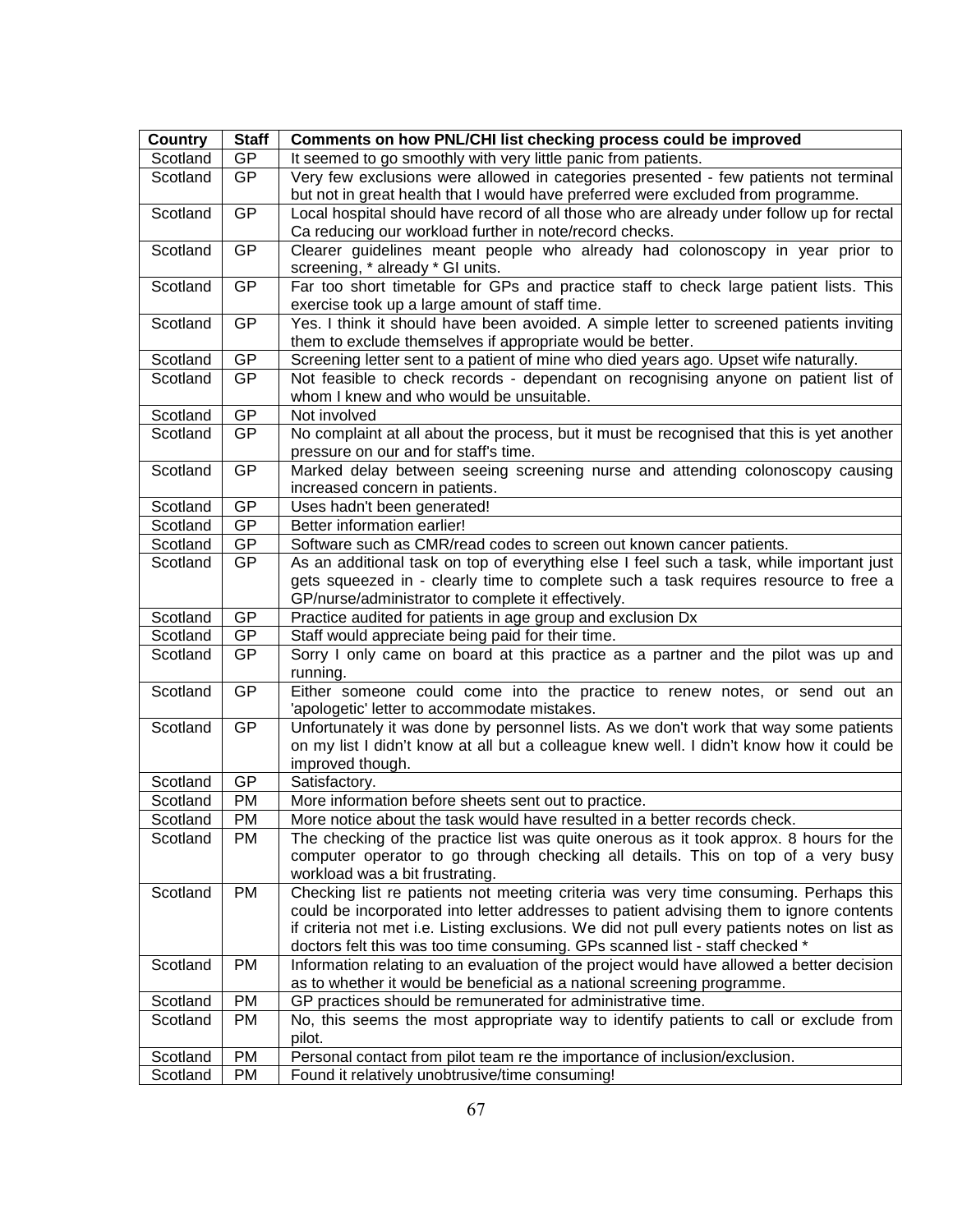| <b>Country</b>     | <b>Staff</b> | Comments on how PNL/CHI list checking process could be improved                                                          |
|--------------------|--------------|--------------------------------------------------------------------------------------------------------------------------|
| Scotland           | PN           | No - wasn't involved.                                                                                                    |
| Scotland           | PN           | More info given to patients                                                                                              |
| Scotland           | PN           | Working from same computer data base.                                                                                    |
| Scotland           | PN           | Practice Nurses were not involved.                                                                                       |
| Scotland           | PN           | Remuneration for clerical staff involved                                                                                 |
| Scotland           | PN           | I, as a nurse was not involved in this.                                                                                  |
| Scotland           | <b>PN</b>    | Not really involved in this process                                                                                      |
| Scotland           | <b>PN</b>    | Information to all primary care team.                                                                                    |
| Scotland           | Rec          | Less letters sent re 'false positives' etc the end result only would have been req'd                                     |
| Scotland           | Rec          | Not involved. (No reception staff input).                                                                                |
| England            | <b>GP</b>    | No - no feedback from staff of note                                                                                      |
| England            | GP           | I think probably there was no need to do it.                                                                             |
| England            | <b>GP</b>    | If given more notice to check lists. If we had better computer data c read codes etc for                                 |
|                    |              | bowel problems/operations etc - something we aim to improve.                                                             |
| England            | GP           | A number of patients that needed to be excluded (colitis, already being investigated)<br>still received screening packs. |
| England            | GP           | Asian patients need to be followed by Asian language speaking social workers to be                                       |
|                    |              | encouraged to comply and also to be explained the                                                                        |
| England            | GP           | Don't send us lists to check, as patient, has complained.                                                                |
| England            | GP           | More time given or someone supplied to do it.                                                                            |
| England            | GP           | General consensus was that it was very well organised.                                                                   |
| England            | GP           | Ask patients to include/exclude themselves.                                                                              |
| England            | GP           | The development of appropriate disease registers at PLT level.                                                           |
| England            | GP           | Time consuming.                                                                                                          |
| England            | GP           | I wasn't a partner at the time it was being initiated and didn't have a "list".                                          |
| England            | GP           | All should be invited and it is up to the screening team to exclude those who don't need                                 |
|                    |              | it (e.g.ca bowel) already undergoing screening.                                                                          |
| England            | GP           | Practice Manager reimbursed for work taken away from her usual busy schedule.                                            |
| England            | PM           | More notice would have helped.                                                                                           |
| England            | PM           | A search was done in the age range specified and then the patients were checked to                                       |
|                    |              | make sure they were not under treatment for specified condition. I don't think it could be                               |
|                    |              | improved on.                                                                                                             |
| England            | <b>PM</b>    | Would have liked a longer period for checking as we were not computerised. Hospital                                      |
|                    |              | could not supply list of patients on regular screening.                                                                  |
| England            | PM           | A specific data clerk for the exercise would have been beneficial.                                                       |
| England            | PM           | More time.                                                                                                               |
| England            | PM           | No, I think the process had been well thought out.                                                                       |
| England            | <b>PM</b>    | When dead letters received at Warwickshire Health Authority patients complained                                          |
|                    |              | when we rang to clarify details. They also said no letter was received by them. ?                                        |
|                    |              | Frightened or worried about request not fully understanding the letter.                                                  |
| England            | PM           | Any test results should be sent by e-mail and not faxed if possible.                                                     |
| England            | PM           | A bit more time to go through list would have been appreciated.                                                          |
| England            | <b>PN</b>    | As I was not present with the introduction of this pilot scheme, I am not aware of what                                  |
|                    |              | was involved time wise with the above questions.                                                                         |
| England<br>England | PN<br>PN     | More time<br>I was not made aware of meetings etc. The first I knew of it was when my patients                           |
|                    |              | asked me about it.                                                                                                       |
| England            | PN           | Practice Nurses could have been included.                                                                                |
| England            | PN           | Why am I filling in this questionnaire.                                                                                  |
| England            | <b>PN</b>    | Not involved ? Prior to my arrival.                                                                                      |
| England            | <b>PN</b>    | This would have been done by admin staff but only a very short time from lists to                                        |
|                    |              | invitations, so not done and low staff level at the time.                                                                |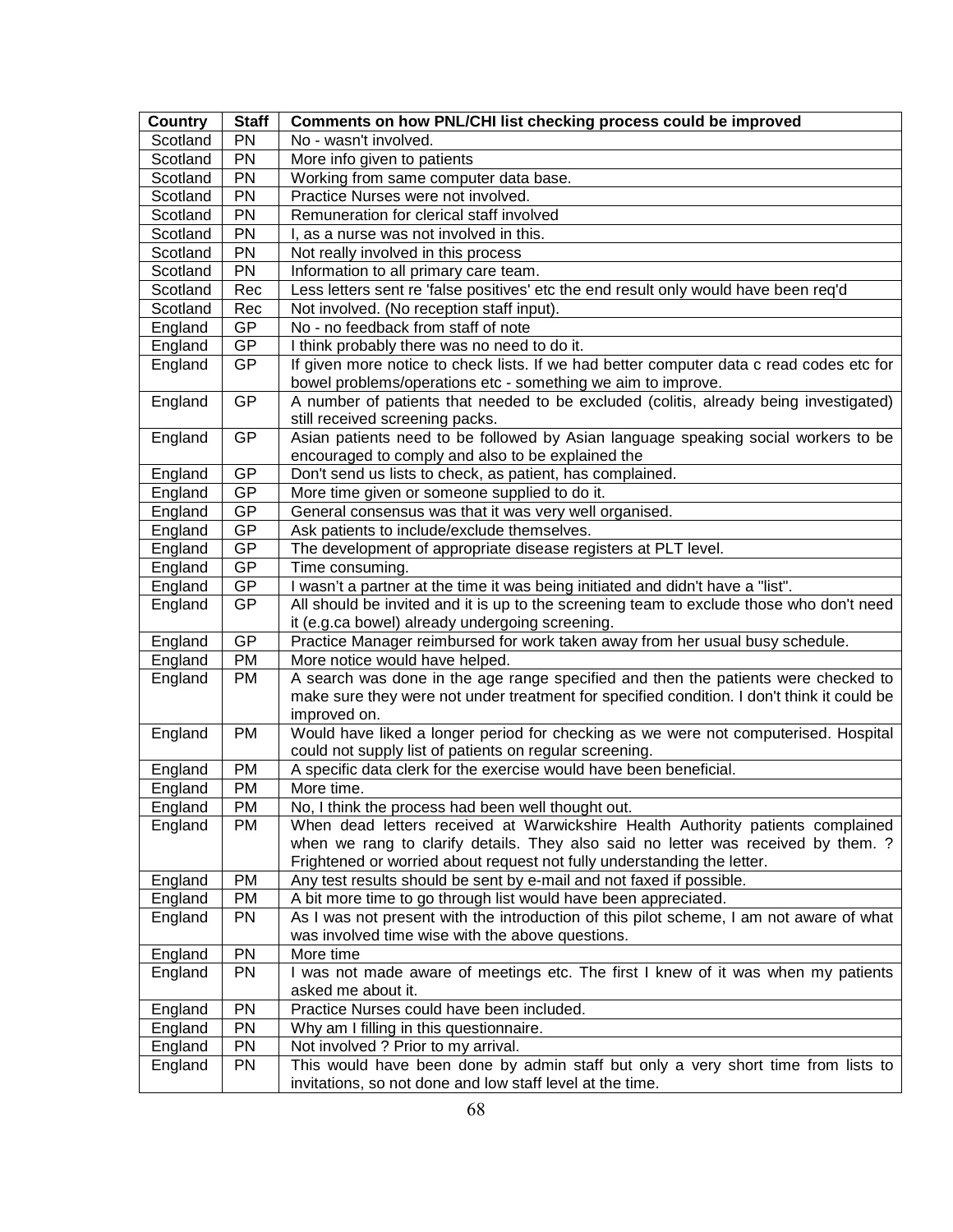| <b>Country</b> | <b>Staff</b> | Comments on how PNL/CHI list checking process could be improved                           |
|----------------|--------------|-------------------------------------------------------------------------------------------|
| England        | <b>PN</b>    | I would have been involved and eager to help if I had been asked.                         |
| England        | Rec          | We were not involved.                                                                     |
| England        | Rec          | We should have received more information with regard to how the screening was going       |
|                |              | to be done, If a patient had phoned up with a query, I don't feel I had enough            |
|                |              | knowledge about any of it, to help them anyway!                                           |
| England        | Rec          | Although the explanation on how the test should be done by patients to us was very        |
|                |              | clear to us some patients seem to have difficulty understanding procedure.                |
| England        | Rec          | Did not attend this meeting                                                               |
| England        | Rec          | Checklist was probably sent to main surgery. We are branch surgery.                       |
| England        | Rec          | I wasn't involved in this project at this stage.                                          |
| England        | Rec          | More of reception staff should have been asked to attend along with admin staff.          |
| England        | Rec          | Surgery not directly involved. Patient contact direct with Rugby Hospital.                |
| England        | Rec          | I'm afraid that I cannot comment on this section, being a receptionist I wasn't involved. |
| England        | Rec          | A leaflet in Punjabi would have been useful to give to Asian patients.                    |
| England        | Rec          | Sorry about this but as a receptionist I was not involved in the above.                   |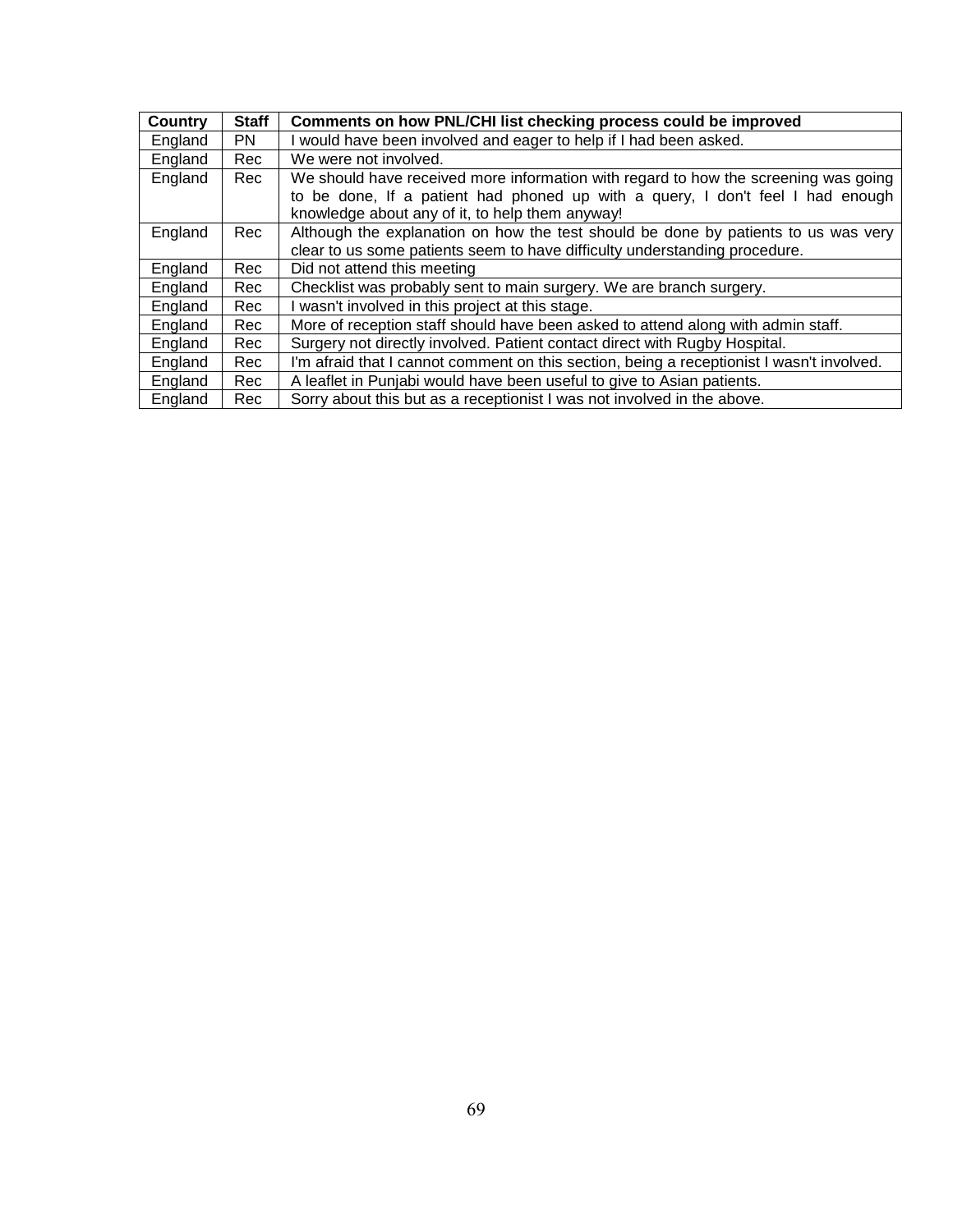| <b>Country</b> | <b>Staff</b> | <b>Comments on workload</b>                                                                                                                        |
|----------------|--------------|----------------------------------------------------------------------------------------------------------------------------------------------------|
| Scotland       | <b>GP</b>    | Percentage of time is small but is superimposed on an already stretched service. Like                                                              |
|                |              | many issues which impinge on general practice, the involvement in this project was                                                                 |
|                |              | small, but additional to many other individual small tasks in which we get involved.                                                               |
| Scotland       | GP           | No major impact on me personally seemed to run very smoothly.                                                                                      |
| Scotland       | GP           | The paperwork generated by the screening pilot was EXCESSIVE - will need to be                                                                     |
|                |              | reduced if ongoing screening system.                                                                                                               |
| Scotland       | <b>GP</b>    | Really very minor impact on workload (so far)                                                                                                      |
| Scotland       | <b>GP</b>    | Patients presenting bowel symptoms were asked if they had completed the test.                                                                      |
|                |              | Those who had not were persuaded to do so.                                                                                                         |
| Scotland       | GP           | Absolutely minimal. Some patients wanted to discuss it or tell of results.                                                                         |
| Scotland       | <b>GP</b>    | Mainly in explaining results and further investigations required - allaying anxiety.                                                               |
| Scotland       | GP           | There was a much greater impact on the clinical staff- filing numerous letters ( - often                                                           |
|                |              | letters to tell us that someone did not respond)                                                                                                   |
| Scotland       | GP           | Very little impact on practice. If we had had more positives this would have increased.                                                            |
| Scotland       | GP           | GP may not have been directly involved all the time but it is additional work for<br>administration staff, checking and 'pulling' notes etc        |
| Scotland       | GP           | Just yet another item for GPs to deal with. Roll on retirement, ill health or suicide.                                                             |
| Scotland       | GP           | Considerable extra work for already hard pressed reception/filing staff.                                                                           |
| Scotland       | GP           | Did not keep record - very difficult to answer.                                                                                                    |
| Scotland       | <b>GP</b>    | There has been significantly increased workload because of the much larger waiting                                                                 |
|                |              | time in the surgical clinics which must be partly related to this pilot.                                                                           |
| Scotland       | GP           | Main workload was due to anxiety re positive results.                                                                                              |
| Scotland       | GP           | Report forms (FOB results) were very user-UNfriendly.                                                                                              |
| Scotland       | GP           | Only that this questionnaire would be easier to complete if I'd had it sooner after                                                                |
|                |              | completion of the screening. (A minor point only - not a real grumble!!)                                                                           |
| Scotland       | GP           | Long waiting time for investigation.                                                                                                               |
| Scotland       | <b>GP</b>    | Supporting patients waiting for investigation/operation was the main problem.                                                                      |
| Scotland       | GP           | Paperwork and filing delegated to practice staff - should they be surveyed as well - it<br>would be a different (higher) percentage of their time. |
| Scotland       | <b>GP</b>    | Quite a lot of anxiety from patients with a positive result.                                                                                       |
| Scotland       | GP           | Deciding what to do about numerous letters as an individual patient - made decision                                                                |
|                |              | to file old centrally, then renew and hopefully file in patient's notes "find"/"completion"                                                        |
|                |              | letter BUT this is not yet available, therefore advise similar system to breast                                                                    |
|                |              | screening.                                                                                                                                         |
| Scotland       | GP           | Whilst a low percentage of time it's just another squeeze on time available.                                                                       |
| Scotland       | GP           | Difficult to quantify amongst the deluge of other mail that needs checking.                                                                        |
| Scotland       | <b>GP</b>    | Main impact on receptionist's filing                                                                                                               |
| Scotland       | GP           | The highest impact was on administration staff with a large volume of letters to be                                                                |
|                |              | scanned into records.                                                                                                                              |
| Scotland       | GP           | Very little, perfectly appropriate, useful reminder for health promotions and defaulters                                                           |
|                |              | from other invests caught up with.                                                                                                                 |
| Scotland       | GP           | Less than I thought it would be.                                                                                                                   |
| Scotland       | GP           | More than indicated from meeting. Lots of patients phoning us for results - particularly                                                           |
|                |              | polyps.                                                                                                                                            |
| Scotland       | <b>GP</b>    | Not significant at all.                                                                                                                            |
| Scotland       | GP           | Minimal impact - to my pleasant surprise                                                                                                           |
| Scotland       | GP           | Given that the practice is already at 100% capacity, the extra 1-2% is pushing at our                                                              |
|                |              | capacity limits.                                                                                                                                   |
| Scotland       | GP           | Paperwork (copies and letters etc) was HUGE every letter received needs to be filed,                                                               |
|                |              | notes pulled etc                                                                                                                                   |
| Scotland       | GP           | Helped save time for those patients with vague abdo symptoms.                                                                                      |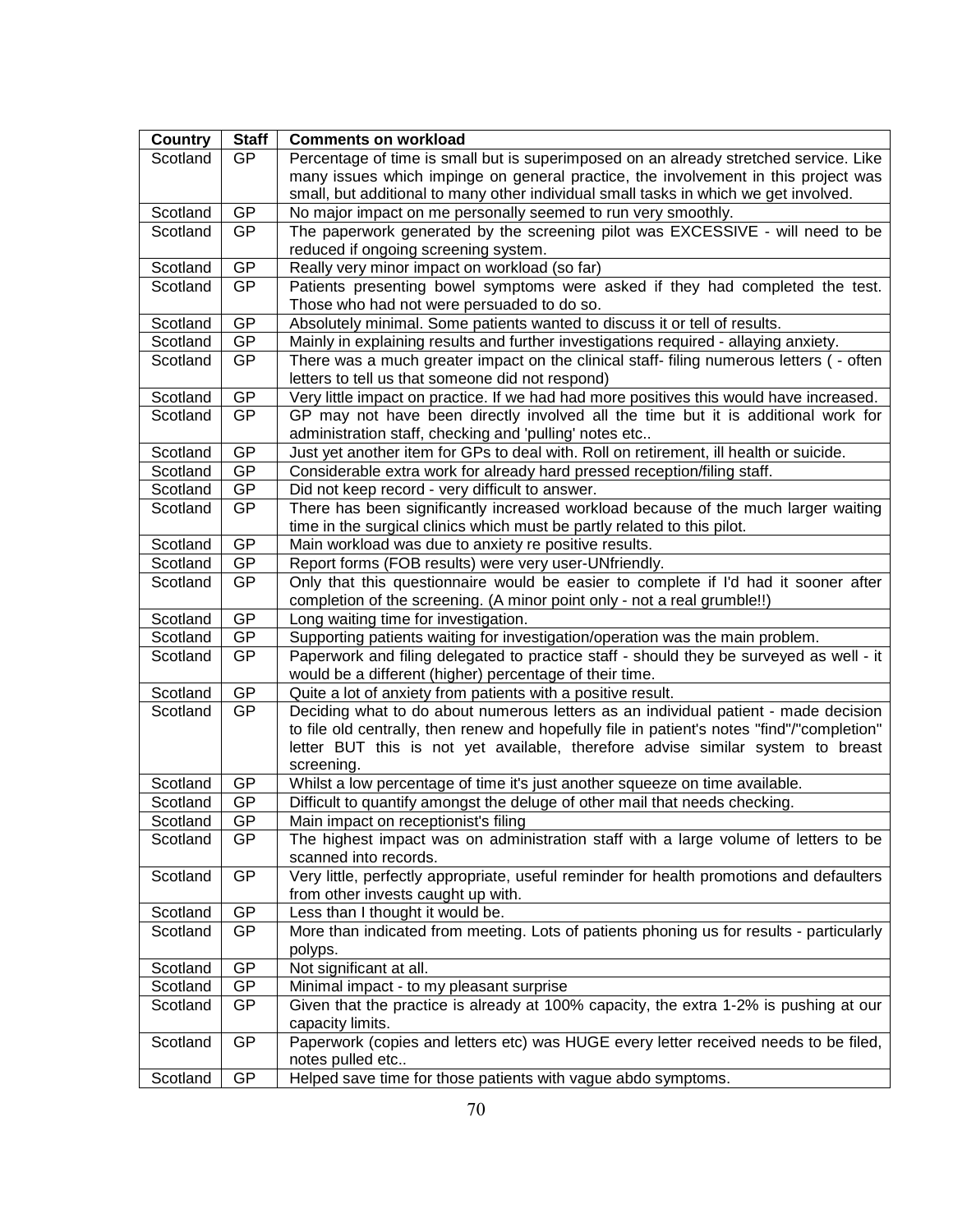| <b>Country</b> | <b>Staff</b> | <b>Comments on workload</b>                                                                                                                                                     |
|----------------|--------------|---------------------------------------------------------------------------------------------------------------------------------------------------------------------------------|
| Scotland       | GP           | Probably only one occasion in each category above.                                                                                                                              |
| Scotland       | GP           | Impact seemed negligible.                                                                                                                                                       |
| Scotland       | <b>GP</b>    | These questions are impossible to answer without having audited as we went along,                                                                                               |
|                |              | so the questions are pointless and any answers would be pointless.                                                                                                              |
| Scotland       | <b>PM</b>    | No real work caused by patients making enquiries. The idea that GP teams can stop                                                                                               |
|                |              | regular work to meet with outside teams to get information is unrealistic. In an ideal                                                                                          |
|                |              | world it might work.                                                                                                                                                            |
| Scotland       | <b>PM</b>    | As mentioned already - too much work involved to check list for "criteria"                                                                                                      |
| Scotland       | <b>PM</b>    | As practice manager, very little. Most impact was on reception and records work.                                                                                                |
|                |              | They reported slight increase in number of calls and filing, but not significant.                                                                                               |
| Scotland       | PM           | Minimal if results positive.                                                                                                                                                    |
| Scotland       | <b>PM</b>    | Most of the time was spent identifying and collating result letters purely out of interest                                                                                      |
|                |              | in the pilot and ensuring GPs were aware any positive results before filing more -                                                                                              |
|                |              | more a monitor role.                                                                                                                                                            |
| Scotland       | <b>PM</b>    | Really minimal and seen to be for very good reason - unlike some of the things we are                                                                                           |
|                |              | asked to do!                                                                                                                                                                    |
| Scotland       | PM           | Virtually no impact.                                                                                                                                                            |
| Scotland       | PM           | Don't know!                                                                                                                                                                     |
| Scotland       | PN           | No impact on my workload.                                                                                                                                                       |
| Scotland       | PN           | Patient's querying letters sent to them. Patients needing further explanation of taking                                                                                         |
|                |              | sample.                                                                                                                                                                         |
| Scotland       | PN           | Again, just me of the many extra pilots and projects being asked to do.                                                                                                         |
| Scotland       | PN           | I was actually on holiday the week the kits were first sent out.                                                                                                                |
| Scotland       | PN           | Workload was more 'query' led than active - but did take time out of patient                                                                                                    |
|                |              | consultations.                                                                                                                                                                  |
| Scotland       | <b>PN</b>    | Spent time encouraging patients to complete the screening!                                                                                                                      |
| Scotland       | <b>PN</b>    | Not sure that we got letter re screening and result for patients records. Certainly can                                                                                         |
|                |              | think of patient in Feb who received letter of results (neg) but practice got nothing (yet!                                                                                     |
|                |              | - May). Relevance of this is that patient anaemic and we were going to do routine                                                                                               |
|                |              | FOBs, therefore repeating the process.                                                                                                                                          |
| Scotland       | PN           | I had two patients on warfarin who had positive FOBs. One lady reported to me great                                                                                             |
|                |              | confusion at the hospital about what to do about warfarin. When to restart etc. and                                                                                             |
|                |              | that it was the most painful thing ever experienced. She had to go back and this took<br>a lot of talking through. The other patient had two visits and she took a long time to |
|                |              | get back to 'normal' after stopping the warfarin and she awaited results for four weeks                                                                                         |
|                |              | which gave her great concern.                                                                                                                                                   |
| Scotland       | <b>PN</b>    | Minimal impact on workload                                                                                                                                                      |
| Scotland       | Rec          | Too many letters required filing - end result would have been enough. The GPs could                                                                                             |
|                |              | advise anyone through queries as the guide book was clear about the process.                                                                                                    |
| Scotland       | Rec          | Difficult to judge workload impact. Few queries. Lots of filing. Result sheets did not                                                                                          |
|                |              | include GP names.                                                                                                                                                               |
| Scotland       | Rec          | Only filing some of the letters which came to our practice.                                                                                                                     |
| Scotland       | Rec          | No extra work                                                                                                                                                                   |
| Scotland       | Rec          | Was only really involved with filing reports, didn't create a lot of work.                                                                                                      |
| England        | GP           | Minimal for me.                                                                                                                                                                 |
| England        | GP           | Unable to give accurate figures - records not kept.                                                                                                                             |
| England        | <b>GP</b>    | Anxiety was generated in patients which led to a number of "explanatory                                                                                                         |
|                |              | consultations". Some patients were concerned when called back for more tests.                                                                                                   |
|                |              | Levels of anxiety notably dropped as increasing public awareness/education re pilot.                                                                                            |
|                |              | Increased nos patients seen and changes in bowel habit/bleeding more.                                                                                                           |
| England        | GP           | I suspect that this would increase if the screening process was broadened.                                                                                                      |
| England        | <b>GP</b>    | Overall - minimal                                                                                                                                                               |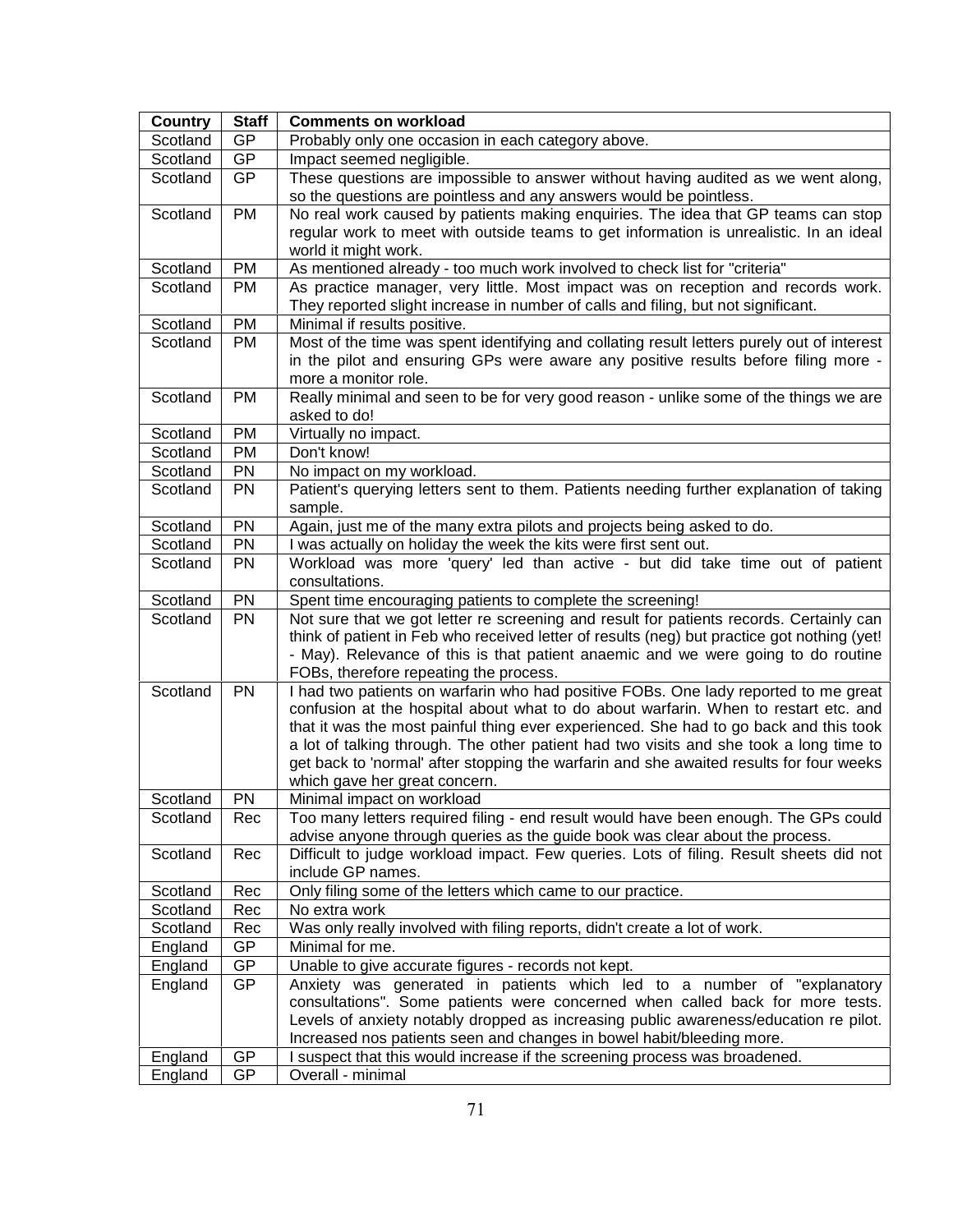| Country | <b>Staff</b> | <b>Comments on workload</b>                                                                                                |
|---------|--------------|----------------------------------------------------------------------------------------------------------------------------|
| England | GP           | Here's the one about the time & the ball of straw!                                                                         |
| England | GP           | During screening process, seemed to be little impact on workload - patients appear to                                      |
|         |              | have coped well with process & gained as mush information as they needed re.                                               |
|         |              | Follow up for screening unit.                                                                                              |
| England | GP           | Practice staff were involved significantly more than GP's.                                                                 |
| England | GP           | Obviously there was a workload impact. Despite clear instructions patients came                                            |
|         |              | in/rang/enquired/regarding/when and why. Also added correspondence/ filing data                                            |
|         |              | collection.                                                                                                                |
| England | GP           | Minimal.                                                                                                                   |
| England | <b>GP</b>    | One patient found to have ademonillous polyps - needed a lot of chasing up to get                                          |
|         |              | patient admitted for research as he became symptomatic between screening process                                           |
|         |              | and treatment.                                                                                                             |
| England | GP           | Made little impact on overall workload and was actually helpful in some instances                                          |
|         |              | when a patient presented with bowel symptoms or test for FOB had already been                                              |
|         |              | done (saved time).                                                                                                         |
| England | GP           | Mainly classification of results and general discussions.                                                                  |
| England | GP           | Those people who did not or could not do test came into surgery and I had to do the                                        |
|         |              | test on 3-4 patients or more.                                                                                              |
| England | <b>GP</b>    | To my surprise, no real impact on workload.                                                                                |
| England | GP           | Admittedly this was only a relatively small increase in workload but we are having so                                      |
|         |              | much else forced on us at present that general practice will soon collapse. All                                            |
|         | GP           | additions to workload is accumulative.                                                                                     |
| England | <b>GP</b>    | Difficult to quantify.<br>Very little.                                                                                     |
| England | <b>GP</b>    |                                                                                                                            |
| England | <b>GP</b>    | Negligible impact on workload personally.<br>2% workload increase may not seem much but is heavy in relation to increasing |
| England |              | amount of workload/NHS initiatives etc.                                                                                    |
| England | <b>GP</b>    | Just another 2%!                                                                                                           |
| England | <b>GP</b>    | Impact was minimal, often mentioned un addition to presenting problem. Occasionally                                        |
|         |              | asked why people were recalled.                                                                                            |
| England | GP           | Many patients commented on the FOBT screening test as part of the consultation for                                         |
|         |              | an unrelated problem. The discussion may have added 2-3 minutes to the                                                     |
|         |              | consultation time but the feedback was generally positive.                                                                 |
| England | <b>GP</b>    | Not overall task.                                                                                                          |
| England | GP           | minor only                                                                                                                 |
| England | GP           | Too long ago to remember.                                                                                                  |
| England | <b>GP</b>    | I don't think any of our positives have had any further Ix job. I expect patient concerns                                  |
|         |              | and workload will for them.                                                                                                |
| England | <b>GP</b>    | Impact hardly noticeable.                                                                                                  |
| England | <b>GP</b>    | No I expected some discussion/calls from patients                                                                          |
| England | GP           | More on admin staff then GP                                                                                                |
| England | <b>PM</b>    | A few queries came my way but they were few and not enough to significantly                                                |
|         |              | increase my workload.                                                                                                      |
| England | <b>PM</b>    | More advance warning, so it could be slotted into the practice workload agenda would                                       |
|         |              | have been more beneficial to us.                                                                                           |
| England | PM           | Some very anxious patients needed to talk to someone during the screening process.                                         |
| England | PM           | Recall for test information. Increased filing.                                                                             |
| England | PM           | One receptionist took control - had very little impact on her workload.                                                    |
| England | PM           | Usually discussed when came for appointment concerning other matters.                                                      |
| England | PN           | There was nothing but a positive reaction about the screening from the patients, some                                      |
|         |              | didn't like doing the screening but did it anyway.                                                                         |
| England | <b>PN</b>    | Most of our enquiries came long before the programme started. Probably needed the                                          |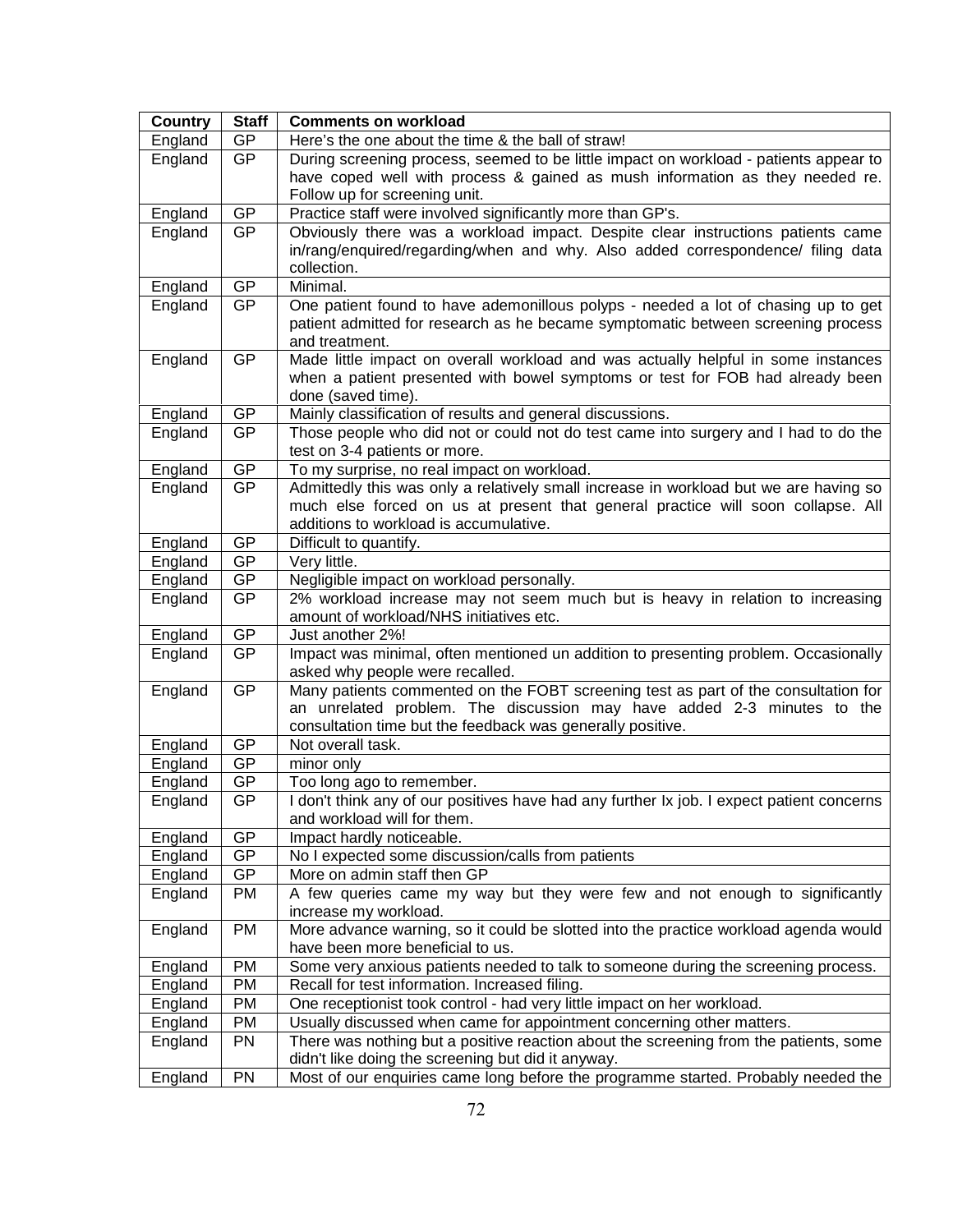| <b>Country</b> | <b>Staff</b> | <b>Comments on workload</b>                                                           |
|----------------|--------------|---------------------------------------------------------------------------------------|
|                |              | information sooner.                                                                   |
| England        | PN           | some very anxious patients needed to talk to someone during the screening process     |
| England        | PN           | I was on maternity leave 31/01/01 - 13/08/01                                          |
| England        | <b>PN</b>    | Practice manager dealt with all paperwork & queries. Practice nurse spoke to patient  |
|                |              | who had any worries regarding screening.                                              |
| England        | <b>PN</b>    | As a junior practice nurse I had no specific time for screening programme - I had a   |
|                |              | few general enquiries from staff or patients.                                         |
| England        | PN           | No workload impact.                                                                   |
| England        | <b>PN</b>    | Didn't create any significant extra workload for me personally.                       |
| England        | PN           | Very little workload impact to me.                                                    |
| England        | PN           | Most enquiries were via our interpreter.                                              |
| England        | PN           | I only knew about the screening via patients comments and enquiries.                  |
| England        | PN           | All dealt with by Karen Joseph.                                                       |
| England        | PN           | There was very little impact on my time or other members of staff. I was impressed    |
|                |              | with the efficient way the screening was run.                                         |
| England        | Rec          | Recording recalls in notes for follow-ups and positive results "spoilt" not recorded! |
| England        | Rec          | Very little.                                                                          |
| England        | Rec          | As a receptionist, I was never really involved but would like to have been.           |
| England        | Rec          | I work at the Branch Surgery. The Main Surgery may have done more work regarding      |
|                |              | the above.                                                                            |
| England        | Rec          | I wasn't involved in this screening exercise in anyway.                               |
| England        | Rec          | I work part time - 3 days per week so depending on the day the screening took place   |
|                |              | would dictate my involvement.                                                         |
| England        | Rec          | People generally were not sure whether to send kits here or rugby, this was a very    |
|                |              | common enquiry, this involved more time on reception with explanations.               |
| England        | Rec          | This screening started before I commenced employment.                                 |
| England        | Rec          | Unable to answer - not involved.                                                      |
| England        | Rec          | The workload impact as far as I was personally involved was very little.              |
| England        | Rec          | Had no involvement in this.                                                           |
| England        | Rec          | Never had any enquiries.                                                              |
| England        | Rec          | No involvement.                                                                       |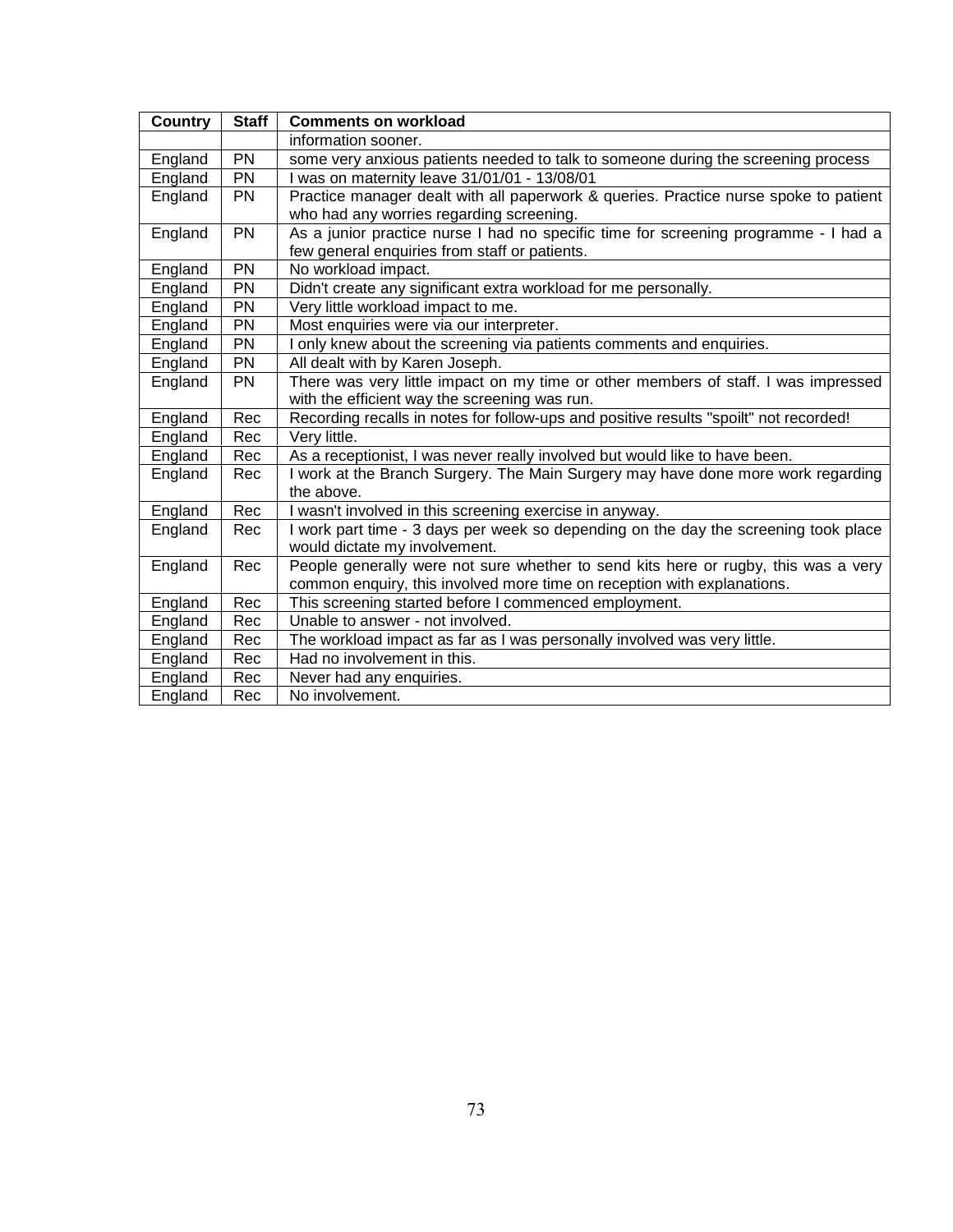| <b>Country</b> | <b>Staff</b> | <b>Comments on patient enquiries</b>                                                             |
|----------------|--------------|--------------------------------------------------------------------------------------------------|
| Scotland       | GP           | Non specific anxiety and "I'd rather not know", "So where did the blood come from?"              |
| Scotland       | <b>GP</b>    | Questions about late follow up - 1st test positive, 2nd negative, but patients then              |
|                |              | received 3rd test after interval. This was not explained at time of 2nd negative result          |
|                |              | - and I had no knowledge of this phase as a GP.                                                  |
| Scotland       | GP           | Reassurance when asked to provide follow up samples.                                             |
| Scotland       | GP           | Queries from patients who had thought that I had referred them but hadn't told                   |
|                |              | them!                                                                                            |
| Scotland       | GP           | I was surprised that very few people asked about it. Everyone seemed to accept it                |
|                |              | and appreciate it.                                                                               |
| Scotland       | GP           | Confusion regarding re-screening by patient.                                                     |
| Scotland       | GP           | Patients just told us they had been asked to take part in their consultations.                   |
| Scotland       | GP           | Asked to relay result of Biopsies to patient.                                                    |
| Scotland       | GP           | Some patients felt because they had had THIS "cancer test" they did not require                  |
|                |              | another type or "cancer test" e.g. cystoscopy for haematuria, because their FOB                  |
|                | GP           | had been negative.<br>Some patients asking if they should perform test when they have had recent |
| Scotland       |              | investigation or known bowel pathology. Patients asking to be included although out              |
|                |              | with the age group tested.                                                                       |
| Scotland       | <b>GP</b>    | People out with patient group also heard about test and wanted to participate.                   |
| Scotland       | GP           | One patient had had altered bowel habit, blood and mucous per rectum for approx.                 |
|                |              | 1 year but was too embarrassed to attend. The patient, however, did take part in                 |
|                |              | screening, had a positive result and was given a date for colonoscopy. By this                   |
|                |              | stage, anxiety was extreme, they felt unable to wait for the associated date and I               |
|                |              | have had to write to explain the situation and expedite colonoscopy. I am not yet                |
|                |              | aware if this has been successful. I think I spent approx. 30 minutes with this                  |
|                |              | patient during a surgery of 7.5 minute appointment slots!                                        |
| Scotland       | GP           | From patients out with the screening age group.                                                  |
| Scotland       | GP           | "Why have I to wait so long for colonoscopy?"                                                    |
| Scotland       | GP           | One particularly complex patient was last to follow up because of notes going                    |
|                |              | astray - finally required admission for transfusion.                                             |
| Scotland       | GP           | Results of follow up investigations.                                                             |
| Scotland       | <b>GP</b>    | Mainly enquiries about whether or not to participate or not - and implications of                |
|                |              | doing so.                                                                                        |
| Scotland       | GP           | Many patients were anxious especially because of the long delays.                                |
| Scotland       | <b>GP</b>    | Did anyone really think through what the impact of possibly having dozens of                     |
|                |              | positive FOBs would do to an already overstretched dept? As far as I am aware no                 |
|                |              | extra colorectal surgeons were taken on to deal with patients requiring surgery -                |
|                |              | subsequently the wait for 'non-urgent' routine appointments for colorectal problems              |
|                |              | has lengthened exponentially. I suspect, as usual, that some politician has                      |
|                |              | sanctioned this without making sure extra staff and resources were in place. I have              |
|                |              | had several very angry patients waiting for many weeks longer than they should<br>have.          |
| Scotland       | GP           | Questions relating to screening of families especially where a blood relative already            |
|                |              | has Ca Colon.                                                                                    |
| Scotland       | GP           | Impact on patients waiting for GI investigations.                                                |
| Scotland       | GP           | Concerns re delay in colonoscopy and surgery                                                     |
| Scotland       | GP           | Patient refused to take part.                                                                    |
| Scotland       | <b>GP</b>    | How good is test? How reassuring is a negative result? Details about colonoscopy -               |
|                |              | is it done while I'm awake? Etc                                                                  |
| Scotland       | GP           | Enquiries were infrequent.                                                                       |
| Scotland       | <b>GP</b>    | Relatives of those screened out with age bracket requesting screening. Increased                 |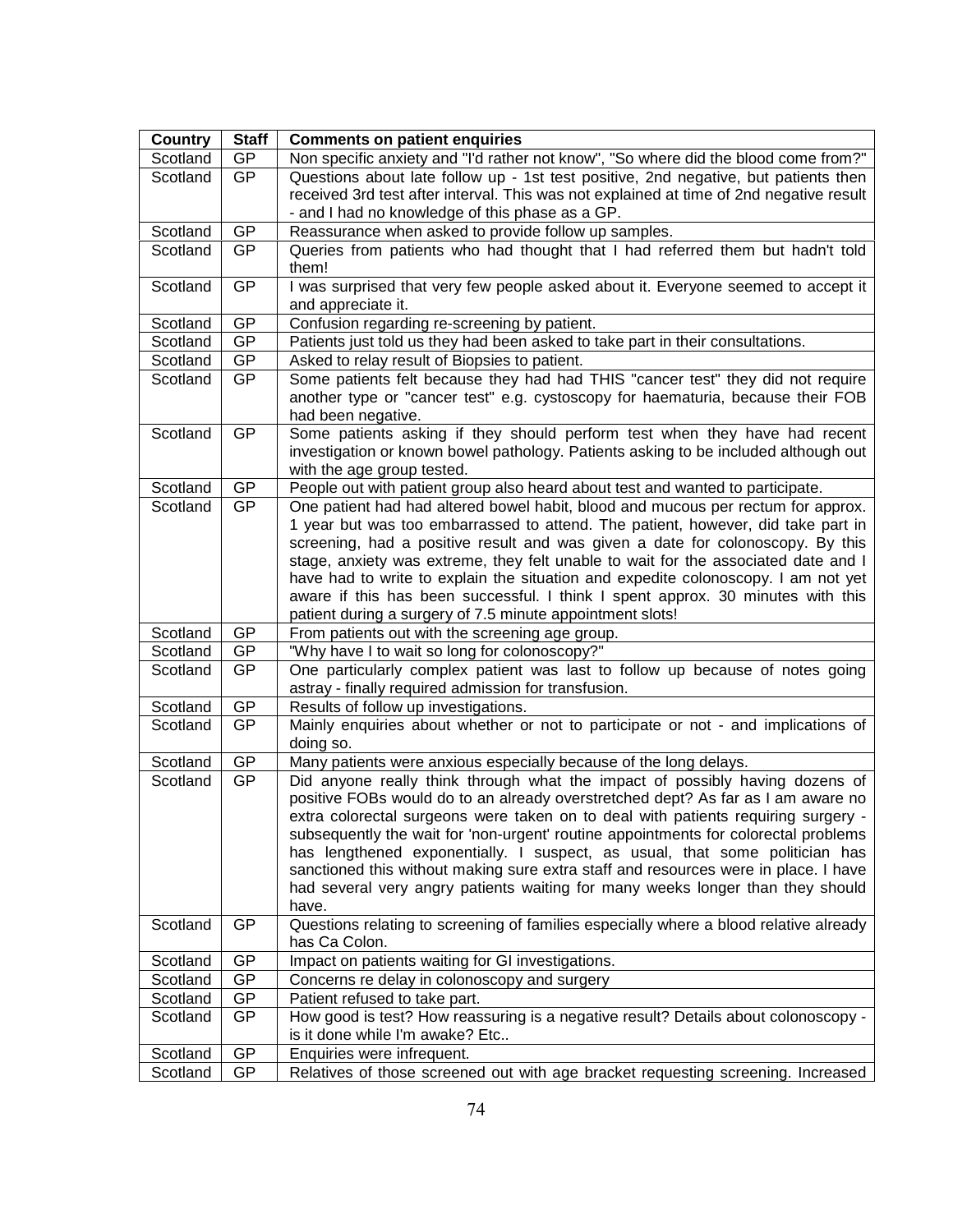| <b>Country</b> | <b>Staff</b>             | <b>Comments on patient enquiries</b>                                                                                                            |
|----------------|--------------------------|-------------------------------------------------------------------------------------------------------------------------------------------------|
|                |                          | awareness of symptoms in relatives (out with screening) results in increased<br>consultations with GP for "check up".                           |
| Scotland       | <b>GP</b>                | Many patients were keen to advise the practice that they had been invited to take<br>part.                                                      |
| Scotland       | GP                       | What to do if the person was on regular aspirin or on warfarin.                                                                                 |
| Scotland       | GP                       | Comments on "Having done THAT test for you (me??) doctor" Blank look from me                                                                    |
|                |                          | "You know - the samples!" Good, well done etc                                                                                                   |
| Scotland       | GP                       | People expected or accepted that this test was "routine", i.e. not a pilot so may                                                               |
|                |                          | expect this every year or so? Accept that is then clear if cancer!                                                                              |
| Scotland       | GP                       | I wrote to Prof Steele about a patient who didn't see the point - his case as he has                                                            |
|                |                          | regular bleeding PR and attends a clinic for his previous large bowel disease.                                                                  |
| Scotland       | GP                       | Concerns that younger first degree relatives should also be tested when carcinoma                                                               |
|                |                          | had been detected as a result of screening programs                                                                                             |
| Scotland       | GP                       | Complaints re: pre colonoscopy preparation!!                                                                                                    |
| Scotland       | GP                       | General re what colonoscopy involves and also is it 100% conclusive?                                                                            |
| Scotland       | $\overline{\mathsf{GP}}$ | <b>Result requests</b>                                                                                                                          |
| Scotland       | GP                       | The process of endoscopy                                                                                                                        |
| Scotland       | GP                       | Ensuring that patients scheduled for further investigations and surgery actually                                                                |
|                |                          | received such - in patients phoning because they hadn't heard. Chasing up results                                                               |
|                |                          | especially histology from consultants, after anxious phone calls from patients.                                                                 |
| Scotland       | GP                       | "When is it starting?", "Will I be screened?"                                                                                                   |
| Scotland       | PN                       | Diet.                                                                                                                                           |
| Scotland       | PN                       | We had a lot of telephone calls asking if it was a hoax!!                                                                                       |
| Scotland       | PN<br>PN                 | Kits lost down loos! Kits opened incorrectly. Kits lost!                                                                                        |
| Scotland       |                          | One or two patients required re-assuring and more information after being asked to<br>re-submit samples because of inadequate results.          |
| Scotland       | PN                       | Genetic links? Risk to children? Will I die soon?                                                                                               |
| Scotland       | PN                       | One query from patient who wanted home testing kit explained. Patients indicated                                                                |
|                |                          | that CRC study had prompted or promoted home tests.                                                                                             |
| Scotland       | PN                       | Unused kits - unable to use them! Patients returned them to practice - ?what will                                                               |
|                |                          | they do with them.                                                                                                                              |
| Scotland       | <b>PN</b>                | Positive comments from patients who participated in the study.                                                                                  |
| Scotland       | PN                       | Amazingly I have had no queries. The kit seemed to explain adequately.                                                                          |
| Scotland       | PN                       | Patients with haemorrhoid wondering if they should participate.                                                                                 |
| Scotland       | Rec                      | One disabled patient requiring help.                                                                                                            |
| Scotland       | Rec                      | No queries received                                                                                                                             |
| Scotland       | Rec                      | Passed to GPs                                                                                                                                   |
| Scotland       | Rec                      | Patients unsure when they received test pack of what to do with it, maybe not made                                                              |
|                |                          | clear enough for patients & when to do test.                                                                                                    |
| Scotland       | Rec                      | Any queries passed on the phone. No of screening unit.                                                                                          |
| England        | GP                       | Requests from patients not in age group, to have screen.                                                                                        |
| England        | GP                       | Why some people had tests and not others - according to age and geographical                                                                    |
|                |                          | areas.                                                                                                                                          |
| England        | GP                       | The administration staff had a few enquiries - the pack the patients received was<br>informative and took them carefully through the procedure. |
| England        | GP                       | Some patients having heard about the project were anxious that they had not heard                                                               |
|                |                          | from the team and thought they had been overlooked because friends had already                                                                  |
|                |                          | received their kit.                                                                                                                             |
| England        | GP                       | None. People seem to know about screening via local publicity & accept need for it.                                                             |
| England        | GP                       | Some patients coming in with symptoms when FOB re. How many symptomatic                                                                         |
|                |                          | patients did not come to see Dr when FOB reported re (? - false negative)                                                                       |
| England        | GP                       | Anything you could possibly think of.                                                                                                           |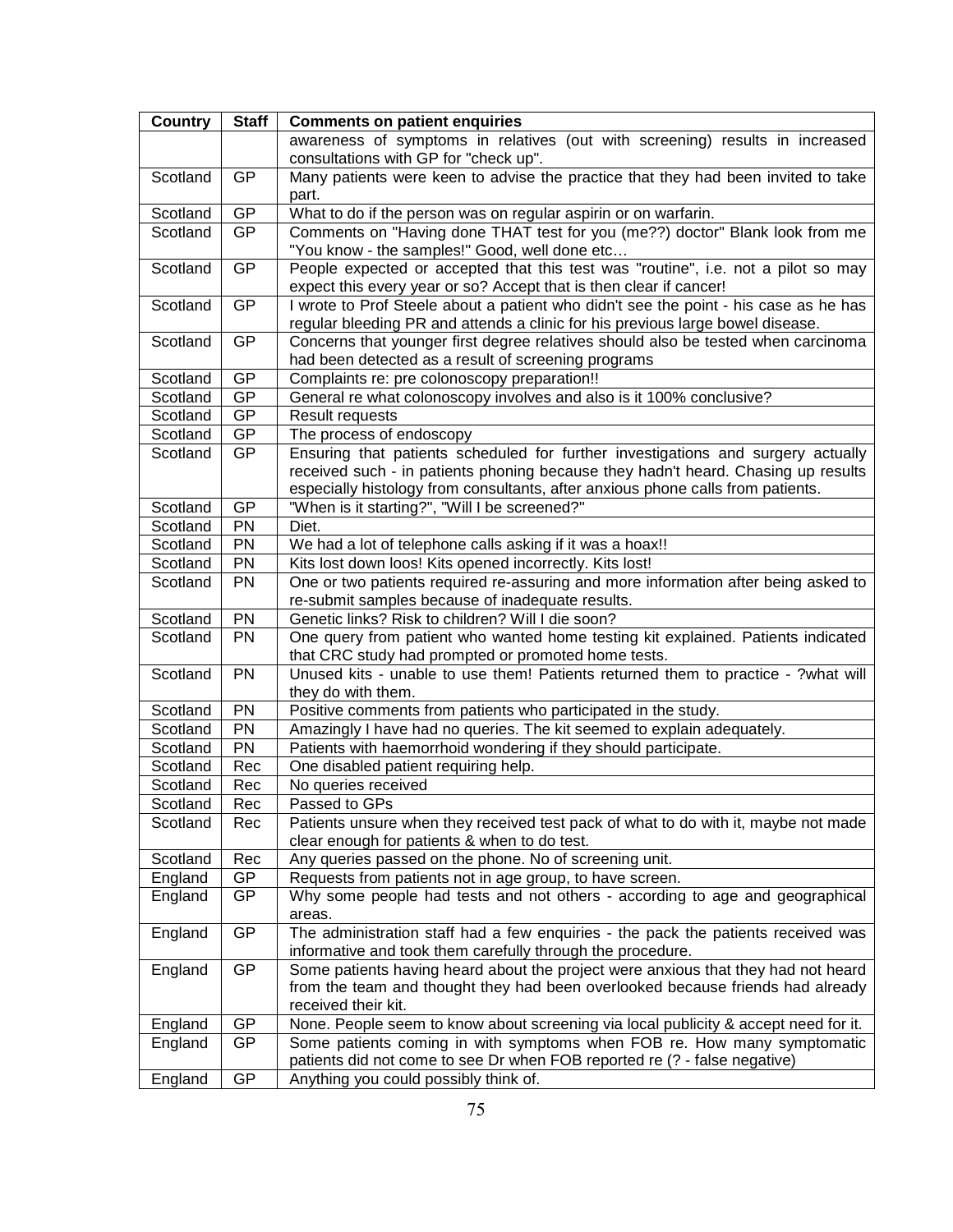| <b>Country</b> | <b>Staff</b> | <b>Comments on patient enquiries</b>                                                                                                   |
|----------------|--------------|----------------------------------------------------------------------------------------------------------------------------------------|
| England        | <b>GP</b>    | Why can't my friend/relative be included?                                                                                              |
| England        | <b>GP</b>    | More queries related to results of colonoscopies.                                                                                      |
| England        | GP           | Several female patients wanted to know how to persuade their husbands to                                                               |
|                |              | undertake the screening test.                                                                                                          |
| England        | GP           | Patients outside the inclusion age-group asking to be screened.                                                                        |
| England        | GP           | Mainly the above.                                                                                                                      |
| England        | GP           | Why hasn't this happened before, will I get tested again.                                                                              |
| England        | GP           | Where is Coventry?                                                                                                                     |
| England        | GP           | How to speed up follow up appointments.                                                                                                |
| England        | GP           | Patients outside age range requesting screening.                                                                                       |
| England        | GP           | Questions on how reliable test is many felt "falsely" reassured - ?? May not report                                                    |
|                |              | change in bowel habit within few months of test as assume all is well.                                                                 |
| England        | GP           | Reason for initial positive result i.e. false positive caused by diet.                                                                 |
| England        | GP           | Only above.                                                                                                                            |
| England        | GP           | Positive findings on colonoscopy - prevent anxieties.                                                                                  |
| England        | GP<br>GP     | Blind patient could not do it.                                                                                                         |
| England        |              | No one ever asked me. Your information pack was extremely helpful and<br>comprehensive.                                                |
| England        | GP           | Discussed the results.                                                                                                                 |
| England        | PN           | Bowel preparation - timetables. Reassuring patients on next stage - colonoscopy.                                                       |
| England        | PN           | Language difficulties appeared to cause most of the problems - practice has mainly                                                     |
|                |              | Asian patients who were reluctant to phone the advice line number and preferred to                                                     |
|                |              | come to the surgery with any queries.                                                                                                  |
| England        | PN           | Why me? Why this age group?                                                                                                            |
| England        | PN           | If the practice were directly involved - why they were specifically chosen for the test.                                               |
| England        | PN           | Any response was positive on patients part. They were keen to do the screening                                                         |
|                |              | realising the importance of it.                                                                                                        |
| England        | PN           | Concerns re results, what could it mean? Why haven't I had one (out of age group)                                                      |
| England        | PN           | None that I can remember.                                                                                                              |
| England        | PN           | Not queries, but patients appear to be confused about who was doing screening.                                                         |
|                |              | Some patients thought it was directly from us.                                                                                         |
| England        | PN           | Was it too late to send it off - have had a re-think?                                                                                  |
| England        | Rec          | only received queries regarding "How to do" screening test and why they                                                                |
|                |              | (patients) were contacted. Only patient I spoke to who was worried as there was                                                        |
|                |              | bowel cancer in the family and thought they were the only one(s) being screened.                                                       |
| England        | Rec          | Some patients ask where they should send it back to.                                                                                   |
| England        | Rec          | People asking when they were going to be called for the screening.                                                                     |
| England        | Rec          | Length of time it would take for results to come back.                                                                                 |
| England        | Rec          | Patients registered with our practice but living outside of Warwickshire wanted to be                                                  |
|                |              | included.                                                                                                                              |
| England        | Rec          | None.                                                                                                                                  |
| England        | Rec          | Is this test sent from the hospital or surgery.<br>Patients were frightened of what it would reveal, so would not take part even after |
| England        | Rec          | explaining what it would mean to their health.                                                                                         |
| England        | Rec          | We only received enquiries from the Screening Project Staff, clarifying addresses                                                      |
|                |              | with receptionists. Also one or two of our patients called in to say that they were not                                                |
|                |              | interested in taking part in the screening project.                                                                                    |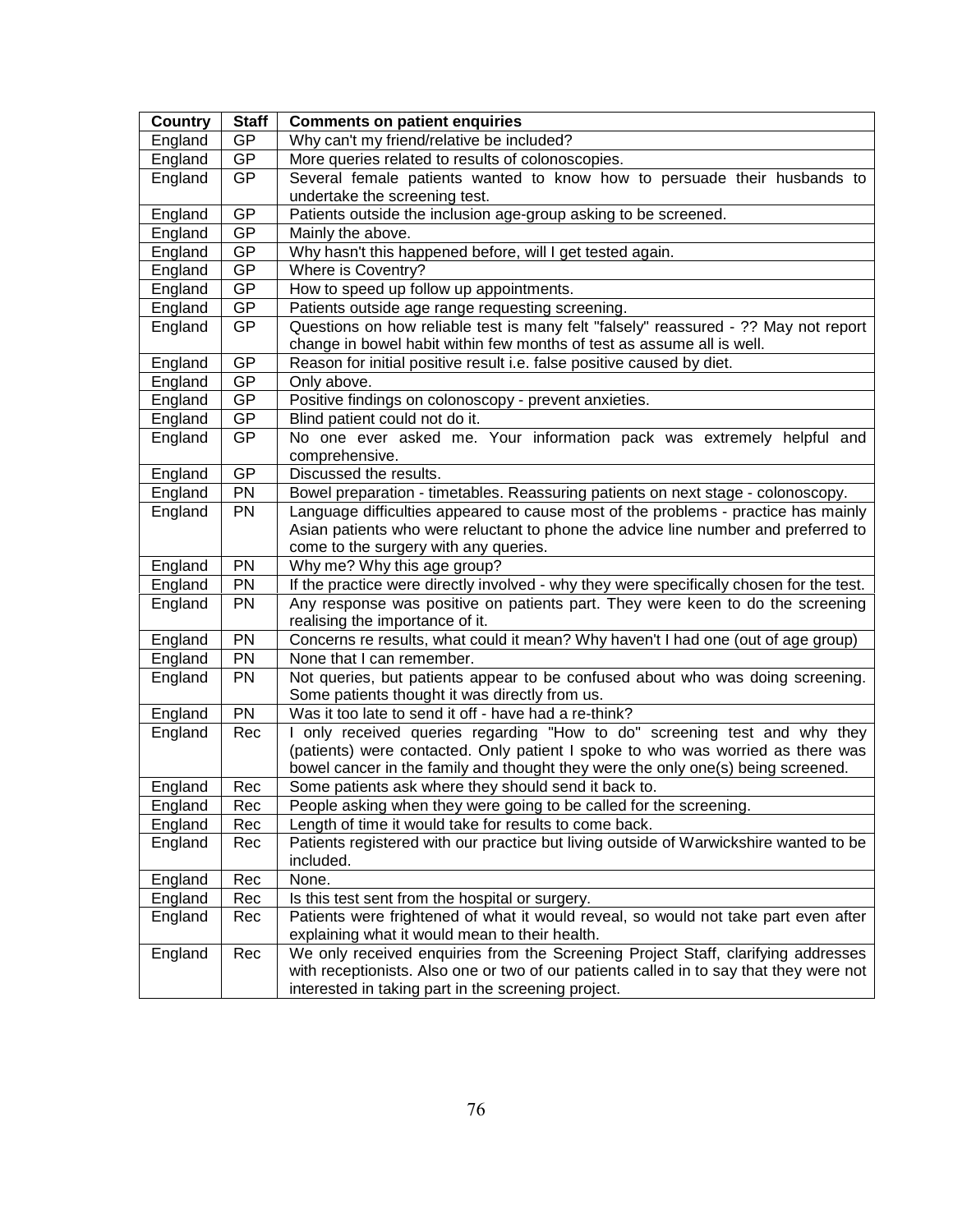| <b>Country</b> | <b>Staff</b> | <b>Experience of pilot - comments</b>                                                                                                                    |
|----------------|--------------|----------------------------------------------------------------------------------------------------------------------------------------------------------|
| Scotland       | GP           | Generally very good.                                                                                                                                     |
| Scotland       | <b>GP</b>    | We found it iniquitous that patients FOB positive on screening had Ix weeks before                                                                       |
|                |              | patient urgently referred with symptoms.                                                                                                                 |
| Scotland       | GP           | It created a great deal of anxiety.                                                                                                                      |
| Scotland       | GP           | Worthwhile experience.                                                                                                                                   |
| Scotland       | GP           | Unlike the Breast Screening I received no information on results which were                                                                              |
|                |              | negative on the first test. This should be in the patient's notes.                                                                                       |
| Scotland       | GP           | Well organised and did not cause extra GP work.                                                                                                          |
| Scotland       | <b>GP</b>    | Patients require more reassurance about follow-up procedures and length of follow                                                                        |
|                |              | up required. I.e. yearly FOBs etc                                                                                                                        |
| Scotland       | GP           | Far too much paperwork.                                                                                                                                  |
| Scotland       | <b>GP</b>    | It is a pity that we have received no interim figures on what number (%) are called                                                                      |
|                |              | for further investigation, and what % have had neoplasm detected, and at what                                                                            |
|                |              | stage.                                                                                                                                                   |
| Scotland       | <b>GP</b>    | Main problem in Aberdeen was insufficient resource at hospital end in rapidly                                                                            |
|                |              | following up a positive response. One lady went private in view of the potential<br>delay.                                                               |
| Scotland       | <b>GP</b>    | Certainly raised awareness and mainly positive discussion about colorectal cancer.                                                                       |
| Scotland       | <b>GP</b>    | I think this must have overloaded an already stretched GI/colorectal service in                                                                          |
|                |              | Aberdeen.                                                                                                                                                |
| Scotland       | GP           | Disappointing that the pilot has been suspended because of inadequate provision                                                                          |
|                |              | at secondary care level. Also pilot has had major negative impact on routine                                                                             |
|                |              | referrals to the colorectal service.                                                                                                                     |
| Scotland       | GP           |                                                                                                                                                          |
|                | <b>GP</b>    | Too long a wait between positive FOB and colonoscopy.                                                                                                    |
| Scotland       |              | Very worthwhile.                                                                                                                                         |
| Scotland       | GP           | Have concerns about follow up and treatment once identified as potentially having a<br>problem. ? Secondary care adequately resourced to deal with this? |
| Scotland       | GP           | See Section 14 - at one point this year one of my patients waited 10 months for a                                                                        |
|                |              | 1st appointment with a change in bowel habit.                                                                                                            |
| Scotland       | <b>GP</b>    | As you are well aware a screening programme requires appropriate resourcing -                                                                            |
|                |              | this is a new activity - and undertaking the programme should not impair on the                                                                          |
|                |              | existing provision of secondary care services.                                                                                                           |
| Scotland       | GP           | Huge delays in GI service in introducing pilot to this area with an already                                                                              |
|                |              | overloaded and under-resourced GI services. Patients had significant delay from                                                                          |
|                |              | res FOB to colonoscopy.                                                                                                                                  |
| Scotland       | <b>GP</b>    | Very useful but should have been properly funded.                                                                                                        |
| Scotland       | <b>GP</b>    | The time taken for positive screening result to colonoscopy was on occasion too                                                                          |
|                |              | long. Having been told that there was a positive result for this investigation the                                                                       |
|                |              | patients felt that further investigation should of started with no delay!                                                                                |
| Scotland       | GP           | There as a long wait for patients between positive result and colonoscopy and also                                                                       |
|                |              | for those requiring bowel surgery. This caused a LOT of anxiety for patients.                                                                            |
| Scotland       | GP           | All positive                                                                                                                                             |
| Scotland       | GP           | Many patients contacted me to discuss positive results, therefore significant anxiety                                                                    |
|                |              | for them and work for me.                                                                                                                                |
| Scotland       | <b>GP</b>    | Our perception was that wait times for bowel investigations got worse during the                                                                         |
|                |              | period of the pilot - therefore symptomatic patients may have suffered.                                                                                  |
| Scotland       | GP           | Lots of letters mostly negative results- what do we do with them?                                                                                        |
| Scotland       | <b>GP</b>    | Similar recording of patient participation as in breast screening i.e. Small shaker                                                                      |
|                |              | and details of patient, date of screening and result to record permanently in notes                                                                      |
|                |              | would be useful.                                                                                                                                         |
| Scotland       | <b>GP</b>    | Would have been useful to know who had negative screening? Have had 5-6                                                                                  |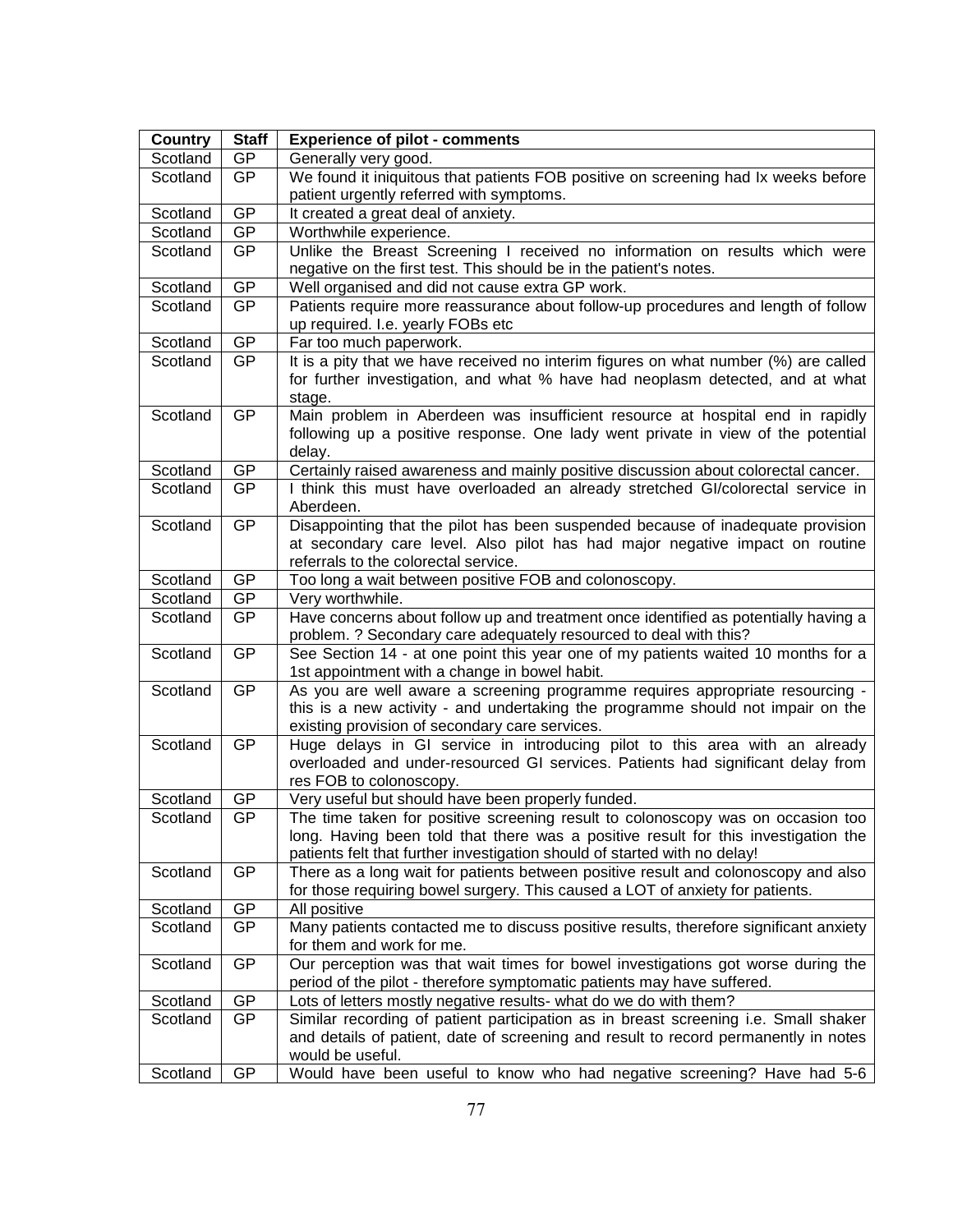| <b>Country</b> | <b>Staff</b> | <b>Experience of pilot - comments</b>                                                                                                                       |
|----------------|--------------|-------------------------------------------------------------------------------------------------------------------------------------------------------------|
|                |              | people since then who have been to me and been anaemic - on asking patients to<br>send FOBx3 - they said "- but I have already done that doctor".           |
| Scotland       | <b>GP</b>    | Some patients found the length of time to wait for colonoscopy after positive result<br>of screening unacceptable                                           |
| Scotland       | GP           | The pilot was very well run.                                                                                                                                |
| Scotland       | <b>GP</b>    | I received a letter pre Polyp excision which seemed to throw the onus of follow up                                                                          |
|                |              | onto the practice. We have no system to cope with follow up.                                                                                                |
| Scotland       | GP           | We had one patient who was very distressed having been told as a result of colon**                                                                          |
|                |              | that she had a tumour. The practice was not informed of this until a later date. I felt                                                                     |
|                |              | this was the only area where fault could be found with the pilot but it was a serious                                                                       |
| Scotland       | <b>GP</b>    | How much did it cost the NHS? I would like to know the percentage of people sent                                                                            |
|                |              | for colonoscopy and the percentage of abnormalities, though I am sure all were                                                                              |
|                |              | adequately followed up by yourselves.                                                                                                                       |
| Scotland       | <b>GP</b>    | think I've filled in 2-3 evaluation questionnaires. ? Duplicated by you?<br>L                                                                               |
|                |              | Misaddressed? My mistake? I would be interested to know how many of our                                                                                     |
|                |              | patients had pathology.                                                                                                                                     |
| Scotland       | <b>GP</b>    | Letter sent out was very poor quality in terms of style, font appearance etc. . 4-6                                                                         |
|                |              | week wait for tumour removal following positive result is diabolical.                                                                                       |
| Scotland       | GP           | A lot of extra letters to read along and courier mail!                                                                                                      |
| Scotland       | GP           | Results NOT available when partners came to surgeries                                                                                                       |
| Scotland       | GP           | Very frequent need to repeat test.                                                                                                                          |
| Scotland       | GP           | I have misgivings about asyump* patients receiving investigation before those with                                                                          |
|                |              | symptoms.                                                                                                                                                   |
| Scotland       | <b>GP</b>    | No problems                                                                                                                                                 |
| Scotland       | GP           | Far too much paper produced.                                                                                                                                |
| Scotland       | <b>PM</b>    | No flexibility for patients who changed their minds about screening.                                                                                        |
| Scotland       | <b>PM</b>    | The screening pilot appears to have been well organised, as apart from the<br>checking of the patient list there has been very little practice involvement. |
| Scotland       | <b>PM</b>    | No. Must say I personally feel it was a worthwhile screening programme and should<br>be done nationwide.                                                    |
| Scotland       | <b>PM</b>    | Only occasional queries received from patients.                                                                                                             |
| Scotland       | <b>PM</b>    | Perhaps evaluation forms sent out to too many to complete. This in itself is very                                                                           |
|                |              | time-consuming.                                                                                                                                             |
| Scotland       | <b>PM</b>    | Poor feedback re conclusions of investigations. Too many loose ends.                                                                                        |
| Scotland       | PM           | Seems to have been a very successful well run pilot, most beneficial for our                                                                                |
|                |              | patients with minimal disruption for practice.                                                                                                              |
| Scotland       | <b>PM</b>    | Pilot nurse/facilitator had a significant positive impact.                                                                                                  |
| Scotland       | <b>PM</b>    | Lists, results, and packs could have been sent through internal mail, but were                                                                              |
|                |              | posted incurring high postage costs.                                                                                                                        |
| Scotland       | <b>PM</b>    | Doctor would like to have been informed quicker when a definite diagnosis was                                                                               |
|                |              | made. Doctor appreciated your part was done and it was over to NHS. Patient                                                                                 |
|                |              | informed doctor of outcome of tests.                                                                                                                        |
| Scotland       | PN           | Excellent idea - if could continue                                                                                                                          |
| Scotland       | <b>PN</b>    | I did not need to be involved in this.                                                                                                                      |
| Scotland       | PN           | As you see from my comments, I had almost nothing to do with this scheme.                                                                                   |
|                |              | However, I knew about it and I think its excellent that the screening is done & I                                                                           |
|                |              | sincerely hope it continues professionally & personally.                                                                                                    |
| Scotland       | PN           | As a practice nurse had very little info given on the pilot programme.                                                                                      |
| Scotland       | PN           | Recall letter frightened them.                                                                                                                              |
| Scotland       | PN           | Something I found, which was very much appreciated, was the fact that results                                                                               |
| Scotland       | PN           | came back very promptly.<br>Very little information, and little need for me to be involved.                                                                 |
|                |              |                                                                                                                                                             |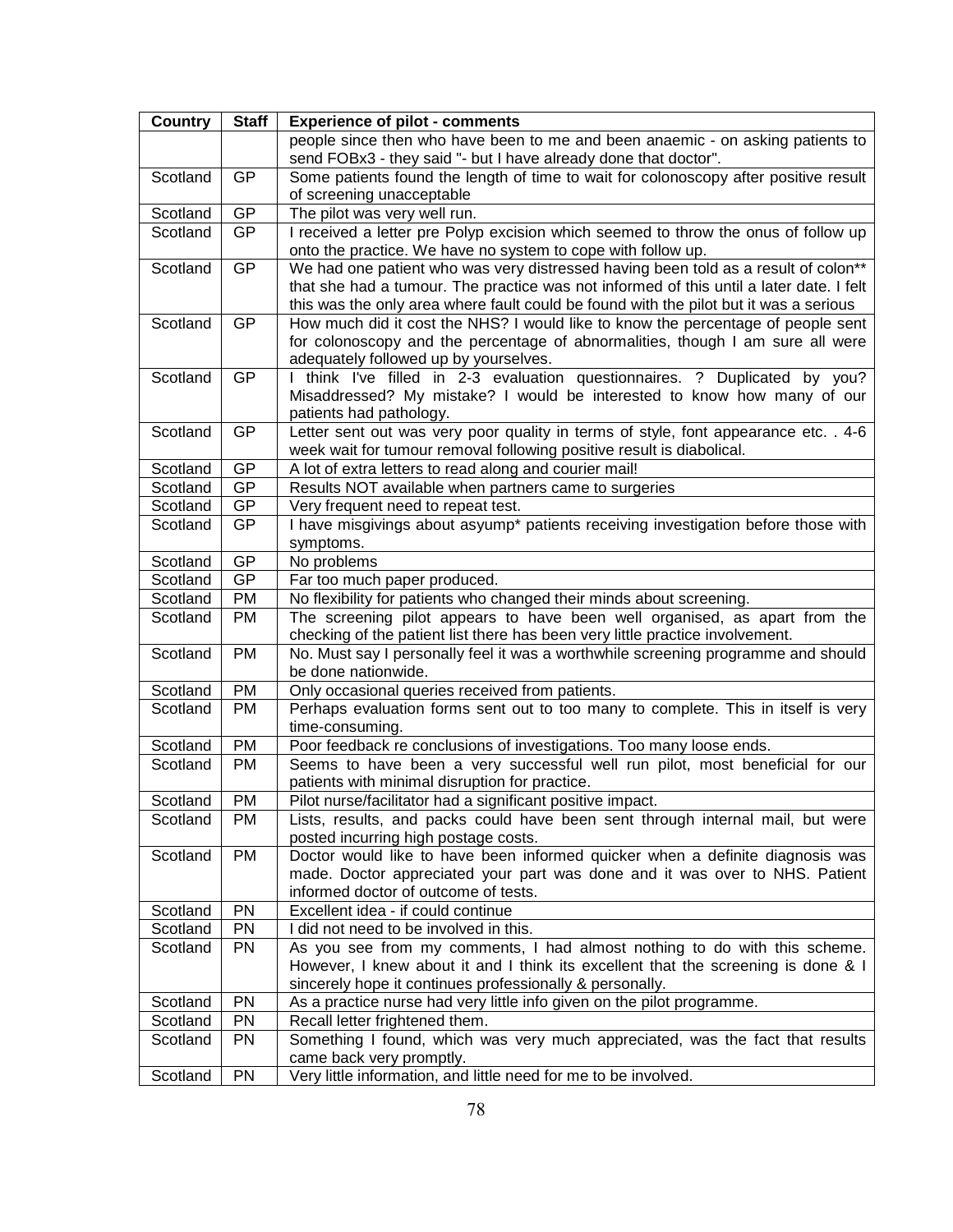| <b>Country</b> | <b>Staff</b> | <b>Experience of pilot - comments</b>                                                                                        |
|----------------|--------------|------------------------------------------------------------------------------------------------------------------------------|
| Scotland       | <b>PN</b>    | I was asked to give patients information about the screening programme, but I                                                |
|                |              | personally was given no information.                                                                                         |
| Scotland       | <b>PN</b>    | A worthwhile project. Patients need not approach their GP with an "embarrassing"                                             |
|                |              | (to them) problem.                                                                                                           |
| Scotland       | PN           | I was aware of study through personal channels - not practice and think it is very                                           |
|                |              | worthwhile. Apologies for not filling in first questionnaire sent to practice. It sat on                                     |
|                |              | our desk but prioritising work meant we did not even have time to fill it in. I am filling                                   |
|                |              | this in at home!                                                                                                             |
| Scotland       | Rec          | Seemed to be a lot of duplication of paperwork. Results came back as numbers<br>which no one seemed to know what they meant. |
| Scotland       | Rec          | Pleased with number from practice that took part.                                                                            |
| Scotland       | Rec          | Was actually quite surprised how many people took part. Don't know figures but it                                            |
|                |              | appeared to me that a lot of patients had participated.                                                                      |
| Scotland       | Rec          | Unaware of information for receptionists                                                                                     |
| England        | <b>GP</b>    | Administration staff noticed increased workload - significant for a short period of                                          |
|                |              | time.                                                                                                                        |
| England        | GP           | Some patients concerned when asked to repeat tests - thought they had cancer                                                 |
|                |              | and not sometimes aware that test "inadequate" etc.                                                                          |
| England        | GP           | Excellent programme, well launched and thought out.                                                                          |
| England        | GP           | As noted earlier.                                                                                                            |
| England        | GP           | Impinged very little on our daily workload.                                                                                  |
| England        | GP           | Gives false reassurance. If positive result lots of people said to me "I can't have                                          |
|                |              | cancer as my test was negative".                                                                                             |
| England        | GP           | One patient had the test but negative 2nd test, Adv to retest 3/12. Blood tests since                                        |
|                |              | o Hb of 9 & FOB x 3 tue (not arranged by me) Tried to a/w team to organise earlier                                           |
|                |              | FV but promise of returned calls never materialised. Patient ref via2/52 referral<br>system in the end.                      |
| England        | <b>GP</b>    | Generally positive.                                                                                                          |
| England        | <b>GP</b>    | I did not have the feeling that I got much involved except for the occasional letter,                                        |
|                |              | re. a patient. Not much extra workload.                                                                                      |
| England        | GP           | Computerised link for letters and results would improve values to GP's & patients.                                           |
| England        | GP           | Not enough knowledge of the system                                                                                           |
| England        | GP           | Perhaps Bowel Cancer would have been a better title than Colorectal cancer.                                                  |
| England        | GP           | Too long a wait for colonoscopy.                                                                                             |
| England        | <b>GP</b>    | The feedback from patients.                                                                                                  |
| England        | PM           | Some staff members had already done the pilot with their own practice so found it                                            |
|                |              | useful when asked questions by patients.                                                                                     |
| England        | PM           | I thought it seemed well organised. I have had no complaints to me from GP's,                                                |
|                |              | patients or staff relating to lack of information or poor communication.                                                     |
| England        | <b>PM</b>    | Always very helpful.                                                                                                         |
| England        | PM           | This questionnaire has come too late - memories of meeting very vague as a long                                              |
|                |              | time ago.                                                                                                                    |
| England        | PM           | Very satisfied.                                                                                                              |
| England        | PM           | We were having enquiries (anxious) before we had been briefed i.e. "I saw on the<br>back of a bus."                          |
| England        | <b>PM</b>    | A list of results would have been helpful.                                                                                   |
| England        | <b>PM</b>    | Excellent screening campaign.                                                                                                |
| England        | PM           | No big impact on surgery. Organisation of screening appeared very good.                                                      |
| England        | <b>PM</b>    | My feeling from the practice point of view is that it went well, did not involve us in a                                     |
|                |              | lot of work & on the whole was well organised.                                                                               |
| England        | <b>PM</b>    | Information on patients caused to do repeat FOB test was initially thought to be                                             |
|                |              | useful but also actually amounted to quite a lot of moves, many of whom needed no                                            |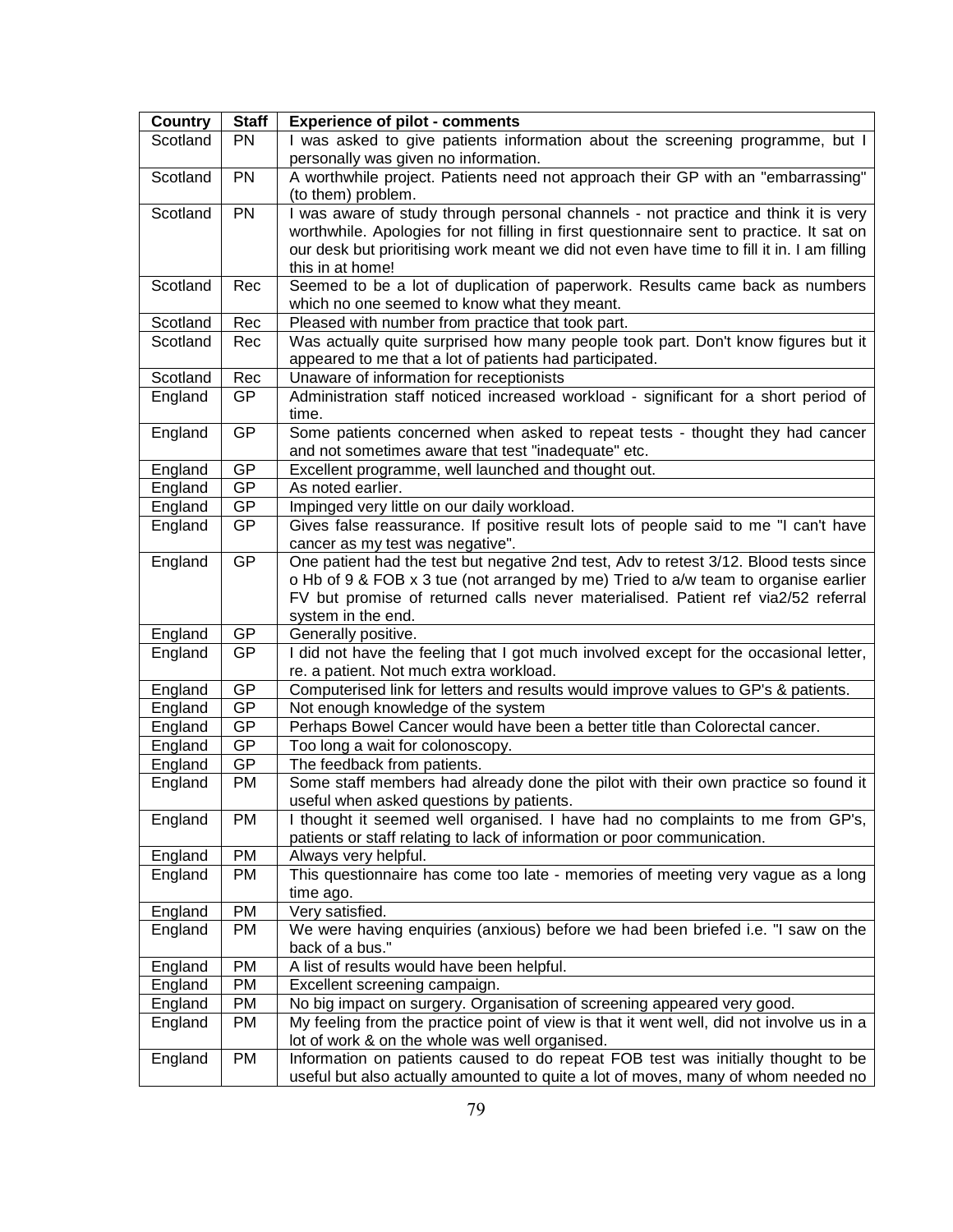| <b>Country</b> | <b>Staff</b> | <b>Experience of pilot - comments</b>                                                                                                                                                                                                                                                                                                                                                                                                                               |
|----------------|--------------|---------------------------------------------------------------------------------------------------------------------------------------------------------------------------------------------------------------------------------------------------------------------------------------------------------------------------------------------------------------------------------------------------------------------------------------------------------------------|
|                |              | further investigation. Was this info at this stage necessary?                                                                                                                                                                                                                                                                                                                                                                                                       |
| England        | PM           | An excellent programme, weekly updates very useful.                                                                                                                                                                                                                                                                                                                                                                                                                 |
| England        | <b>PN</b>    | Not involved in, or discussed with.                                                                                                                                                                                                                                                                                                                                                                                                                                 |
| England        | <b>PN</b>    | A LIST OF RESULTS WOULD HAVE BEEN HELPFUL                                                                                                                                                                                                                                                                                                                                                                                                                           |
| England        | <b>PN</b>    | I have not personally had any feedback maybe at GP or Practice Manager level.                                                                                                                                                                                                                                                                                                                                                                                       |
| England        | <b>PN</b>    | I have not been in port long enough to comment here.                                                                                                                                                                                                                                                                                                                                                                                                                |
| England        | PN           | Patients were put off by the instructions I.e. having to hold stool with loo paper<br>when it came out. With some people (especially as some have loose motions) I<br>asked them to make a 'hammock' of cling film under seat across the loo - the they<br>could 'perform', collect stool sample easily, drip contents in loo, then throw away<br>cling film. This was far more appealing and several patients (including myself)! Did<br>this method successfully. |
| England        | <b>PN</b>    | Please supply information in Asian languages as this was our biggest problem.                                                                                                                                                                                                                                                                                                                                                                                       |
| England        | Rec          | Seems to work very well - no complaints from patients.                                                                                                                                                                                                                                                                                                                                                                                                              |
| England        | Rec          | Did not have anything to do with screening.                                                                                                                                                                                                                                                                                                                                                                                                                         |
| England        | Rec          | Unable to complete the questionnaire as I was not involved in the pilot scheme.                                                                                                                                                                                                                                                                                                                                                                                     |
| England        | Rec          | Excellent service.                                                                                                                                                                                                                                                                                                                                                                                                                                                  |
| England        | Rec          | Apologies for poor response to questionnaire but I haven't been involved in many<br>aspects but patients have been very happy with project.                                                                                                                                                                                                                                                                                                                         |
| England        | Rec          | I rang on a personal basis as a patient with an initial unclear result. My calls were<br>dealt with quickly efficiently & pleasantly - excellent.                                                                                                                                                                                                                                                                                                                   |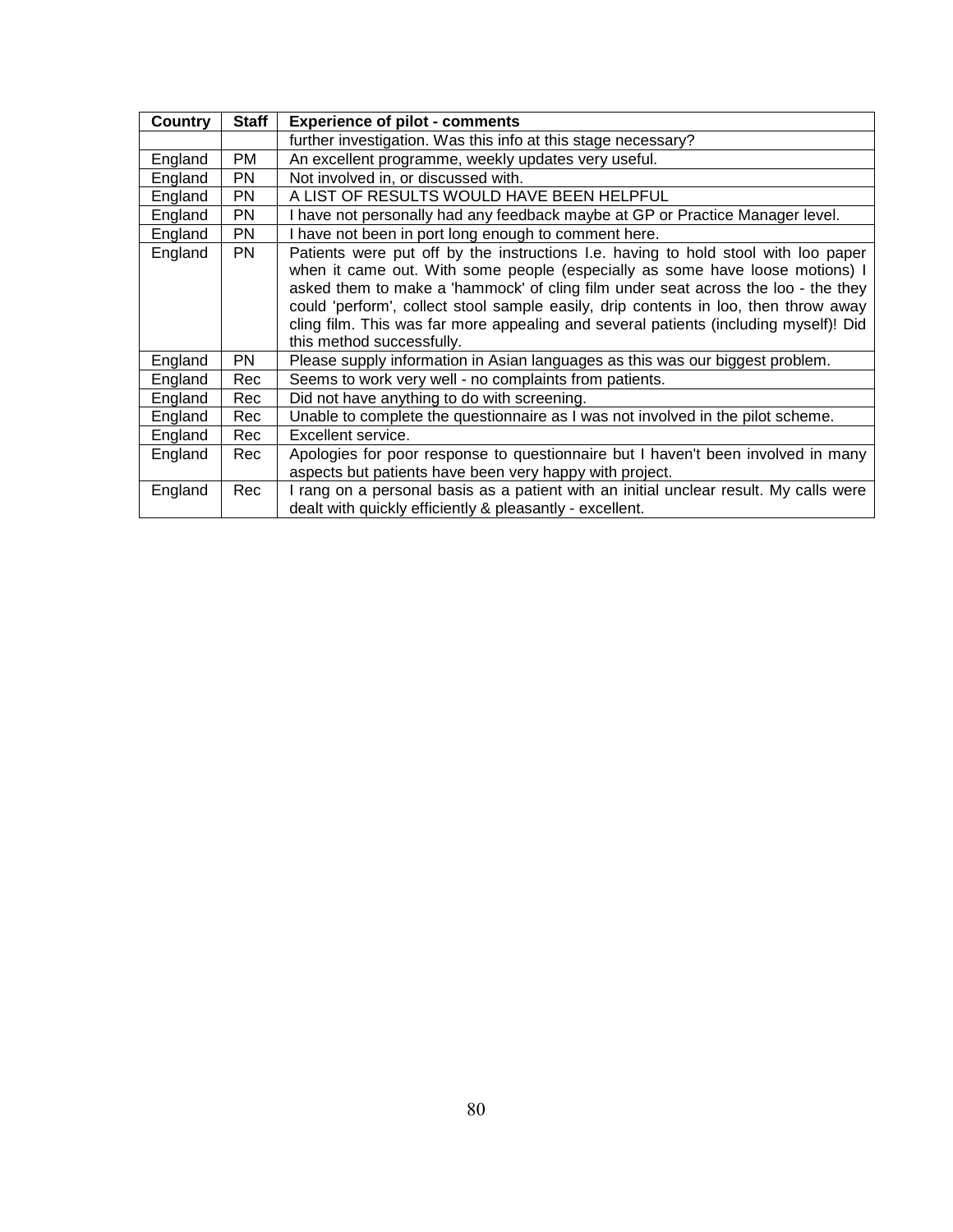| <b>Country</b> | <b>Staff</b> | Comments on whether a national programme should be introduced                                             |
|----------------|--------------|-----------------------------------------------------------------------------------------------------------|
| Scotland       | <b>GP</b>    | Experience in other countries seems to me to prove the value of this. But we must                         |
|                |              | provide rapid colonoscopy facilities.                                                                     |
| Scotland       | GP           | More worthwhile than Clinical Smears.                                                                     |
| Scotland       | GP           | But must be separately resourced - GPs cannot do the counselling.                                         |
| Scotland       | GP           | We cannot get investigations for people and symptoms                                                      |
| Scotland       | GP           | But has implications for resources to deal with positive results.                                         |
| Scotland       | GP           | Insufficient feedback to form an opinion.                                                                 |
| Scotland       | GP           | Too early to tell. Has generated patient anxiety without results yet.                                     |
| Scotland       | GP           | Only if enough resource to perform colonoscopy without long delay.                                        |
| Scotland       | GP           | If results indicate worthwhile.                                                                           |
| Scotland       | GP           | If pilot adds further weight to satisfactory" screening" criteria AND colonoscopy<br>resources increased. |
| Scotland       | GP           | Depends whether staff available to treat - should not have priority over patients with                    |
|                |              | symptomatic Bowel Ca.                                                                                     |
| Scotland       | GP           | Not until we have sufficient resources - surgeons, theatres, clinical time etc                            |
| Scotland       | GP           | Only if fully funded in hospital and primary care.                                                        |
| Scotland       | GP           | Needs a cost/benefit/workload analysis.                                                                   |
| Scotland       | GP           | Remember - I know the faces, names and families of those who have had                                     |
|                |              | successful early colonectomy - the statistics and cost of the exercise are fading                         |
|                |              | more rapidly from my conscious!                                                                           |
| Scotland       | GP           | I also consider that a national health service fit and funded to provide such a                           |
|                |              | service should be introduced while continuing appropriate provision of necessary                          |
|                |              | patient care.                                                                                             |
| Scotland       | GP           | AS IMPORTANT as breast/Cx smear screening.                                                                |
| Scotland       | <b>GP</b>    | And must ensure back up for colonoscopies and colorectal surgery are staffed<br>adequately.               |
| Scotland       | GP           | Patients seemed quite positive about it. Cancers were picked up.                                          |
| Scotland       | GP           | If pilot becomes a national programme then secondary investigation needs more                             |
|                |              | resource to avoid a deteriorating service for symptomatic /early cancer cases.                            |
| Scotland       | GP           | Trying to provide a comprehensive pro-active service in the midst of a clinically                         |
|                |              | underfunded poorly reacting service - makes no sense.                                                     |
| Scotland       | GP           | Patients who present with symptoms suggestive of possible colorectal cancer are                           |
|                |              | not being seen/investigated efficiently - screening seems likely to make this                             |
|                |              | worse.?!                                                                                                  |
| Scotland       | <b>GP</b>    | Probably yes, if properly resourced.                                                                      |
| Scotland       | <b>GP</b>    | Needs to be resources for colonoscopy ASAP after positive result - is this                                |
|                |              | happening?                                                                                                |
| Scotland       | GP           | Wait for colonoscopy too long after positive test results.                                                |
| Scotland       | GP           | System needs all costs to be considered and funded. Primary Care is not an infinite<br>pre-paid resource. |
| Scotland       | GP           | If money available that is not needed for other endemic based priorities.                                 |
| Scotland       | GP           | Provided results of pilot indicate it to be as beneficial as initially claimed.                           |
| Scotland       | GP           | If pilot results positive, then no obvious administrative reason not to go ahead with                     |
|                |              | programme.                                                                                                |
| Scotland       | GP           | Several patients discovered to have occult carcinomas.                                                    |
| Scotland       | PN           | Prevention is of utmost importance.                                                                       |
| Scotland       | PN           | Any screening programme is beneficial.                                                                    |
| Scotland       | PN           | I think it could be very expensive and cause a lot of distress until FOB testing =                        |
|                |              | FOB pos or neg.                                                                                           |
| England        | GP           | Introduce if results good.                                                                                |
| England        | GP           | Surely you would always wait for pilot results.                                                           |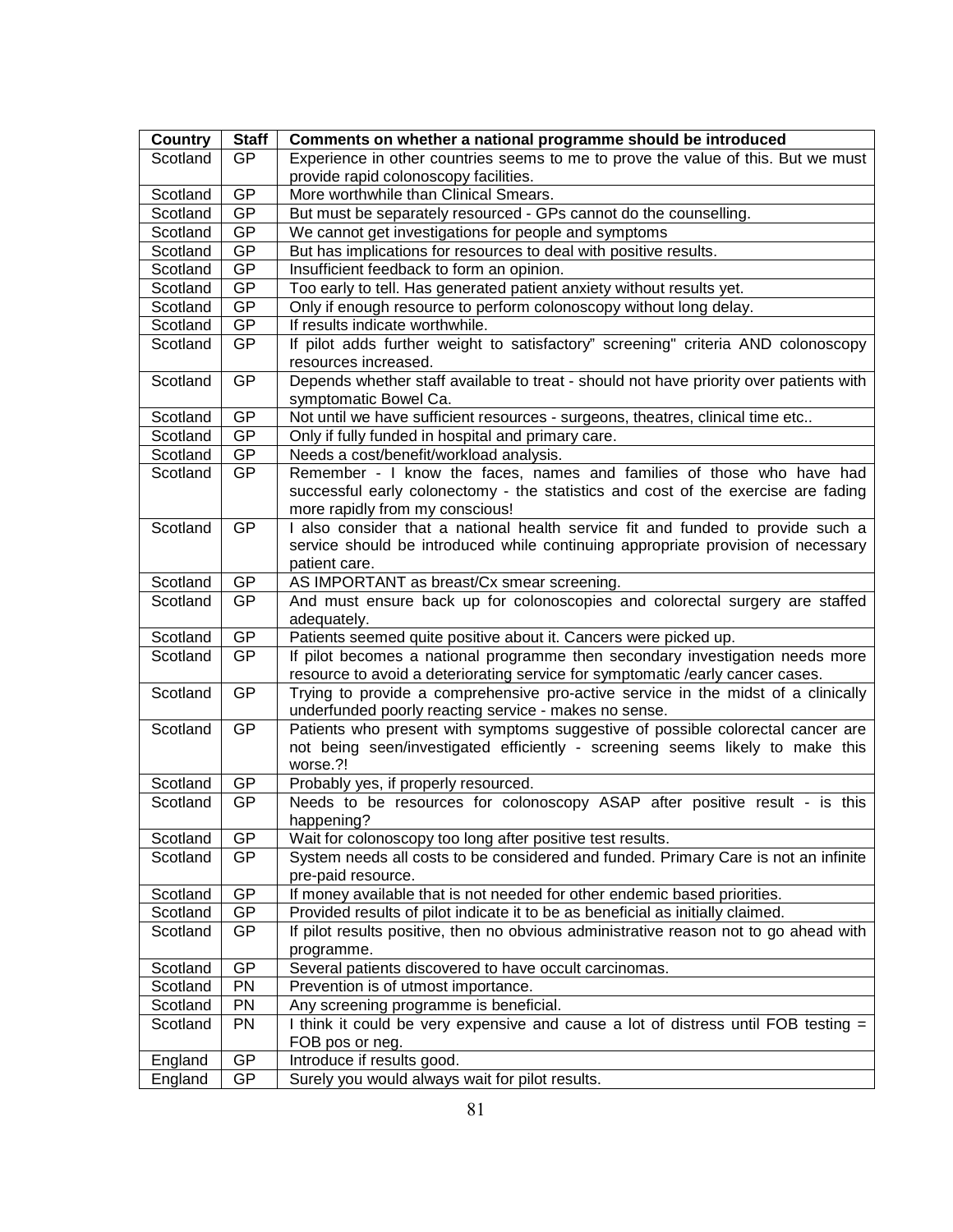| <b>Country</b> | <b>Staff</b> | Comments on whether a national programme should be introduced                         |
|----------------|--------------|---------------------------------------------------------------------------------------|
| England        | <b>GP</b>    | We certainly had several "Positive Tumours". Effect on long term benefit?             |
| England        | <b>GP</b>    | Good idea if cost effective.                                                          |
| England        | <b>GP</b>    | Only if effective in detecting cancer early and decreasing morbidity/mortality. Is it |
|                |              | cost effective?                                                                       |
| England        | <b>GP</b>    | Report in Coventry telegraph last week suggests has been low.                         |
| England        | <b>GP</b>    | It is imperative however that either remuneration for the extra workload is provided  |
|                |              | or that GP's are not involved at all.                                                 |
| England        | <b>GP</b>    | It will be many years before any useful information can be relied on.                 |
| England        | GP           | My wife and I were both in the age group to be screened /took part/ and felt the      |
|                |              | whole process worked extremely well.                                                  |
| England        | GP           | Indication from overseas studies indicate several asymptomatic patients have lower    |
|                |              | morbidity and longer survival rates.                                                  |
| England        | <b>GP</b>    | If it picks up the problems.                                                          |
| England        | <b>GP</b>    | Would like to see the results of your pilot.                                          |
| England        | GP           | 2 Colectomies - 1 benign adenom, 1 netastatic already                                 |
| England        | GP           | thought that was what this pilot was intended to determine.                           |
| England        | GP           | The answer to the above is yes - pending results.                                     |
| England        | GP           | Seems like a good idea - should go ahead if successful in pilots.                     |
| England        | GP           | Obviously with back up colonoscopy                                                    |
| England        | GP           | Also not sure.                                                                        |
| England        | GP           | But I suppose it will involve us I.e. GP's                                            |
| England        | GP           | Depends on pick up rate, no. of colonoscopies in normal people, patient anxiety etc.  |
| England        | GP           | Properly financed for GP practice involvement.                                        |
| England        | GP           | We already do the test on patients.                                                   |
| England        | <b>PN</b>    | The screening should be offered to everyone.                                          |
| England        | <b>PN</b>    | Need good info pack for healthcare professionals to enable good advice to patients.   |
| England        | PN           | Option should be given to everyone especially if family history.                      |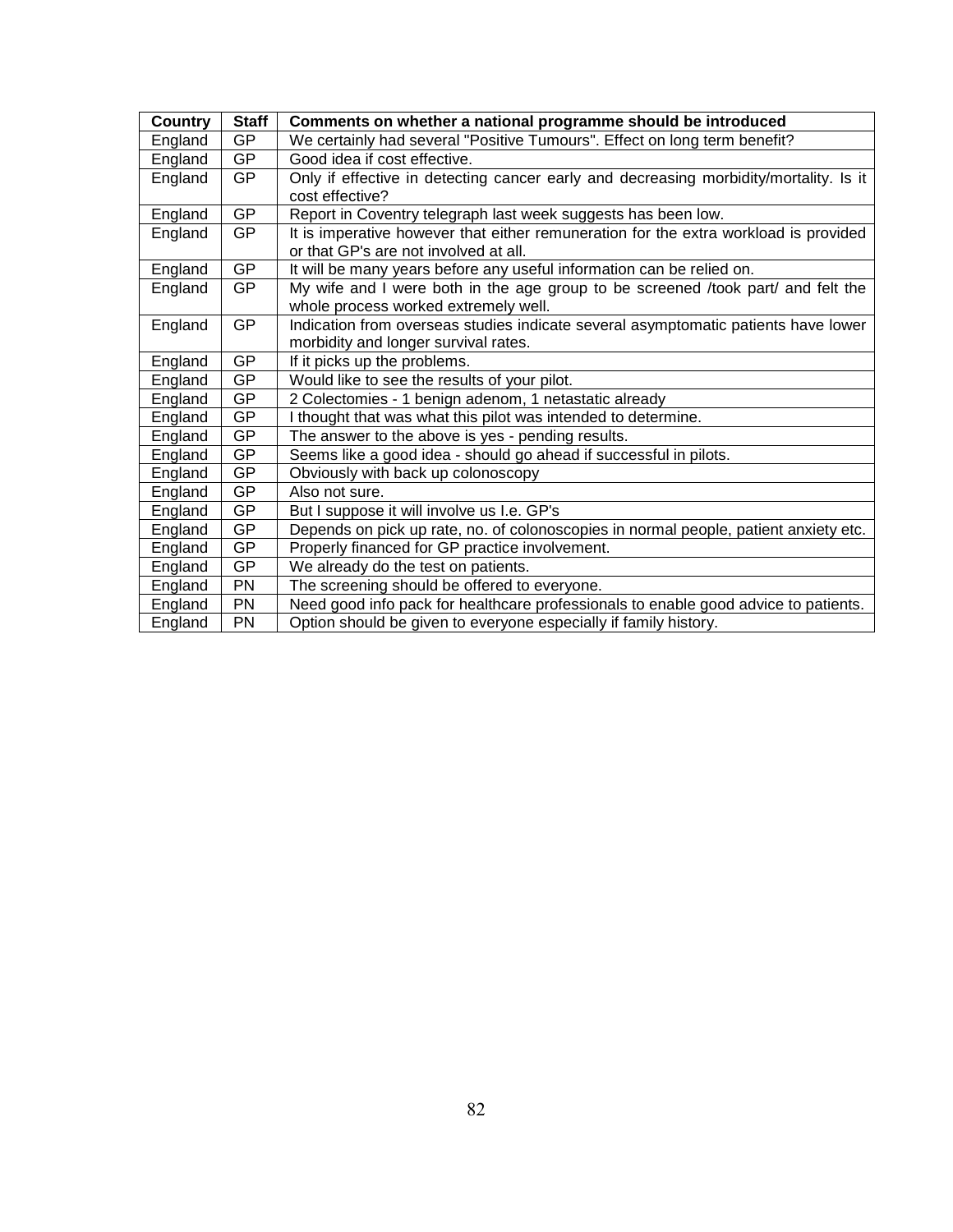# **Supplement S5 Formative analysis of prospective interviews (Organisation and Management) (Chapter7 in Final Report)**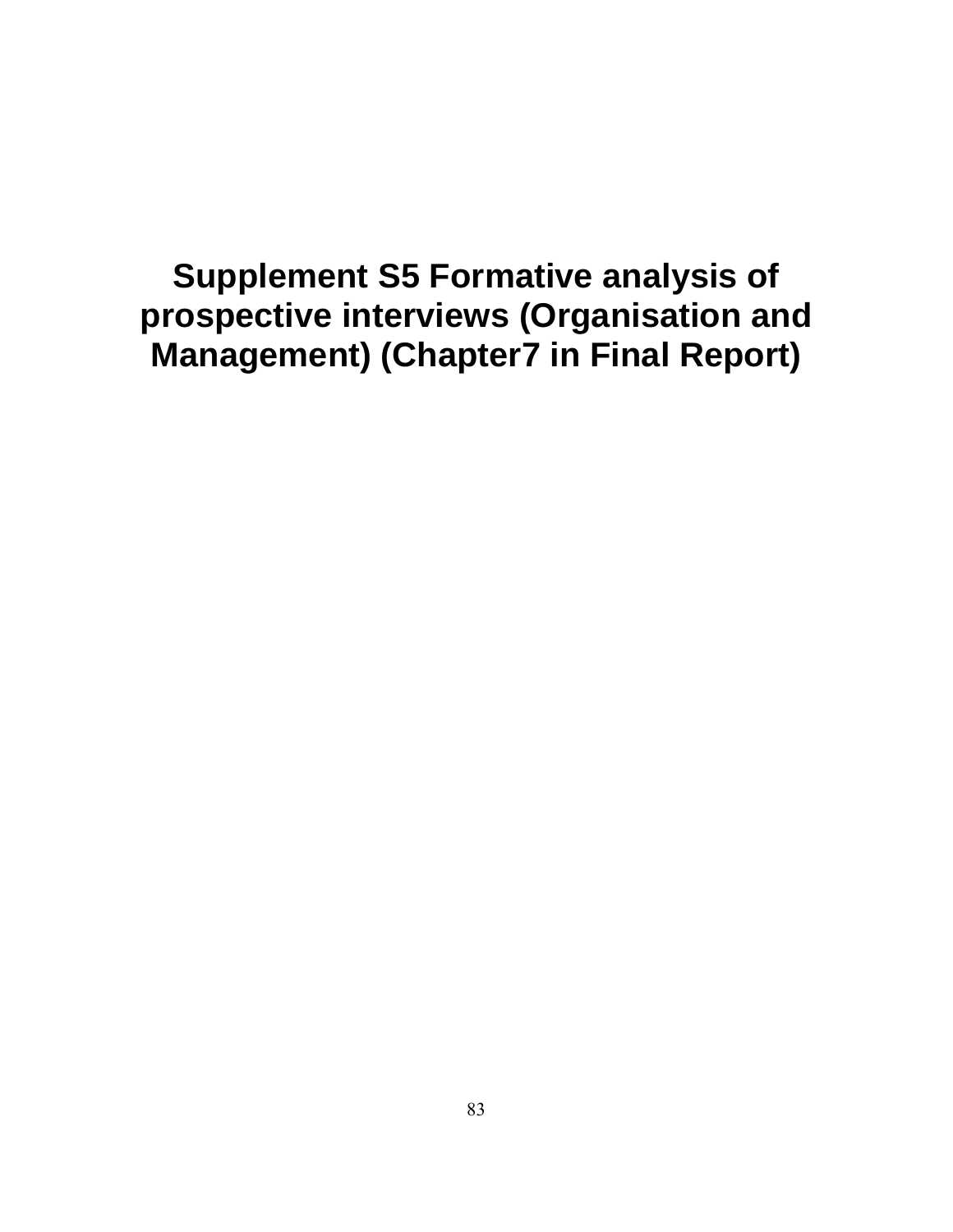# Formative Analysis

A partial (formative) analysis was conducted following the prospective interviews. Brief summaries of some observations made as part of this formative analysis are presented below with an example of text format in section B.2. The points made in the summaries reflect the largely prospective views and thinking on the Pilot at a time when screening was just beginning to be implemented in each site. The themes presented are not in any order of priority but reflect common issues arising from local stakeholders grouped under the textual analysis schedule headings (see Appendix A Table A.2 column B). We returned to these issues for verification, or otherwise, in the post-experience second round. Much had moved on, of course, and some of the issues raised had been resolved.

The following are some of the (formative) observations which emerged after reading and analysis of the Scottish interview data:

Internal context:

- ! *the pilot design started from the premise that there existed a stable network of people respected for their professional interests and ability;*
- ! *the above assumption led to choice of a confident evolutionary approach to initiating the pilot;*
- ! *perceived importance of clarity regarding any weaknesses identified in pilot processes – which was seen as the rationale, anyway, for the pilot;*

Operational management processes and issues:

- ! *persisting questioning of quality assessment procedures in colonoscopy process;*
- ! *knock-on implications for symptomatic service not fully apprehended (but perceived to be significant);*
- ! *histopathology, in spite of need for complex and difficult decisions, had at time of interviews no mechanism or forum for circulation of slides/scanned images for analysis and discussion;*
- ! *some issues, such as QA, not built into or owned by the health boards whose role is to monitor these; but uniformity of quality expected to be nationally, not locally driven;*

Strategic management issues:

- ! *based on assumption of good networks, systems and protocols allowed to develop from (clinical) practice, rather than being management driven;*
- ! *informal and pragmatic approach to day to day management with less record keeping than English site;*

Human resources issues:

- ! *serious anxiety re potential clinical skill resources availability for rollout; already much pressure on existing service;*
- ! *primary care implications for workload and systems not yet thought through;*

Clinician issues and concerns:

- ! *concerns about clinical protocols, particularly polyp protocols; but lack of good data on effects of different follow up protocols;*
- ! *patient follow-up issues posing ethical and structural problems e.g. where screening ends, ascribing clinical responsibility;*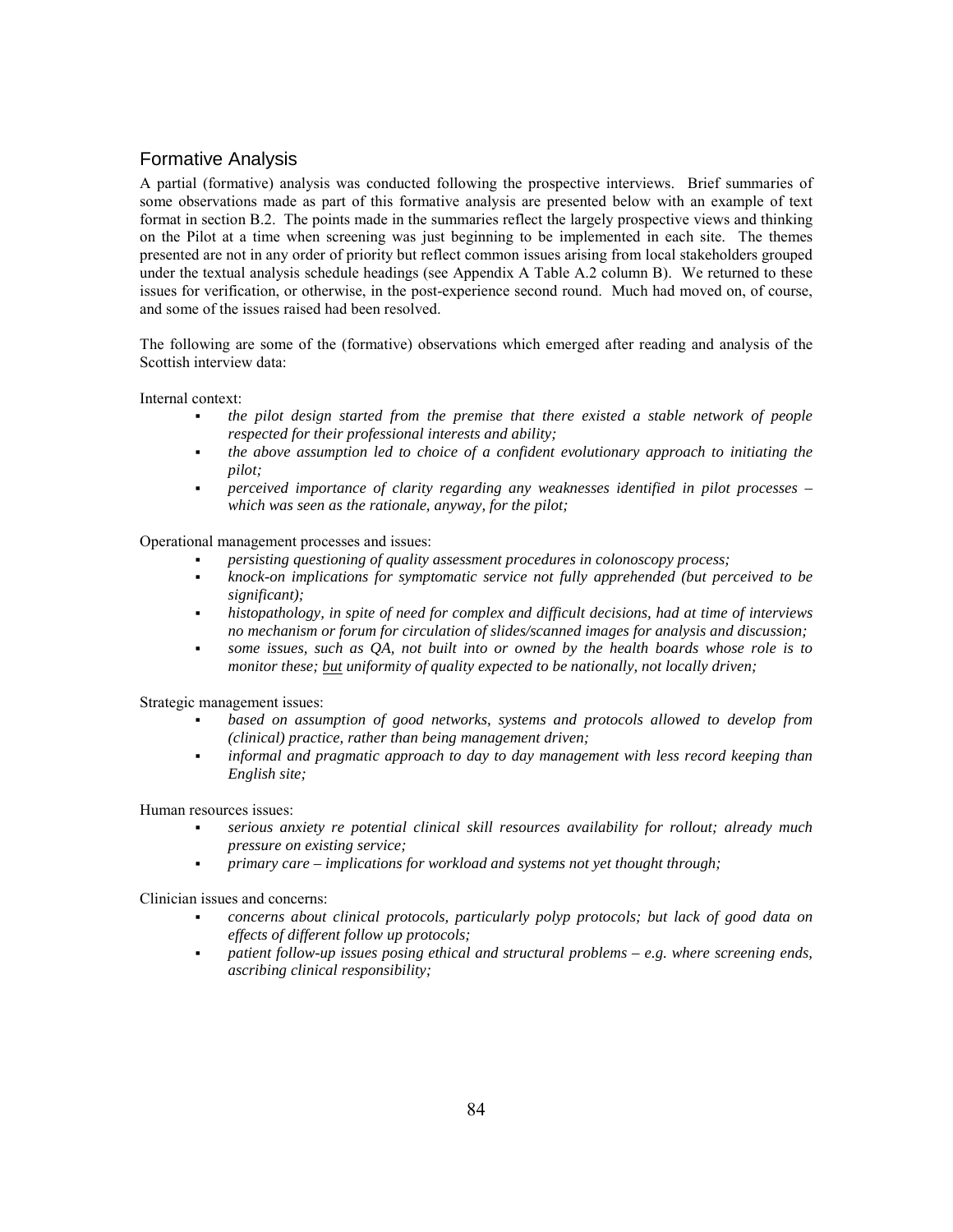Pilot broad issues:

- ! *(as other pilots) not all aspects perceived as necessarily replicable at roll-out; evidence of energy and goodwill, but also reflection upon potential within pilot for small-scale inefficiencies;*
- ! *tension between pilot site and evaluation function.*

The following are some of the (formative) observations which emerged after reading and analysis of the English interview data:

Internal context:

- ! *strong project management structure in lead trust used to initiate the pilot;*
- ! *project development and operation formal in style;*
- ! *the trusts then worked together to plan, to develop and co-ordinate protocols and quality standards;*
- ! *one of few nurse fundoscopists works in locality and consulted in development of pilot;*
- ! *strong reliance on experience of breast screening, at Trust and national level;*

Operational Management processes and issues:

- ! *concerns about protocol overload;*
- ! *launch delay affected staff morale and retention;*
- ! *awareness of disappointing early Scottish uptake emphasised importance of public awareness/understanding;*

Strategic management issues:

- ! *departments with capacity pressures show a keen interest in having their workload monitored– though senior management may enthuse about 'creative response' to capacity 'challenges', these are areas where symptomatic service could be more affected;*
- ! *management structure progressively tightened as project initiation phase developed;*

Human resource issues:

- ! *for rollout, thought not to be enough consultant colonoscopists potential to broaden their function to supervision, interpretation and trouble-shooting?;*
- ! *colonoscopists think potential for training nurse colonoscopists, radiographers are already trained to carry out barium enemas – trend is there to invest in;*

Clinician issues and concerns:

- ! *funding for extra workload involved in follow up care not clearly identified;*
- ! *necessity of personal contact and full discussion before undergoing colonoscopy strongly advocated;*
- ! *so, discussion about accessibility of the nurse-led clinic and whether this could affect uptake;*
- ! *wide clinician interest/concern re acceptability issues and uptake rates in population;*
- ! *mailing lists checked at general practice level for sensitivity to death/terminal illness/diagnosis;*

Pilot broad issues:

l

- ! *fears about potential colonoscopy demands were uppermost when considering national rollout*
- ! *lesson learned the hard way that IT requirements needed to be built in ab initio;*
- ! *information system not covering appointment changes, or recording colonoscopy and beyond for individual patients – being logged manually*2*;*

 $2$ <sup>2</sup> This issue was first observed in the English site but this report highlights the occurrence of this problem subsequently at the Scottish site, after the first round of interviews were completed.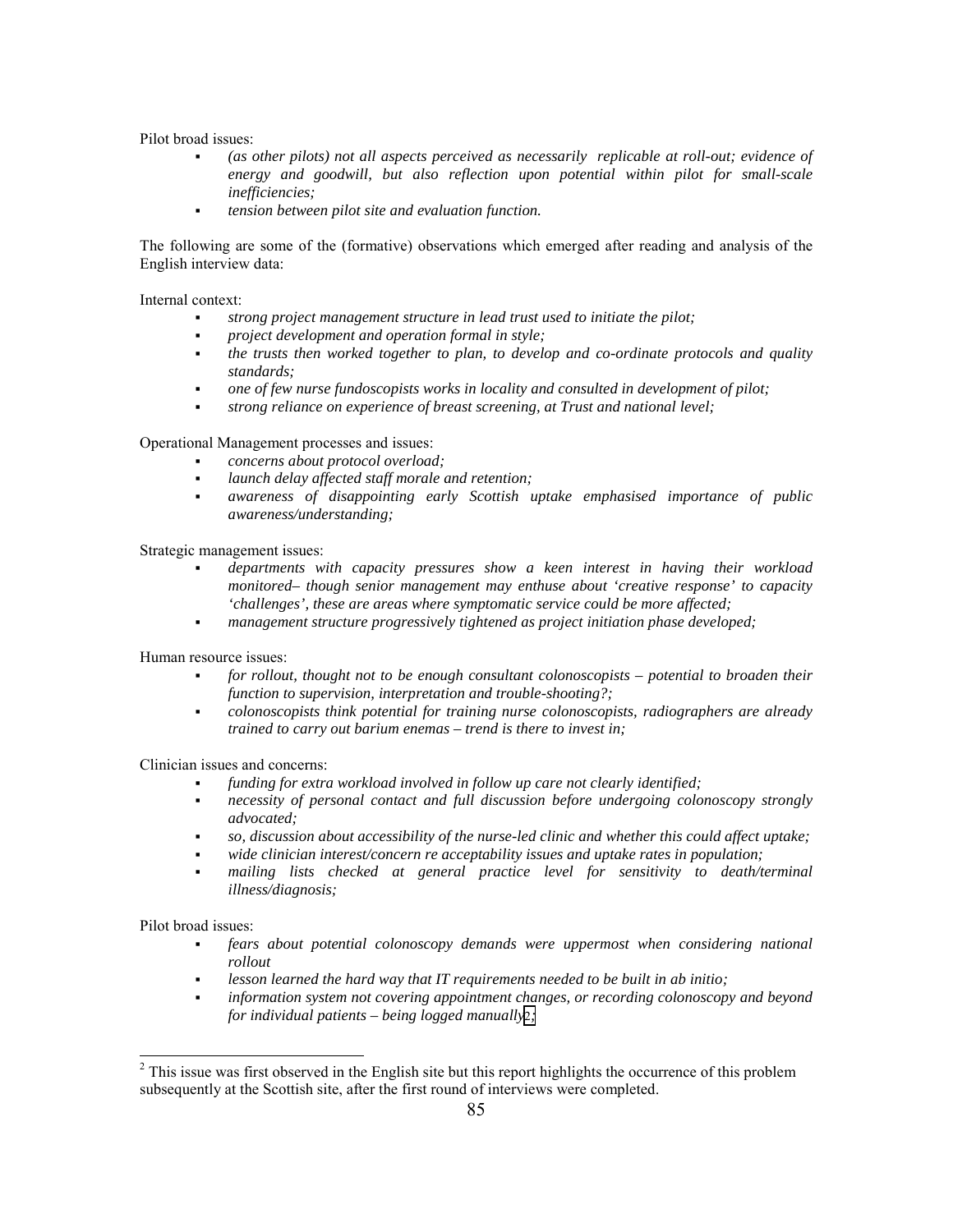## TEXTUAL ANALYSIS OF STAKEHOLDER INTERVIEWS - PROSPECTIVE VIEWS (CONDENSED TEXT, ONLY ON 'MANAGEMENT ISSUES' COMPONENT OF INTERVIEWS)

## **English Pilot Site**

#### *Management issues*

Post-bid acceptance, some of the influence and steer in producing and defining objectives for the pilot came from the site, some from national (and local) screening experience, based particularly in breast screening. Given the self-acknowledged tendency to compartmentalisation in the NHS, this focus on breast screening experience during early discussion was initially, perhaps, a source of mild irritation to some whose professional interests lay more in the colorectal area, but the experience nevertheless proved constructive. National Screening Office (NSO) also believed that they exerted a strong influence on the English site. But when it came to initiation, the site considered that NSO had not had a clear project plan or targets, and at the same time that colorectal cancer was an area of expertise that they considered themselves experienced at, 'We've helped them develop  $-$  they hadn't got their act together, basically.'

Nationally, prior experience, however, was seen as instrumental in moving swiftly from the trial research evidence to developing quality standards and parameters based on clinical practice and protocols which ëApplied to colorectal has given us a lot of short cuts ... because we knew what we were doingí (NSO). The protocols to be used were discussed within and among the trusts, and decisions on their adoption came from the executive group and steering group. A practitioner wryly observed, though, that protocols are easier to write than they are to fit individual patients into.

It was recognised that colonoscopy is not done well nationally, the self-reported completion rates quoted at around 50%; the interest on site was in completion, complication and pick-up rates, and frequent reviews. The pilot was seen by some lead clinicians as raising endoscopy standards in the participating trusts; software from the Association of Colopractology was being used to collect data and inform databases, and the profile of protocols, data collection – and training – was believed to have been raised. Related surgery did not, at time of interview, have explicit quality standards per se, but the audit in terms of surgery would be referred to quality standards e.g. leak rates etc, without as yet setting specific targets. Given the increase in data becoming available, the stated aim was to reflect on practice, and work towards putting in any additional quality standards deemed necessary, in an evolutionary way.

At individual trust level, the integration of national screening standards and data collection within the trust was welcomed for the extra information that would be made available; failures should be picked up at trust level. If, say, a low colonoscopy completion rate were to be identified, then the expectation was that the operator would retrain, or be taken off the pilot; the NSO would remain as quality backup or fail-safe.

For project initiation and implementation, a tightly focused project management approach was considered, particularly by senior managers, to be the most effective way to start. Not all the trusts were accustomed to this way of working, and might well complain that the lead trust was throwing its weight about, again.

## *'They usually accuse us of taking over, and leading the whole thing - which is exactly true.'* **Senior Manager**

It took some time to get the project team on board, to communicate objectives and ensure that team members across the participating trusts understood their responsibilities and what they were expected to contribute.

ë *... It wasn't really a team in the sense of people going away and doing pieces of work. It was a hard slog to get people to meet deadlines ... and people didn't come forward with agenda items* beforehand.'

**Manager**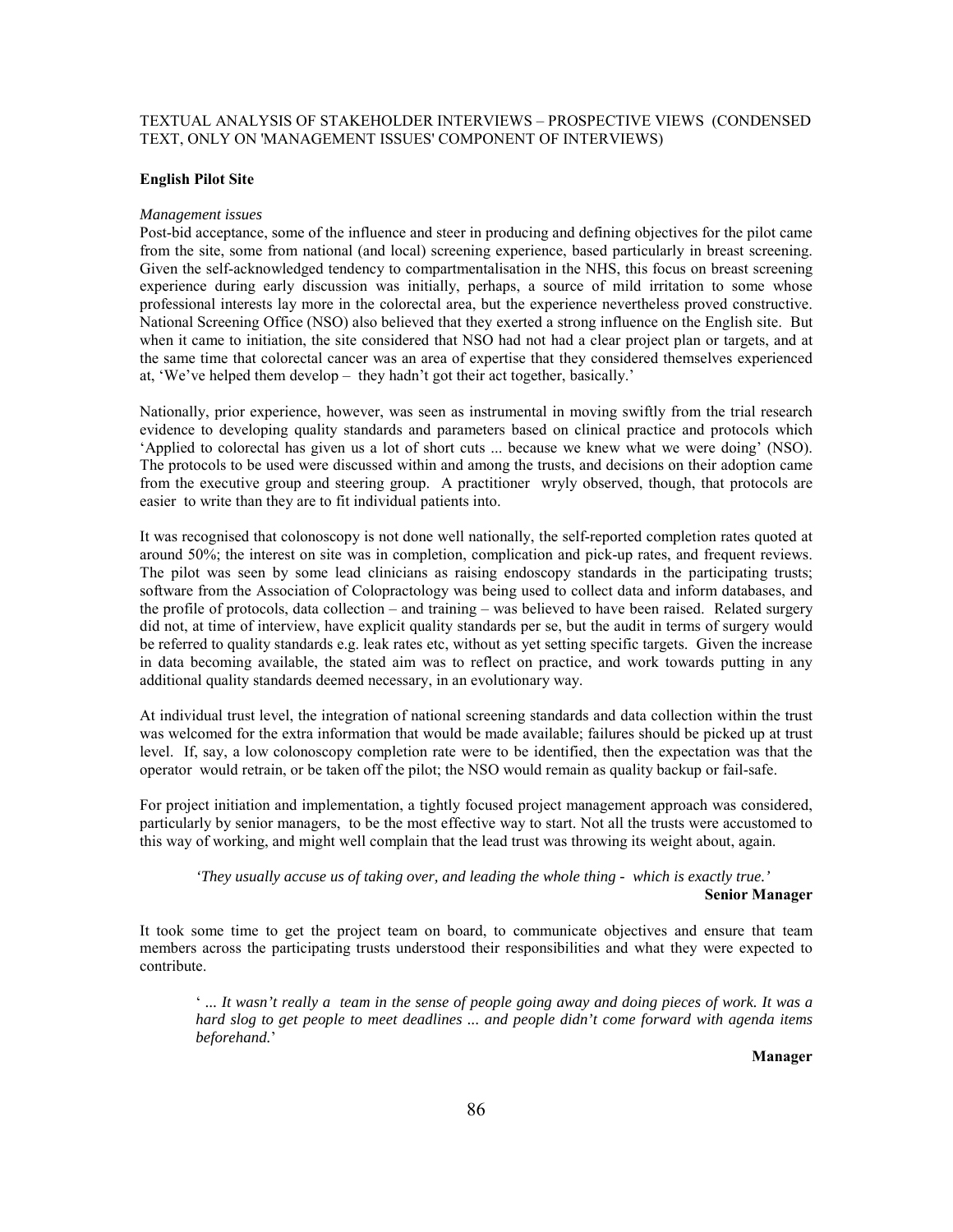Hindsight suggested more careful team selection and greater clarity in communicating roles, by working with the other trusts involved to convey to them what was required from their representatives on the project team. Senior involvement and ownership, once gained, helped move the project on. Concentrating on initiation, structures, project team and board, reporting arrangements, target dates, information flow, began to bring results. More time to plan became available, though – much more - when it became clear that development of the information system, and therefore of the English launch, would be delayed. The Scots pilot site would go ahead and launch, while its English counterpart had to sit by and polish its protocols. Succinctly summed up as 'nightmare'. On site there was a loss of momentum and morale. Some staff, particularly the newly hired, left.

*'One of the difficulties has been the delay, and the problem of keeping the staff on board. Emotionally, psychologically, enthusiasm, all the rest of it, in what's .. jolly nearly a six-month delay.'*

## **Senior Clinician**

One hard lesson learned from this event was that information systems to measure performance should have been designed and developed alongside the design and development of the systems and processes they were to measure, as Scotland had done; so that IT involvement should have been formally incorporated from the very beginning, with a board and tight monitoring. Perhaps another hard-learned lesson was that organisations within the NHS ought to be treated as any other supplier, and no less robustly

*'NHSIA, we started off too casual with them ..... all going to be really relaxed, and very quick, very fast – we trusted that, and that was a mistake I'll never make again ... another NHS organisation, another mistake we made – working together, whereas really (we) should have treated them more like we would a supplier. And we didn't do that.'*

#### **Manager**

Meantime, Scottish experience showed the importance of a good launch. It was understood down south that Scotland were unable to launch as they had planned, with ministerial attendance etc; this served to underline the fact that media impact and presence may have an important effect on uptake rates. There was continuing interest in, and concern about, what those rates would be in the English pilot, and a resolve to launch as strongly as possible.

There was discussion and differing opinion offered re NHS structural issues which could relate to roll-out. Some argued in favour of big centralised units for efficiency of service delivery, others for small organisations where it just took longer to aggregate sufficient numbers to demonstrate the quality of care. A manager questioned the value of vested organisation-speak and attitudes; another who was newly arrived to the NHS saw NHS structures, and thinking, as antiquated  $-$ 

*'It's got a lot to learn about business and commerce ... so many barriers and hierarchy – you may need to speak to 10 people where one would suffice ...too many cooks – just people building empires.'*

#### **Manage**r

Emphasis was laid on the importance of communications between trusts who were working together, even though surgeons might freely admit that they would rather squeeze another case into tomorrow's session than spend that time at an off-site meeting. Inter-trust relations were variable, with some in the lead trust acknowledging that they did take over at times, though there was also awareness that inter-trust relations and ownership or involvement were all improved by sharing around the responsibilities and leads with their fellow trusts.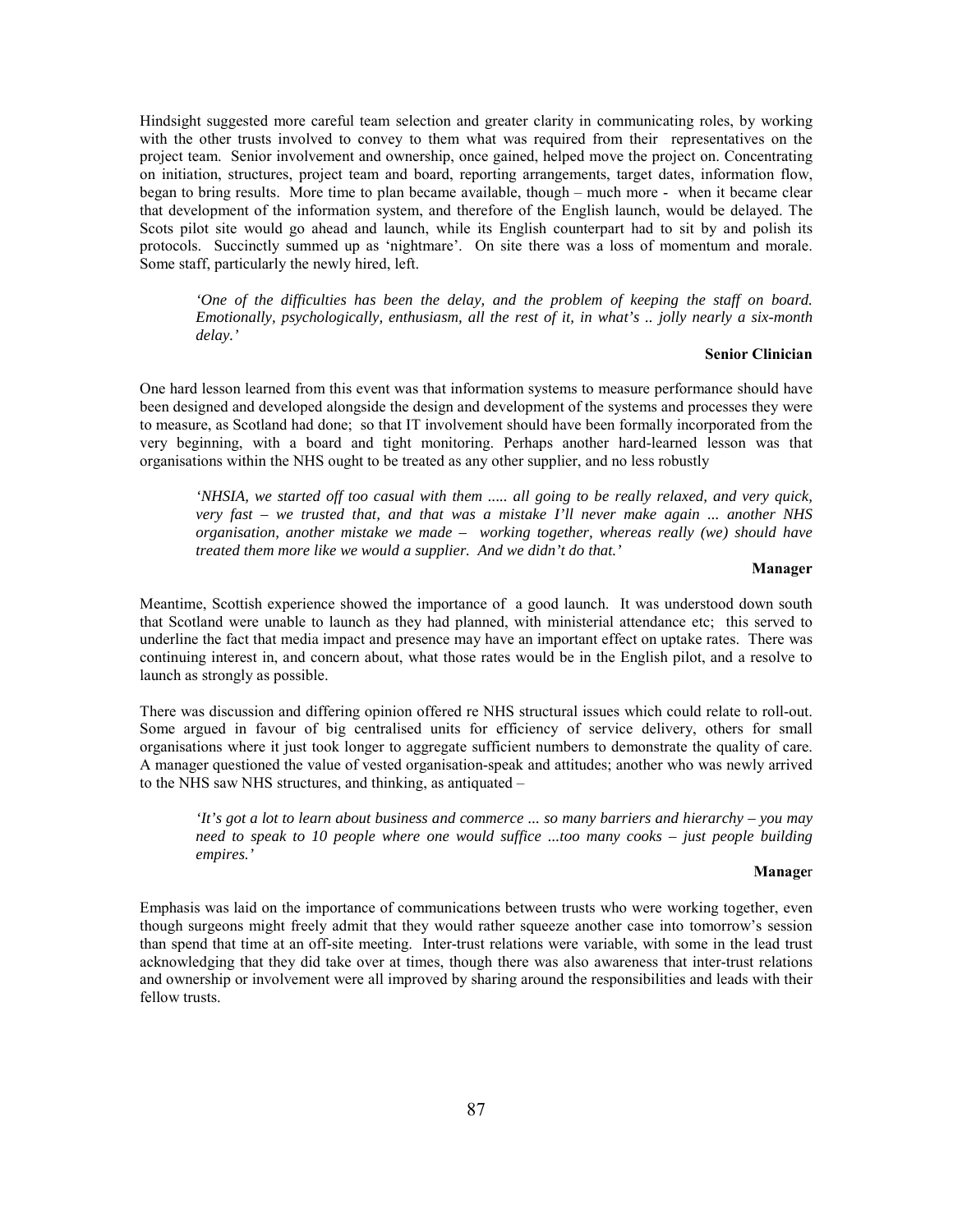Clinicians in particular showed a keen interest in capacity issues and, therefore, in monitoring workload. Some, particularly those in the other participating trusts, were not sure how much funding was following the work, and had been unable to find out. The point was repeatedly made that the colonoscopy and radiology services were under pressure from the symptomatic service:

*'There may be space in the colonoscopy suite, but no staff available ... (there's) no capacity in the system. We're full. And (it's) very rarely anything but full.'*

## **Clinician**

*'.. still a question mark over the funding in terms of, realistically, whether the thing's been costed properly, and how much of our time it will take per case ...* ë

#### **Clinician**

Radiologists described the experience of living in a culture of massive demand and a rising reliance on tests, summed up as 'too many tests, not enough (radiologists) and not enough equipment', to the extent that waiting times were a preoccupation, there were delays in reports, backlogs in tests, particularly ultrasound and MRI. In the lead trust it was felt that there was not enough radiology time for cancer as a whole; that surgeons were being appointed  $-$  including colorectal surgeons  $-$  without any of the accompanying radiological resource input that should accompany such an appointment. Further training, though, was ongoing. Up to 70% of general ultrasound was said currently to be carried out by sonographers, and 'most' barium enemas by trained radiographers. Efforts were, it seemed, being made to improve the efficiency of systems. On an occasion where several prioritisation options had been offered to a clinical directors' meeting, in spite of 'much hand wringing and dolefulness', no decision had actually been taken. Asked if a forum existed to implement efficiency decisions,

*'Uh, there is one. It's called you scream, you shout, you throw the rattle out of the pram and you threaten to be sick everywhere.'*

#### **Clinician**

On the other hand, trust management could wax lyrical about 'capacity challenges' while considering that there was 'potential for us to use our capacity in far more creative ways'. But another such, in another trust, warned of

*'people who are overworked, they're running round to chase their tail, they're short-cutting things, they're going to make mistakes.'* 

## **Senior Manager**

Similarly, clinicians expressed serious concerns about capacity and pressures on the service, some brought up in early discussions about the pilot 'particularly about finance and  $-$  money and time, and where it was all coming from.'

It would seem that the climate was one of uncertainty about how the pilot would work out. But one factor in this may be the different stages the pilot sites were at when the interviews were carried out. This one was just starting up, after a protracted delay, while the Scottish site was up and away.

At the very early stage when interviews took place, there was little actual pilot experience to confirm the views given below on the pilot's anticipated knock-on effects on symptomatic services.

General thinking was that some increased pressure might be anticipated on the services running at, or near, full capacity. While the full flow of cases was building up, the trusts that prided themselves on their experience and expertise in handling colorectal cancer believed they could deal with screening investigations in the early weeks, and had been reassured that the situation would be reassessed as necessary. It might be necessary to move symptomatic activity to other lists to accommodate the 2-week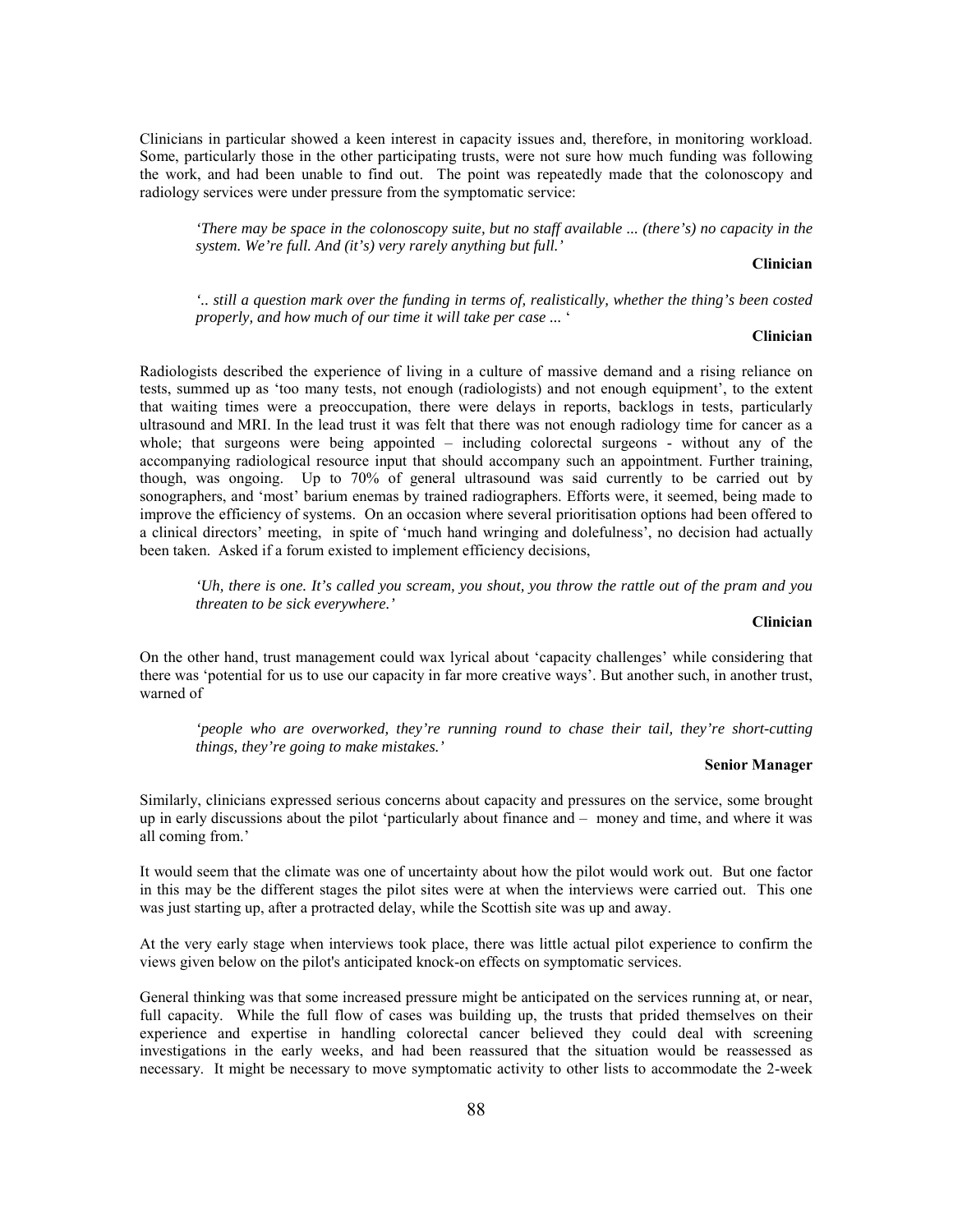time limit for screening cases. Required colonoscopy completion rates of 85% for screening also meant fewer patients per session.

If the impact proved to be consistent, and capacity needed review, it was considered operationally possible to transfer cases to another trust, but this might create difficulties for clinical management.

The planned nurse-led clinic had been sited in an outlying location, which had caused general concern that people might have difficulty getting there, which might in turn affect uptake. The trust furthest away from this clinic had decided that its trained nurses would offer counselling and advice to anyone turning up in need of same, and monitor whether it would be useful to hold another clinic.

Barium enemas were being fitted in, with relatively low numbers at two trusts, and the third had reduced its waiting lists by holding sessions on Saturdays, and was able to fit in the screening lists.

Fears about potential colonoscopy demands were uppermost when considering national roll-out, as in 'Another huge swathe who will need scoping ... there aren't enough consultants in the country!'

Radiologists made the general point about their role in cancer management that their skills were spread very thinly; they reported that radiologists make the 'vast majority of diagnoses,' with continuing involvement in management, and ongoing imaging. They were concerned about potentially grossly inadequate resourcing of radiology input relative to colorectal surgeons' appointments.

Existing data-sets and quality standards would roll out, if working well in the pilot. However, mechanisms would need devising for better prioritisation.

Clearly, costs would be incurred, but a public health clinicianís view was that 60-70% uptake would make it effective and cost-effective to roll out. An alternative view was, 'Let's hope the government realise how expensive it is to do this!' But it was also thought that government seemed keen on ear-marked funding.

## **Scottish pilot site**

#### *Management issues*

Quite a strong impression emerged from the interviews of an able, purposeful and cohesive group of clinicians supported by similarly capable and experienced administrators at a national level. A local GP described the senior people as 'capable, energetic and enthusiastic'. A public health clinician involved from the outset spoke approvingly of the calibre of clinicians involved, with none on board who might

*'give you an absolute headache (and) don't understand the wider perspective of screening and the difference between screening and the symptomatic services.'*

#### **Clinician**

Those interviewed saw the health service as a relatively small community. The feeling of stability and the network of contact and communications was palpable:

ë*And everybody knows everybody, you know ..*í

## **Clinician**

ë *... very very quickly there's a high level of trust and confidence between all the players in the pilot ... we know that because of the things they tell us, and the openness with which they approach us'*

## **Scottish Office**

which seemed to have informed its structures and the pragmatic style of its development. The team had chosen to adopt what might be described as a confident, evolutionary approach; the players were prepared to look at, to learn from and change the things that needed changing. They saw this as one of the reasons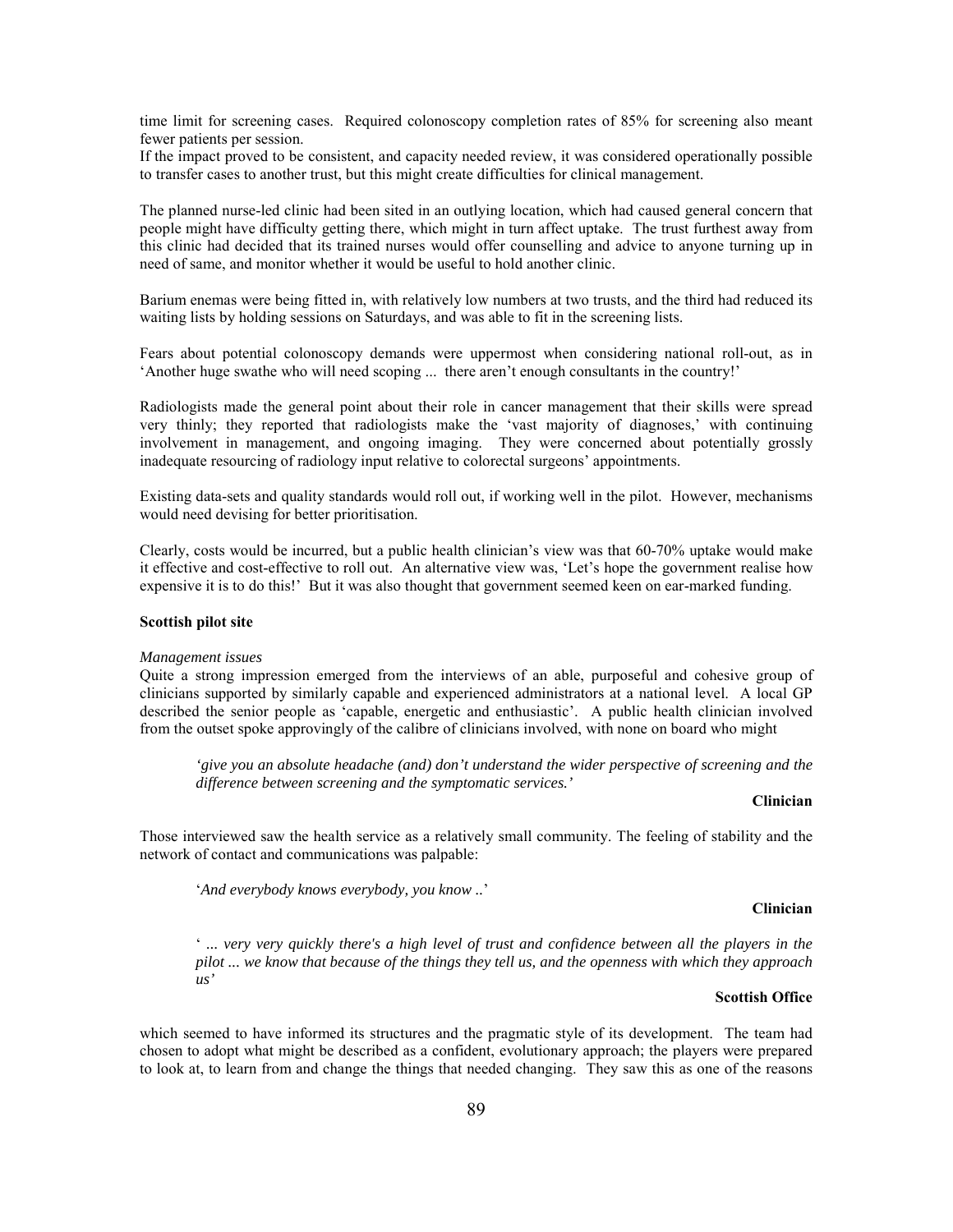for the pilot, and one of their self-allotted tasks was 'spotting and sorting problems' and drawing on relevant professional strengths, including their own and others' experience, to do so.

ë*This is our fourth month (of operation) and the learning curve is exponential ...we just look at it sensibly, and when it's something X should take a view on, then X takes the view ... we thought – we vaguely knew what we were going to do. Now get on and do it ... cleaning up what needed to be done; a lot of information there – to be taken on board and used.'*

## **Manager**

Quite a widely expressed view was that, however long and hard they might have worked out the theory, practice could still throw up the unexpected:

*'If something is not happening the way we think it ought to, we have to go back over the ground again and say No, we must do this. But we could never have written it all out in the first place* anyway.'

## **Manager**

*' ... why the pilot has been really good to do, because there are so many issues... that you couldn't anticipate.'*

#### **Clinician**

A decision had deliberately been taken to adopt the relaxed and interactive team approach they felt suited the project - and which they believed contrasted with the English way of doing it  $-$  but the Scots management style nonetheless, they pointed out, did also contain elements of planning and organisation, (but not too much):

*' ... we took .. a much more relaxed approach ... (but) there has to be a project plan, and some target dates and named individuals. But I don't think ... we have to be project-planned to within an inch of our life!'*

## **Senior Manager**

The approach as described above also extended to communications, informal but seemingly effective; so that a manager might have a regular weekly 'quick catch-up' with her line manager without the ordered formality of sitting down to a meeting. Phone calls to colleagues might be a first response to a problem picked up. Meetings might be called at short notice for rapid resolution of a problem, rather than waiting for the formal channels.

*'If it was a significant issue we'd just pick up the phone, we wouldn't wait for meetings. And everybody knows everybody, you know ... once we had identified what the problem was, and if it was a significant enough problem, the way I'd expect it to be dealt with is then there would be a quick meeting of the key people who would get together and sit down to discuss it. I don't think it would wait to the next steering group meeting.'*

#### **Clinician**

And informal approaches would be used ahead of formal ones, in the hope that this could be enough to head off an incipient problem. Staff had been actively encouraged to raise issues, and 'we can talk about possible solutions  $-$  (but they) may be in your hands<sup>2</sup>.

Some very hard negotiating could also happen – not too much was relaxed about this encounter as reported. A trust was being challenged to work through its preconceptions and to deliver on its service agreement:

*'Screening was seen in the past as taking the patient to point of abnormality, not to point of diagnosis. So there was a perception that we would be getting colonoscopy for free - had to get rid of that perception, and test it - if free, you'll be getting it at our convenience … no it isn't like that. Your proposal made it quite clear you'd budgeted for colonoscopy, this is how you saw it*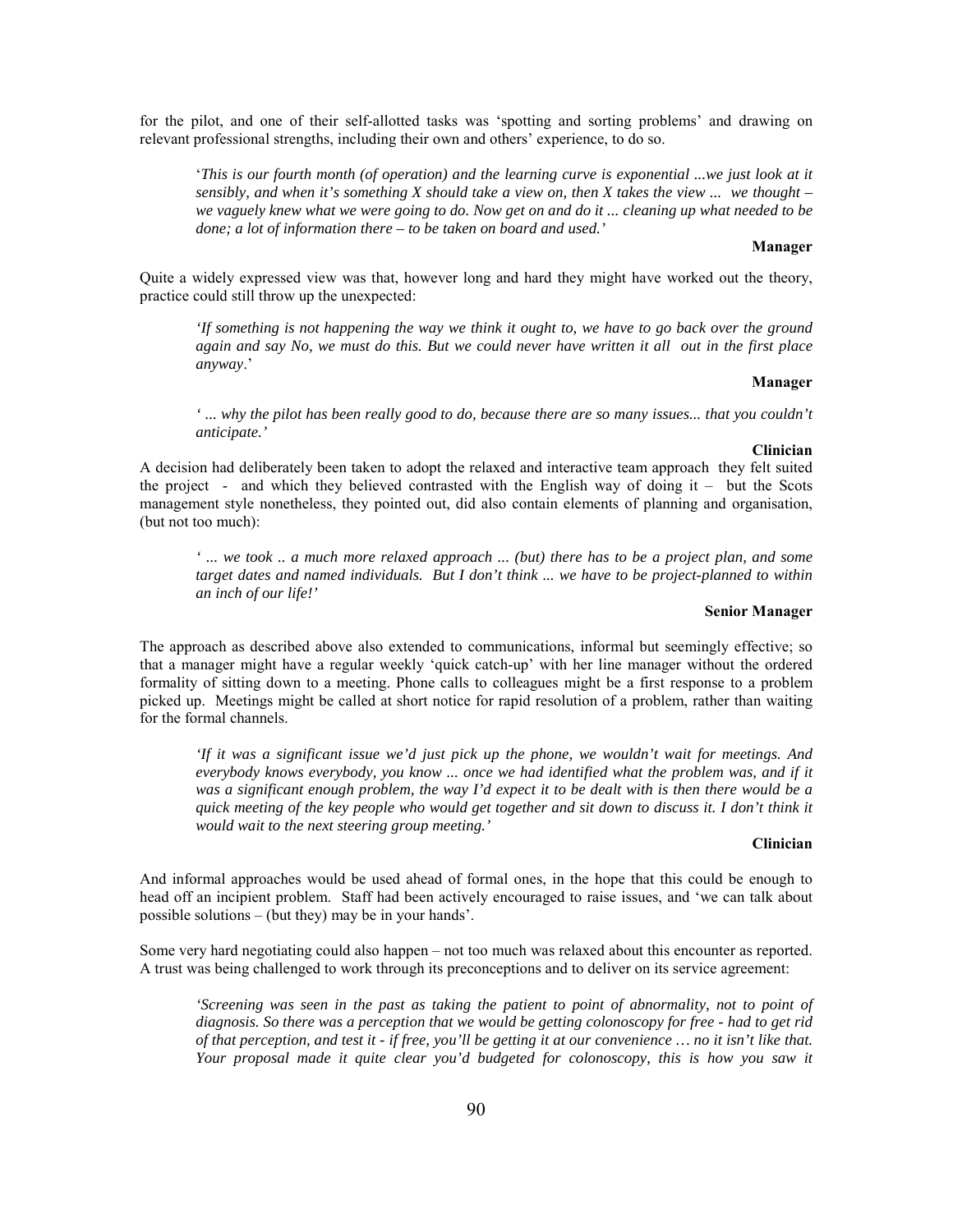*happening … can you deliver? The chief executive said - I never even saw the damn thing! … from then on it was relatively straightforward.*<sup>*'*</sup>

## **Scottish Office**

(We discuss further aspects of relations with trusts below.) Formal structures were also employed to monitor delivery on agreements and to ensure feedback  $-$  if not volunteered, it could be tracked down and required:

*'We have had to ask two pilot sites why they were failing to meet what they'd said they would deliver – we were disappointed they didn't come and tell us ... took it to Scottish Management Group (who are) producing management performance indicators ... just in case anybody forgets to tell us about the non-functioning endoscopy suite, or that a piece of kit has packed up – there's an opportunity 4 times a year to scoop them up.'* 

#### **Scottish Office**

However, the informal encouragement for people to raise issues could also bear fruit in that ëeven people you don't know very well will tell you' about matters causing them anxiety, on occasion rather than those who would have been expected to raise them. Management was then concerned that these issues and ëscenarios that need to be thrashed out, because somethingís gone wrong with the processí get very thoroughly sorted out at that stage, and weaknesses eliminated  $-$  so there would be no nasty surprises for the Scottish Executive, or the 'English arm.' Trust and confidence was expressed in the health service's ability to organise and run this pilot in the way they described - or the alternative would have been ëa much more project-managed approach'...

In terms of project initiation and implementation<sup>3</sup>, it was clear that there was always a strong clinical lead which shaped the pilot's development, with less trust management input. An 'evolutionary management plan' existed at the outset – and differing views on how much management input this would entail - but protocols were in place for colonoscopy and for pathology from the beginning. Quality was seen as a major issue, particularly in follow-up investigation (and symptomatic colonoscopy).

*'It's been clinically run. We set up the various processes – the lab group, and working parties for all the different clinical aspects of the job, we've drawn up protocols – hasn't been much management input, certainly not trust management input, very little.'*

## **Senior Clinician**

National management's view of its input might differ here. Its co-ordinating and development role re quality standards and its understanding of screening issues earned respect in the community. The development of standards was based on practice and derived from clinical trials, though selection and definitions needed further work. The aim was to produce quality standards that would support the process.

*'What we've tried to do is take the principle of having quality standards and being crystal clear about their definition, the way in which they're measured, and setting something that is achievable, and then something that's gold standard. If you like ... the ultimate aim is to see if we can reduce mortality. working from a logical series of events that's happening for each person who's in the pilot, and the stages at which we should be measuring what's happening.'*

l

<sup>&</sup>lt;sup>3</sup> *Note:* The data described and discussed in this section have taken the form of a narrative. The key to the story came in a comment from a senior clinician who was involved in writing the bid, that when submitted it had a number of 'blank areas for further discussion' in it which were expected to be negotiated and filled in. It seems that this did not happen and that the bid was awarded with some funding, but without further discussion of outstanding issues. This may help explain the evolutionary developmental style of working as not just a preferred *modus operandi* but very necessary given that the starting gun for the pilot was fired rather a long way back, before such vital issues as funding for capacity requirements had been fully worked out and agreed. Itís at this point that the trajectory begins to seem less like a pilot, rather more a voyage of discovery, with all that may entail.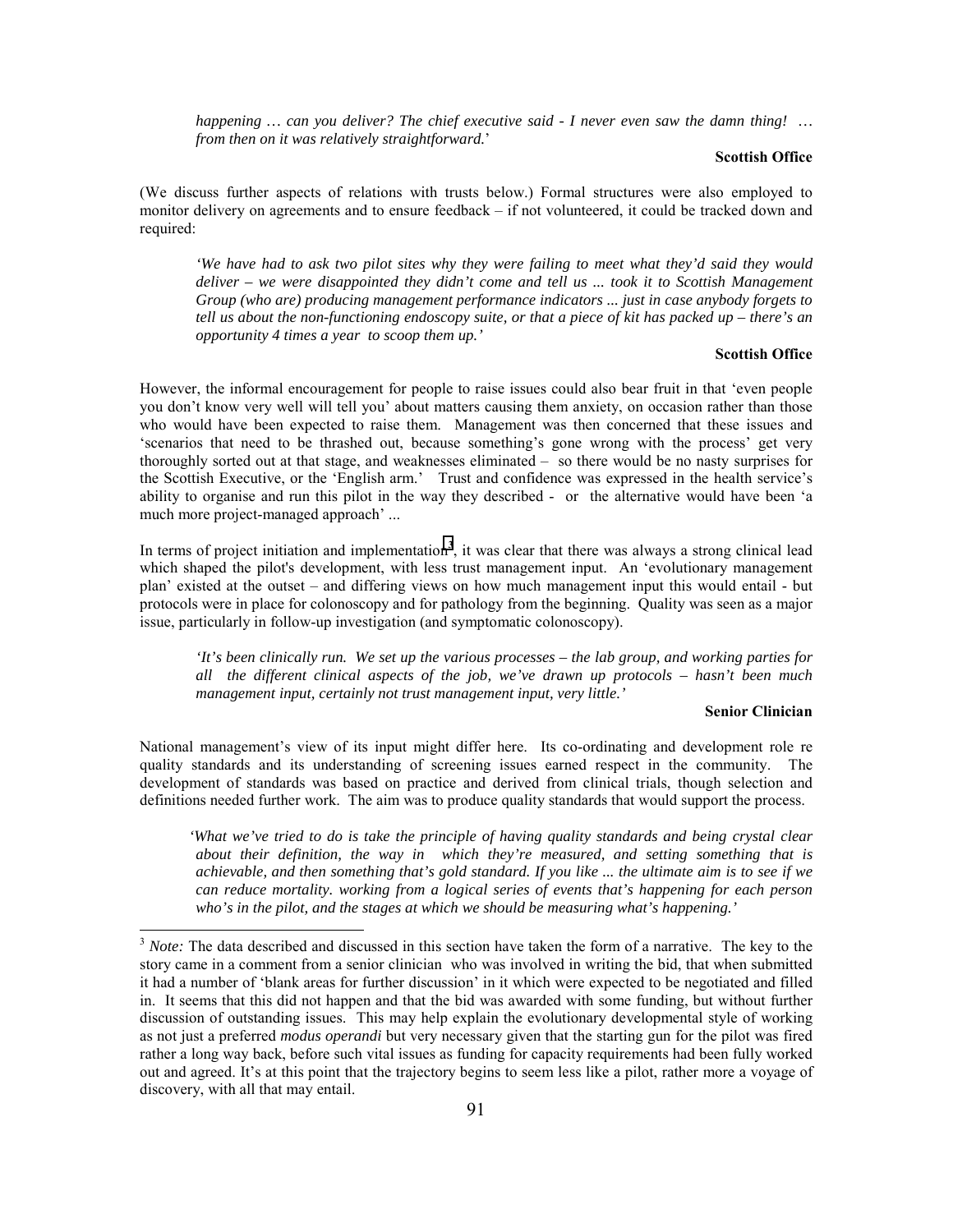## **Scottish Office**

Starting from about 70 suggested standards from professional interest groups, and the danger of getting 'bogged down in their own professional interests,' a framework was devised. Suggested standards were cut back to about half, then to the clinicians 'who came back with something so much more elegant', so no ownership problems there, and they would then revisit with hard data to test and refine, and

*'identify the robust and useful against the misleading and confusing (with the warning that) practitioners will be tested against the standards – the bucket of water comes when you're tested against it. Remember why you're doing it.'*

## **Senior Manager**

However, a significant structural weakness had been identified by stakeholders in terms of trust management involvement, which was being addressed while the prospective interviews were taking place. Trust management input was observed to be minimal. During the setting up of the pilot, trust financial difficulties and reorganisations, with key clinical appointments not yet made, had meant that trust involvement was not, probably could not be, close. There might have been general support for the pilot, and an interest in the 'glory and publicity' and any attendant funding, but no close attention at senior levels. Clinicians with wide screening experience might feel that

*'In general, trusts (managements) do not have a full appreciation of the complexities of screening programmes.'*

#### **Clinician**

So that when it came to the essential monitoring that must be done in the trusts themselves, there was a clear need for this, but a gap where trust involvement should exist. Evaluators were told that steps were now being taken to meet with trust staff and to 'embed the scheme into the trust structure' in a way that had not been possible before – but might be difficult for the trusts to exhibit 'ownership' now. This will be an important issue to follow up, and particularly in the event of roll-out.

One of the issues said not to be resolved at the time the bid was accepted, was that of specific funding for treating the extra surgical, radiotherapy etc cases which would be screen-identified. This had been consistently raised by clinicians and formed an explicit part of the bid as submitted. It had not been addressed, other than by what was described as a 'nudge, nudge, wink' response, which was not considered by clinicians as constructive or professional. Knock-on implications for symptomatic services, if not picked up as part of the screening programme could, it was thought, result in 'a shambles'. Waiting times for colorectal cancer surgery in Grampian and Tayside were described as already far too long for the symptomatic patients - and might be exacerbated by proposals to deal with the overspend there (a blanket ban on recruitment had been in place as one response). Two scenarios envisaged were:- increased waiting times for everybody for surgery, or fast-tracking screen-detected cancers, thus increasing waiting times for the symptomatic patients and leading to an equally unacceptable two-tier service.

There were further fears for the 'enormous pressure' on the service, that might be increased by accelerated symptomatic waiting lists without the staff to deliver, from clinician-driven surveillance systems duplicating the pilot, and from more referrals from GPs as their (and the public's) awareness increased. Colonoscopy provision was a major issue being discussed at trust level and beyond, with communication planned to the CMOs.

Follow-up protocols had not, it seemed, been finalised at the time of the interviews, and a scarcity of sound comparative data was said to have hampered the development or adoption of generally acceptable protocols. Clinical ethics indicated that a group identified as at intermediate risk because of adenomatous polyps should go into a colonoscopic surveillance programme, rather than back into screening, which could have the potential effect of snowballing demand from that group.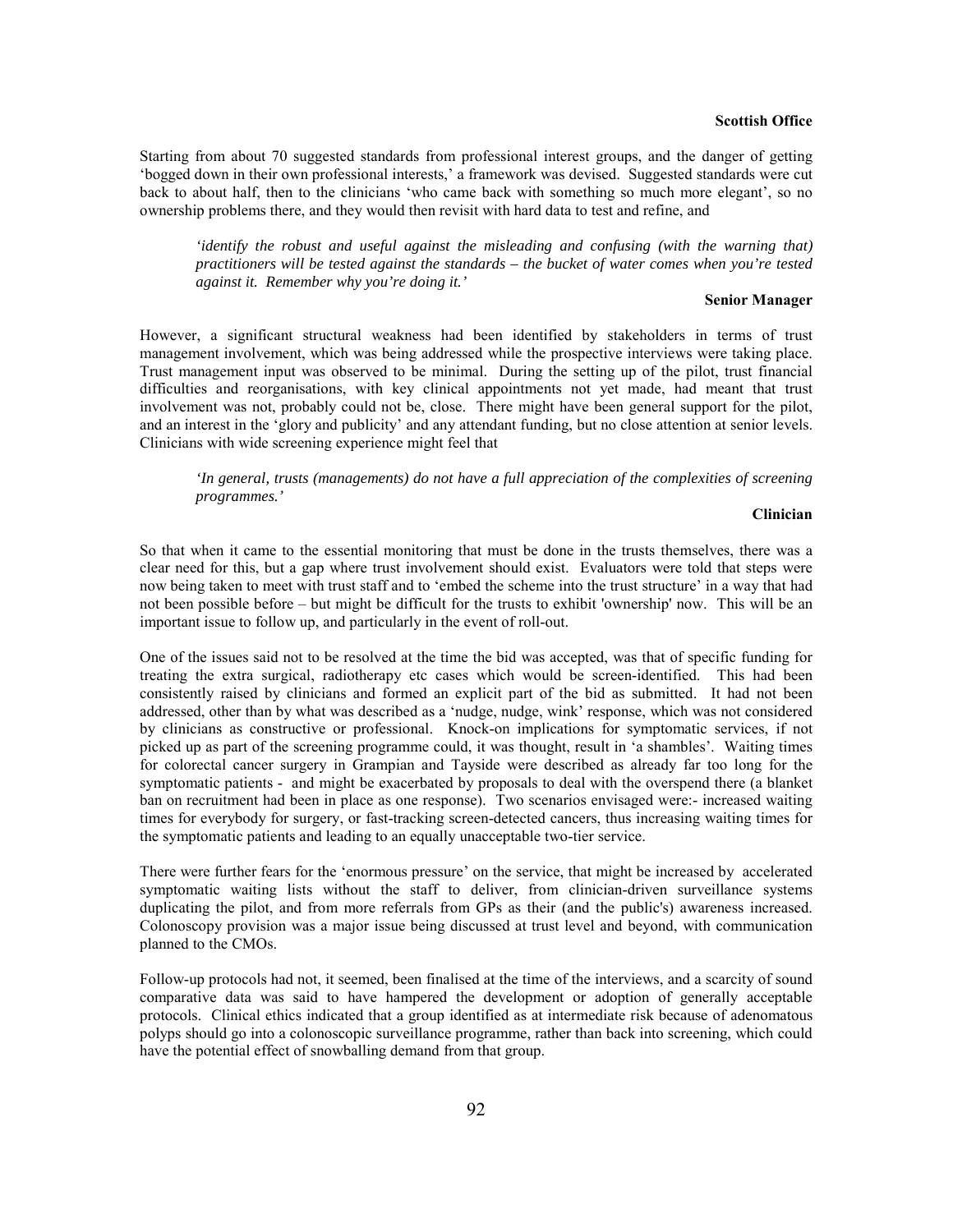Informed primary care opinion tended to the view that it should be the responsibility of the screening system to establish clear guidance for people emerging from the screening process; to arrange follow-up for all categories of people receiving investigation, and to give a clear understanding of what the long-term follow-up would be. Counselling and information about the importance of polyps and follow-up, and explanation - while unsedated - for people whose colonoscopy was normal, about its meaning and what to do if symptoms or problems developed, was also thought very important; summed up as very tight exit policies, and needing (among other things) a sophisticated call-recall system. Screening programme policies in 'difficult areas' were required by GPs to be explicit, and responsibility taken for them by the programme, with 'unknowns' funded and investigated as a matter of urgency, and not

## *'down to individual general practitioners, who are not expert, to make that clinical judgement on behalf of their patients.'*

#### **Clinician**

There was broad awareness, and warning, that of course not all aspects of the pilot would be replicable were there to be roll-out. There was a fairly general feeling that staffing levels in the pilot were on the low side, which was compensated for by particularly high levels of flexibility, commitment and interest that could not be sustained at such a high level *ad infinitum*. So that some spare capacity for down time would have to be built in. On the other hand there would be economies of scale, for example in volume despatch of the test kits which was largely being done by hand (with concern for possible RSI risks). It had been important there to retain control of despatch numbers on a day to day basis as effectively the only ëbraking mechanism' in reserve if, for example, the entire system should become inundated with positive test results.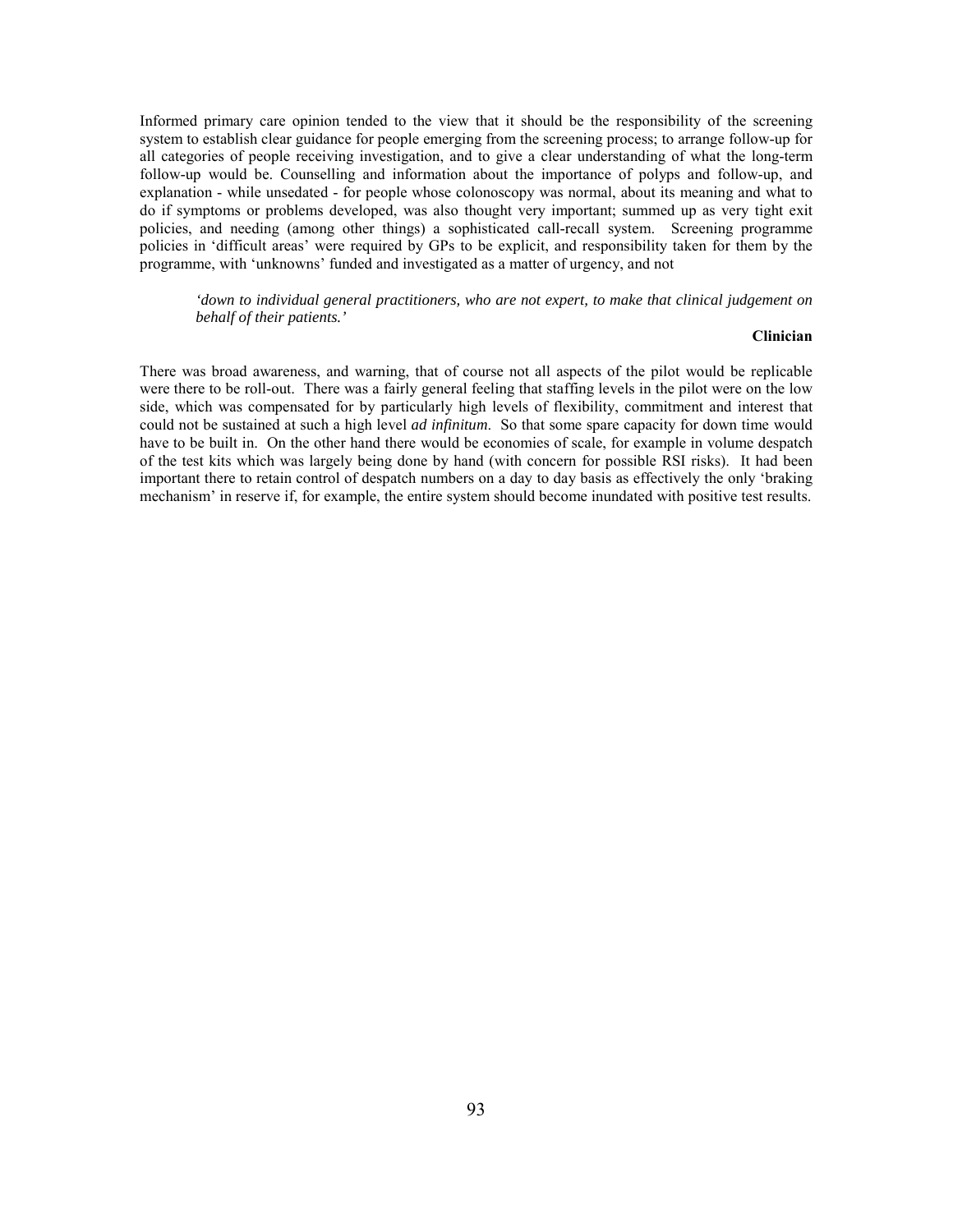# **Supplement S6 Summative analysis (Organisation and Management) (Chapter 7 in Final Report)**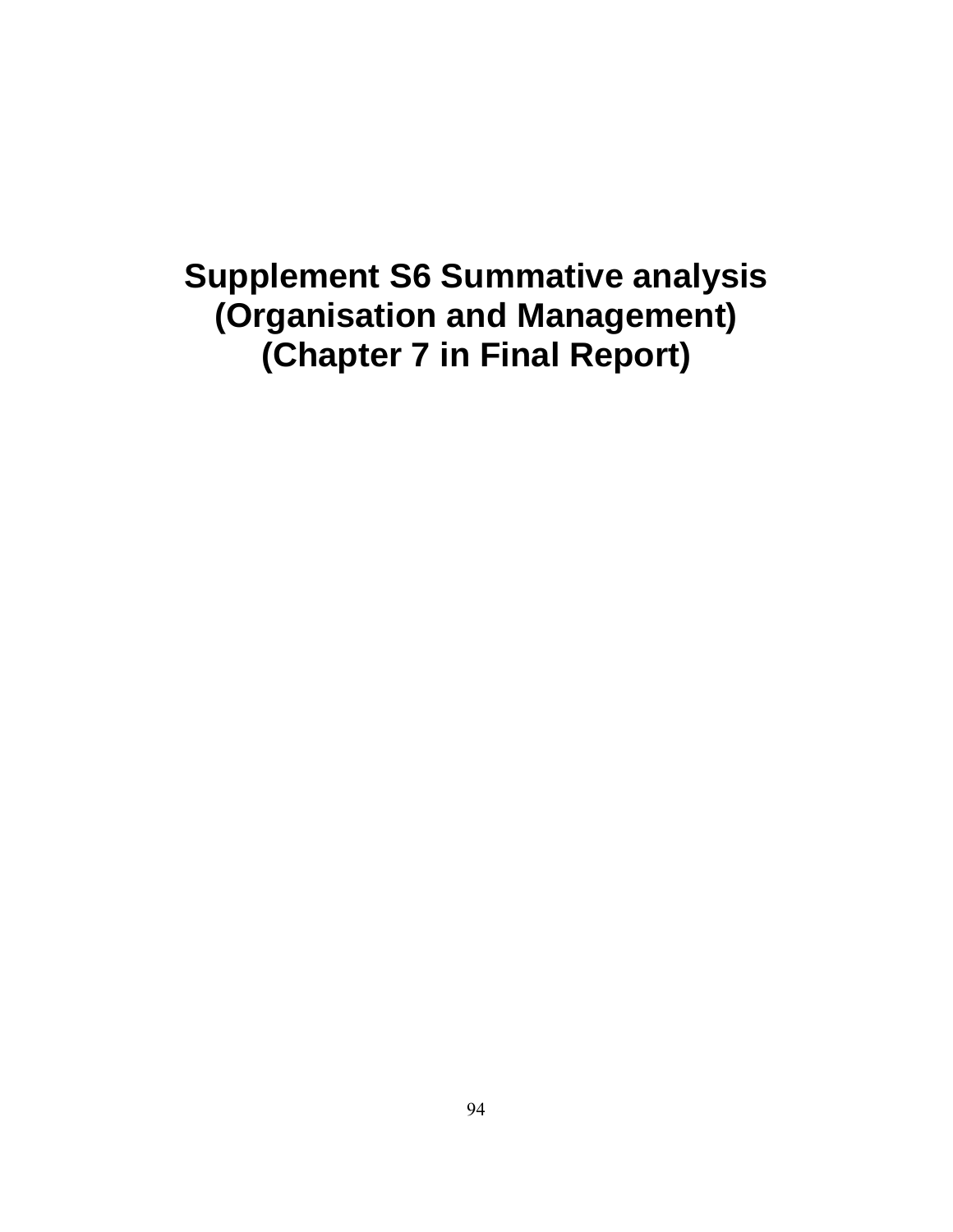# **1. Context: approach to planning and implementing Pilot**

One key finding from both prospective and retrospective interviews was that the pilot sites differed in the way in which they were initiated and the way in which their organisation and management structures developed. Although both sites had been dependent on the enthusiasm of local clinicians in bidding for a local pilot, in Scotland the development of the pilot initially remained with the small group of individuals (4 - 5 people) who started the process, whereas in England the Trust Management and hence members of the Trust Board were also involved from the start.

Development of the pilots was inevitably also closely related to the context in which the pilots were set up. Scottish health services are a close knit community, both geographically and professionally. The size of the community lends itself to informal networks and this networking is perceived by many to be an effective mechanism for successful development of services. In contrast, the England pilot had submitted a tender which demonstrated that formal methods of project implementation would be used to implement the Pilot.

Conversely, when it came to the development of the Information System, Scotland was contractually bound to a formal development process, whereas the English site chose an evolutionary approach.

At the start of the Pilot process, staff within the pilot were encouraged to take the approach chosen by the perceived management leaders. Thus, the Scottish pilot managers chose informal management methods and the English pilot site managers followed the formal processes that were common practice within the Trust. Indeed, the English National Screening Office perceived the piloting exercise as an opportunity to assess the methods used by English site Trust Managers. However, partner Trusts within the English pilot did not necessarily share an understanding of these formal management methods and it took time to establish joint ownership of the project.

One feature of the internal context of the Scottish Pilot was the initial lack of involvement of senior Trust managers. This was revealed in many ways, by, for example, little involvement in the original bid, lack of clarity among senior pilot employees about lines of management and appraisal responsibility, lack of knowledge about the pilot by Trust senior managers and assumptions that clinical leaders were doing all that was necessary to progress the pilot. Reporting structures to the Scottish National Screening Office were better developed than reporting structures to the Trust Board. Indeed, senior Trust managers did not perceive a need to become involved as the pilot was seen, at the beginning, as self financing, externally policed and clinician-led. Almost the exact opposite situation pertained at the English site where clear lines of reporting were put in place at the outset and leadership was perceived as a dual partnership between the lead clinician and Trust managers.

Interestingly, over the duration of the Pilot, both sides shifted somewhat towards the opposite approach. Retrospectively, this feature was identified by several interviewees to be due to contact with an alternative perspective. The Managers of the pilot sites were in close, often daily contact, as were the project coordinators in the National Screening Offices. Key individuals from the teams involved emphasised that learning from the other team was one of the advantages of the different approaches. Retrospectively, there was enthusiasm for a more formal system of implementation from most interviewees.

Thus, as the pilots developed Scotland perceived the advantages and necessity to formalise their systems. England meanwhile, having reaped the benefits of a more formal approach, recognised that the constraints of this system produced a rigidity which could be relaxed to progress development of systems.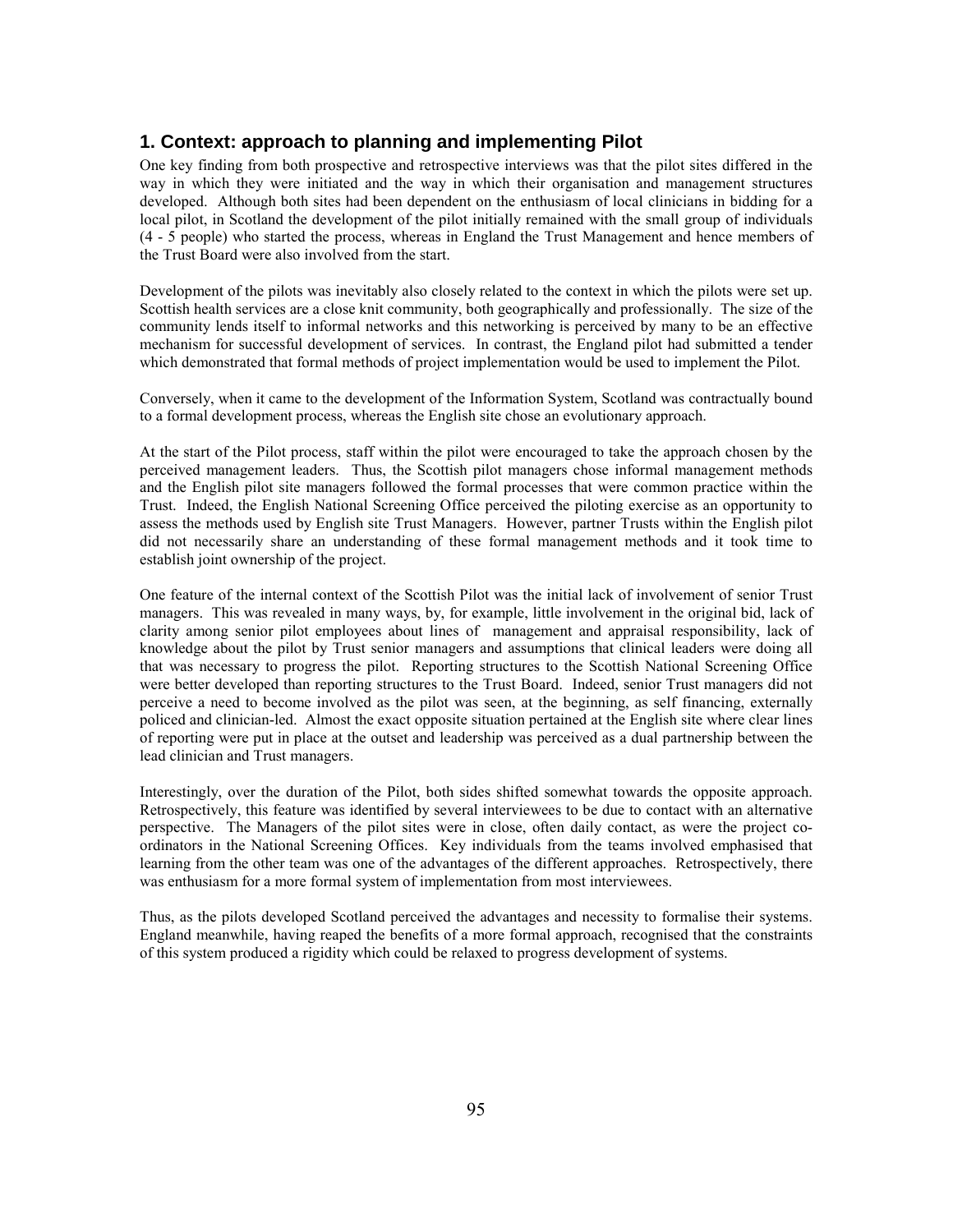# **2. Operational management processes (Quality management)**

Some of the quality management issues arising from the pilots were not foreseen in the planning stages. In general, many of these issues related to communications between different stakeholders. Many stakeholders referred to the usefulness of the pilots in this respect and many shared the comment that it had been more complicated than they at first supposed. At the outset, the problems of quality assurance were largely perceived to be related to the testing of the kits and the subsequent diagnostic tests. Care was taken to discuss protocols for these two processes in both pilot sites and the importance of documentation and protocols was acknowledged by both senior clinical and scientific managers and their staff. It was only after both pilots had started that the implications of quality assurance for other systems began to be appreciated.

A number of issues continued as matters of debate throughout the length of the pilot, and remain issues that need further discussion at the end of the pilot.

# 2.1 Protocols and joint working practices

Although at the outset of the pilot there were concerns about protocol overload, this proved to be a useful feature of the pilot start up process With the benefit of hindsight many of those interviewed commented on the usefulness of meetings and the shared approach to developing data sets, pathways and protocols at the outset.

*"There's been a lot of cross over in quality assurance visits, we use standardised protocols that are the same in each, we use the same information material up to a point."*

#### **National Screening Office**

These meeting also helped to cement relationships between key personnel and appeared to enable the perspective of each pilot site to broaden. Inevitably, however, the early incentive for sharing seemed to be lost as the pilots progressed and there was much less awareness of each other towards the end of the pilot. Although high level meetings continued, staff further down the hierarchy were less exposed to the experience at the other sites. This shared experience may have been helpful in reducing the isolation experience by, particularly, the nurses. For any future pilot, setting up speciality specific staff groups, even if by simple communication means such as teleconferencing, could provide a useful method of inter-site learning and identifying common problems. The benefits of this approach were best exemplified by the excellent relationship between the operational managers at the two national screening offices.

# 2.2 Quality Indicators and standards

There was universal agreement that there were too many indicators. However, it was also acknowledged that this was perhaps necessary for piloting, and that at the end of the pilot a consensus would be easier to reach about reduced sets for roll-out. Common standards were agreed at the start of the pilot cross both sites.

# 2.3 Laboratory Quality Assurance (QA) processes

## *a) Quality control*

As there were no existing standards for quality control of large scale FOB testing in the UK context, both pilot sites designed their systems from scratch. FOB testing quality control methods were introduced from the start and the repetitive nature of the task of reading kits was recognised and planned for by both pilot sites, although the process was not simple.

*Everything is a lot more complex than I had expected. I thought the process was so simple, and it's not…….. and just the sheer volume of quality assurance, health and safety, statistical data, required to run the lab.*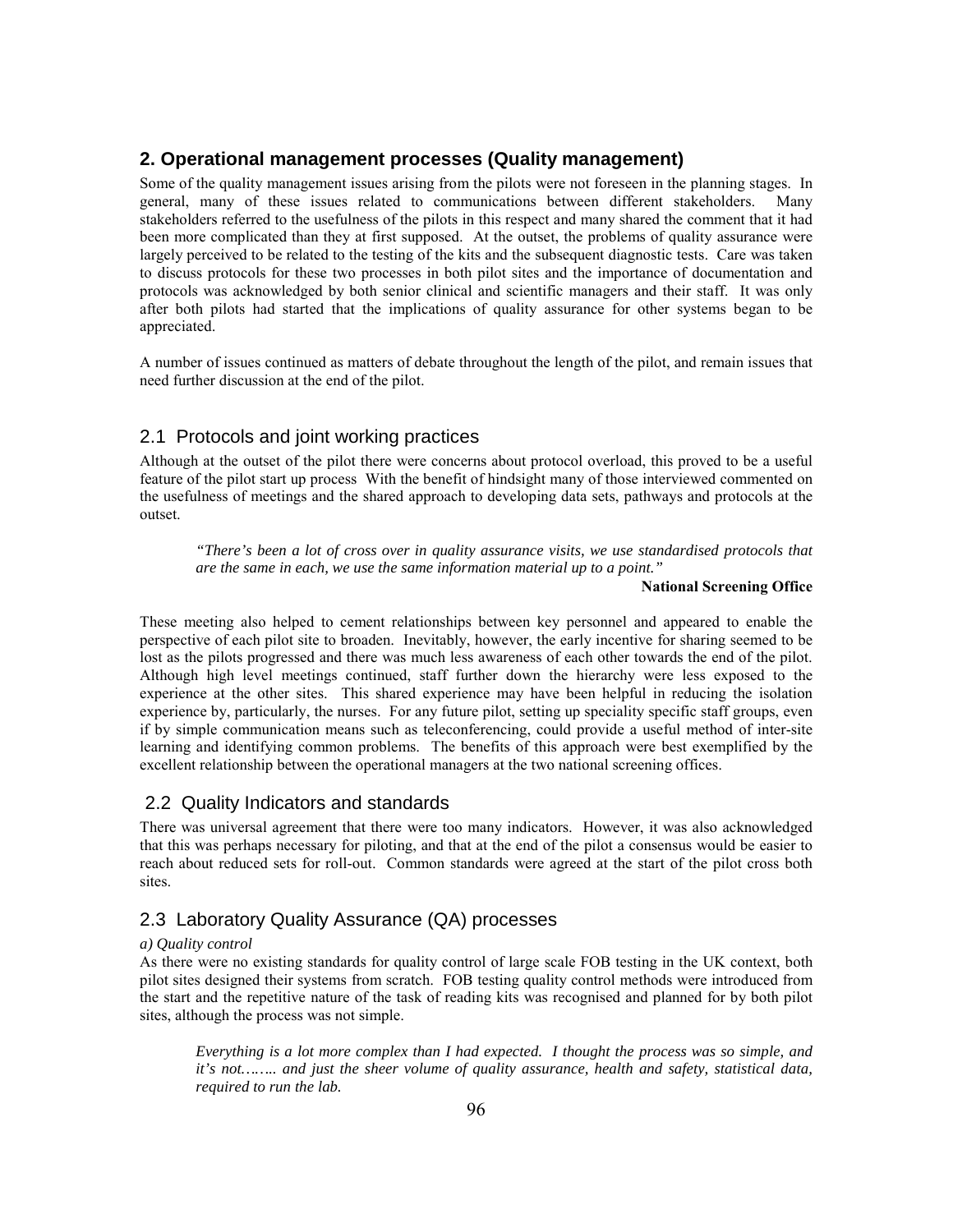#### **Scottish Pilot Site Staff Member**

An important part of the management of quality in the laboratories was identified as limiting the time spent doing repetitive tasks. In common for the two laboratories was a recognition that enforced limitation of kit reading time was therefore a necessary measure.

Of the two different procedures adopted for kit reading :

- Scotland used double recording (paper and IT) of results, approximately 100 kits per person per shift
- England used double reading of kits but paperless, 50/59 per hour (two people) or 50 per hour one person

There has been some debate within the pilot about the best method of reading kits. England used two readers to assess one kit and the IT system was geared to respond if there was disagreement between the two readers. In Scotland double reading did not take place.

#### *b) Laboratory Process Measures*

The English pilot site reported that process measures formed an important part of overall quality assurance.

*" Like how many samples were we getting through, how many were positives, how many were…were queries, you know to…. to get a feel on an ongoing basis as to how the system is working. I'll give you an (example) every now and again a GP will phone up and say everything alright with your serum x's. And you'll say well as far as I'm aware our QC's okay, umm. He said well we're getting a lot of high ones, umm potassium's a good example of this in, particularly this time of the year we occasionally get it. You go, you say okay I'll go and investigate, you investigate, everything in the lab looks alright, and then you start to uncover the fact that well the couriers have changed their rounds, the order in which they pick up samples. And that particular GPs err practise is now being picked up a lot later in the day, and samples are hanging around a lot longer. Umm you know it's the end user is actually being very much more sensitive than anything else that we're doing at picking up changes."*

## **English Pilot Site Staff Member**

During the course of the pilot it would appear that a number of quality control issues, including interpretation of results have arisen. Although it is clear that there has been dialogue between scientists, and between scientists and Alpha who supplied the kits, those with responsibility for day to day management of laboratories would have benefited from more communication between England and Scotland at an operational level. This could be arranged informally but the development of a "learning" environment" extending across all managers responsible for aspects of quality assurance and control, would be beneficial.

## 2.4 Colonoscopy services

One of the key quality indicators, the time between a positive FOBt result and colonoscopy was set at 2 weeks, although there was evidence from local services in both England and Scotland that colonoscopy services were under pressure. However, since funding was put into the pilot sites for colonoscopy, it was assumed this would cover the predicted workload. On setting the quality standard for colonoscopy waiting time, however, closer examination of several issues may have suggested caution:

- current capacity and local issues, for example rooms, clinic durations and availability of support staff, at local trusts,
- exact nature of clinic arrangements for additional colonoscopies,
- speed of information flow within the system (this was unknown at the time of standard setting),
- logistical issues of pace of return of FOB test kits.

Other, unexpected events also adversely influenced actual colonoscopy waiting times. These included

• the numbers of polyps disclosed for some patients considerably lengthening time for each examination,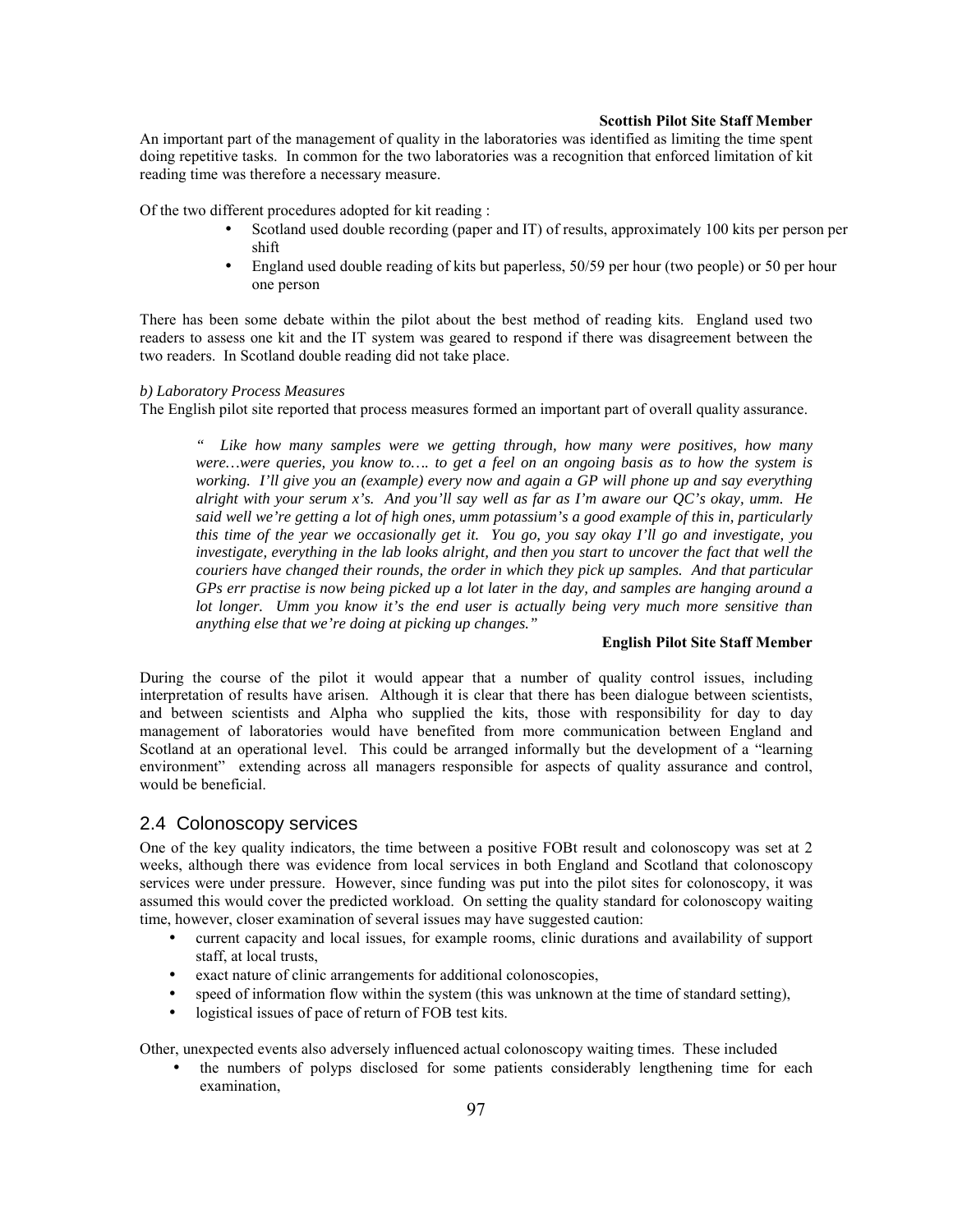- the amount of paperwork required by the pilot,
- higher than expected prevalence of positive FOBts in some areas,
- absence of some promised clinic slots,
- unexpected sickness of key personnel.

*And I think maybe people are more aware of that now, and are much more honest and upfront about yes colonoscopy waiting lists. But I do think an interesting issue is the quality standards, because it was agreed that there should be a two week time period between a patient seeing the specialist nurse and then having colonoscopy, which is completely unrealistic, and I think that put a lot of pressure on people, and I still hear myself saying that's just a marker revealed in the sand, and it (the two week standard) is still an ideal but in the real world we know that that's not possible*

#### **National Screening Office**

Within the pilots no standard was set for time to receipt of post colonoscopy results. This was partly because it was recognised at the outset that pathology services were under pressure nationally, but also that there was variability within the Pilot itself. In fact there was considerable variation between trusts and in some cases the pilot nurses identified this wait time as an issue for patients. Pilot nurses spent a considerable part of their effort, particularly in Scotland where the information system was less adequate, chasing results and monitoring the flow of paper during this period. In one trust for example it was identified that, for patients who had some pathology at colonoscopy there was a bottleneck between colonoscopy and a letter being despatched to GPs. This is a process that should be investigated as part of the revision of the IT system

# 2.5 Completed colonoscopies

Some concerns expressed during initial interviews about proof of completion of colonoscopy were not repeated at retrospective interviews. This may be because the confidence of the colonoscopists increased and at the same time other issues, such as data management, absorbed reflective management time. Nevertheless, the question of proof of completed colonoscopy has significant impact on pathology services as well as colonoscopy services and may need further discussion before roll-out. Recent publications have also raised the issue of possible transfer of New variant CJD during colonoscopy. The demand for proof of completion is still an issue for debate at the end of the pilot.

*Well we were contracted to provide high quality colonoscopy with proof of completion, with a discussion under what would be acceptable as proof . And what I'm saying is that that discussion really is ongoing, that there is some variance within the group as to what the right solution is, and it's met problems in terms even of the terminal ileum biopsies, even though that's a gold standard.* **Clinician Conducting Colonoscopies**

Care was taken with the pilots to involve primary care as little as possible. However, if colorectal cancer screening is to be managed and commissioned centrally, it is important that a) mechanisms of negotiation with local commissioners are set up as part of quality management strategy and b) funding of key services such as additional capacity for colonoscopy and radiology does not become hi-jacked by and harnessed to local priorities.

## 2.6 Radiology services

For radiology it was readily recognised that the standards set for DCBE were those that should have been in place anyway. None of the partner sites identified any difficulties in implementing protocols once the hard slog of writing and negotiating them between partners sites was completed. Neither were problems of protocols anticipated for roll-out

*"I would think so, I mean barium enemas are one of the relatively easier things to audit in radiology. Umm I think most departments have, will probably have, an idea about that".*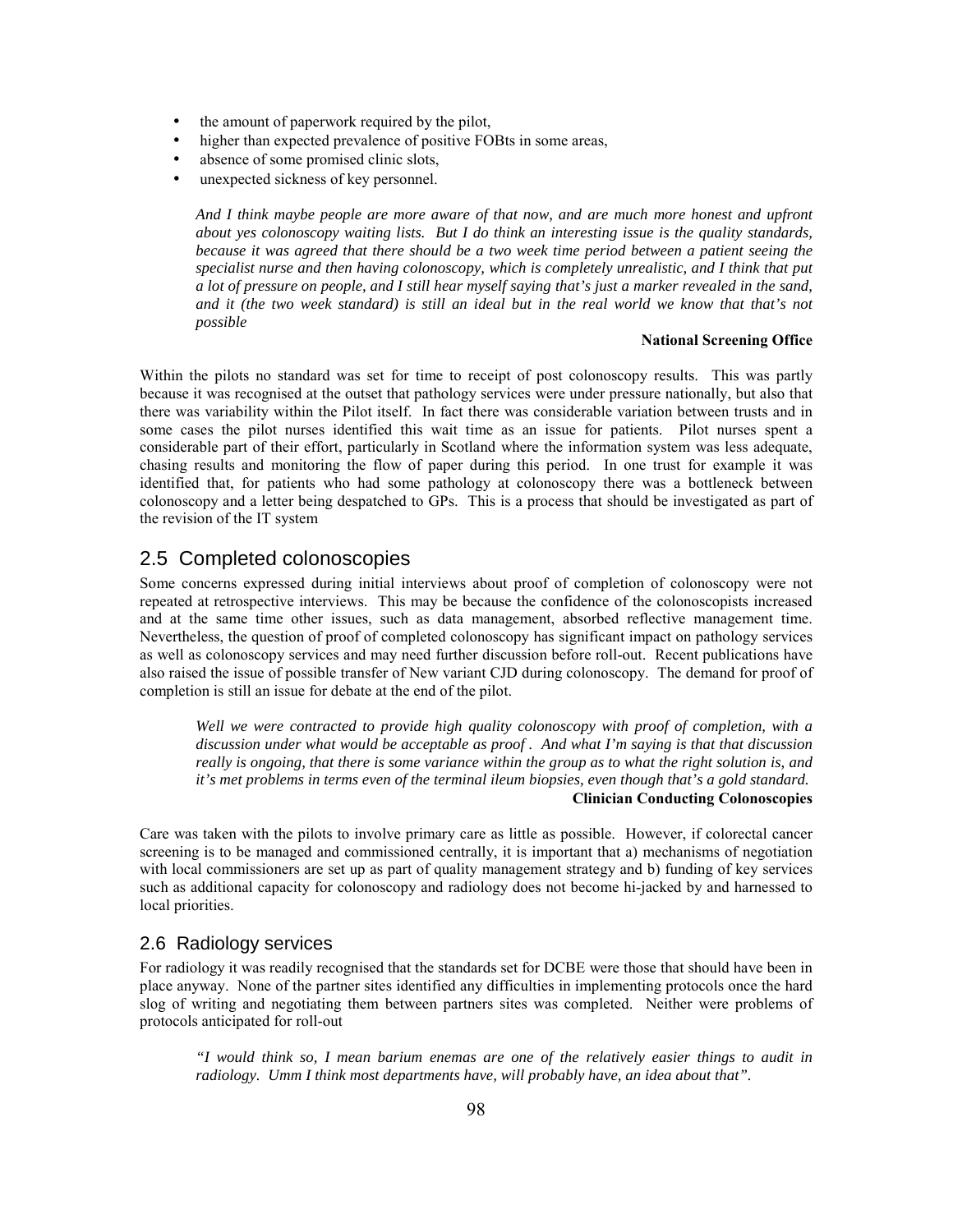#### **Radiologist from Partner Site**

Radiologists' experience in general was that not as many DCBEs were undertaken as anticipated and numbers did not put pressure on the system. The pressure on radiology arose rather from the fact that those patients who presented difficulties to the colonoscopists also presented problems for radiologists. In some cases this led to these cases joining the queues for CTs and thus influencing waiting lists and total cost of screening. It is worthy of reflection that the most difficult cases for colonoscopy and radiology sometimes are those cases which have co-morbidities that may preclude aggressive action if an early stage adenoma were disclosed. This may suggest amendments to the protocol so that a further risk assessment is conducted after a failed colonoscopy and before automatic referral to DCBE. Although a small number these cases will appear as follow up failures, thereby apparently reducing the efficiency of the programme, unless identified in a separate category.

## 2.7 Pathology Services

Although there has been discussion within the pilots of the quality issues related to colonoscopy another key area (pathology services) received less attention. If a full risk assessment were done of the screening programme pathway, pathology services would appear as an important area of influence on programme quality. This arises from a combination of sources and circumstances, viz;

- the impact of the high number of polyps per case,
- an acknowledged shortage of histopathologists,
- intrinsic difficulties of classification (staging) of pathologies of which the service has less experience,
- minimum data sets not yet fully adapted to the pathology that has been found in screening service as opposed to symptomatic service.

All these factors could combine to place future services under severe stain. Indeed, the high number of polyps diagnosed has, in effect, increased the case load of this service by a factor of approximately five times the number of colonoscopies conducted. Pathology services should therefore be scoped as a multiple of the number of colonoscopies.

*It is it's not truly multiple polyp patients, it's not multiple polyposis. It is if you simply consider it as a an English umm expression, but you know I think they're talking in terms of some huge number of polyps, like over 100, before it can be called multiple polyposis, err so we're just dealing with, I've had up to 18, but that'll be a mixture of hyperblastic polyps, tubular adenomas, and tubular vilus adenomas. But it's, you know it's sitting at the microscope, getting that all onto yellow forms as you're dictating the report,…. I'm just waiting for a fall through the ice, that's the problem.*

#### **Histopathologist**

# 2.8 Work flow and capacity management

A crucial part of the operation management of the pilots was work-flow management. The screening pilots appeared to be sensitive to screening capacity in terms of colonoscopy waiting times within each trust, although this was not an integrated part of the IS system. More difficult to regulate, and therefore manage, was kit return rates. Thus, was particularly acute over festivals and holiday periods. It can be expected that the rate of despatch of kits will be better tuned in the second round of screening as knowledge of response rates on a micro level is acquired. This issue should be recognised as a regular item for process review within the FOBt service and within the information system itself.

*"usually we don't know until umm it happens that day, and say oh why haven't got any, or we've got treble the amount of. Oh that's another thing of umm bank holidays, which this last bank holiday was awful because err we ended up with three lots of three piles of letters on the day we came back, which took us, well Wednesday, Thursday and Friday to clear"*

**Screening Pilot Staff Member**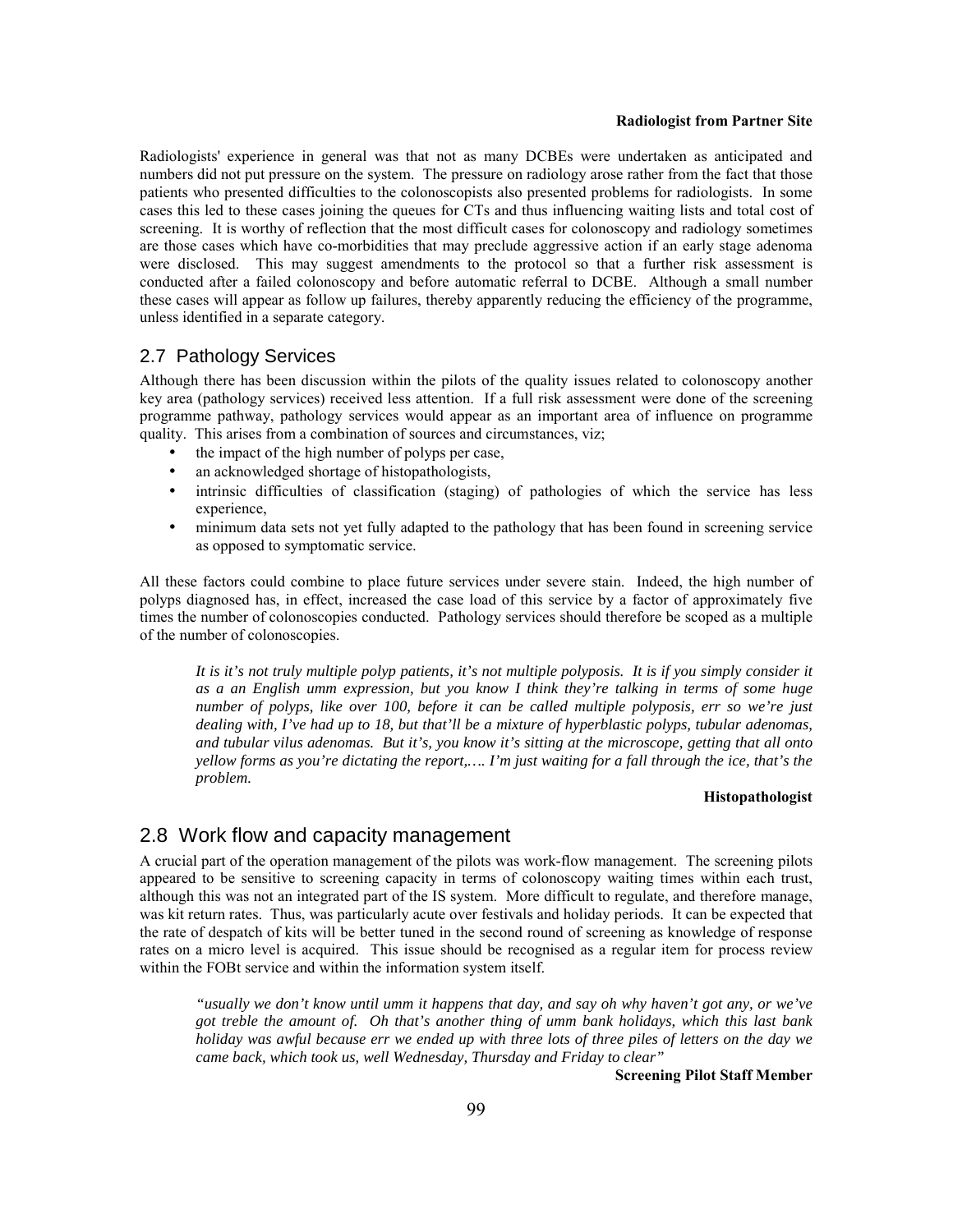It would be easy to lay the problem of local delays and the need to stop and start sending out of kits as an issue related solely to the screening pilot. However, evidence from several sources suggests that some local services were suffering from capacity problems completely unrelated to the screening pilots. Undoubtedly, the screening pilots put additional pressure on the system. In service conditions, using quality indicators at a national level alone to monitor local performance would have labelled some localities as a failing screening service. In fact, surgical and radiological services as a whole were struggling. In this situation quality management mechanisms which include a dialogue with local commissioners become crucial. This may result in an effect of screening being to improve quality per se, as illustrated below :

*Stakeholder: I mean from a medical point of view we would see it very positively, and the pilot has provided an opportunity to increase the, and to improve the facility in (one locality in Scotland). And you know perhaps management may think differently, but certainly from a clinical point of view it's a very positive effect, and I think all along I have certainly felt that one of the major major advantages of colorectal cancer screening is it will drive up the quality of diagnostic services.*

*Interviewer: Is it just diagnostic services?*

*Stakeholder: No I think it drives up treatment services as well ….…. all I can say is that we tried to improve services for a number of years, and using a number of sort of different strategies, and this has been by far the most successful.*

**Member of Screening Pilot**

## 2.9 Outcome vs Process Measures

The contrast between the needs of the pilot sites and those of the evaluation team was most starkly highlighted in the key measures used during piloting. In general, the evaluation team demanded outcome measures, and initially these measures were perceived as important by both pilot sites and evaluation team. As the pilots progressed to the management of patients, however, emphasis changed quite rapidly to process measures, required to micro-manage quality. This tension was perhaps more marked because the pilots themselves were developmental and outcome measures were initially seen as targets by the pilot teams. In practice, ad hoc control processes led to a proliferation of personal systems as additional records were kept, outside the formal IT system; for example, radiologists as well as laboratory managers identified feedback of some process measures, e.g. failed colonoscopies or failed colonoscopies *and* DCBEs as vital to pro-active day to day management of quality. All reported that they would appreciate short term feedback loops inserted into the information system. This feature was most obvious in Scotland where the Pilot nurses developed their own paper-based systems driven by the need to manage process.

The evaluation team identified systems to ensure all cancers are identified and recorded as essential. The suggestion that under-recording may have taken place indicates that pilot site process measures may be failing to identify patients with no record of a result following investigative procedures.

# 2.10 Assuring quality of datasets

The role of nurses in tracking data proved to be important. Interestingly, the Scottish National Office saw a solution to improving the quality of datasets by extending the role of nurses into data collectors.

*Well I think probably we could utilise the nurses more than we have done, for example in you know the sort of gathering of clinical data, the nurses could play more of a role, particularly if we were using established kind of hospital data collection systems to get clinical data….. And I think we can use, yeah we can use the nurses more to validate clinical data. I think probably, certainly within Scotland our colorectal pilot nurses didn't have any formal training.*

**Scottish National Screening Office**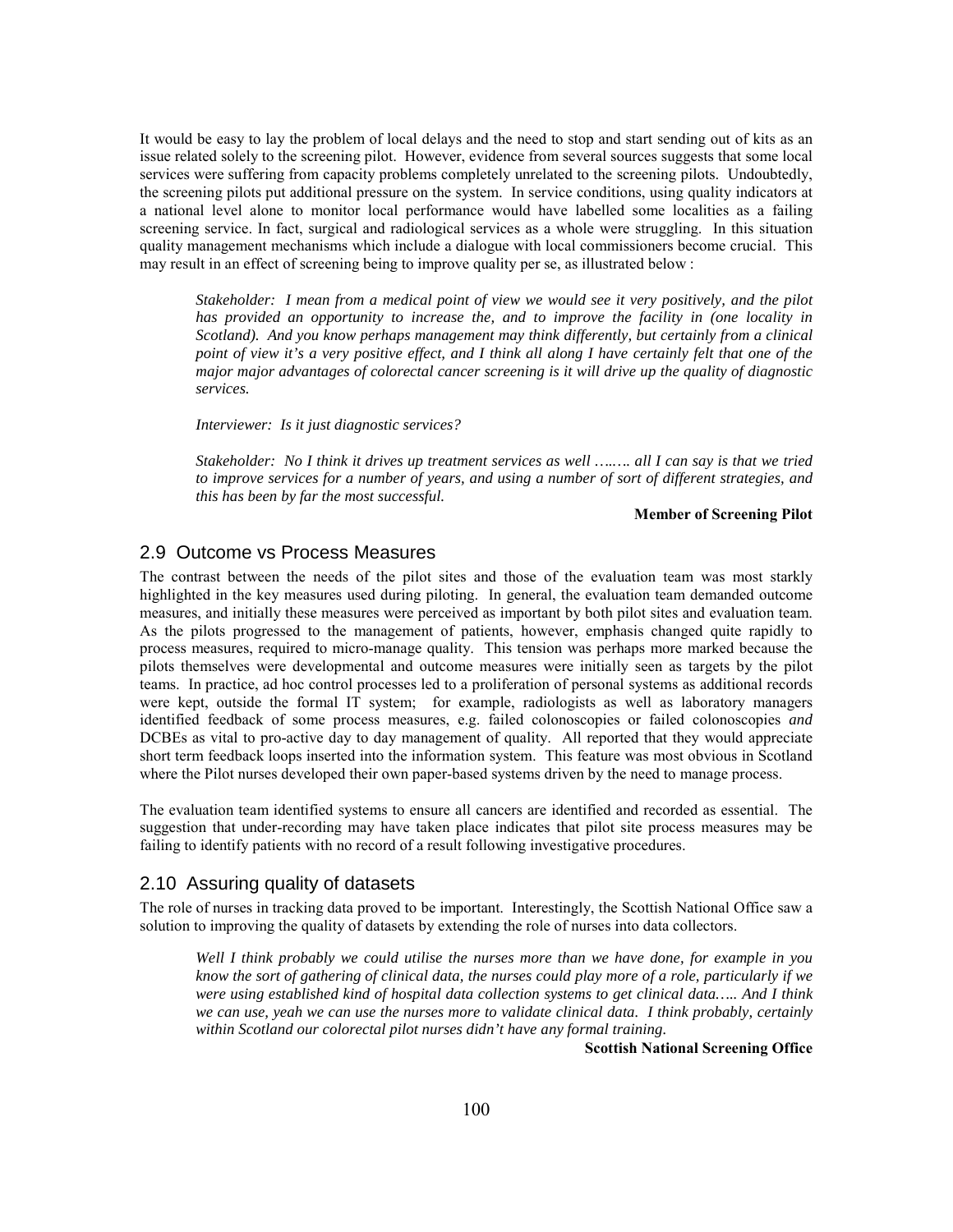Although this may not be a cost-effective solution, it does highlight the essential role nurses played in local monitoring of quality issues.

The role of clinicians as well as clerical staff in validating data, was also perceived as vital by managers of the pilots, although it was recognised at both sites that this was a matter of team work.

*And I think that there are some levels of data that clinicians have to be involved in. So I mean, I don't mean that they should go out and collect these data, but they should be actually be involved in the validation process, so that the quality of the data is better.*

## **Scottish National Screening Office**

## 2.11 Training and accreditation

At the end of the pilot the Scottish Laboratories spend a considerable amount of time developing the pilot protocols into a case for CPA accreditation. This was held to have been a worthwhile exercise and of benefit in the context of colorectal cancer screening. In particular the experience of both laboratories was that the variability in the returned FOBt kits and the amount of detail required within the laboratory could not have been predicted without a pilot.

One of the positive effects of the pilots has been to raise awareness about the importance of training and accreditation for colonoscopy. Discussion of capacity issues relating to colonoscopists has underscored the lack of organisations able to train and accredit colonoscopists.

*"we couldn't roll out in Scotland unless we had a (colonoscopy) training programme. And things like even for accreditation purposes etc you would really need to bring it north of the border. And I think it's been very beneficial the colonoscopists that have gone down to Saint Mark's for a couple of days, and that just shows that you know there's, we've got a lot of experienced clinicians that they actually find it advantageous to do two day's refresher course. So I would hope that we could facilitate something up here. And I think as well, I think certainly the Scottish Cancer Group, it's been raised there, because it's not just an issue for screening, it's an issue for you know all endoscopy services, so, and that's quite good too, it's kind of had an impact on the symptomatic side as well"*

#### **Scottish National Screening Office**

# 2.12 Links with local Trusts

Links with local trusts proved to be essential component of quality management. Partially this was because these quality issues crossed pilot/trust boundaries and when problems occurred strong local links proved invaluable.

*"Stakeholder: I think involving trust management more would be something that was, with hindsight (something we) learned, we would have involved the trust management more in managing the actual you know pilot site, or monitoring what was happening there.*

*Interviewer What has been the side effects of (local trust management) not being involved?*

*Stakeholder: It just sort of tended to be if there were things that weren't working as well as they should have done, trust management didn't know about it until we told them about it. I think if it was rolled out we would want trust management to be more proactive in that, that they would actually be, you know if they were a trust that were hosting a kind of like call recall, within the colorectal cancer screening programme, we would actually expect them to be acting first, and then advising us you know what action they've taken."*

## **Scottish National Screening Office**

Also, although problems often revealed themselves through the quality management framework, once these were unravelled the solutions necessary were systems solutions that needed attention at Trust level.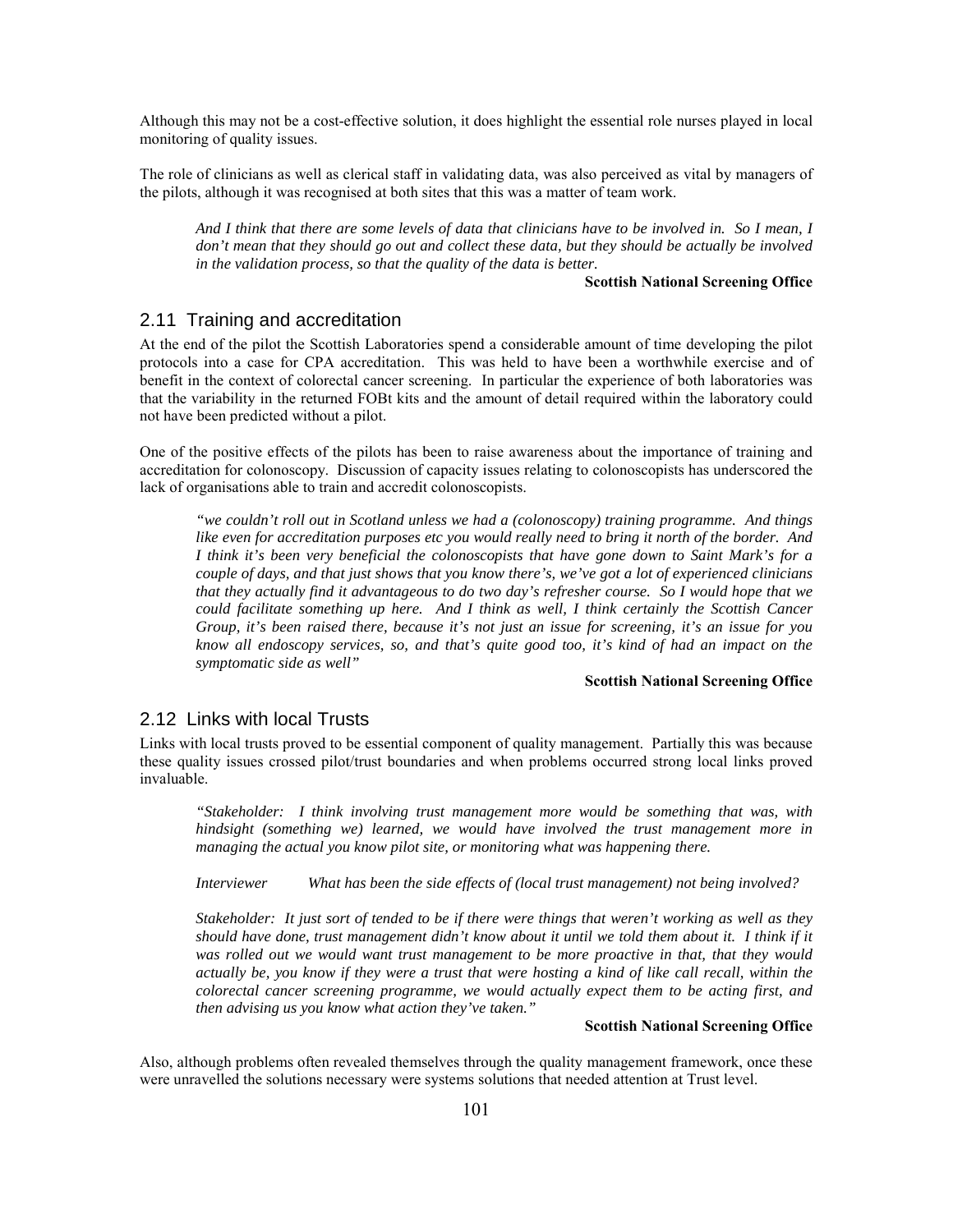*"we experienced many difficulties until we got real management engagement in this"* **Non-Clinical Trust Staff**

# **3: General management issues**

## 3.1 Commissioning and strategic management of pilots

An initial assumption was that colorectal cancer screening would be 'just like breast screening'. But experience showed that the scale and rate of FOB testing made significant difference. Thus, at the end of the Pilot lessons had been learnt but there was a feeling that to roll out to a full recall system would be different.

*I think the organisational logistics of colorectal cancer screening are huge in that the population that has to be invited is different from the other cancer screening programmes that we've got established, like breast and cervical, because you're inviting almost double the population, men and women.*

#### **Member of Scottish National Screening Office**

The contrasting management styles, formal versus informal, at the two sites has already been discussed. In Scotland the pilot was implemented informally by clinical champions, based on assumption of good networks, systems and protocols allowed to develop from (clinical) practice, rather than being management driven. This had consequences for strategic management at a local level which included the relationships between the pilot and local trusts.

*"when the pilot began to bite insofar as affecting other parts of the service were concerned, and although it's all right now, (informal management at the outset) lessened people's predisposition to be helpful I think, because it was seen as being somebody's creature rather than being umm institutional, if you like."*

#### **Non-clinical Trust staff**

Formal project implementation methods were used at the English site. Thus, management structures progressively tightened during the implementation phase but as the pilot matured managers of the English pilot site took over strategic responsibility. The reverse happened in Scotland. The importance of relationships to local management only became apparent as the pilot had to face certain issues. In the retrospective interviews a clear view emerged of the best model for strategic management for Scotland. This model is a hybrid of the two pilot site models since it relies heavily on clinical champions but acknowledges the importance of engagement within the strategic management of the Trust.

*"we've got an example now since then of cancer networks being set up which have gone in the other direction, it has been a very strongly set pattern which has been implemented across Scotland with full managerial input at the beginning, but with very very powerful clinical champions and it's worked better umm in the sense that it's been a much more organised approach."*

## **Senior Manager in Scotland**

*But I do think for me it's probably made me realise that maybe using a more formal project management structure would have been a good idea umm. You need to have more local control, and more local management, like trust management.*

#### **Scottish Screening Office**

## 3.2 Management of capacity

Although commissioning of the pilots assumed that capacity issues could be managed, these became a dominant feature of the pilots as colonoscopy rates were higher than planned and waiting lists lengthened.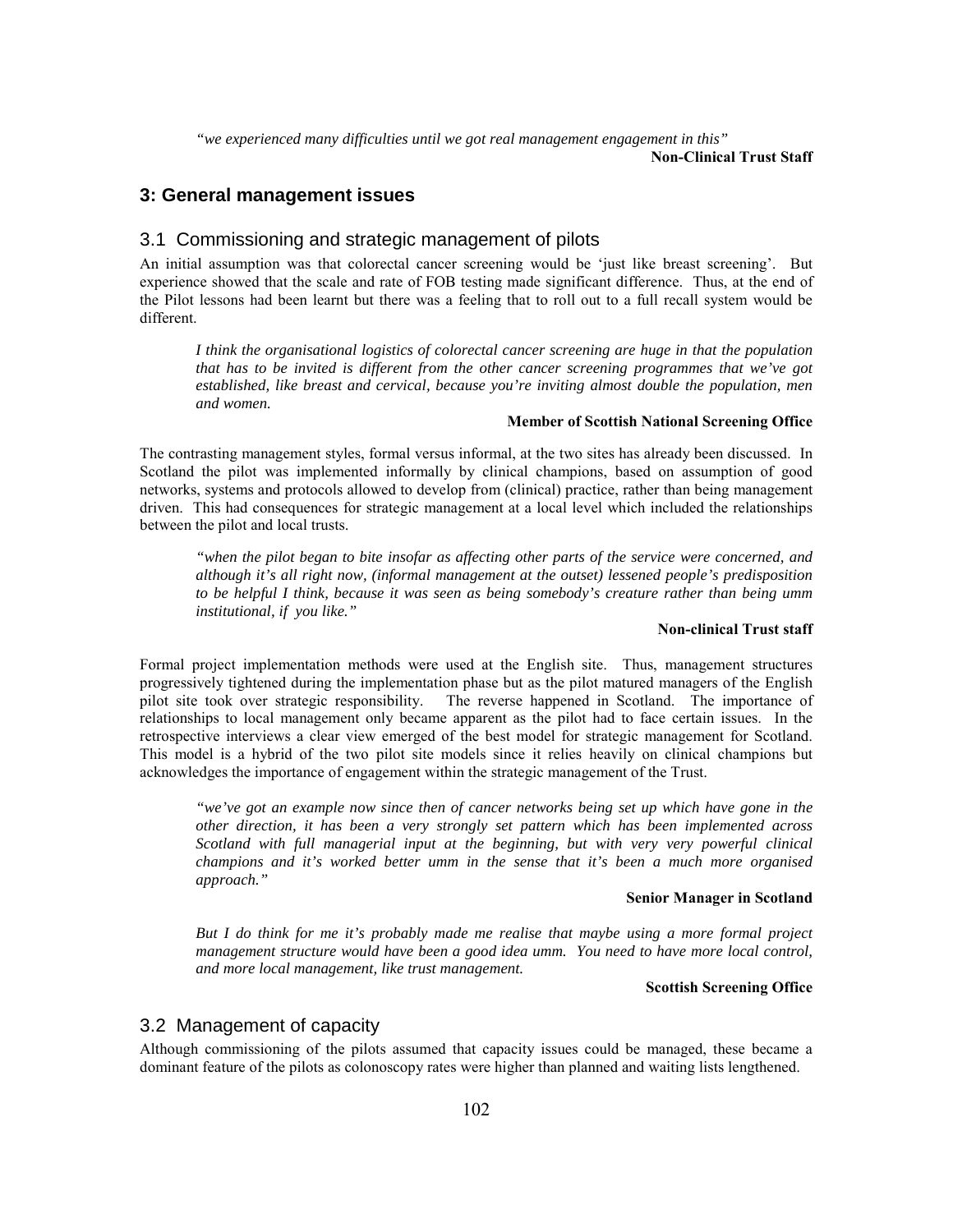Throughout the interviews there was a theme, repeated by many stakeholders within the pilot sites themselves, that a major constraint on screening was the issue of capacity in symptomatic services. All pilot site stakeholders had experienced the impact of pressures on colonoscopy services within the pilots; some because they were dealing with anxious patients, others because they were negotiating with local services to find spaces or manage throughput. These issues were summarised by one of the pilot site Clinical Directors thus:

*The problem is nation-wide, and we've talked about it nationally, and we've talked about it at national conferences and steering groups. Endoscopy services all over the country are under immense pressure, and some places are worse than others. And waiting lists for endoscopies, for colonoscopies for instance, can be 6 or 8 months. ...This is for diagnostic ones ….the roll-out sites would have to be selected carefully as being sites that have capacity to do the colonoscopies, and that it would not damage the other service".*

## **Pilot Site Clinical Director**

*And it's not just capacity in terms of space, because you can always be innovative about time, and have evening sessions, and weekend sessions. It's capacity in terms of people to do it, endoscopists and nurses.*

## **Pilot Site Clinical Director**

At the outset it was postulated that there would be an impact on radiology services and provision was made, within the framework of piloting, for extra double contrast barium enemas to be performed should colonoscopy be incomplete. In practice the anticipated volume of DCBEs was not reached. However, it was noted that there was still potential for disruption of symptomatic services even with low volumes of DCBEs. In addition, the logistics of failed colonoscopies caused concern as patients would need to undergo two bowel preparations unless co-ordination of services was such that a same day radiology slot could be made available in the event of a failed colonoscopy. In practice, it was observed that the most difficult group of patients for colonoscopy offered the most challenges for other diagnostic tests since these cases were most likely to have pathology such as diverticular disease or significant co-morbidities.

A further point was made about strategic management of capacity by many interviewees from different perspectives. This point is best summarised by the following quote:

*And if you look carefully at the amount of time for instance an endoscopist spends endoscoping, you'll find that there's more gaps between cases than time spent actually endoscoping. And, and it's the same for the nurses there, and you find nurses are doing jobs that could be done by support workers, and doctors and nurses are doing paperwork that could be done by secretaries, and if they were freed from doing those jobs, and this is a system problem, if you looked at the systems in the endoscopy departments you could make those, you could get a lot more work through in the same time by thinking about how you're doing it, you could oil the wheels as it were.*

#### **Pilot Site Clinical Director**

These observations are a familiar situation in limited resource systems. This can result in highly skilled professionals spending time on routine unskilled tasks such as paper and patient chasing.

Many of the stakeholders in the retrospective interviews also identified the potential strategic importance of the Cancer Networks in supporting colorectal cancer screening. Their role was seen as highly influential, particularly in setting and achieving quality assurance goals. Another key influence that was identified in the retrospective interviews was local ownership of aspirations, targets and standards.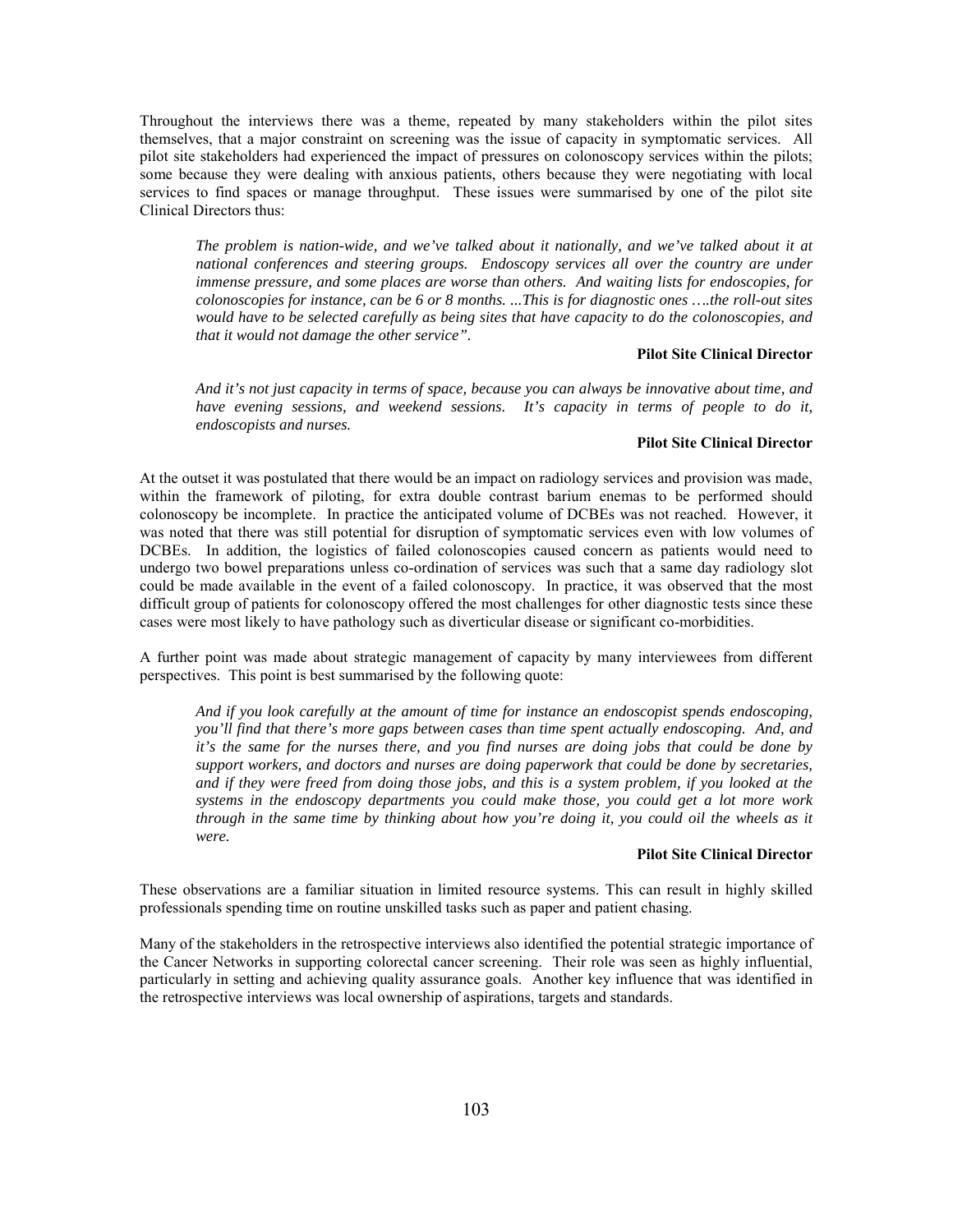# *C.3.3 Models of Service*

## **FOB testing**

Several interviewees mentioned the possibility of developing an industrial scale testing centre for FOB testing. For example, in Scotland, it was hypothesised that one unit could do all FOB testing supported by more local pathology and colonoscopy services.

*Yeah, well certainly for Scotland yes. I mean whether it would be feasible for the whole of the UK, I don't know, but for Scotland I'm quite convinced that it would be feasible to run it from a single unit. And in terms of, one of the things we have learned about screening is that quality control is essential. And it would be much easier to monitor quality from a single centre. So certainly that is my opinion, and certainly the opinion of our biochemists with whom I work closely.*

## **Clinical Director of Pilot Site**

#### **Colonoscopy**

In the light of the strain on the capacity of colonoscopy services, many interviewees drew attention to the following two issues, the national shortage of qualified colonoscopists and the limited facilities currently available. Two solutions were proposed. First, there were no dissenters to the concept of increasing training for nurse colonoscopists to further extend skills from flexible sigmoidoscopy, working under the supervision of a surgeon able to intervene in the case of an adverse event. Nurses were enthusiastic about the extended role of nurse colonoscopists, particularly in terms of care pathway and continuity of service.

 *"Well you know if you say a couple of nurse endoscopists per network population, and they could probably do a full week's worth of colonoscoping. And I mean I'd have probably the two people covering each Trust over the patch, so that you got a sort of continuous service, and continually maintaining the skills, and bringing the protocols and processes closer together, the quality assurance stuff"*

## **Nurse Manager at Local Trust**

However, this would need further investigation before a roll-out of this model. Arising from discussion of facilities, a second idea put forward for Scotland was a mobile colonoscopy service, based either on a mobile colonoscopy "trailer" or mobile colonoscopists using local facilities. The attraction of such a service was perceived to be management of quality based on the development of highly skilled colonoscopists but disadvantages would include the need for teleconferencing facilities, for example, to provide input to local clinical decision making, usually done at multi-disciplinary team meetings (MDTs) within Trusts.

*Now having people centrally placed is good from, and super-specialists and in super-specialist centres, it's good from one point of view, but it's not very good for getting them to MDTs in the periphery, unless you're going to have you know video links, and you know high resolution links, and you can actually look at the slides, and you don't need to be in the same place, you can actually be somewhere else, conferencing facilities. And then you need think about colonoscopists the same could be said with the colonoscopists, why not have peripatetic colonoscopists.*

# **Clinical Director of Pilot Site**

#### **Pathology services**

During the interviews a strong argument for a clinically-led screening service was made, based on the quality issues relating to colonoscopy. Again arguments were made for a mobile pathology service. As quality and ownership are closely related this issue was discussed with stakeholders. One view was that clinical leadership could rotate throughout participating Trusts with, for example, a two year tenure but that the suggestion was feasible.

#### **Radiology services**

Within the pilot sites some DCBE services are provided by radiographers who manage examinations and report jointly with radiologist. Although most discussion centred around the possibility of training nurses to perform endoscopy, respondents in the sites also raised the issue of training radiographers in endoscopy.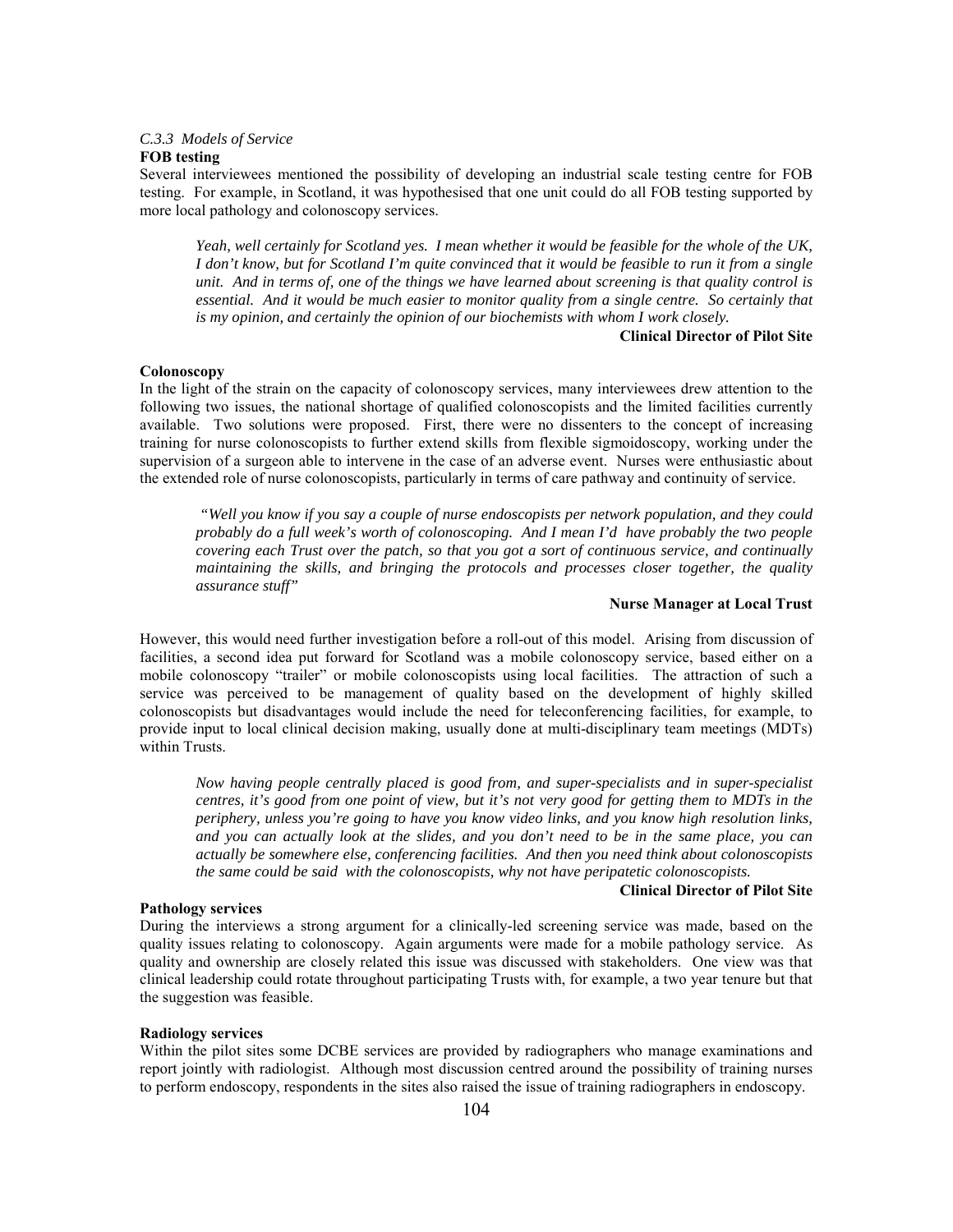# **4 Human resource management (HRM) issues**

Many of the human resource issues relating to the pilots arose from the capacity issues already discussed in this report. At the heart of these capacity issues are the national shortages of key personnel; estimates by the Royal Colleges are that nationally 400 extra pathologists are needed currently and over 500 radiologists, similarly surgeons from most specialities are also in short supply.

# 4.1 Roles of professional staff

At the start of the pilots, the majority of concerns centred around the perceived shortage of colonoscopists and/or availability of facilities for colonoscopists (where sufficient staff were available). These concerns remained throughout the pilot.

However, as experience grew within the pilots a shift of position of many medical staff occurred towards the idea of other professions easing the burden of shortages in colonoscopists and radiologists, for example

*So I think that it's going to be particularly the role of the GI physician to take on the more complex, the more difficult, the interventional, and the less complex and routine endoscopy should be done not by doctors at all, should be done by nurses.*

#### **Pilot Colonoscopist**

This was a common local perception in the English pilot site since one of the key individuals involved in initiation of the pilot bid was a champion for nurse endoscopy and there was local experience of an extended role for allied healthcare professionals. However, others warned that capacity issues, especially the shortage of colonoscopists, was not so easily solved.

*I think there's going to be need and space for both (nurses and doctors undertaking colonoscopy). But you don't become( )you don't become a skilled endoscopists, particularly at colonoscopy, in a year or two. You know, it's going to take the nurses I would say upwards of 5 years before they acquire the level of skill that is required to perform well within the screening programme.*

## **Colonoscopist**

The expectation of increased pressure on already stretched colonoscopy services featured in many of the prospective Scottish interviews. The reported need for an increase in both colonoscopists and colonoscopy facilities was clearly reinforced within the pilot sites by lengthening of waiting lists and by a capacity survey undertaken by the Scottish Health Board. The retrospective interviews confirmed the speculation in the prospective interviews.

## 4.2. Support staff

At the outset of the pilots each site specified its own staff and skills complement. In both pilots this was predicated on the delivery of FOBt kits and estimates of the number of positive tests that would require colonoscopy. A minimal number of support staff were specified at clerical level. A key result of this was that, as the administrative burden increased (with information systems and activity monitoring developed), the main responsibility for maintenance of many of these systems was added to the tasks required of individual members of professional staff. This had several important consequences.

For the Scottish pilot, because the computer information system provided support for only half of the total patient pathway a paper system was devised to supplement the gaps and a paper mountain rapidly developed. The clerical staff had neither the skills nor the training to deal with this and the problem was shelved until crisis point was reached. The crisis was partially resolved by an additional PC based information system and consultation with a data specialist. However, a vital component of the information system remained dependent on paper-based systems, co-ordinated by link nurses in the local Trusts where colonoscopy was performed. These essentially clerical tasks were undertaken by nurses in addition to their clinical workload and this led to considerable delays in completing datasets for each patient. The resulting impact on quality assurance was an unresolved issue at the end of the pilot.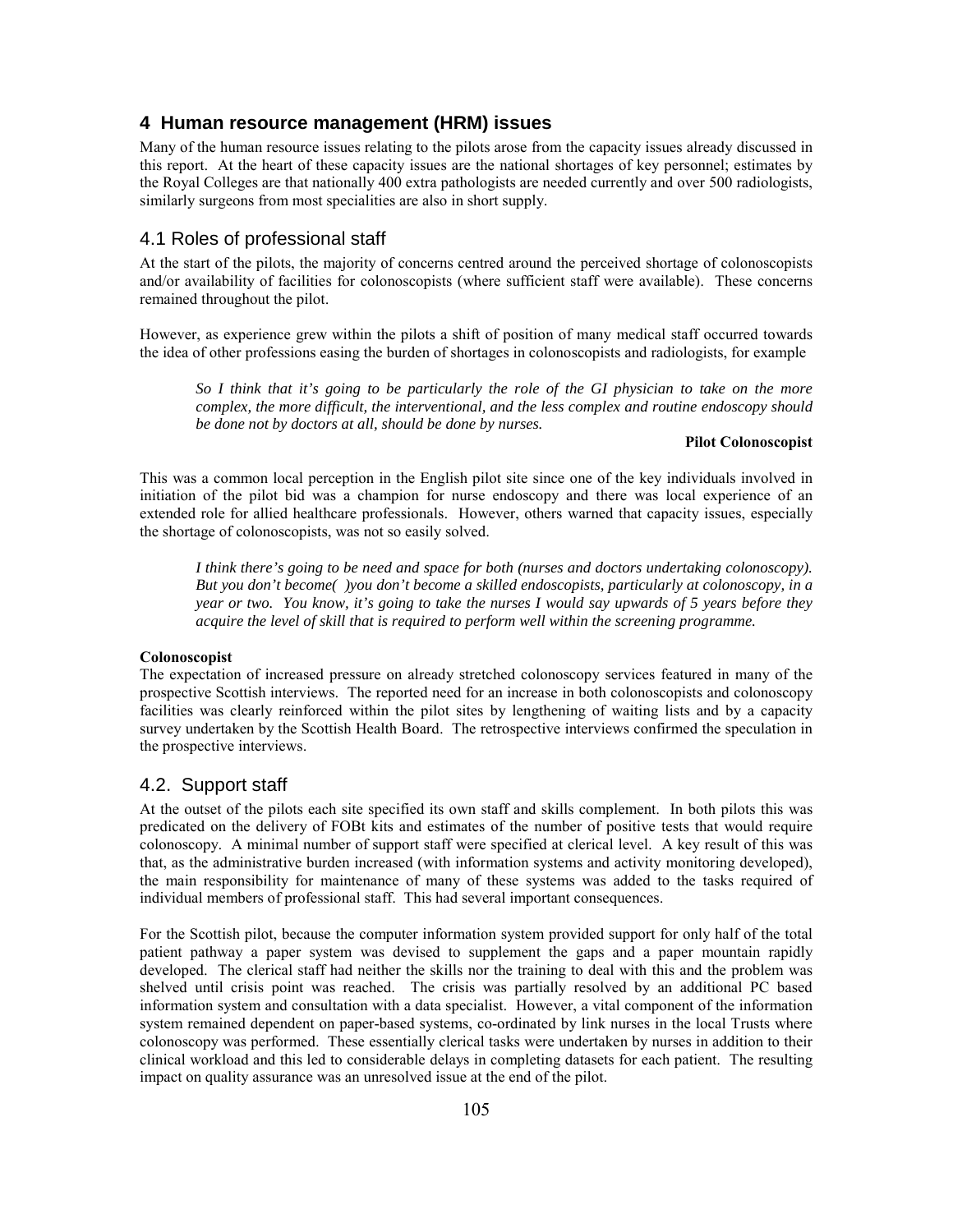For the English site, the centralisation of the nursing staff at the pilot, possible because the geographical distances were much less than in Scotland, allowed a culture of sharing of tasks to develop. This was most obvious for the Helpline. In both sites, however, the sheer volume of data and the task of data entry was seriously under-estimated and at certain times both sites had to devote considerable human resources, often using professional staff to catching up on routine data entry.

The massive data collection exercise involved in the pilot placed a serious administrative burden on clinical staff. This revealed itself in two ways, firstly the amount of incomplete data reported in the data sets and in the retrospective interviews, especially interviews with the nurses who spent a substantial amount of their time chasing paperwork.

*"Umm I think I've got it down to a fine art now, where I actually physically take these datasets, when the patients are coming into surgery, to the consultant's secretary, and then she holds onto them, and then it's just a case of when I know those patients are in I just keep knocking on the door and saying have they been done. And I do get them done. I think I've pretty much got it to the best of my ability really………… But I think we have spent a lot of laborious time checking data on the computer system. And I think that is a waste of nursing time."*

#### **Screening Pilot Nurse**

This is not a clinical task and there was a consensus across both pilots that the solution was two fold. Firstly, clerical assistance should be given a higher priority for investment, especially at local trusts. Second, IT systems should be specified to minimise duplication of paperwork.

# *4.3* Role of nurses

The use of nursing staff necessarily differed in the two pilot sites, dictated by geographical considerations. As a consequence the centralised staff in the English site were able to provide support for sick leave and annual leave. In Scotland the screening nurses were very isolated and cover was not immediately available.

Within the English pilot, although the nurses were employed as screening nurses, their role became integrated within the local services to which they were attached. In both pilots the screening nurses provided a vital liaison between the service and the patient, the service and the GPs, and between the screening unit and symptomatic services, particularly local colonoscopy services. As the pilots developed the roles of the nurses at both sites developed into five main components:

- managing clinical aspects of patient pathways through the system;
- managing patient satisfaction at all stages;
- managing data flows through the system;
- liaison and early intervention between Trusts and pilot sites;
- liaison and intervention between services interfacing with the pilots.

The team working aspect of a centralised service was identified as the key to success by the nurses from the English pilot and greatly missed by the nurses in the Scottish Pilot.

*"I mean we work together closely as a team. I think if you did, if we have any problems then we can always go to (screening manager), and she's always really good at listening and helping you out"*

### **English Pilot Nurse**

It was acknowledged by several interviewees in Scotland that the English model was effective and, in particular, prevented the isolation experienced by the nurses in Scotland. The main advantages of team working were identified as:

• cover for CPD, sick and maternity leave;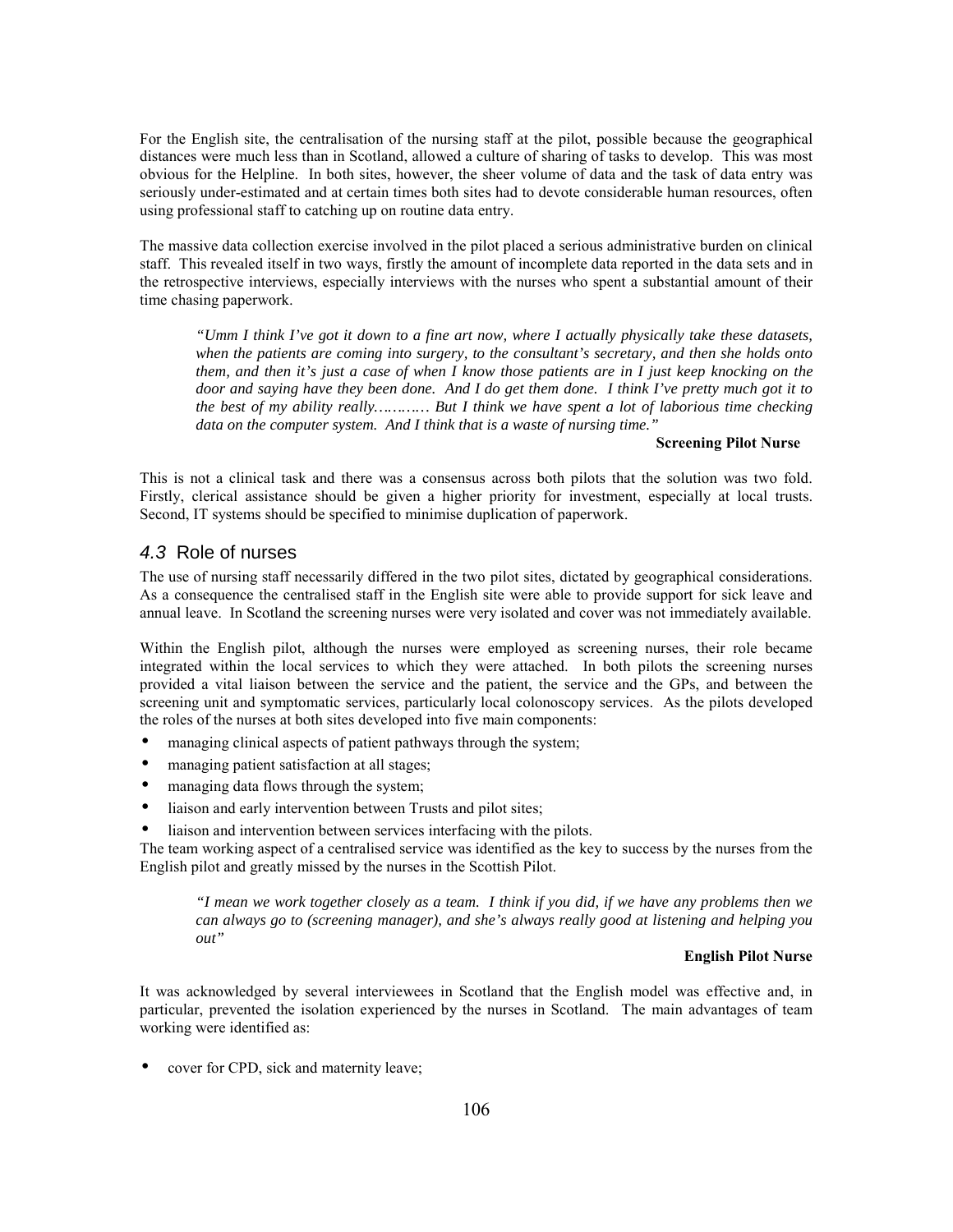- increased training opportunities;
- sharing of responsibilities, trouble shooting and problem solving;
- better communications within team;
- clearer identity;
- clearer focus for information;
- less isolation

On the question of whether liaison nurses should belong to local trusts or the screening service, mixed opinions emerged. There were perceived to be advantages of belonging to the local trusts

*"And belongs to that hospital, I think that would be a lot better idea. Because to be fair the way that I run it compared to X or Y is so very different, and it's only through, okay we started the job equal the same, but each hospital has its own way of doing things."*

## **Pilot Nurse**

But equally there were advantages of belonging to the screening service, mostly experienced by the nurses at the English site. However, it was also observed that there was a strong case to be made for integration of roles, so for example, it was envisaged that Colorectal Specialist Nurses or other cancer nurses might take on the role of screening nurses where it was not feasible to have a centralised system such as that developed at the English pilot.

All the screening pilot nurses talked about the importance of integration into the Cancer Networks on a day to day basis.

*"Yeah, I mean I can see in the future, I mean at the moment we have a specialist colorectal cancer nurse service, and although our screening nurse is sort of part of it, she certainly has a very defined role, and the others don't get involved with screening. But I can see in the future that you know that say in a big hospital that has you know maybe 4 specialist colorectal nurses, then there could be a certain amount of job sharing there. And I know that's particularly important at holiday times as well"*

## **Clinical Director of a Screening Pilot**

# 4.4 Training

Both pilots gave serious consideration to training their staff at the outset of piloting. The one notable exception were the pilot nurses in Scotland "But I do think that the nurses got minimal training, they didn't *actually really get training, they got information about the pilot."* Naturally, there has been staff turn over and cover for illness, maternity leave etc, throughout the pilot and less thought has been given to induction and training for newly recruited staff. Pilot managers, in most cases recognised this and attempted personal inductions but documentation about the pilot was not always readily available. This is understandable as the pilots were viewed as a one-off project. Consideration should be given to a training pack for each site for the second round of screening, as some staff suffered from the problem of "learning on the hoof".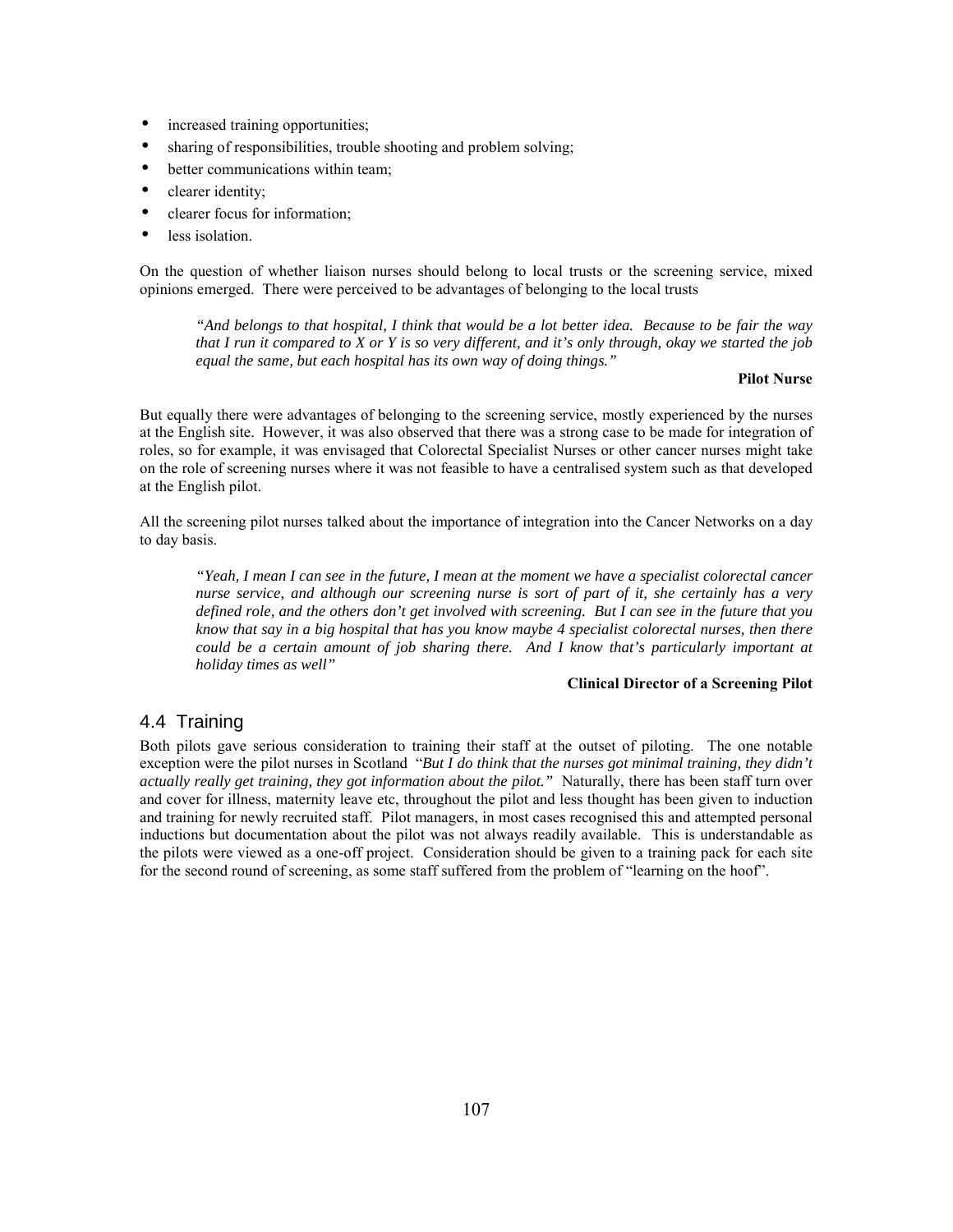# **Supplement S7 Summative analysis (Information Systems) (Chapter 7 in Final Report)**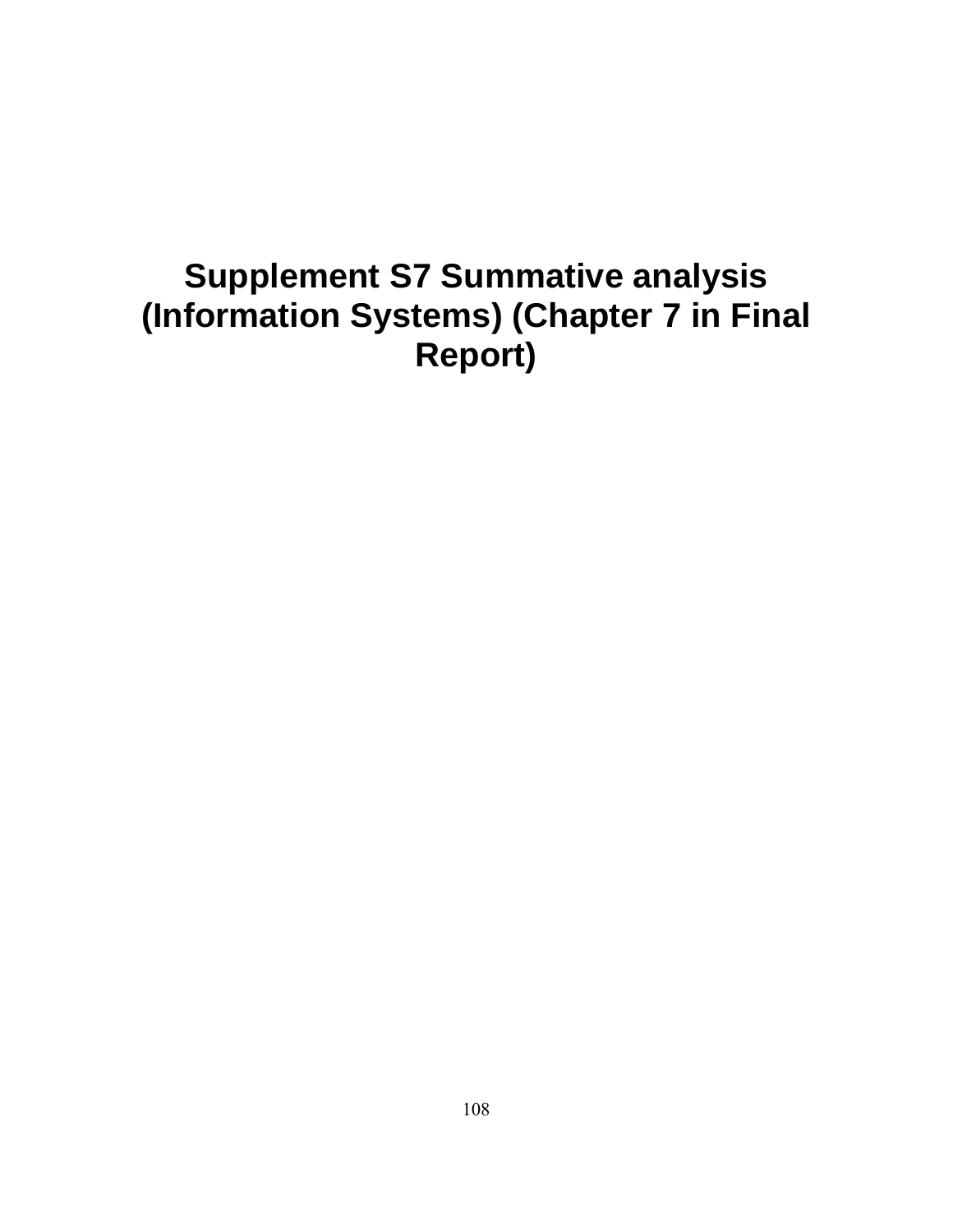# **1. Introduction**

The results will be presented in two ways. The issues arising from the modified thematic framework will be identified in order. Some general overarching results will then be discussed to complete the analysis (*mapping and interpretation*), and these will be presented as key issues should the colorectal cancer screening programme be extended and rolled out.

# **2. System specification**

Process of developing system specification

At the start of piloting for a potential Colorectal Cancer Screening Programme, wide consultation resulted in a National Screening Committee Workbook appraising the evidence for colorectal cancer screening and outlining current consensus on the main features of any potential programme. This workbook, colloquially known as the "Green Book" (Garvican 1998)envisaged that information systems would be PC-based and would provide the dual role of pilot management and also be capable of producing performance statistics.

In more detail the Green Book included some discussion of the scope of information system/s related to colorectal cancer screening programmes: Some of the functions the system would include are shown in **Table S7.3.1**. The Green Book had been developed through a comprehensive consultation process and was an important document in terms of representing a consensus view. What quickly became clear to those developing the piloting was that the Green Book was not a document capable of operationalisation. This point was independently recognised by both Scottish and English Screening Offices and the pilot sites. Nevertheless both offices were also conscious that their experience in breast screening could be used to pilot the colorectal cancer screening information system:

*" we did, at the start of the development of the colorectal system, involve the breast screening people from the Trust" as "…. there are strengths and weaknesses in the breast screening system that you can learn from.."*

## **Senior Manager, English National Screening Office**

And those who were assisting in developing the objectives for the system valued the experience of the breast screening programme compared to the content of the Green Book.

*"…but one of the key people to have around was someone that had been through a similar pilot roll-out and was able to eloquently bring out a large number of issues that nobody would have thought about, certainly not in the Green Book."*

#### **IT Consultant**

The value of these early discussions to extend the Green Book underlined the importance of defining the objectives and scope of the information system *"…it was only as we got into the practicalities, that it would have been hard to think through theoretically, that we were uncovering issues…"* Project Manager*,* English site*.* These early discussion, using the Green Book as a foundation and consulting those with piloting experience, were an essential part of the process as recognised in the definition of the functions of an information system (Jayaratna, 1994).

One of the most crucial influences on the development of the IS at this stage was the experience in project management brought to the process by the English Pilot Site Team. Indeed it was recognition of these skills which formed part of the decision to pilot in Coventry and Warwickshire. The English site identified the development of the IS system as pivotal to time-scaling for their Project Management Plan and the local Management Team brought in an IT Consultant (an ex-IT Director of the Trust) to scope and advise on the IS component of the pilot. This Consultant recommended that the most efficient approach to the project would be to use an approach referred to throughout the pilot as Information Modelling. The first two strands of Jayaratna's description of an information system, viz: ....efficient and effective means of *identifying the "real" needs of the users* and *developing information processing systems for satisfying*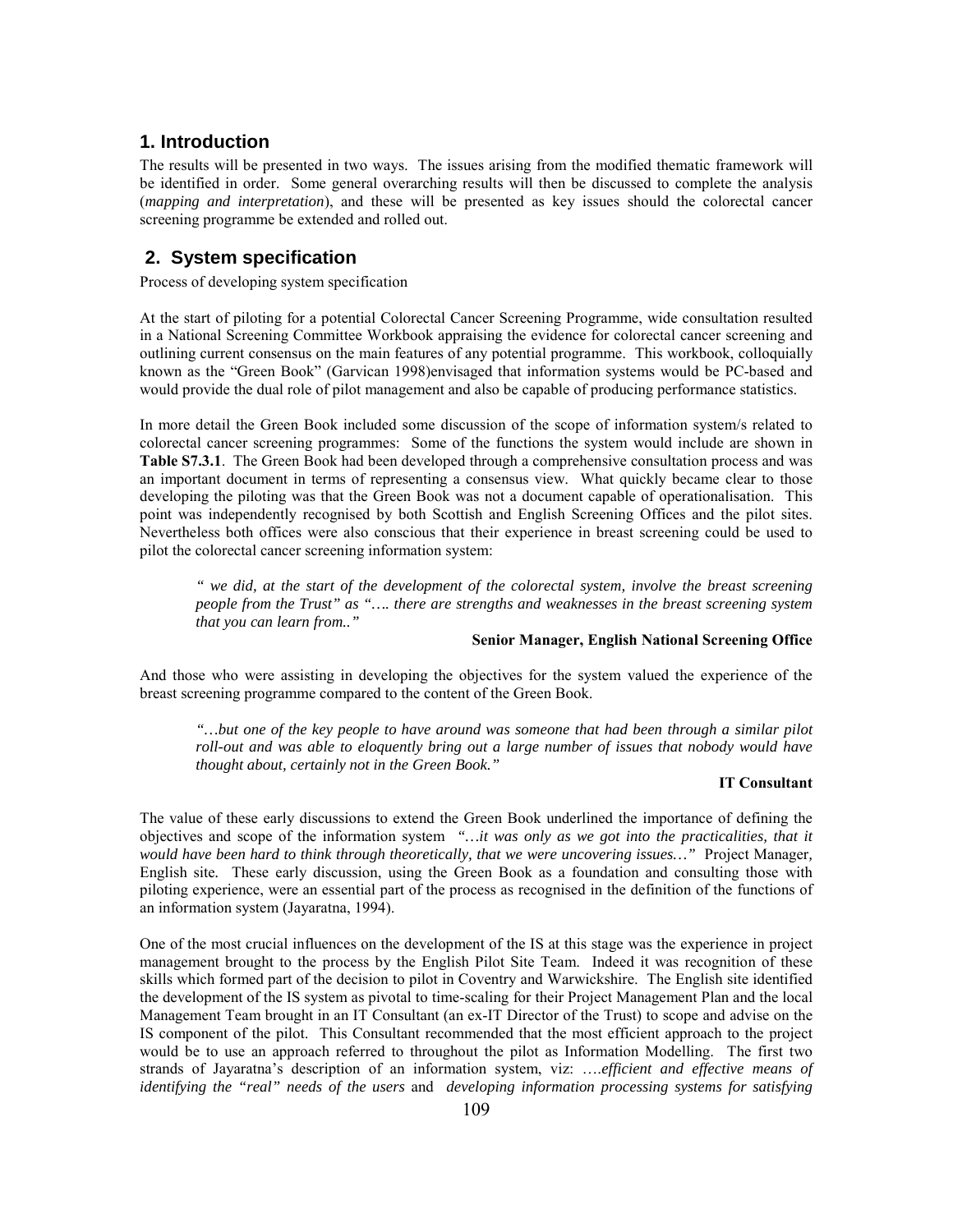*these needs* were undertaken. In fact, the English pilot site proposed that this exercise was done for the piloting process as a whole. The attraction of this approach was recognised by both National Screening Offices and both pilot sites, and this phase of development of the IS was a joint undertaking. This provided a very efficient means of undertaking this phase as the approach required few meetings but used a process which was universally acceptable and acknowledged to be useful.

#### **Information Modelling**

This step introduced by the English Pilot Site, the process of defining users' needs, became known as Information Modelling; the process name assigned by the Consultants Kennedy Carter who were called in to do 12 days work. The Consultants had developed Information Modelling as one of their skills and used the process to build databases as well as produce complete Information Systems. This approach is recognised and well accepted in the IT industry and is used to develop complete systems, which can include database/s, web-based applications and manual systems. It is important to recognise that the Consultants considered that a database can be build directly as the end of the product of Information Modelling process.

*…(we are) providing consultancy in translation based development techniques which means building a model or set of models of a system in a rigorous and precise fashion that will turn into code automatically…..*

## **Consultant from Kennedy Carter**

One of the questions arising from the interviews was how far the various individuals and organisations shared the vision of what could be done by Information Modelling. Undoubtedly, the Project Managers at the English Pilot Site knew what they were expecting and could envisage the point at which an Information Model became an Information System.

*It's worth noting that nobody, as far as I know, apart from perhaps the (English Site Consultant) at those meetings was familiar with the information modelling techniques and notations….* **Consultant from Kennedy Carter**

To others not familiar with the process, it was not evident that they understood the process to be other than identifying key processes and data items. Particularly, in Scotland it was tacitly accepted that SchlumbergerSema would be undertaking the development work since the data used for call and recall was on the centrally commissioned Community Health Index (CHI) system. They were present at the meetings with Kennedy Carter but were operating within the constraints of their quality managed system developments. Thus, the specification understood by the personnel from SchlumbergerSema was from their perception;

*…….we've got the specification, and it was a one line statement. Things like call men and women between the ages of 50 and 69, that was like one process, go and do it. The next process was invite the people for first time kit, then that would be another process…..*

## **Software Developer from Scotland**

Thus, although those commissioning Kennedy Carter saw the product of Information modelling as "...it's *basically a definition of a problem in information terms, but from an information model point of view rather than a process point of view*..." a specification of process was carried away by the Scottish development team.

Jayaratna's definition of IS recognises the need for efficient processes of development. Was the approach adapted by the pilots efficient in IS terms? It was the opinion of all those involved that the 12 days commissioned from Kennedy Carter was worthwhile and that the process was efficiently completed within this period. All those who participated in the information modelling saw it as an essential part of the process and one that must be replicated in more depth if roll-out is recommended.

*It's an aid to a thought process and it very much I think helped us in that. We had it in front of us in a number of meetings. We talked it through and it raised all sorts of issues that needed thinking*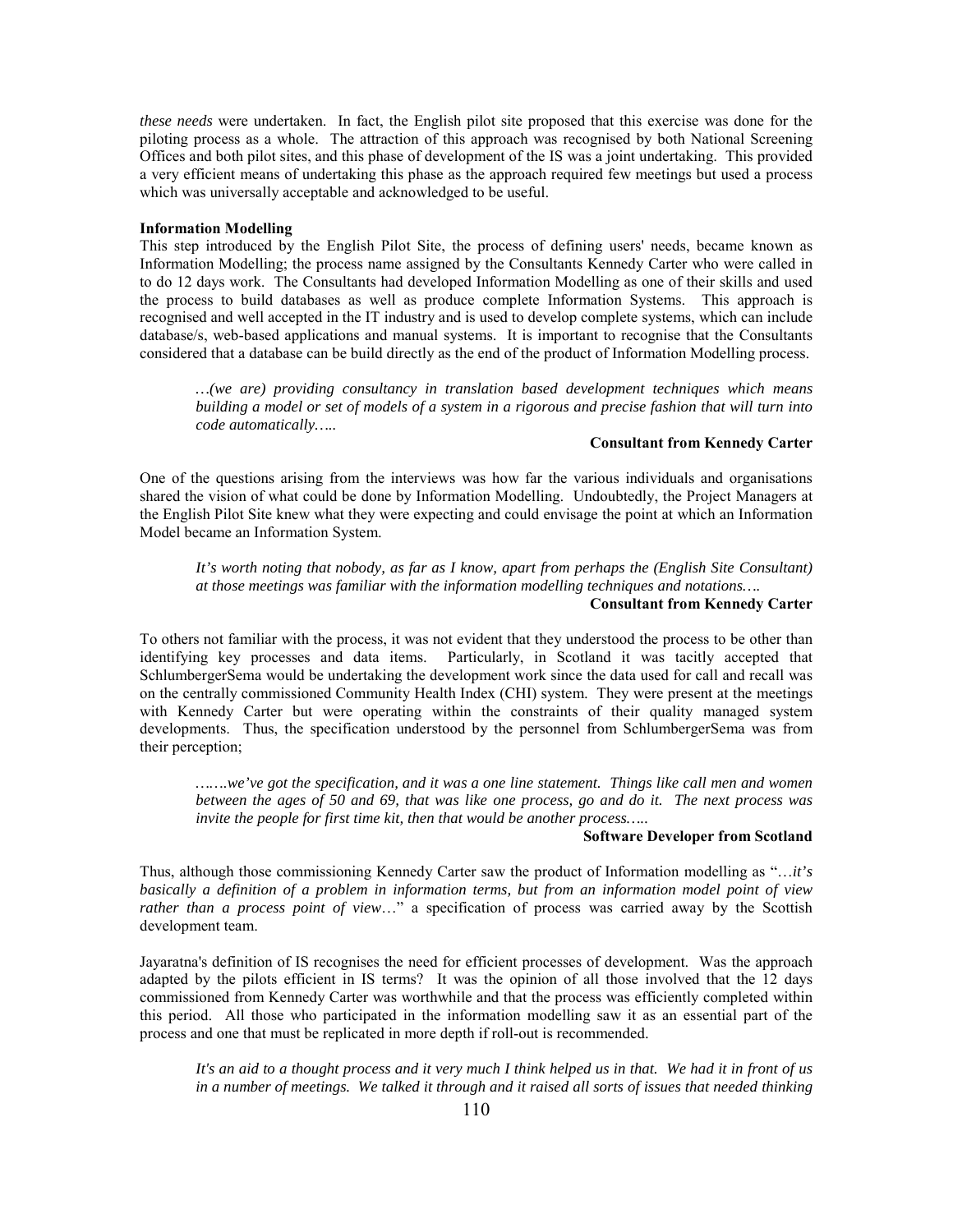*about both in Scotland and in England and from that point of view I think it was very, very helpful. I think the IA involvement at an early stage from that point of view was useful as (they) were asking all sorts of questions based on the model.*

## **IT Consultant**

#### **The end point of the screening process**

A crucial issue at this point is where those developing the systems saw the end point of the IS. Involving those from the Breast Screening Programme had proved worthwhile in terms of capturing past experience and modelling process. Thus the information modelling process identified two potential end points within the process 1) after registration of result from returned FOB test, and 2) at the time of colonoscopy<sup>4</sup>. Thus, the end point/s of colorectal screening and the interfaces between the colorectal IS system and the hospital patient administration systems offer the potential for different interpretations, particularly when priorities were being set by outside contractors who had been offered finite resources and a limited specification.

*"The system stopped, er, could be a couple of end points I would say. If the result was negative, say if it was just a one off negative result, then the patient screening process stopped there or if the patient went to what are called the clinical side, where it went to the nurse colonoscopy or surgery etc they could have stopped there, so there's various end points.*

## **IT Consultant, Scottish Site**

The vision in Scotland quickly resolved into a two part system:

*Stakeholder: Okay err we were commissioned to do is call all women and men between the ages of 50 and 69, that they would receive a kit through the post and this kit will be sent out to them. The kit will be tested and sent back into the system, and from there you may be given an appropriate result letter. The result letter may generate another kit, or it may generate what we call a nurse appointment, where you're sent for further analysis.*

*Interviewer: Okay so the stop point was, as far as the commissioning was concerned, was the point at which the patient was passed over to colonoscopy.*

*Stakeholder: Yes, yes really.*

l

#### **IT Consultant, Scottish Site**

In England, by contrast, the IS remained as a more holistic system:

*Certainly we were very keen in England to develop a system if at all possible that really supported the process and that means it's got to take, you know, it's got to do things more efficiently and more effectively than you can do manually and in a way that produces sensible information. Because a lot of this - partly because it was a pilot and partly because it was a clinical process anyway - the clinical information that you are recording and the process information that you are recording on the way - if you record it properly and effectively the bi product of that is that you get good information for all different purposes : for evaluation, for clinical management, for process management.*

### **IT Consultant, English Site**

*The clinical process I think with any such systems is the paramount thing because at the end of the day you are dealing with individuals' personal health and obviously in something like colorectal*

<sup>&</sup>lt;sup>4</sup> In diagnostic terms the definitive period of diagnosis of colon cancer is not a point but a period of increasing certainty starting with the suspicion of cancer on seeing lesions through the colonoscope to confirmation of the pathology of the tissue sample after histology. Thus, within a screening programme there can be said to be three possible end points, 1) sending out of letter to patient informing that there is no evidence of FOB, and 2) completion of colonoscopy which is classified as No abnormal diagnosis. The third end point blurs for those with suspicious lesions as they move onto a diagnostic phase after a positive colonoscopy, with possibly many diagnostic tests to confirm the diagnosis.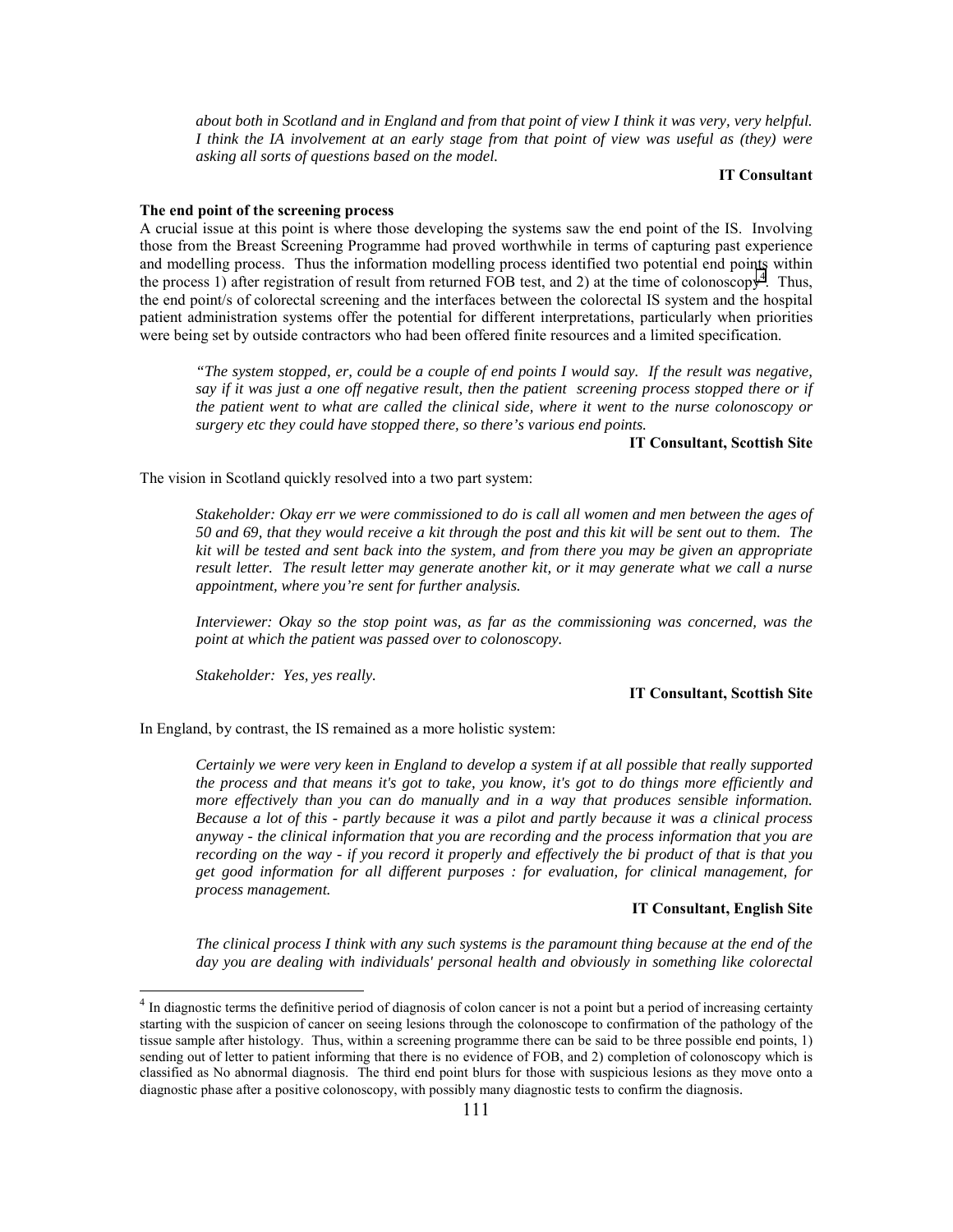*cancer you have got some things that need very immediate attention if diagnosed. So again, you want your information systems to really flag up where you have got positives and things and in all of the appropriate places so that the appropriate action is taken, the appropriate letters are sent, the appropriate follow-ups and reminders and so on. So I think the clinical side of it is probably more important than the administrative side.*

## **IT Consultant, English Site**

Given the different vision it is not difficult to see that, with limited resources, the Scottish system would evolve as an administrative system to get the kits and results to patients and the English system would attempt a more seamless solution.

## **Specification creep**

One key problems, well recognised within the IT industry is "specification creep". This arises as a client's thinking and perception of the systems under development changes "with every change in desired state and or current state, there may be corresponding changes in the problem definitions and notional systems" (Jayaratna, 1994). This was observed by several people involved in the piloting process, typically:

*We did experience something that is so common to IT projects that it almost goes without saying (it is certainly not specific to this project) - the phenomenon of the 'growing specification'. We started with a simple specification that could easily have been handled by a download from the population database, an Access or similar screening office system, and a lot of administrative support. However, as the development began and users were shown the prototype in progress, the more ideas they had and the more they requested from the system.*

### **Screening Office Personnel**

In theory at least, the information modelling phase should have minimised this phenomena. In the event the systems development methodologies adopted in both Scotland and England appeared to keep the specification contained. In one key respect this was not the case resulting in huge forms that were difficult to complete, and this will be discussed further when clinical data sets are considered.

## **Information modelling and quality standards**

All those interviewed regarded the joint development of the two pilot sites as having a strong influence on the quality of discussion and outcome for the definition of standards for colorectal screening. The Green Book did not have as much influence on defining quality standards as reference to other screening programmes and the expertise of the Screening Offices themselves.

*"We drew a lot on the Breast Screening experience and we are happy that we correctly identified quality standards."*

#### **National Screening Office Team**

Early in the process, however, a dynamic tension appeared between those who wanted to monitor system quality and clinicians who were interested in the evidence that could be gained from the pilot patients. Thus, on the one hand there was a need to keep a minimum data set for quality purposes but on the other hand not miss vital clinical data.

*"Interviewer: as research clinicians you wanted to collect as much data as you could? Stakeholder: Yes, that's partly why the datasets are as big as they are.."*

## **Scottish Pilot Site Team Member**

The format of the piloting process allowed an exploration and full discussion of quality standards throughout the lifetime of the pilot, without fixing these 'in stone' from the beginning. Staff from both Screening Offices were not satisfied that all the quality standards that were useful had been identified until later in the screening pilots. In addition, some quality standards were slow to emerge from the wealth of data that was collected.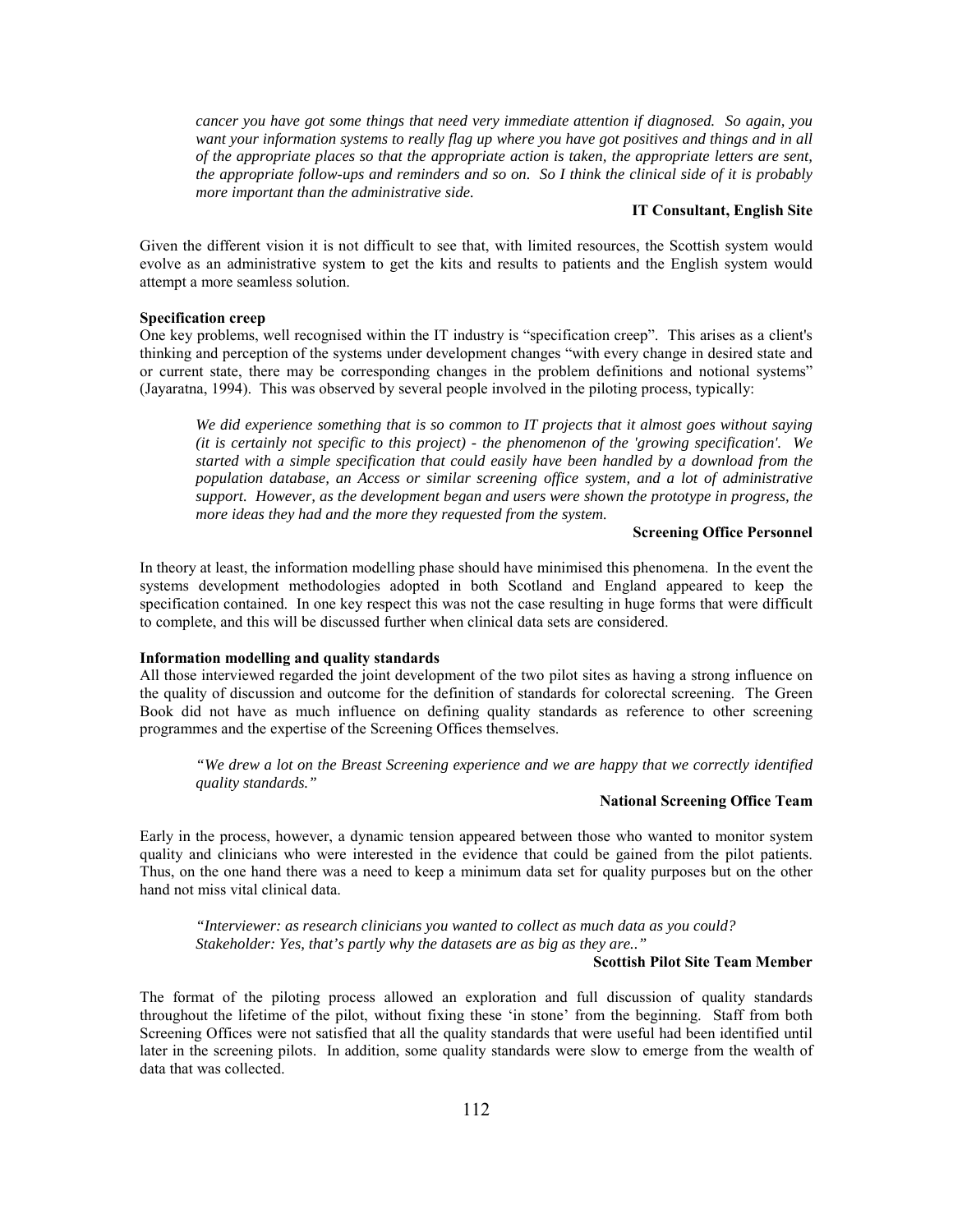*Well, because of the speed with which we set it up we concentrated on processing patients and collecting data items and producing analysis later. So we had a lot of data sitting there, that we could get hold of, for a while.*

#### **Scottish Pilot Site Team Member**

The Objects within the Information Model are identified in **Table S7.3.2**. As can be seen from this Table, there are no specific objects relating to the post-screening treatment. However, this is the only phase of the patient pathway in which the results of histopathology of colonoscopy samples can be confirmed. This part of the data set, although vital to the evaluation team in terms of the number of cases detected and a crucial primary outcome measure for both the Pilots and for any potential screening programme, was not revealed by the Information Modelling process. The English pilot site nursing staff who were following processes very carefully noted the absence of this data and developed a paper system. However, the Evaluation Team report of February 2002 noted

*"It is clear that pathology data are not being adequately captured by the screening offices. The situation is much better in the English pilot; here the use of on-going audit of invasive cancer cases is clearly useful. However, we urge both pilots to computerise the results of all pathological analyses of resection samples."*

## **Evaluation Team Report, February 2002**

A useful exercise for the post-piloting period will be a re-convening of the team who originally produced the information model, for one meeting, to capture this learning.

## **Infra-structure issues**

To understand the differences in the way the systems developed and have been used in the two pilot sites, it is essential to understand the context in which both pilots were developed. The unique features of both systems, and the progress of their development, was strongly related to this context. Indeed, the context produced a marked divergence of aims for the two software development teams, after the information modelling phase, which resulted in significant differences in the installation and the product finally installed at the two pilot sites.

In Scotland the register to be used for the screening programme is held and managed centrally by a large IT Management company, SchlumbergerSema, under contract for NHSE Scotland. This company runs the Community Health Index (CHI) a complete database of persons registered for healthcare in Scotland. The Scottish Screening Office commissioned this company to develop the colorectal cancer screening system.

SchlumbergerSema negotiated a contract with the NHSE that detailed contractual agreement about any software development methods that would be used for commissioned projects. Specifically, the company has an approach which protects against "programming" errors and tests the robustness of the software at each stage of development, and during implementation, and also regulates changes to maintain safe and continued operation. The methods used are robust in terms of documentation of the development, and in their team working methods, so that the development is protected against loss of systems or personnel. As these methods are enforced by contract, new applications such as the colorectal cancer system are governed by contracts.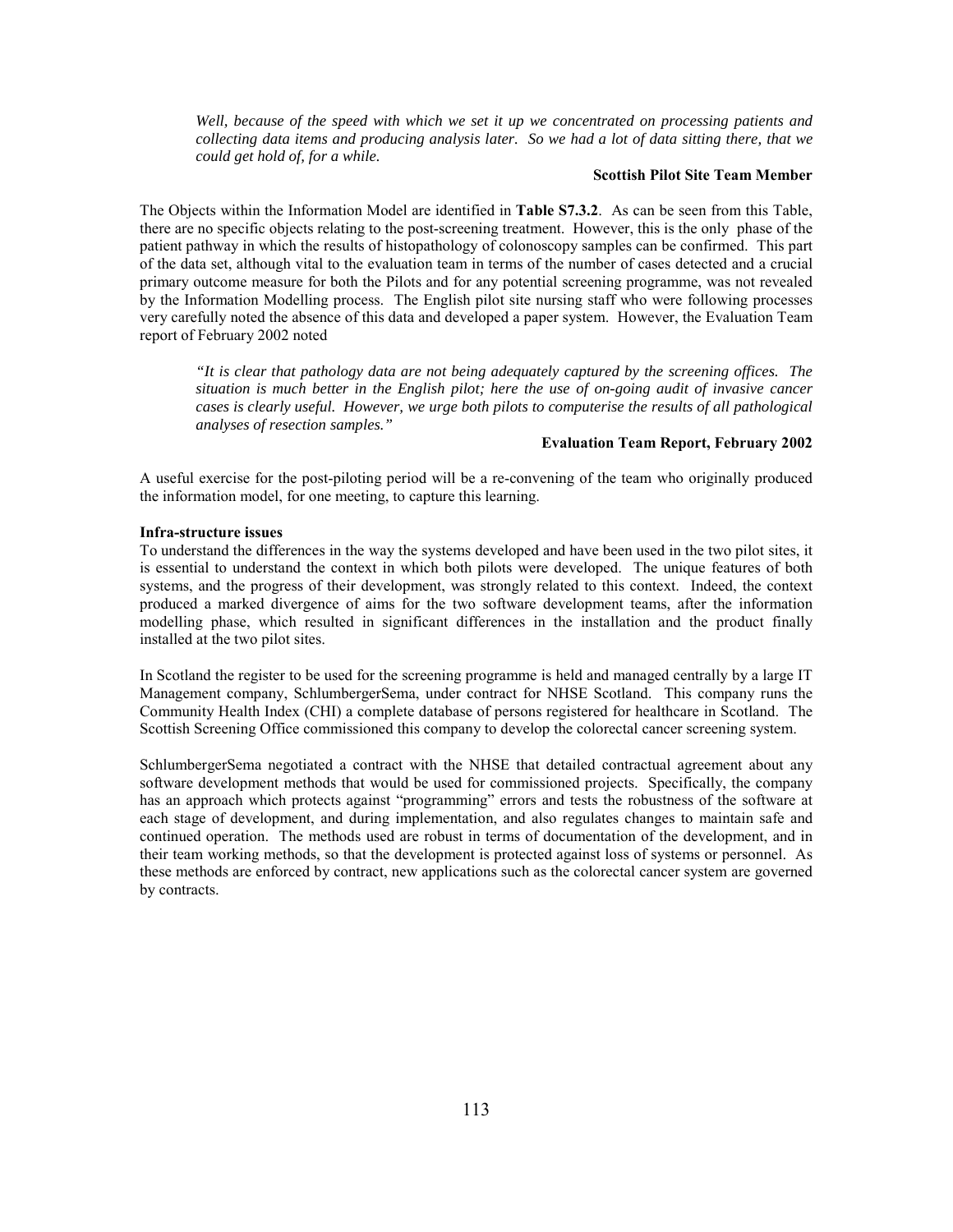*"The fact that it was going to be based largely on pre-existing legacy systems they already had meant that a lot of the design was already constrained."*

#### **IT Consultant**

Thus, although the methods used are capable of producing software very quickly, the rigidity of the contract means that faster implementation equates with higher cost since more people have to be used to produce the "programmes". The consequence for the colorectal Pilot, with a limited budget, was that the team from the company were constrained in the software they could produce. In effect, a tacit agreement was reached during discussions that the limits of the *software development* would be to produce a system which was capable of identifying those at risk, issuing invitations and tracking the returned kits, and registering the results of the FOB laboratory test. The time scales for this were explicit:

#### **In the Scottish site:**

*"Basically the NHS came to SchlumbergerSema and asked for the system to be written in something like a month. We thought it just couldn't be done within a month. Because that was various techniques and methodologies, and we used the what we call the mainframe experience".*

*Yeah, basically everything was all geared towards time scales. You know like they wanted to make the call recall done within a month, we gave them it in two. Then they wanted, the NHS in Scotland wanted the clinical servicing done, I really don't know the time scale, but I knew it was quite short.*

### **SchlumbergerSema**

Thus, in Scotland, although the Information Model had been shared, only part of the IS delineated as necessary by the model was developed.

*The big emphasis that we put on was getting the patient selection right. And being able to issue tests and slightly less emphasis on what would happen if the test came back positive and subsequent monitoring reports.*

## **Scottish National Screening Office**

This computer-based system was produced very quickly and proved to be robust to failure, exactly how the development method was designed to perform. SchlumbergerSema also provided good support for the system with the software developers in close, sometimes daily contact with the Screening Office Team. The part of the Information System that recorded process and activity after laboratory results were available developed organically and piecemeal as user requirements were identified. The later part of the ad-hoc IS was partly developed by SchlumbergerSema on a PC platform and partly as a paper-based system. The strategy of developing a PC-based system was driven by the nature of the contract with the NHS. At a central commissioning level the NHS had negotiated a contract which secured robust software development.

*Basically we've got three sorts of testing phases. We've got our grid test, which is your first time you're working on a problem ……………….. Then you go through your unit test. Then you go through a systems environment, which is totally discrete from your unit test. And your systems environment usually someone else tests your work and goes through all the tests that you've done, then.*

#### **SchlumbergerSema**

The contract precluded SchlumbergerSema producing the second part of the system, identified as the "clinical system" in the same manner and on the same platform as the "patient call system".

*The clinical system was developed by another team. And as soon as we had finished the, what I call the call recall system, round about February the clinical system took off.*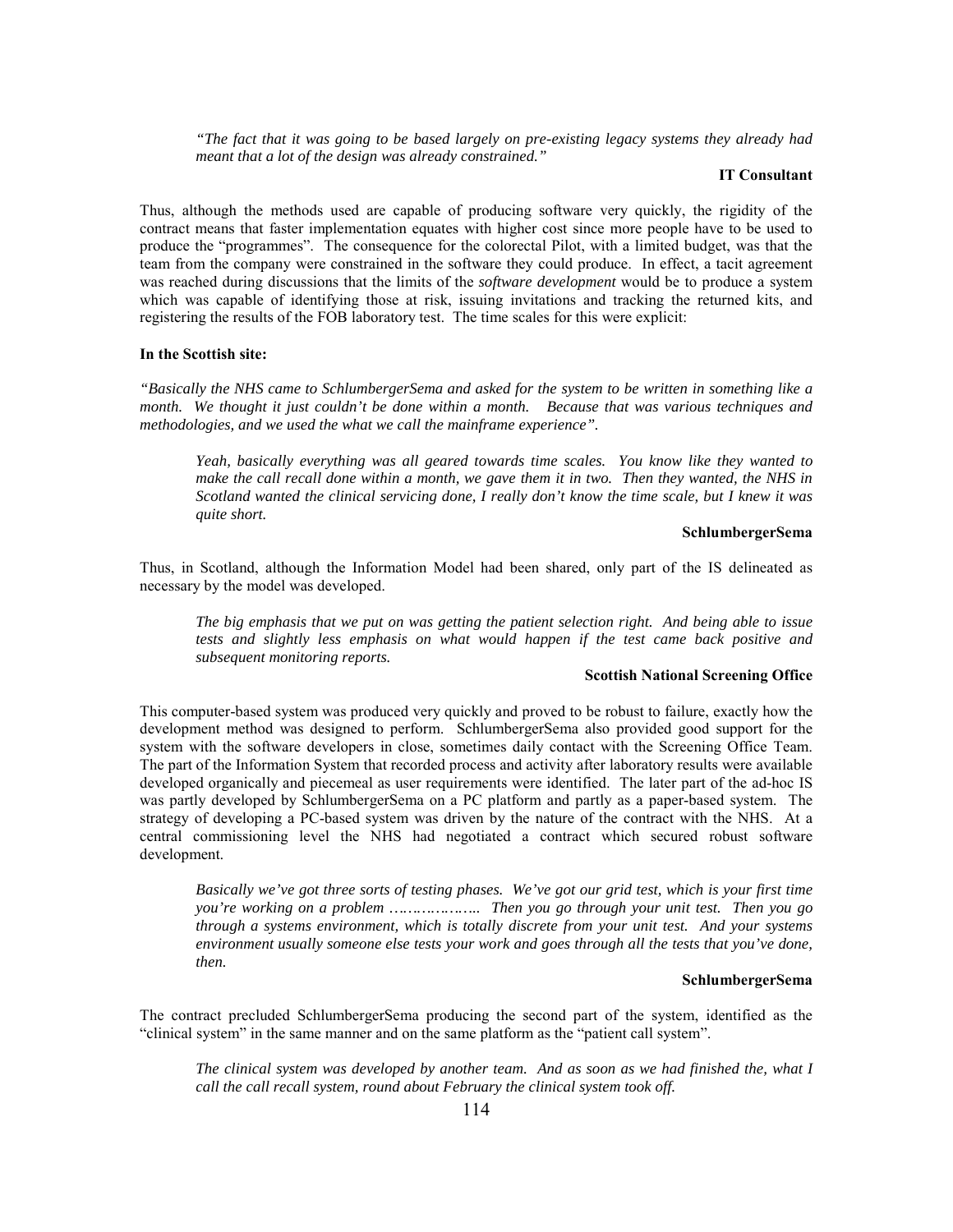#### **SchlumbergerSema**

For the English site a different approach was adopted. The contract for development of the IS was given to the NHS Information Authority. They were presented with the Information Model and asked to implement this specification. The information model envisaged that a software system could be developed that would support the whole process described in the model, through to completed colonoscopy. The hardware platform on which the software was to be mounted was also considered. Taking an approach, also implicit in the information model of future proofing the development because roll-out might occur, a browser-based system was strongly suggested by the model.

Browser-based systems have the advantage of being platform-independent, i.e. not dependent on the hardware or operating system on which they are implemented. Thus, the system developed could be used in most locations and rolled out with minimum investment. Prospectively, in terms of the pilot site a browser-based system also had the short term advantage that access to the system could be from any remote location. An addition small point was that the graphics of browser-based systems are such that it is much easier to produce a good looking, user-friendly presentation of the system.

The issue of remote location is important as the IT at University Hospitals Coventry and Warwickshire is centrally supported and the hospital policy is to have all software and core hardware (servers) at a central location where back-up power can be provided and security can be maintained at the highest level. Thus, the constraints at the English pilot site suggested that a browser-based system mounted at Walsgrave and secured within NHSNet would be modern, future-proof and capable of extension to other locations, should roll-out be decided upon. On the face of it this was the most appropriate choice for the system and one that had the best long term advantage. Discussions with NHSIA during commissioning by the English National Screening Office also included the short time scale available for the pilot and time-scales similar to those suggested by the Scottish Screening Office formed part of the constraints on the contract. Unlike SchlumbergerSema, this was not seem by NHSIA as a constraint, as they were not contractually bound to the same safety systems. This, therefore allowed freedom of choice in the software development methodology. As the information modelling approach was already a part of the IS development a logical conclusion of this process was a modern IT development technique, known as Rapid Application Development (RAD). This approach may have been attractive because it is fast and includes the user as an intrinsic part of the process<sup>5</sup>. Information modelling can be seen as one of the front ends to this approach, well tested and accepted in the IT industry in the UK (Silagy)indeed the consultants Kennedy Carter would have used a variant of this approach had they continued. Thus, appropriate application software, and an appropriate development methodology, was chosen within the context of the English pilot site, the information model and the potential future of the pilot for England.

*"To be honest, I'm beginning to think they really did know what we wanted, they did understand what we wanted."*

## **English Pilot Site Staff Towards the End of The Piloting Process**

## **Equipment specification**

l

Part of the process of development of the IS was to scope the peripheral equipment required to support the processes. Thus, large volumes of letters were necessary and communications with patients included various components such as the kits, instruction leaflets, return envelopes etc. Equipment purchase was left to the individual trusts and the two sites chose different systems. Both sites suffered some teething problems but individual purchase specifications suited local circumstances for example, in terms of user support.

Printers were an issue at both sites although for different reasons. In Scotland the letters were often of very poor quality because SchlumbergerSema, who operated large scale printing facilities linked to the CHI system at a site remote to the screening unit, were supplied by the NHS with printers which were very out

<sup>&</sup>lt;sup>5</sup> The Pilot Commissioners for the English site requested that we did not interview the IS developers. However, this superstition has been confirmed by those who were observers, managers or users during system development.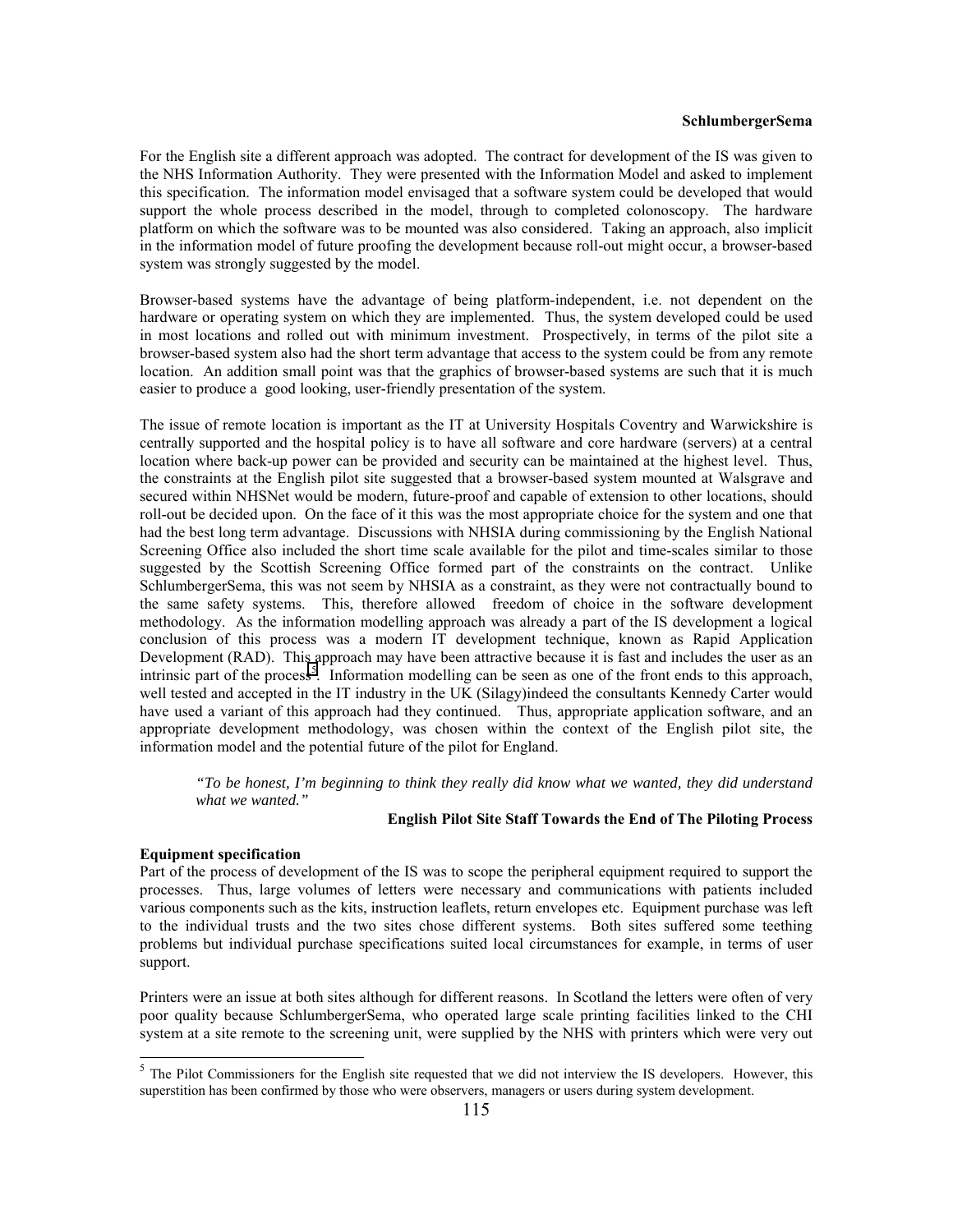of date technology. In fact these dot matrix printers were replaced soon after the start of the pilot. Nevertheless, the Scottish pilot started with a print quality which should have been regarded as unacceptable for any age group, but particularly older people.

In terms of the equipment used to collate the patient communications, collators, bar-coding equipment etc. so much is dependent on local circumstances, expertise and support that the experience of the pilot sites can be of limited assistance to other Trusts. Bar coding the kits was efficient for the English site and the common lesson was that both sites under-estimated the volume of letters and thus under specified the robustness of the equipment. Details of the equipment purchased can be found in the Post Pilot Workbook produced jointly by the Pilot sites and Evaluation Group.

During retrospective interviews many respondents identified that the bar coding system had been an effective method of handling test kits and Commissioners in Scotland were considering installation in Scotland for the second round of screening.

*"The only thing I would say about that is the laboratory, it would be better if we had things like barcodes etc, we don't have that, and that was that's the other problem with our mainstream system, we would have to change it to have the capacity to use barcodes."*

## **Scottish National Screening Office**

# **3. Systems evolution after commissioning**

As seen in the last section, the development of the IT systems fulfilled the first of Jayaratna's criteria for an information system in that "real" user needs were identified efficiently and effectively. Since one key aim of the pilot process was to explore aspects of operationalising the trial findings on colorectal cancer screening, the changes that evolved with use of the IS provided crucial data. It was not an expectation of the commissioners that the systems developed would be suitable for running a national programme;

*Stakeholder: The pilot was only ever set up to, if you like, call those eligible within the relevant populations, once only. It wasn't set to be a call and recall system. So it was like, it was like a lower level.*

*Interviewer: So there didn't seem any need at that point to go into sort of what you see as an allencompassing system.*

*Stakeholder: No because in fairness, it was a pilot and the pilot may have been unsuccessful and to spend millions in terms of procuring an IT system would have been inappropriate.*

#### **IS Commissioner**

However, the same stakeholder described the tension between an investment which produced a system which performed properly for the pilot and the possibility of the system never being used again. *… it's a tricky balance with public money".* In terms of those developing the IS one of their design criteria, particularly given the scoping of the Information Modelling, was that they should (using Jayaratna's definition of the function of an IS),

ìensure that the resulting information processing systems continue to satisfy changing user needs by the most efficient means of acquiring, storing, processing, disseminating and presenting informationî.

How the system evolved after implementation is therefore as important as how it was commissioned.

Do the systems do what they were designed to do?

One primary objective of both information systems was to provide all the components necessary to identify and despatch FOBt kits and follow-up with information on returned kits, spoiled kits and non-responders, etc. Both systems performed these functions with few hiccups, other than the teething troubles that would normally be expected.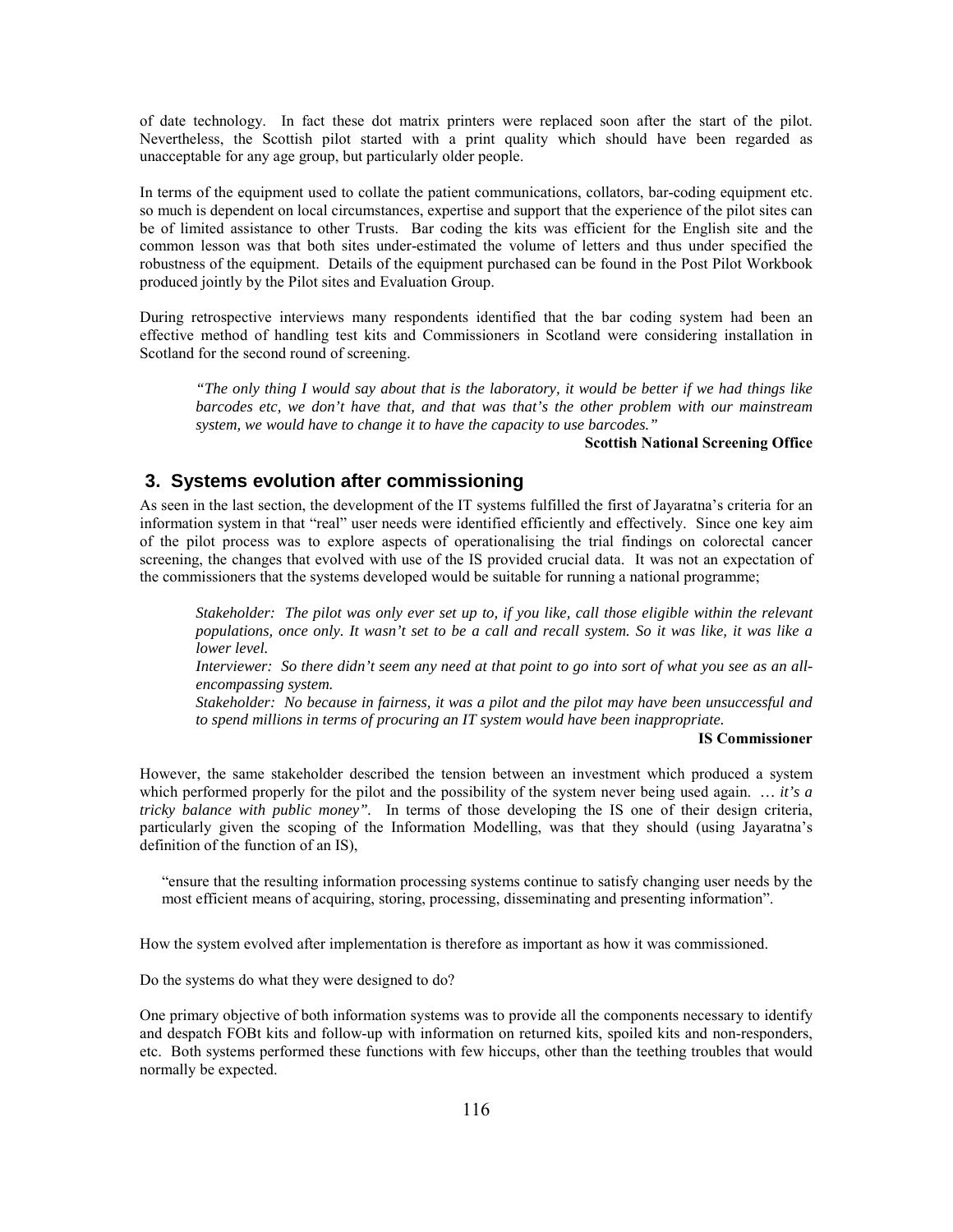For the English site hardware interface issues were a problem, as communication with the server was slow even when the system held relatively few records. Mounting the software on a web-based platform, remotely accessed by the Rugby site from the server in Coventry, was only partially successful. Although this method was possibly efficient for both Walsgrave IT Support Staff and NHS IA in terms of software development and support, the approach was less satisfactory for the users. Furthermore, NHS IA staff could not necessarily replicate the user's experience remotely. As staff changed and those who had not been directly involved with commissioning took over management of the English and Scottish pilots frustrations with the system were articulated, particularly with the speed of the system in England and the data backlog in Scotland.

*…. in the last few months, we arranged for the IA to come up. Both \*\*\*\*\* and I said, "Look, we're new to this system we've inherited. Why don't we speak to you because you've developed it and we've, you know, we've moved on now and we're doing different things. Can we come down?" And they said, "Well, it would be far easier if we came up." So three of them came up and it's the first time that they've ever seen our system working.*

*Well, they can see so much of it when they get into it, but they have problems getting into it as well sometimes when it's slow. They've got everything on site you see. So when they travelled up here they couldn't believe how slow we were. He says, "Oh, this is daft". I says, "Well now you know how we feel". But having come up and spent the day with us, they saw a lot of our problems and they were, they've been brilliant really. I mean, they are really good. They do all our things quite quickly.*

## **English Site Staff Member**

Much of the English system was computer-based although some processes remained paper-based. One test of the system was how easy it was to provide data for the Evaluation Team. For England this was accomplished without too much difficulty, although there were exceptions:

*And they're on paper. And they're in the bottom of the drawer, nicely ordered in my room and when the report came out and then we got that it was something like 18% positive datasets missing I said "Well, I've got 'em sat in my room".*

## **English Site Staff Member**

The Scottish Call system appeared to be highly accessible to the staff at the screening centre and apart from problems with the franking equipment and the collator (resolved by Alpha producing new pamphlets) no major problems were encountered within this system. When early modifications to data screens, particularly screens relating to laboratory FOBt results, were requested during the early implementation phase these appear to have been resolved satisfactorily.

Nevertheless the vision in the Information Modelling went far beyond the call system that was developed for the Scottish Pilot. As positive FOBt cases started coming through the Scottish system, paper systems were used to track cases and this data was then entered onto the "clinical system" (the PC based system). The forms which evolved were particularly important for capturing data on colonoscopy.

*Stakeholder: the data comes back from the nurses and is put into the computer. At the moment umm we've been waiting until data sets have been complete to put them on the computer.*

*Interviewer: And you wait for all the bits of paper to assemble from the various sources before you actually put a closed episode, or put it into your computer, then close the episode?*

*Stakeholder: That's right, yeah. And the problem has been that the IT system hasn't been used. You know, we haven't been able to, it hasn't been user friendly.*

**Scottish Site Staff Member**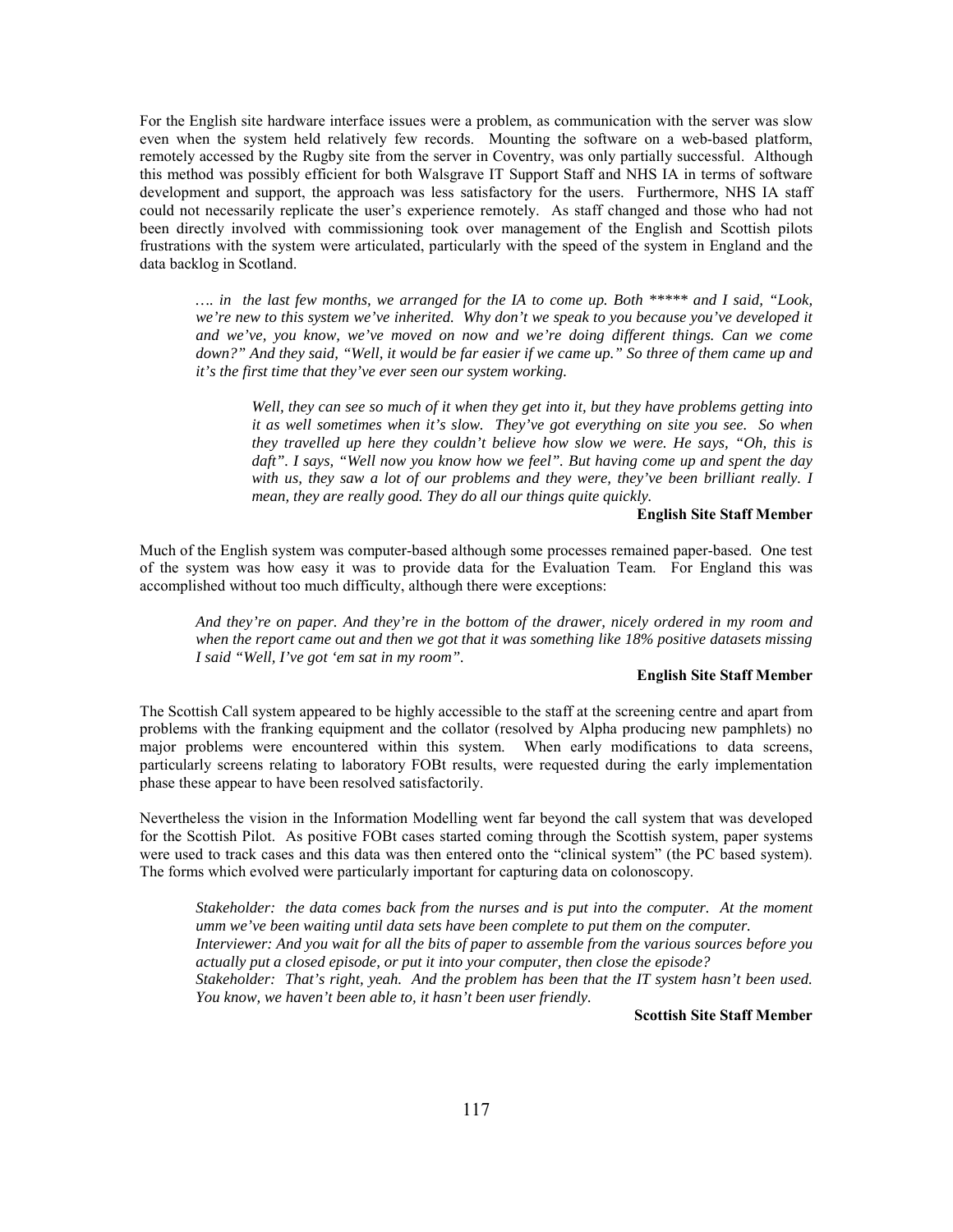In fact, although the pilot nurses had identified the need for recording of post FOBt processes for patients, and particularly the need to make sure no patients were lost to follow-up, the systems that evolved were paper-based and were in addition to local clinical systems and records for patients notes. A series of paper forms were developed by various members of the pilot team. These forms were not multi-part forms so where copies were retained this was done by individual clinicians producing a photocopy. With hindsight many stakeholders, particularly in Scotland commented on the length and complexity of the forms that were required by the pilot units.

*….that's how it started off and, I mean, because I as far as I know nobody is what would be considered an expert in designing forms and things. No-one who was involved.*

## **Evaluation Team Member**

*And there was no clear system of tracking missing, knowing what was missing. Things were filed and without having been entered (on the computer) etc etc. The actual collection and entry of the data didn't seem to, to me, didn't seem to have been thought through properly;, there's a nurse form and a colonoscopy form, and a, and a pathology form, and a surgery form, and another pathology form. They're all generic across all three regions (and these are) single forms but several sheets, far too much data*

## **Data Specialist for Scotland**

The Information Model predicted the necessity for the above processes but the contractually restrained commissioning of only the "front-end" call part of the system as identified by the Information Model predisposed the evolution away from a fully integrated solution. The pre-disposition of the contractual situation was further encouraged by the Scottish Commissioners placing emphasis on the patient selection and test kit issue process – see Section 3.1.6. It can be argued that had the Information Modelling system recognised this constraint and their own bias at the onset, a solution for good paper-based systems could have been introduced at the start of the pilot.

In the last few months of the Scottish Pilot this situation was rectified to some extent by employment of a Data Collection Specialist who resolved many of the problems, including identifying the most efficient way of dealing with the data backlog and the missing data on the complex forms. With the perfect vision of hindsight this "cure" arguably cost around the same as it would have done to provide a computerised solution to the post FOBt information needs at the start. Prevention rather than cure may have been more cost-effective for the Scottish Screening Pilot and the consequences of failing to remedy this situation are starkly spelt out in the Evaluation Team report of February 2002;

*"We are confident that the data which we have analysed from the English pilot are of high quality….Sadly, we are much less confident for the Scottish data………."*

#### **Evaluation Team Report, February 2002**

But do the systems do what they were designed to do? For neither system can the answer be an unequivocal "yes". However, the English system remains closer to the vision of the information model and offers a complete start to finish system, although colonoscopy forms from remote sites still need to be paper-based, the potential for access to the system through the web-browser is theoretically possible. Using Jayaratnaís definition the English system has been efficient at acquiring, processing and disseminating information but the computer-based part of the system has demonstrated irritating slowness both for presentation of data and for searching and data manipulation as more storage was used (due to search routines exploring larger datasets). Thus, although all five criteria have been largely satisfied at an architecture level (although search routines must be improved) at the vital user interface the system is not presenting as satisfactory. In terms of the available data the English site have been able to either download or produce paper-based datasets for all information requested (e.g. for patients who did not have colonoscopy despite a positive FOBt).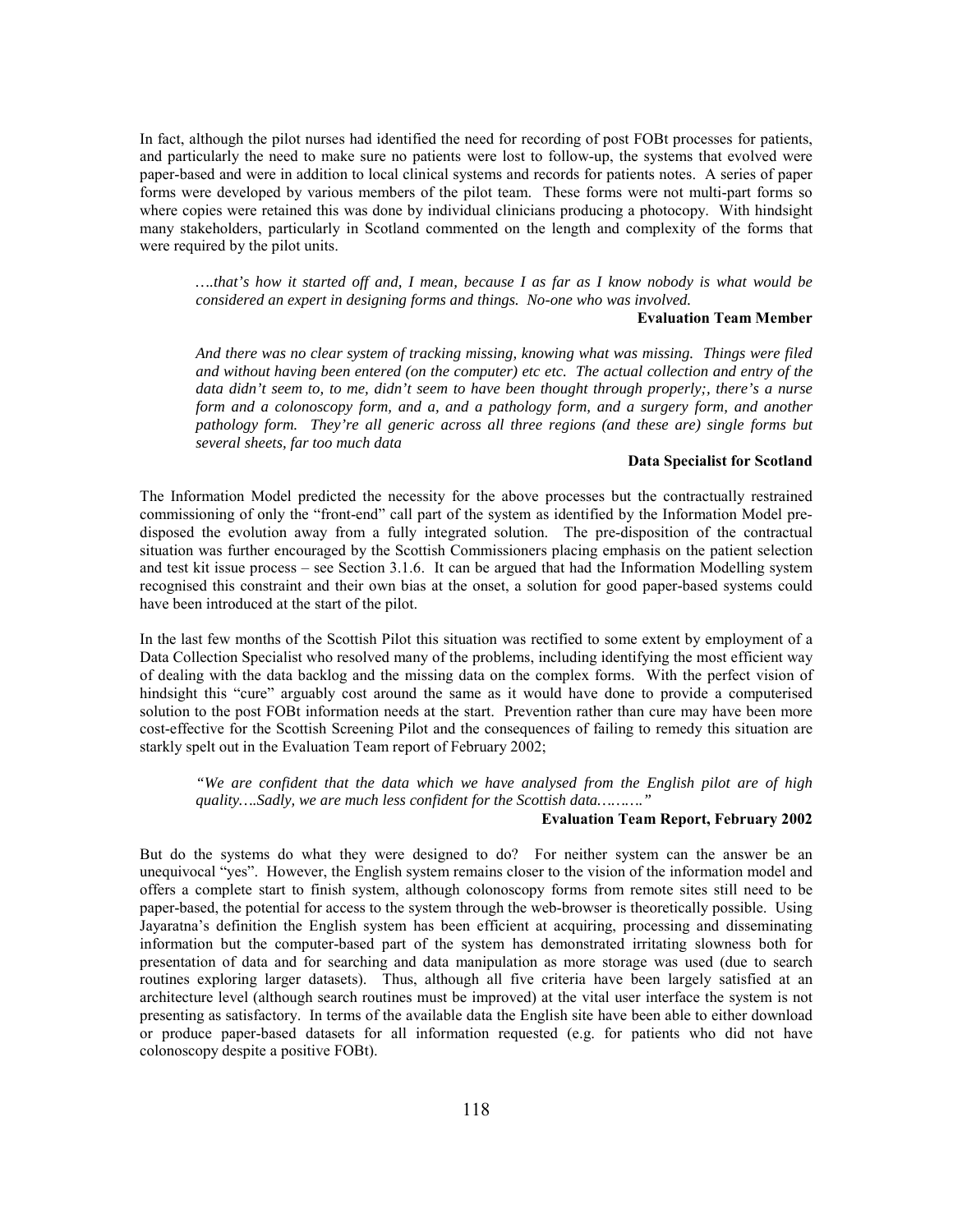The question of whether the Scottish system does what it was designed to do must be answered in two parts. The "call" or mainframe part of the Scottish system fulfils all the five criteria above. Acquisition, storage, processing, dissemination and presentation of the call system have all satisfactorily evolved. However, this was always only half of the system as envisaged by the joint Information Modelling process. The remainder of the IS provided by various paper systems and the PC based "clinical system" has fallen far short of what was required of it and is characterised by missing data, a large backlog, complex forms and poor record systems. The system follows the patient rather than tracking the process *for* the patient to ensure all appropriate activities are undertaken. In terms of risk management the Scottish system remained very exposed for much of the pilot as it was not possible to identify where the screening process had delayed or broken down for an individual. In practice each pilot nurse was taking responsibility for this part of the process and returning all the forms once colonoscopy was finished, leaving pathology results to follow.

This was not perceived to be an IT issue however by many of the stakeholders associated with the Scottish pilot, and the perception of processing of data not being an IS function persisted to a late stage in the pilot evolution.

*And I don't think that was anything to do with the IT system, I think it was more to do with the systems of collecting the clinical data so that it could be input. Or that the procedures for inputting clinical data did not include making sure that the data set was complete before it was input onto the IT system.*

## **Scottish National Screening Office**

In terms of Jayaratna's definition the English system, paper systems and software, appear to have "supported operational and control issues" and the "colorectal call system" in Scotland also met this criterion more than adequately. The remaining issues with the "clinical system" in Scotland have been largely resolved as far as catching up on data entry. However, if roll-out is decided upon a repeat of the process undertaken with the initial information modelling may be a worthwhile investment for the Commissioners. During this process, it would also be worthwhile identifying the type of system to be used to support each function, i.e. computer or paper-based system. Serious consideration should also be given to capturing some data on hand-held devices<sup>6</sup> and using direct downloads of files through the NHSNet. The Scottish system must be developed so the "call system" and "clinical system" become fully integrated.

### **Development of datasets**

l

Those stakeholders involved with the initial development of the datasets for the pilot were concerned that all the necessary data should be captured and acknowledged that more data was likely to be captured than was necessary. This was revealed in the paper records that were started, as well as data items in the software. For example;

*………. just imagine the little teething troubles or well, we need to do it that way instead of this way, and we need to record, a bit like the Helpline, I just said, we don't need to record every phone call, but we need to record the more lengthy and you know involved ones. You know it's all it's that kind of thing that we're working on at the minute.*

#### **English Pilot Site Team Member**

*I mean it's partly umm when they started off designing the forms, and it's a case of you know, it happens quite often in sort of research or data collection exercises, people sit down and say right what shall we collect. And it grows and becomes complex and also then the err pathologists and nurses, say what they want to collect, and everyone has their own slight interests.*

#### **Evaluation Team Member**

<sup>&</sup>lt;sup>6</sup> Hand held computers, for example Palm Pilot or Pocket Compaq series, with integral flash cards operating Microsoft CE or compatible software. It will be necessary to adhere to current data protection protocols with regard to patient identity on these devices, for example, following electronic health record (EHR) protocols.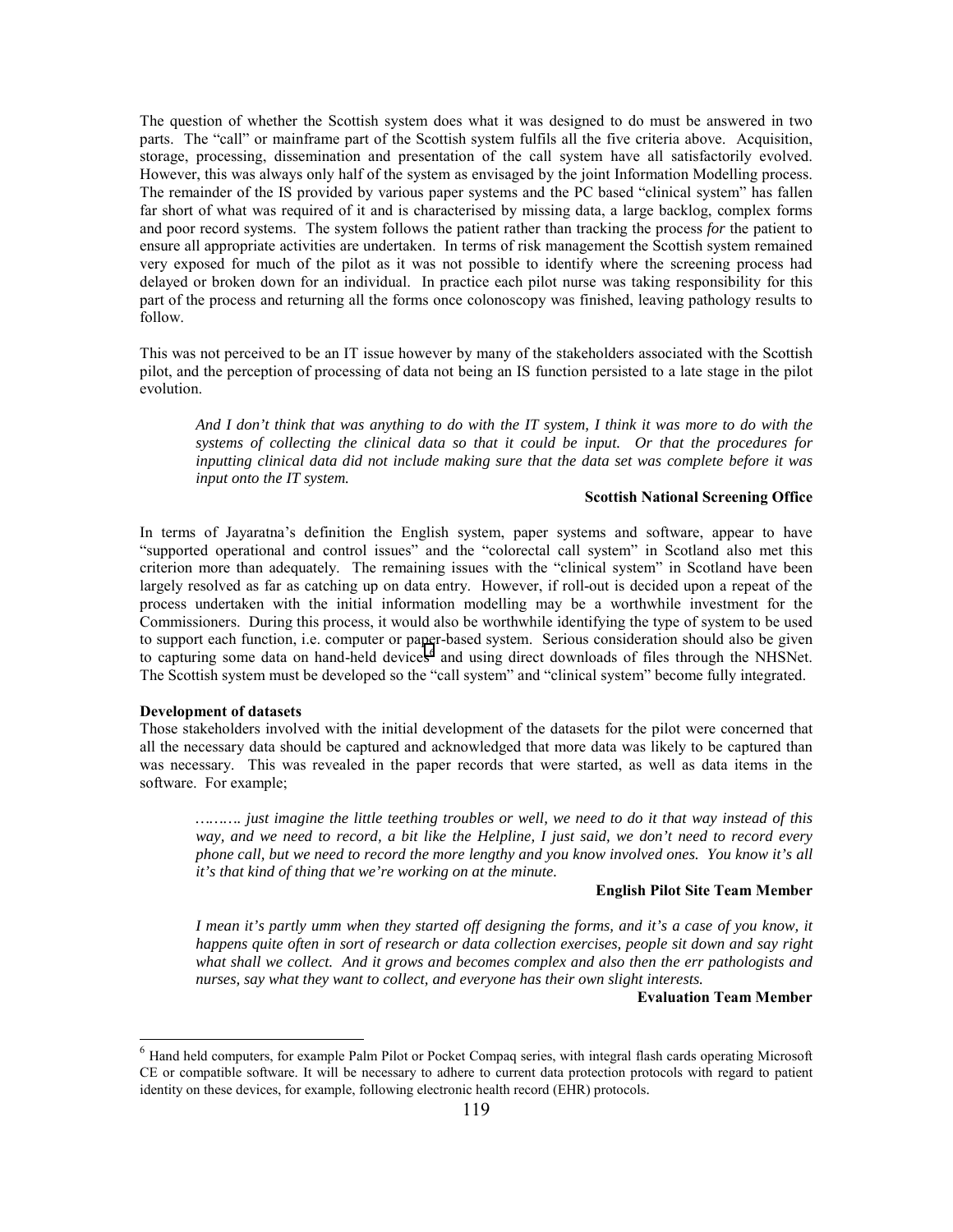Hindsight allowed reflection on the importance of being able to selectively reduce the datasets during the piloting process. It will be important if screening pilots for other conditions are commissioned to acknowledge the positive nature of this evolutionary approach to development of datasets and make resources available for the datasets to be wider than will be finally necessary.

*With hindsight now we look at the datasets and think oh no they're far too big, we should have had them, refined them down. But at that moment in time I think we had no idea what we wanted to collate, or not that we had no idea, but we wanted to try and get as much information as possible. But I think what we find now is that some of the data items are actually you know, we can do without.*

## **Scottish National Screening Office**

The piloting process allowed time for the datasets to develop and discussions to take place about what was essential, as opposed to desirable, information for both quality and process monitoring. The initial perception at the start of the pilot was that things were rushed and there was no time for proper discussion. However, over the lifetime of the pilot all stakeholders began to appreciate the evolutionary approach to developing the screening programme. In particular, there was a synergy between the piloting process and national planning for cancer, which was advancing during this period in both England and Scotland. Both were implementing cancer plans; Cancer in Scotland and the NHS Cancer Plan and thus important steps could be taken to incorporate external datasets, including the Royal College of Pathologists Minimum Dataset and Colorectal Core Dataset defined in the SIGN guideline 'Colorectal Cancer - A National Clinical Guideline'.

A primary objective of the screening pilots was to record the number of cases of colorectal cancer identified. The prime outcome for the evaluation is the prevalence of colorectal cancer in the areas covered by the pilot. Nevertheless, one of the most difficult tasks during evaluation was to identify from the data collected (software and paper-based systems) the number of cases and stages of cancer in those screened.

*Interviewer: Give me some examples of that, which are the difficult data issues in your experience (of this pilot)?*

*Stakeholder: Okay, I'll give you, what example shall I give you? I don't know if there is such a thing as completeness. Just say in trying to identify the cancers that were picked up through colonoscopy. You've got various different forms and various different bits of information recorded on them, which would go from the actual results of the colonoscopy, err and then any results of the pathology from the from the colonoscopy, and then surgery and results of pathology from surgery. And the, so there isn't at any one point the answer is yes, this there isn't one field which tells you; yes you've got a cancer. Err so you have to build up a picture of what's happened to somebody through various results of colonoscopy and the pathology.*

*Interviewer: So there's no point at which umm the team as it were signs the patient off as definitely CA colon, or other.*

*Stakeholder: Not within not within the databases no.*

*Interviewer: Right you've got to close the screening, you've got to close the screening down.*

*Stakeholder: Yeah and actually yeah, and know at the end what this person was.*

*Interviewer: And we said it was a complete colonoscopy, we didn't say it was a complete colonoscopy with a confirmed result.*

#### **Conversation with Evaluation Team Member**

The evidence from the interview quoted above and from others at the pilot sites has highlighted the importance of have a rigorous definition of a completed screening episode. The evaluation also highlighted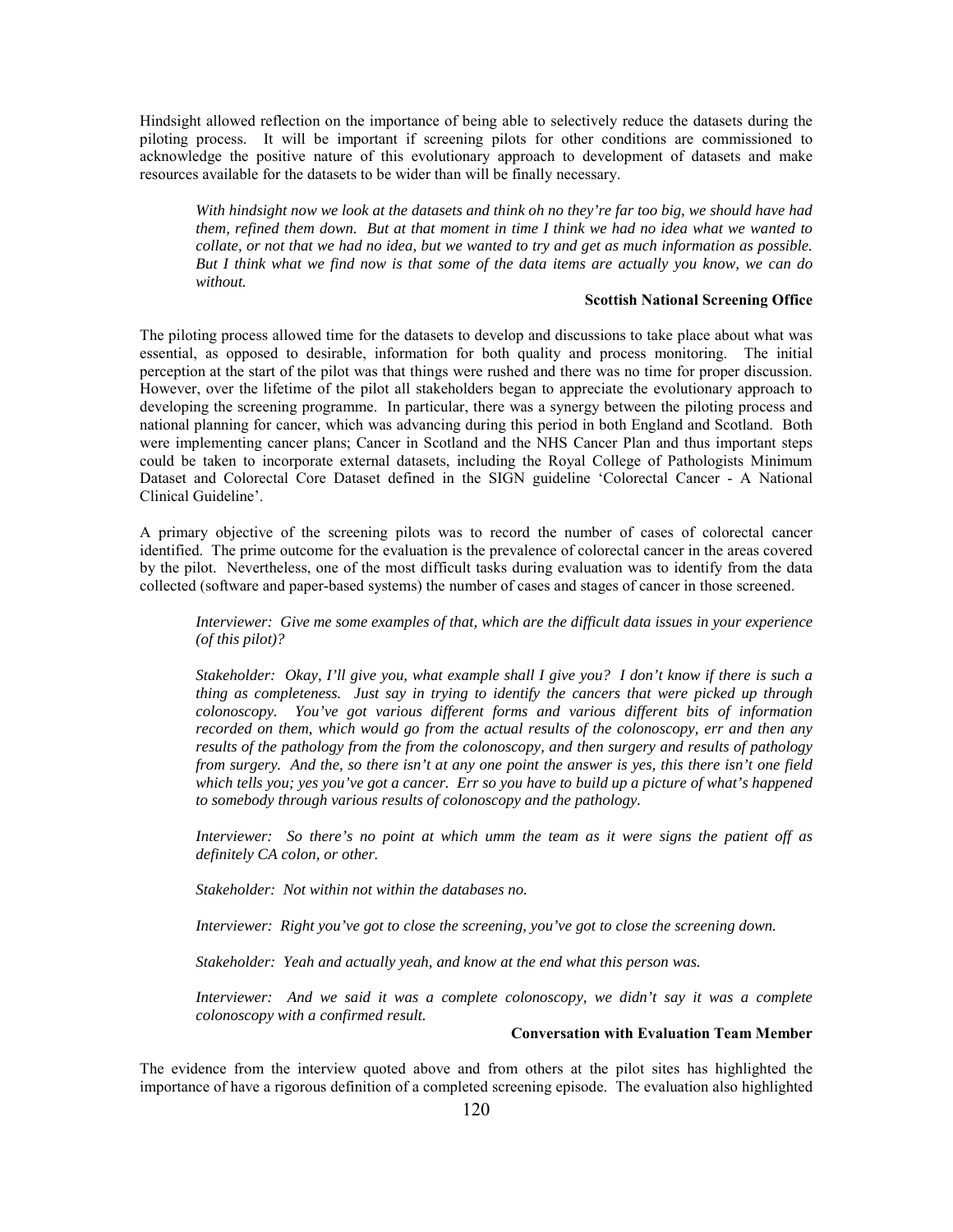that the information system must be capable of collating data items into a definition of episode closure, preferably in a single field or report. The Breast Screening Information system has reporting routines which allow this, and similar routines should be developed for the colorectal cancer screening programme before roll-out is contemplated.

## **Compatibility and integration with other systems**

One element of the definition of an IS is that it should "support operational and control issues". Compatibility within this criterion can be viewed from three aspects. Firstly, the format of data and information from the colorectal systems must be capable of transfer within the programme itself and this has been discussed extensively in previous sections. Secondly, data from systems outside the screening pilot has to be available/suitable for use; and thirdly the programme has to interface with the systems used for routine clinical care, including clinical governance and risk management systems.

## **Data outside system**

Scotland has a natural advantage in terms of management of patient selection and invitation to screening. The CHI system demonstrates the advantages of a centrally maintained registration system and the colorectal cancer screening pilot was able to fully exploit this advantage. Users were able to envisage detailing such as ensuring that a patient doesn't receive a breast screening appointment in the same week as a colorectal test kit. Conversely, it may be that patients actually prefer a single screening episode and an integrated call system could also manage this possibility.

*I would say that every screening programme depends on one common item, no matter what they are, and that is your, in our case our community health index (CHI). And therefore the bit that interacts with that could, the selection bit I believe could be common……….. you'd probably work towards a front end umm for the CHI system and call recall system, which had commonality. And also would have the advantage of being able to manage duplicate invitations, so you wouldn't necessarily send an FOBT kit to a woman the same week she was invited for mammography.*

## **Scottish Health Commissioner**

However, a colonoscopy clinical IS was in use in some hospitals in the Scottish pilot (Endoscribe) and dual entry on both the pilot forms and Endoscribe added to the colonoscopy workload. The possibility of sharing data between the clinical systems within the whole colorectal system and Endoscribe should be explored and developed.

Neither site identified the potential to use hand-held devices for data capture, although examples of this practice have been available in the NHS for many years and this has been successfully demonstrated with much younger generations of current technologies. As mentioned already, since much of the activity for those with positive FOB tests is remote from the screening unit, the collection of data from nurse clinics and colonoscopy sessions on hand-held devices or laptops with non-volatile backup storage and download capability may be the most efficient solution.

In terms of data directly pertaining to programme outcomes which are held on hospital patient administration systems or GP systems, e.g. histopathology after resection or post colonoscopy adverse incidents, the means of capturing these data needs further discussion.

## **Interface with routine systems**

The national picture is changing so rapidly that strategies must be developed to keep compatibility of colorectal screening datasets under review. This need was recognised during the pilot development but systems were not sufficiently advanced to take advantage of the opportunities.

*To be frank I think the hospital end systems themselves were still fairly, and still are, they are still developing and we are now completely re-looking at everything on the basis of the new national cancer plan and the new national cancer data set which is literally just coming out this year. What the things we are doing with the national cancer .. Yeah. I think what we are struggling with nationally at the moment - this is going off colorectal a little bit is that we were all setting off*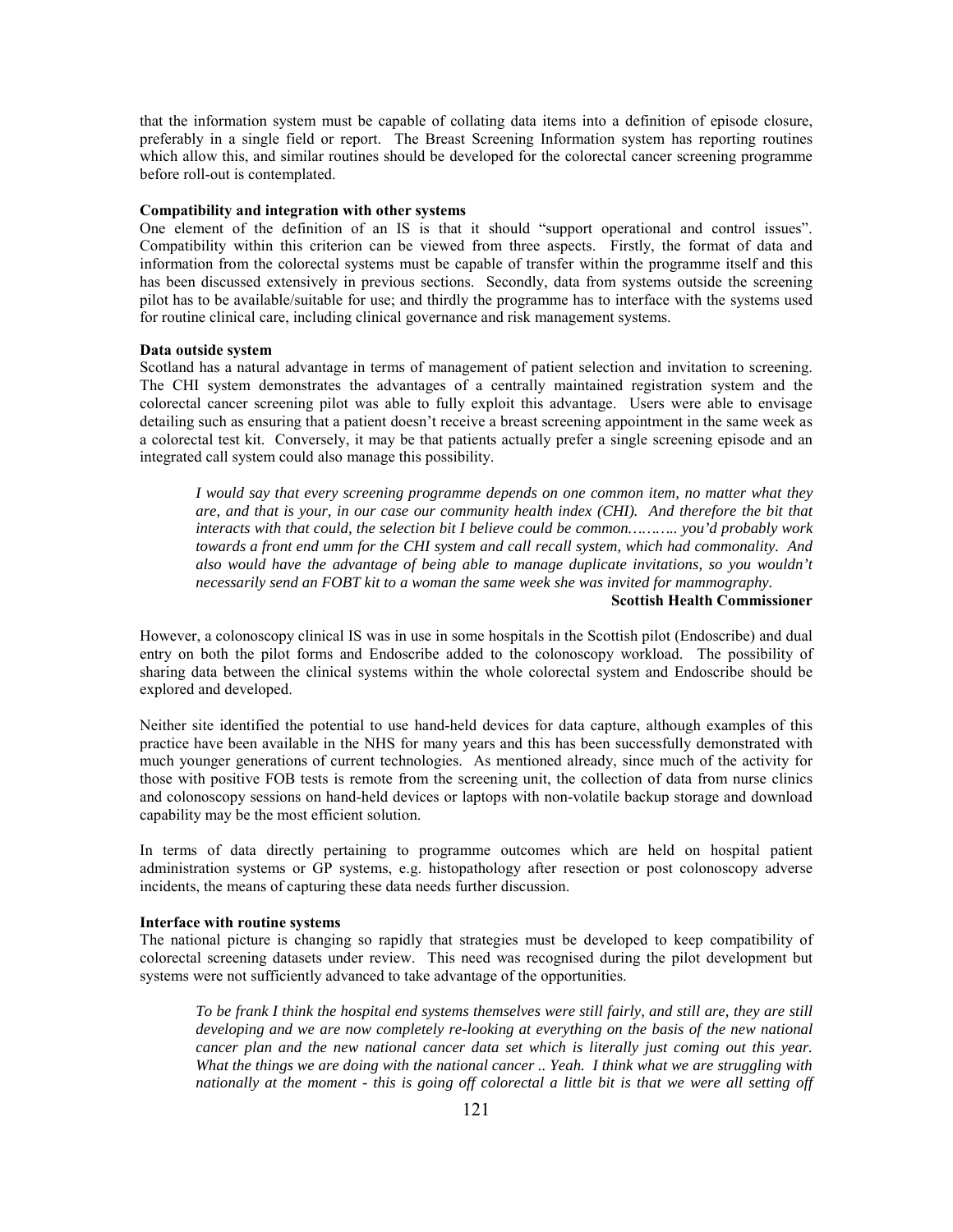*three or four years ago down a road based on national strategy, information for health, of electronic patient records which were primarily organisation based, so in other words, this organisation would have cross the board systems that supported its clinical processes and within that there would be certain specialist clinical systems that supported specific departments and so on. So for example, you would have results reporting in order entry and electronic prescribing systems across the whole organisation.*

## **IT Specialist Member of English Pilot**

Neither pilot site had the time or funding to develop links between the routine hospital patient administration systems. In the absence of this interface, the patient became the main source of information, particularly about past history and medication. When asked about possible areas for development should roll-out occur, this was a key topic for many interviewees, for example;

*"…it would also help when the nurses saw patients, to help then decide whether they were fit for colonoscopy or not. Because at the moment we have to take the patient's word, a lot of the time, for what medication they're on and what allergies they have and that kind of thing."*

## **National Screening Office**

This interviewee also recognised that the developments of electronic health records, particularly "smart cards" was going to be an important component of this integration, " It would be nice if we could have that *electronically. It would also be nice to be able to link in".* Discussion of integration of records underlined a key message for commissioners that the pace of change in information technologies is such that IS should be kept continually under review by an expert advisory group. Several interviewees offered opinions on useful skills to include on this group. In particular, several confirmed the usefulness of the data entry specialist to the Scottish Pilot *".………. but I wish we'd had (data entry expert) right at the very beginning, because I think that would have solved a lot of problems"* and all agreed on the need for advisors from outside the NHS.

One key area of interface with symptomatic services arises within the pathology laboratory. As patients with a positive biopsy at colonoscopy become part of the symptomatic services, so their resection specimens are processed through the normal laboratory systems. Identification of screening patients is through reliance on a stamp appearing on the resection request form. Anecdotally, the pathologists suspected that many forms remained unstamped, either because the stamp wasn't working or staff were unaware of the necessity to stamp the form or the source of the patient. Thus, in principle, undercounting of the number of positive cases in the screening pilot is a possibility. As a final comment this casual system is a good example of a system which has a high risk of failure because it is not fail-safe and is dependent on too many people appreciating the importance of a seemingly unimportant action in a clinical situation.

*Interviewer: so a slight glitch in the IT system there, the self-inking stamp wasn't self inking and it seems a bit random as to whether the surgeon will stamp the form or not anyway*

*Stakeholder: No it's not random, it's uniformly absent.*

*Interviewer: So in the heat of clinical battle it's not happening?*

*Stakeholder: It's not happening.*

**Endoscopy Unit Manager**

## **User developments and interaction**

One aspect of efficient IS development is the capacity for "providing facilities and a learning environment for users and information systems specialists to improve the effectiveness of their decision modelsî. The availability of good training, training manuals and user support is crucial to efficient implementation of systems although experiential learning was a perfectly reasonable model to adopt for the pilots. At the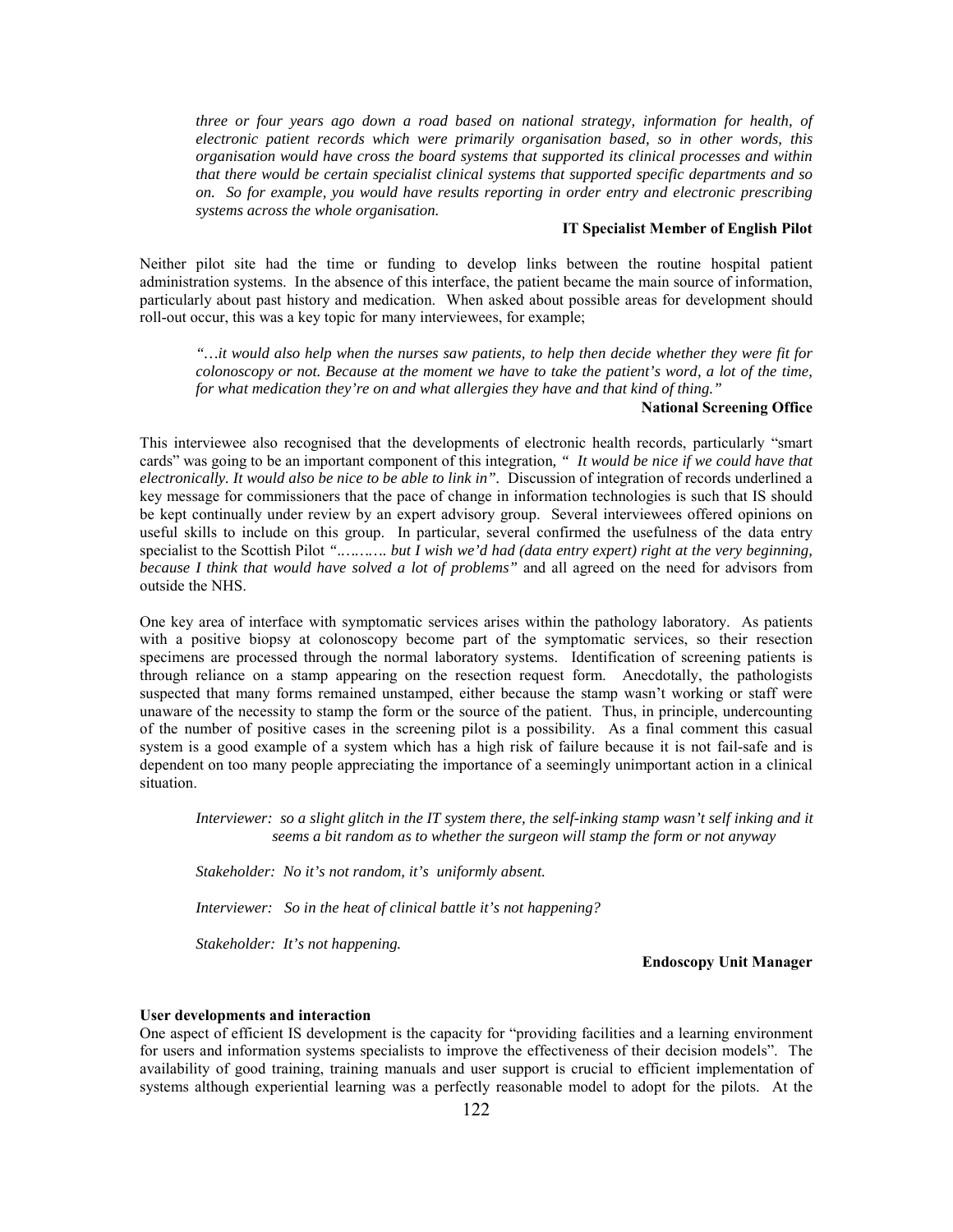point of implementation of the computer based IS systems both providers offered training for the whole team and the providers in Scotland were extremely accessible for user support. However, although training was provided at the point of implementation of the system from that time on, knowledge was passed from one team member to another and manuals were not available for self-directed learning.

*Interviewer: But NHS IA haven't given you a manual? Stakeholder: Not that I've seen. Might be (another staff member) had one but she would have shown it to me.*

## **English Pilot Site Staff Member**

The need for written training material was acknowledged but as there were few resources for this activity within the pilot teams, including the national offices, knowledge was lost when staff left and not captured for future employees. For future pilots it may be important to allow sufficient resources for IS providers to produce user friendly documentation and for pilot sites to develop initial drafts of training material for their information systems.

In both pilots mechanisms for adaptation and additions to the system were clear. Both agencies providing the software were flexible about meeting changing user needs once the software was implemented. Both pilots were appreciative of the willingness of SchlumbergerSema and NHS IA to make small modifications at no extra cost and the systems for requests for larger scale modifications, which couldn't be absorbed within routine maintenance, was acceptable and understood by both pilot sites.

# **5. Needs assessment and system specification for potential systems rollout**

To ensure that all data that related to the lessons for roll-out from the information system's interviews was captured from the pilot an additional round of textual analysis was conducted. In addition to the coding used to collate data for this report, specific searches were undertaken in all available documentation (minutes of meetings, specification documents and interview transcripts) for key words. Key words used included roll-out, future, plans, learning and lessons. The results were matched against the coding for missing topics. There was a high concordance between the text searches and the coding. Of the 30 references from the thirteen interviewees who discussed roll-out, only two issues were not disclosed in the interviews. These two issues both pertained to technical detail about the computer systems. In addition, the topics raised were examined for relevance to the theoretical model used to explore information system issues. The topics raised mapped very closely to the framework/definition proposed by Jayaratna and segments from this definition have been used to structure the learning.

## An efficient means of acquiring information – Data collection and definition of endpoints

There are real issues within the current system in Scotland about continuity across the interfaces between paper-based systems and computer supported systems. The backlog of data has been a problem which has now been solved but the situation which gave rise to the problem is still present and must be systematically approached and resolved. As a result of the initial implementation being constrained to a "call" system, the rest of the information system has developed in a fragmented manner with various computer-based and adhoc paper-based systems. The means of identifying when data that should be on the system is missing is labour intensive, not automated, and subject to error.

As the pilots roll out colonoscopy, pathology and radiology data that needs matching and combining with the call/recall dataset will be collected remotely. Components of both the call/recall system and the current clinical system need linkage for both information and data entry. If parts of this system are to be paperbased, audit systems must be in place to ensure no data is lost and hence no patient is lost to follow-up. One crucial component that must be discussed across the whole programme is how an episode will be completed. As the primary outcome is number of cases detected, reports to combine clinical data should be developed as for the Breast Screening system (including where appropriate resection results after surgery) so as to produce a definitive and staged diagnosis. The information modelling process was useful in identifying these components and systems. As local Trusts are recruited to the screening programme,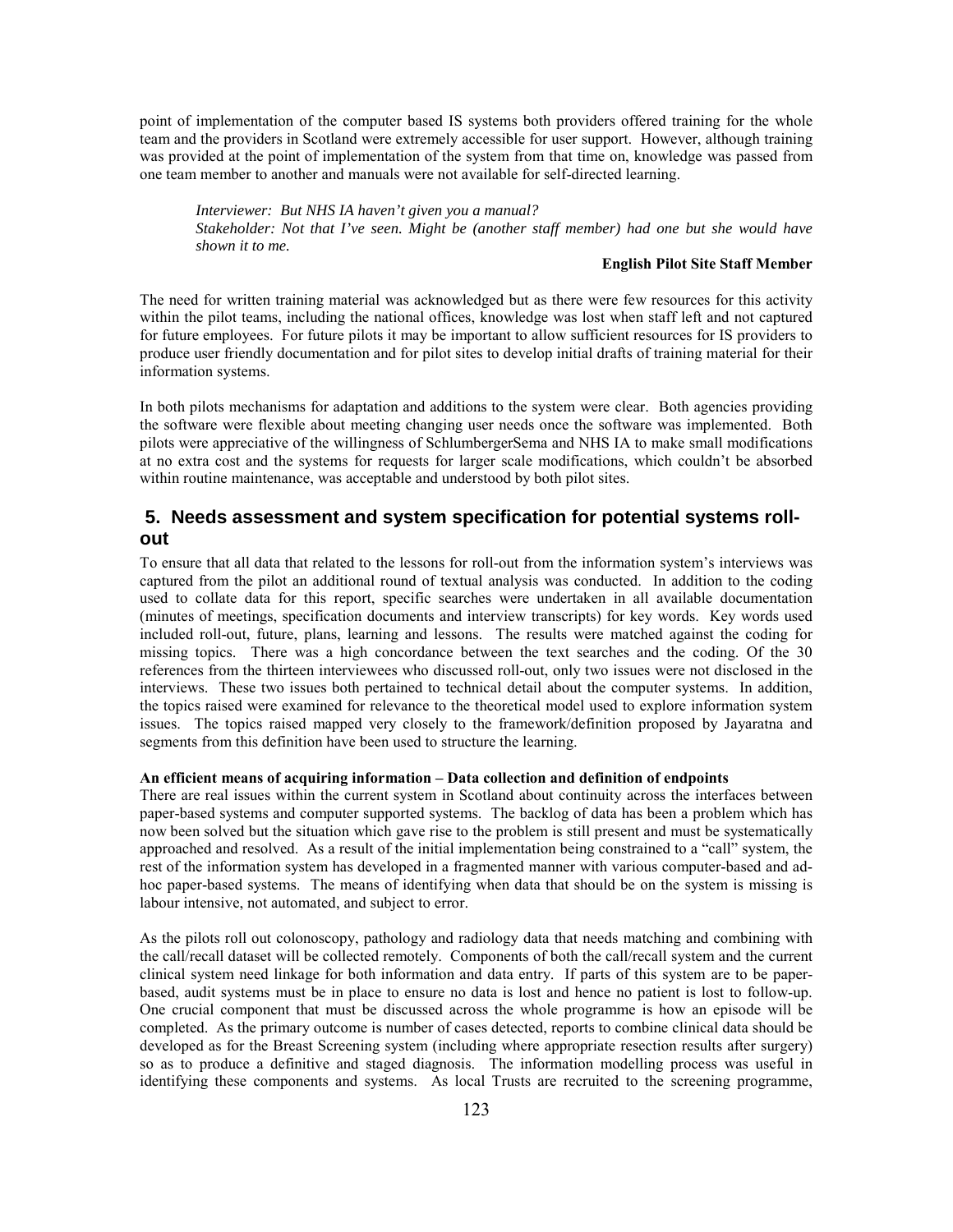commissioning protocols should specify the local responsibilities for data entry and quality of data. In return the screening programme should facilitate the easy transfer of remotely acquired and stored data.

An efficient means of storing and processing information" - Hardware and software platform requirements

Several interviewees suggested that the information systems would need re-construction from scratch. However, although neither system has been designed to recall patients, the commissioners should seriously consider "Evolution instead of revolution"(IS Commissioner). The experience of the English pilot site suggests that a browser-based system, secured within NHSNet, is feasible but the experience of the same site with a remote server also proved very time consuming. For those who are using the system for processing, not just downloading or transfer of small datasets, the speed of the system at the English pilot site is frustrating. This was partially the nature of the link with the server and partially a known, but solvable, software problem related to the search routines. It is recommended that the specification for any Trust that is considering mounting Colorectal Screening software on a remote sever should include broadband access to the screening software AND the hospital information system. It would appear that with the addition of a recall facility, increased flexibility in the appointment system and improved archiving and search routines the English software could evolve to meet these objectives.

As experienced with the other screening programmes, the difficulty of differing protocols at each trust should not be underestimated. Theoretically the choice of a browser-based system is appropriate and one that has the best long term advantage. Currently national standards for NHS Net interfaces are being developed and once all trusts operate to these standards this should assist implementation. Nevertheless, if a browser-based system is the choice for roll-out, a phased implementation linked to implementation of the NHS IM & T strategy and capability would be advisable.

For the Scottish system, firstly, a recall facility is needed as, for both pilots, this was not included in the original specification. Bar coding should also be considered for the Scottish system as this has proved useful in the English pilot. For the Scottish pilot the major problem that has arisen is a lack of continuity of systems after completion of the FOB test. The "clinical system" is PC based and the local users are very satisfied with the reporting programme, Business Objects, provided. Should the pilots roll-out, a scoping exercise will be needed to identify whether a mainframe based clinical system, integrated with the call (and recall) system is necessary. The PC system, appears to fulfil user requirements. However, a period of consultation, between software developers, data entry specialists, pilot site managers and Scottish Health Board IT experts, facilitated by independent consultants with experience in development of complex systems would be useful to re-examine strategic objectives, output, reporting processed and local systems requirements. Browser-based systems, as trialed in the English site should also be considered for collection of data currently held on "clinical system". In terms of hardware, it may be feasible to use custom designed hand-held devices at local colonoscopy centres. This would have the advantage of local ownership of data wherever colonoscopy was provided.

Many issues need resolution before national and local systems can be implemented including:

- ! Arrangements for data entry onto software systems at site of colonoscopy,
- ! Browser based radiology and histopathology systems,
- ! Linkage of data entered for colonoscopy and subsequent diagnostic tests most notably histopathology, to datasets held locally for other purposes e.g. Endoscribe, hospital information systems, minimum pathology and colon cancer datasets etc,
- Protocols for up dating for data copied automatically from other systems,
- ! Linkage of locally held colonoscopy datasets to main system to reduce data entry workload at Screening Centre and contribute to automatic quality monitoring systems, including monitoring of empty fields,
- ! Mechanisms for downloading locally entered data, preferably via NHSNet,
- ! Data security including back-up and encryption of patient data or use of unique identifiers,
- ! Physical security of devices, including protection from mechanical damage from use in clinical surroundings, protection from loss of data or illegal access or use,
- ! Improved flexibility of booking systems especially for pre-colonoscopy visit at English site.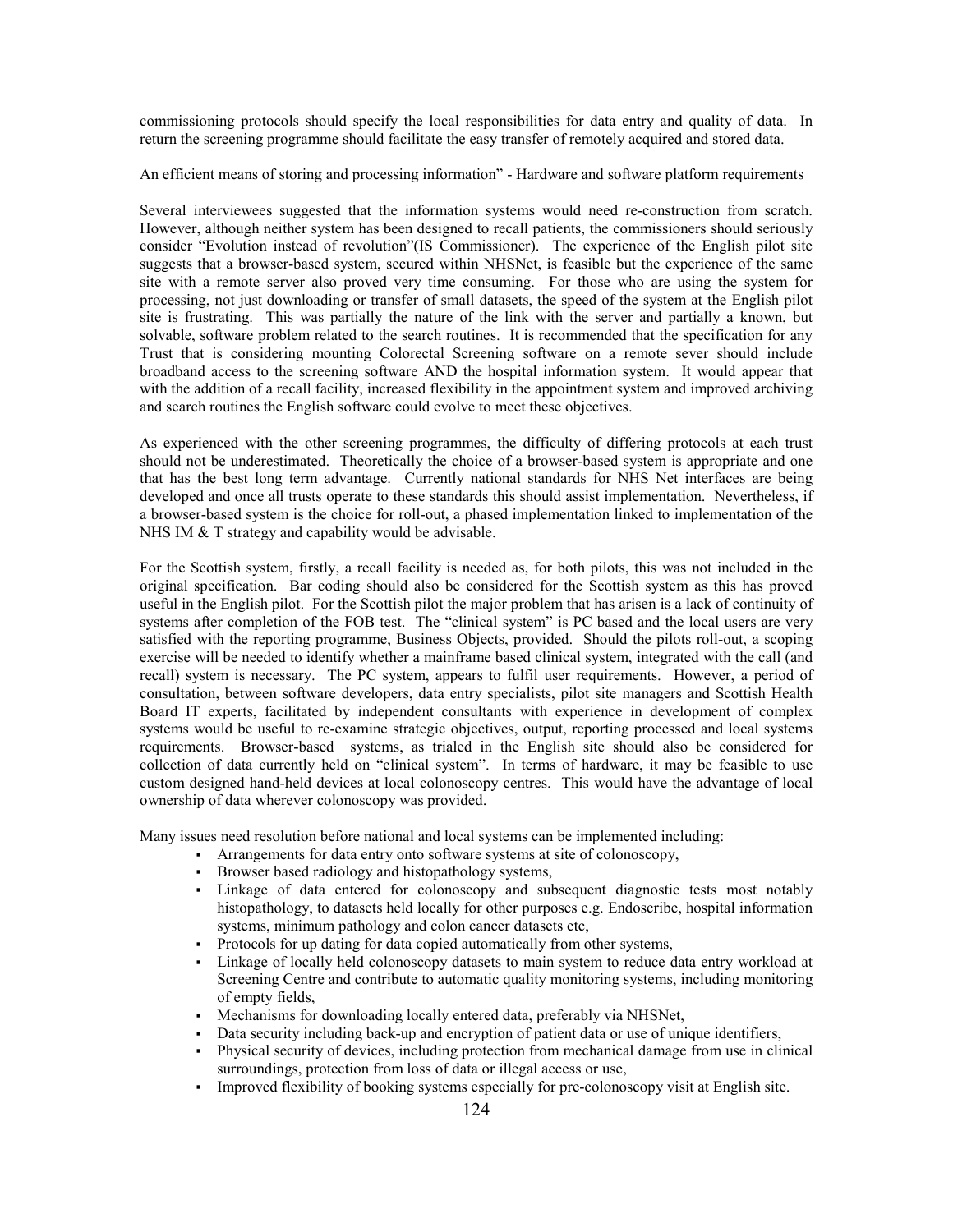There are many initiatives to link cancer data and develop the patient record in both Scotland and England; for example, Scottish Care Information initiative, Tayside has recently received funding to develop a colorectal cancer database and major advances in protocols linked to developing the electronic health record. A scoping exercise of current and proposed initiatives prior to development of colorectal system, and funding of a post specifically to oversee developments in colorectal cancer *including* screening should prevent unnecessary overlap or duplication of effort. All national information systems should include automatic reporting on key outcomes and quality measures, including automatic algorithms for identification and staging of patients with confirmed colon cancer. Serious consideration should also be given to methods of archiving of data and ease of access to archived data. The English site experience was that regular routines for archiving would have improved office efficiency and speed of access to the system.

## **Efficient means of presenting and disseminating information; The user interface**

A most important issue identified by interviewees was that the amount of information collected could be reduced from the wide number of items identified at the start of the pilots. The piloting process allowed identification of several refinements including:

- ! Simplification of paper-based forms both in quantity and content,
- Improved design of forms,<br>Redesign of computer input
- Redesign of computer input screens,
- ! Redesign of reporting screens,
- ! Appreciation of user-friendliness of Business Objects in building queries for Scottish system.

The dissemination of information held in the colorectal databases is an important issue for the future integration of national information systems. Here integration is the keyword and recommendations about scoping current developments have a particular resonance when considering dissemination of information from the system. The scoping exercise recommended must give due consideration to information outputs to other users, including PCTs, national Cancer Registry and other datasets. A watching brief should be kept on data protection and ethical considerations when developing patient identifiers for the colorectal screening systems.

*Yeah. And that was a very time-consuming thing as well, and that would cut out some of the nurse's time, you know, unnecessary time in trawling through pages and pages of, you know looking for people who hadn't had their colonoscopy and why you know. And did I need to write to them again, people who, you know because sometimes people didn't attend, or cancelled their colonoscopy, but didn't do it through me. They left a message or something, and then it was up to me to find the time within the next few weeks to write to that person, or to phone them, and say why had they cancelled, did they want to book another appointment. Maybe they weren't in, and so you've got to remember to phone them again when you've next got time to do it. Or you write to them and you give them 3 weeks to respond and they don't respond, do we write again, and so on. So it's very difficult to keep track of people, I've found that's enormously time-consuming, and it would have been so helpful to have a database of all the patients referred to me, so that I could click a few buttons and immediately produce a list of all the people that I needed to phone. You know, and I think that wasn't realised as well, was that the nurse does need at least one day free for administrative.*

#### **Pilot Nurse**

One key issue identified by pathologists at both sites was that the information systems were not geared to single patients with multiple specimens. Thus, for each specimen all the patient's details had to be reentered. This was true of both software and paper-based systems. It is essential that this issue is resolved before a second round of screening as it is a potential source of data entry error. As expected, the range of pathology seen in such a big population raised issues of classification, particularly of pathology in the interphase. In practice many pathologists found the minimum dataset did not reflect the range of pathologies disclosed or the additional commentary they wished to give to their findings. Before further IS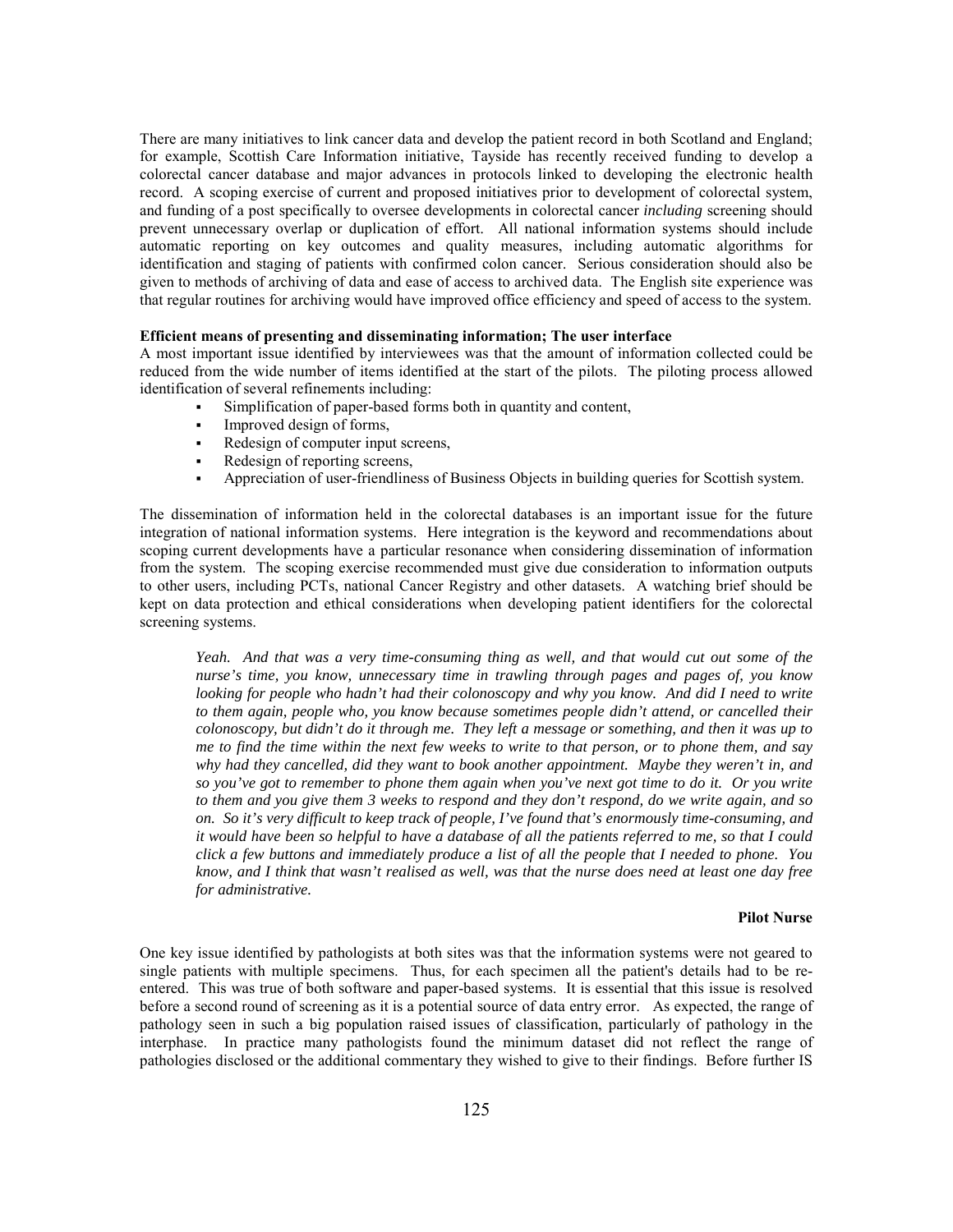development the pathology dataset needs revisiting, preferable by resourcing of a professional conference day.

Supporting operational, control and strategic organisational objectives – Reporting and monitoring of activity

As discussed previously the definition of endpoints for the screening programme is a crucial strategic issue. This topic needs further careful post pilot discussion. In the experience of the Colorectal Cancer Screening Pilot Evaluation Team and other cancer screening programmes, several data items are necessary to identify those cases with cancer. The development of computer algorithms to identify these cases as part of the reporting system would be a worthwhile investment. Similarly, the Scottish system does not present to the user as an integrated, seamless whole. Interviewees made a clear distinction between the two components "clinical" system and the "screening" system. This differentiation has risks, as performance in one component may be perceived to be distinct from performance in the other, a distinction that has already cost the Scottish pilot in terms of data entry and hence quality management.

An end point of the piloting process should be a definitive set of quality standards. This definitive set of standards can then be used as the basis for developing reports from the IS. These standards should also be translated into audit criteria, and software systems designed specifically to output audit reports at predefined (but capable of user variation) intervals. Access and rights to specific reports should be part of the Service Level Agreements between Commissioner and all providers, including PCTs.

One key issue identified by the pilots was the difficulty of identifying adverse events, particularly complications following colonoscopy. This problem arises because admissions after colonoscopy may not be to the same Consultant or Trust, especially if the admission is as an emergency. In addition, adverse events reported to GPs are also difficult to capture. All events should, at some point be capable of capture. The major issue is the time-lag between the event and the Screening Programme learning from the event. The problematic nature of capturing this information suggests that other means will be necessary to identify poorly performing colonoscopists. The piloting process has not identified a single, simple means of capturing this data and this must remain an on-going and very important issue for the National Screening Offices. Less crucial but still important is capturing data on post-colonoscopy GP visits.

### **A learning environment**

## 1) Revisiting information modelling

The piloting exercise and the relatively small funding allocated specifically for IS issues has proved worthwhile in terms of capturing lessons for the future. The information modelling exercise was particularly useful. This would have been undertaken as part of any software development by the company commissioned to undertake the work. The strength of the CRC pilot was that the information modelling was independent of the software development itself. Thus, the model developed was independent of local considerations or software platforms and enabled the specific issues related to the colorectal cancer screening programme to emerge without constraint. In this way the needs of the programme were more (England) or less (Scotland) able to drive the development of the system. Thus in England "we need this for the colorectal cancer screening programme...." took precedence over "you can't do that because our local system works this way....." and solutions for problems were found despite local constraints. Although unaware of the exact nature of the constraints in the IS contracts in Scotland, a consultant employed to undertake information modelling at the beginning of the project reflected that in his experience in other (non-NHS projects), *"it's just that you know the way the contracts are put together is they're almost forced into doing things a certain way. You're building a solution to a particular problem rather than a solution you can integrate into a bigger system."*

#### 2) Skills, support and training

The IS providers commissioned for both sites provided initial training for key staff. However, as staff changed there was little continuity of training from the providers of the systems. In particular, system documentation was very ad-hoc and more closely related to technical development issues than user needs. For future IS commissioning, contracts should specify the nature of documentation, on line assistance and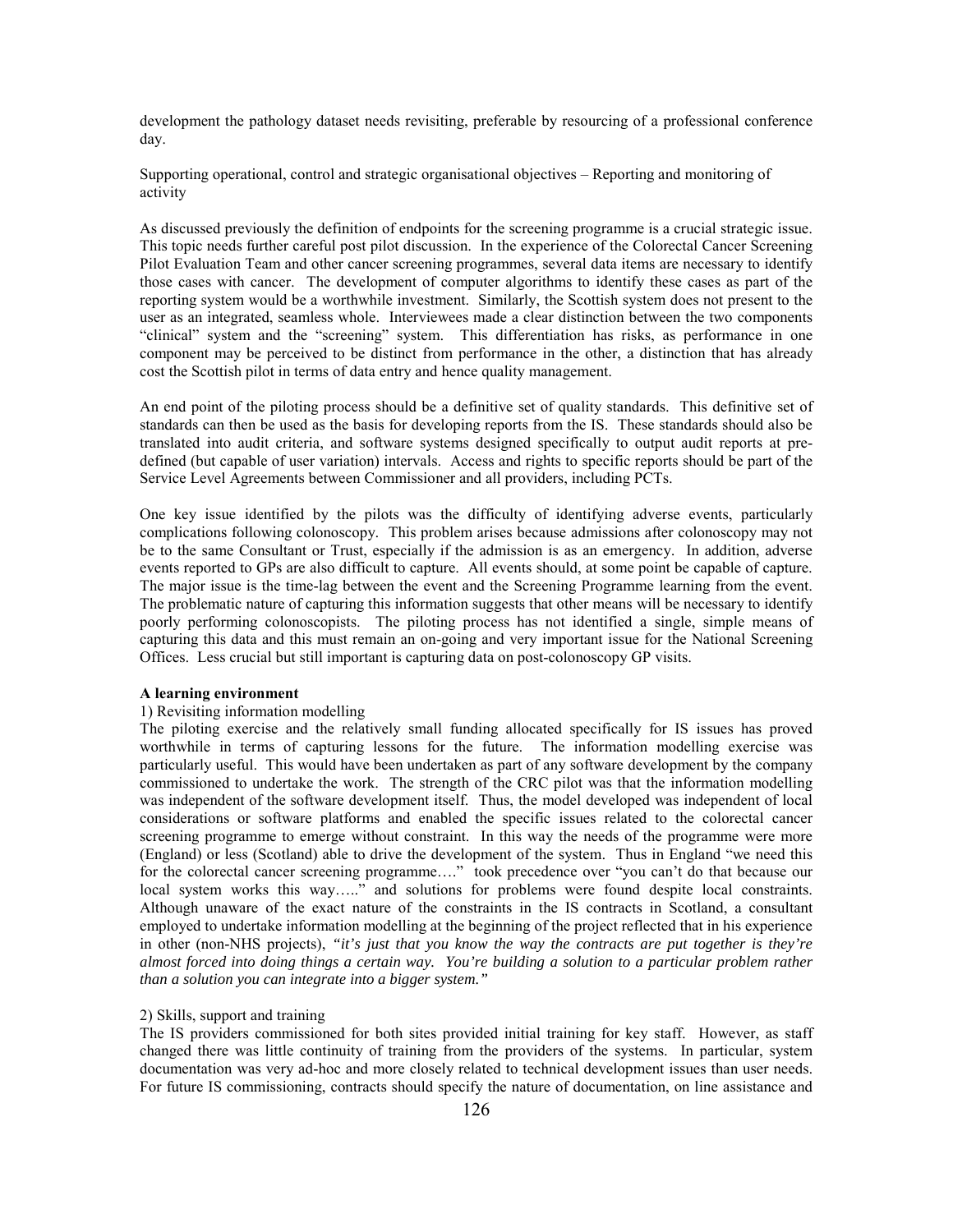detail required for end-users. Screening sites should consider the advisability of designation of specific IS training responsibility to one member of staff who should also act as main link person to the IS providers.

Neither pilot site had specifically identified personnel responsible for IT within the pilot staff. At National Screening Office level expertise in this area was spread very thin. Yet the whole IS was the backbone of the project and the influence of data collection specialists impacted greatly in Scotland.

*"I mean I actually feel, and I've always thought that within screening programmes you need like an IT manager. You know an IT project manager that can see the bigger picture to oversee it, and I think that's maybe what's been lacking"*

## **National Screening Office**

If further roll-out or second round of screening is funded, serious consideration should be given to supporting an IT officer, with the necessary hardware skills, with dedicated time within the pilots.

#### 3) To the future

The pilot has come full circle and the true learning will take place, both from this report, and from a further debriefing and information modelling phase. It is strongly recommended that, building on the lessons from the piloting and evaluation and prior to any further software development, a debriefing exercise be undertaken followed by a refinement of the information model since this will more than repay the investment. This exercise should include agreement on a definitive set of Quality Standards and information needed to calculate quality parameters and should involve any contractors that were involved with the original systems development. As information technology, particularly the development of the electronic patient record, European-wide and national IS protocols and browser-based information systems, is a rapidly changing field the National Screening Office may wish to consider a standing advisory panel on Information Systems. This panel would usefully include independent information systems experts from outside the field of healthcare as well as those with expertise in systems implementation methods.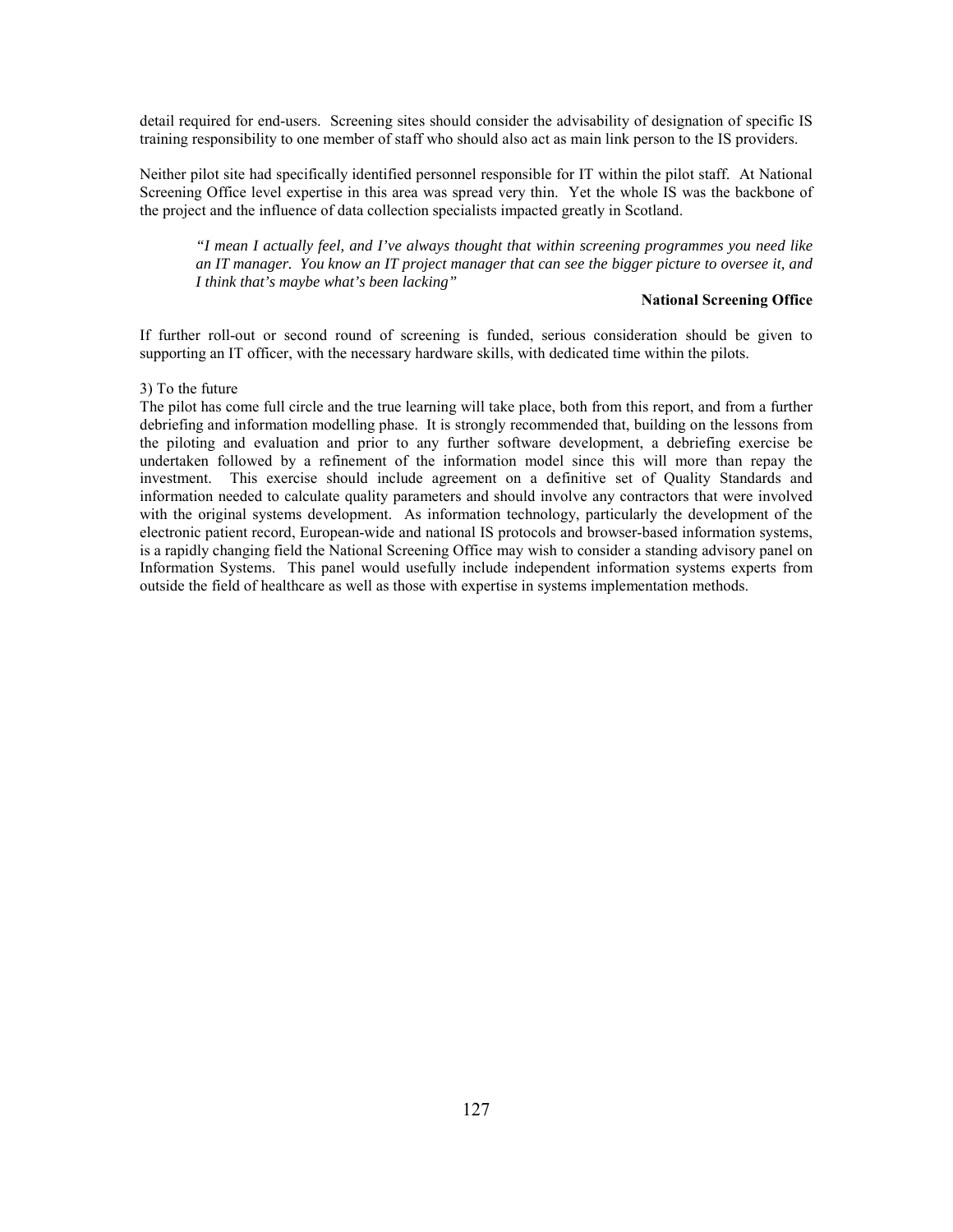# **Table S7.3.1 Some of the functions of a colorectal cancer screening programme information system envisaged in the Green Book.**

- hold and update registers of men and women aged 50-69 registered with the relevant primary care group (the accuracy of HA databases will be higher for women than for men, because entries have been corrected for other screening programmes);
- generate screening invitations;
- generate barcodes to enable positive sample detection for returned test kits;
- record test results, deferrals or declined invitations, and generate resulting action codes;
- issue a reminder to non-participants;
- generate results letters for participants and inform their GPs;
- book appointments (in conjunction with hospital services) for diagnostic investigation and notify patient;
- record normal investigation findings and histopathology results; this is for recording interval cancers and suspending routine investigations in confirmed CRC patients;
- generate letters to patients on histopathology results, and relevant action codes.
- be able to generate routine statistics on:
- response to invitation;
- results of tests;
- waiting times for investigations;
- results of investigations
- and (possibly) interval cancers.

In addition, the system would be:

- both efficient and user-friendly,
- have the capacity to handle a large number of records
- be able to accommodate all the necessary details on programme features listed above.
- readily adaptable to sites beyond the screening pilots in light of possible roll-out of screening after the pilot.